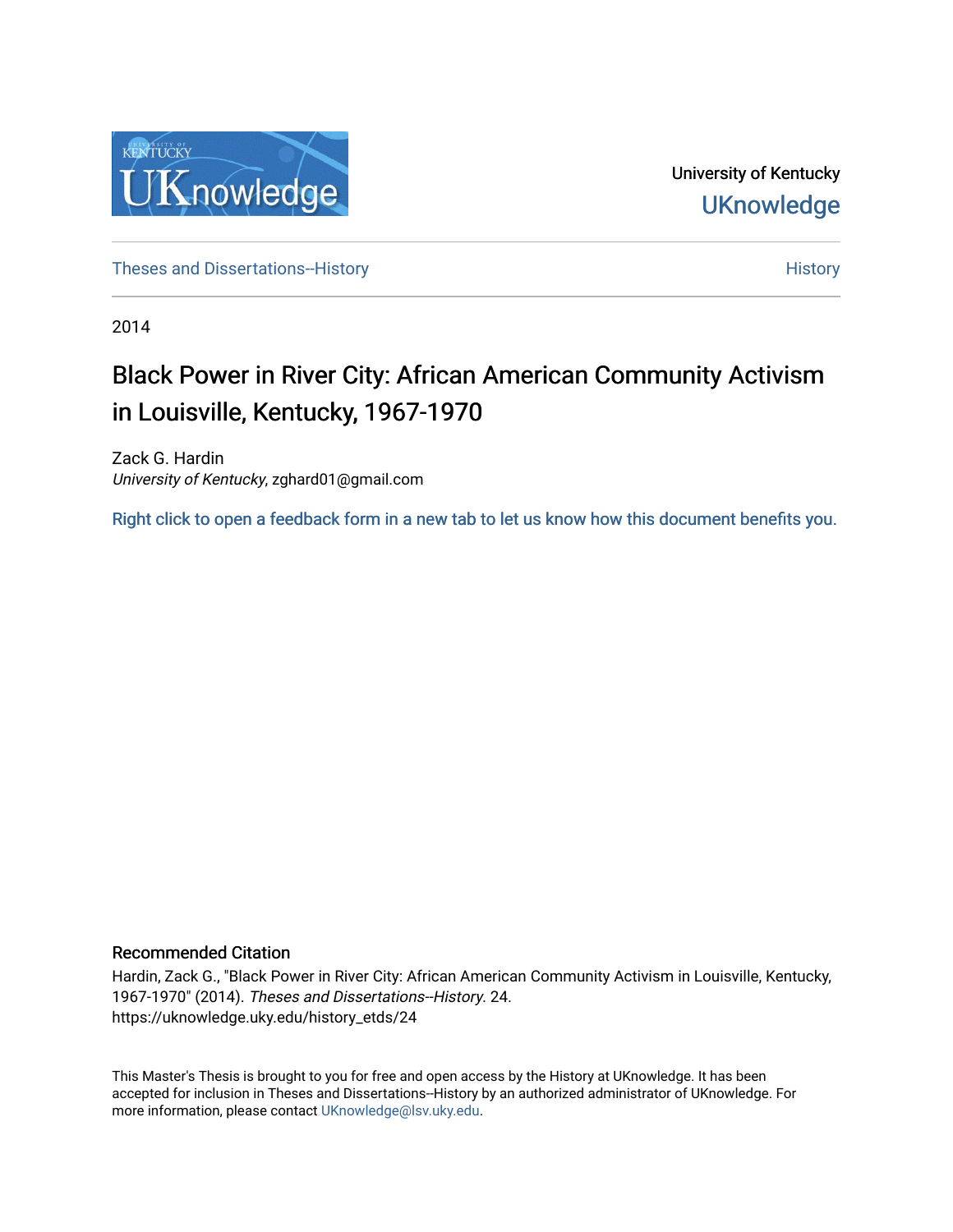# STUDENT AGREEMENT:

I represent that my thesis or dissertation and abstract are my original work. Proper attribution has been given to all outside sources. I understand that I am solely responsible for obtaining any needed copyright permissions. I have obtained needed written permission statement(s) from the owner(s) of each third-party copyrighted matter to be included in my work, allowing electronic distribution (if such use is not permitted by the fair use doctrine) which will be submitted to UKnowledge as Additional File.

I hereby grant to The University of Kentucky and its agents the irrevocable, non-exclusive, and royalty-free license to archive and make accessible my work in whole or in part in all forms of media, now or hereafter known. I agree that the document mentioned above may be made available immediately for worldwide access unless an embargo applies.

I retain all other ownership rights to the copyright of my work. I also retain the right to use in future works (such as articles or books) all or part of my work. I understand that I am free to register the copyright to my work.

# REVIEW, APPROVAL AND ACCEPTANCE

The document mentioned above has been reviewed and accepted by the student's advisor, on behalf of the advisory committee, and by the Director of Graduate Studies (DGS), on behalf of the program; we verify that this is the final, approved version of the student's thesis including all changes required by the advisory committee. The undersigned agree to abide by the statements above.

> Zack G. Hardin, Student Dr. Tracy Campbell, Major Professor Dr. David Hamilton, Director of Graduate Studies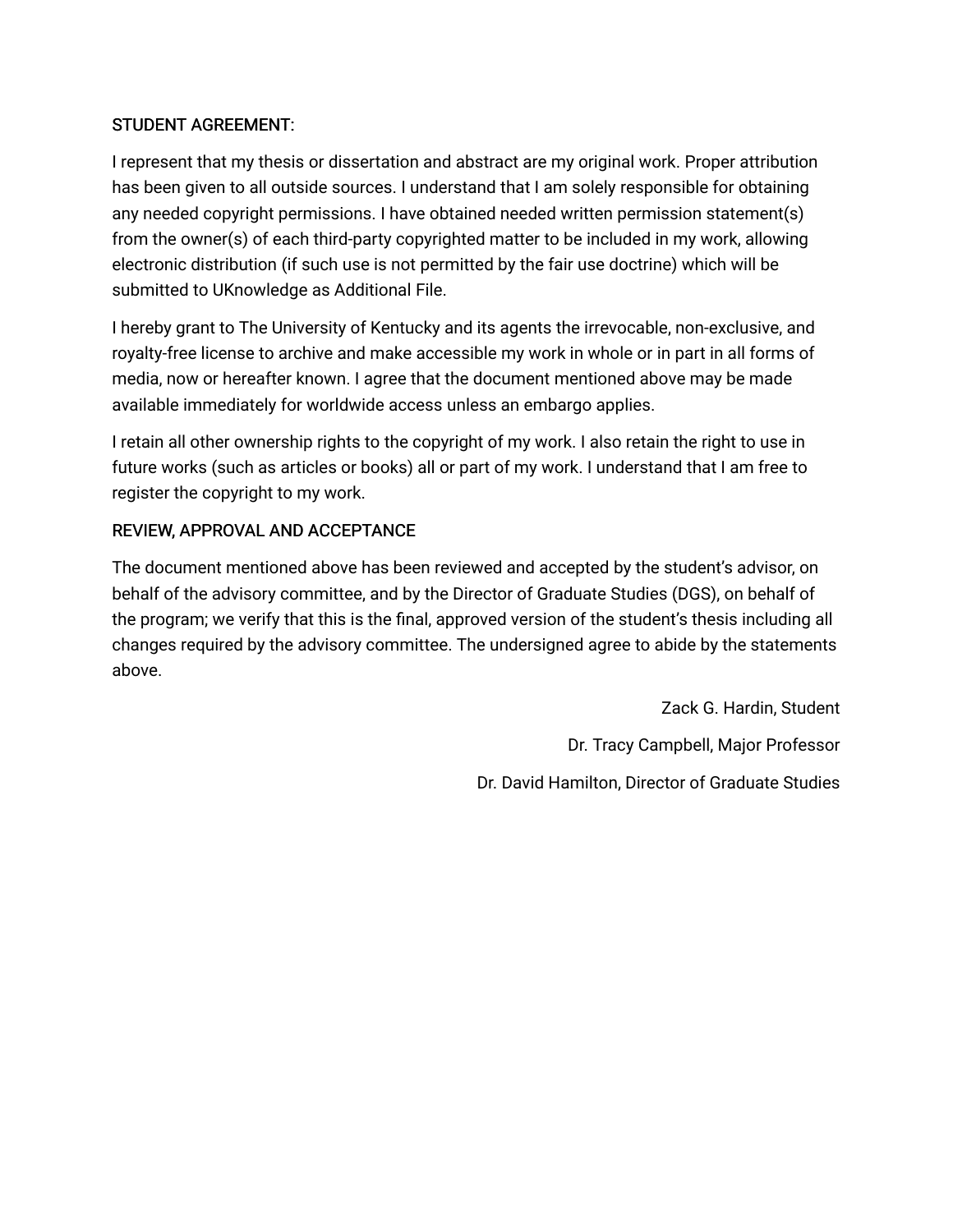# BLACK POWER IN RIVER CITY: AFRICAN AMERICAN COMMUNITY ACTIVISM IN LOUISVILLE, KENTUCKY, 1967-1970

### **THESIS**

A thesis submitted in partial fulfillment of the requirements for the degree of Master of Art in the College of Arts and Sciences at the University of Kentucky

> By Zachary Garrett Hardin

Lexington, Kentucky

Director: Dr. Tracy Campbell, Professor of History

Lexington, Kentucky

2014 Copyright © Zachary Garrett Hardin 2014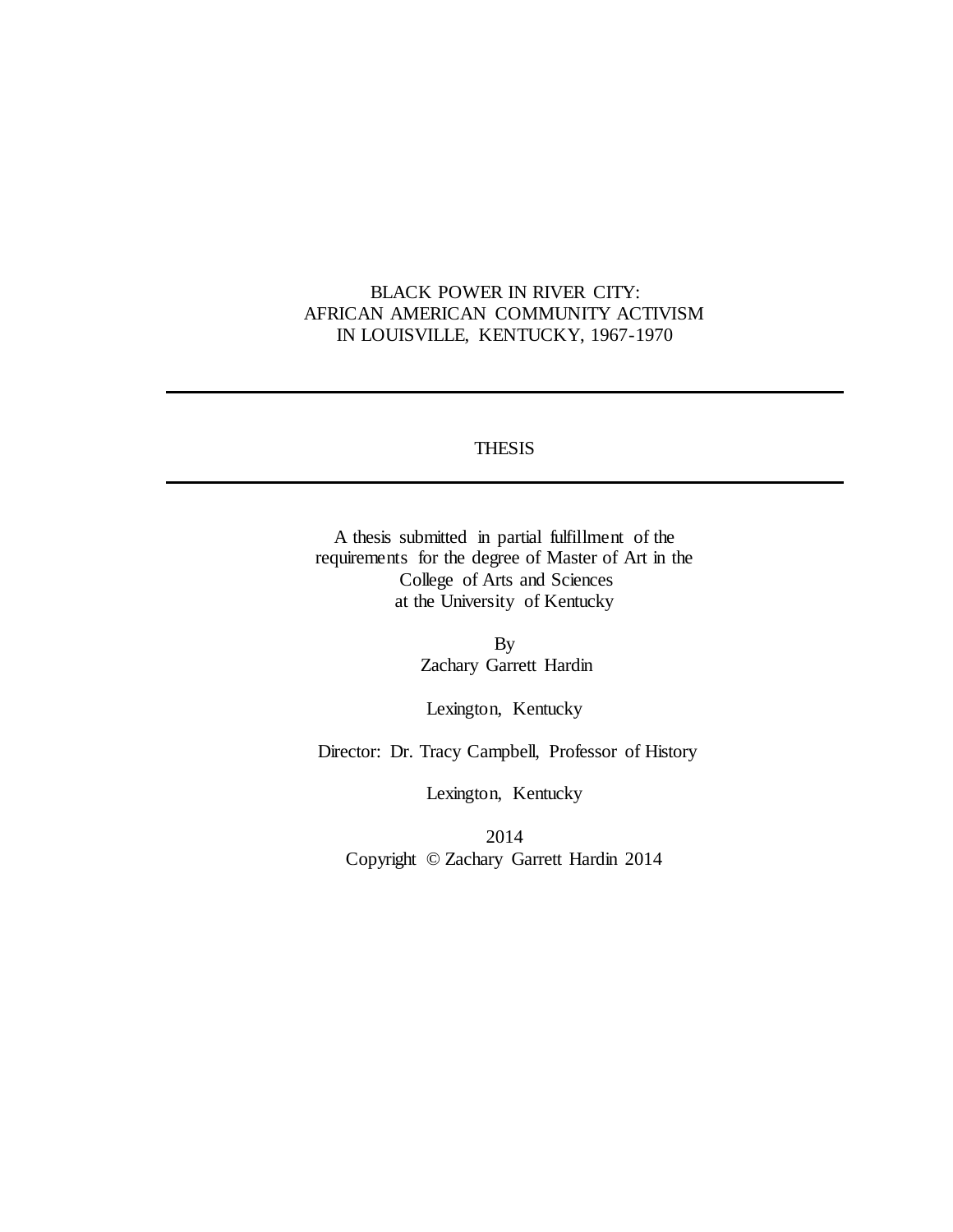#### ABSTRACT OF THESIS

## BLACK POWER IN RIVER CITY: AFRICAN AMERICAN COMMUNITY ACTIVISM IN LOUISVILLE, KENTUCKY, 1967-1970

The impact of Black Power rhetoric and ideology in Louisville, Kentucky in 1967-1970 is explored. The role of Black Power in shaping the discourse of Louisville's black counter-public and civil rights counter-public is analyzed in the context of the 1967 open housing demonstrations, the May, 1968 riot, and the trial of the 'Black Six'. Black Power played a vital role in community organizing and in displays of black national and cultural pride. It actively challenged the city's mystique of Southern white paternalism embraced by the mayoral administration of Kenneth Schmied. Despite that administrations allegations, Black power rhetoric in the West End did not play a significant role in the riot that left two African American youth dead.

KEYWORD: Louisville, Black Power, Civil Rights, Black Six, Race Riot

Zack Hardin

\_\_\_\_April22, 2014\_\_\_\_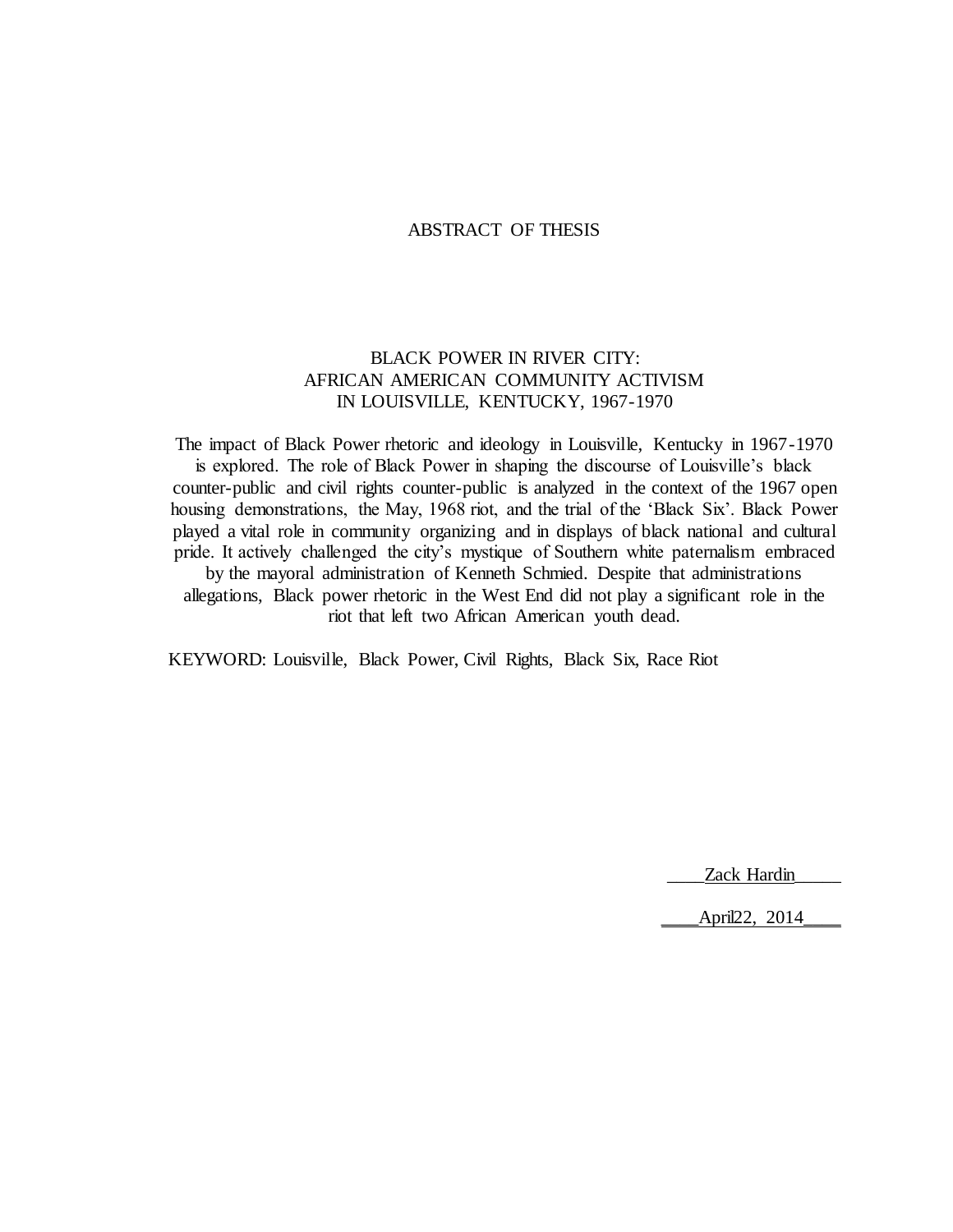# BLACK POWER IN RIVER CITY: AFRICAN AMERICAN COMMUNITY ACTIVISM IN LOUISVILLE, KENTUCKY, 1967-1970

By

Zack Hardin

Tracy Campbell Director of Thesis

David Hamilton Director of Graduate Studies

April 22, 2014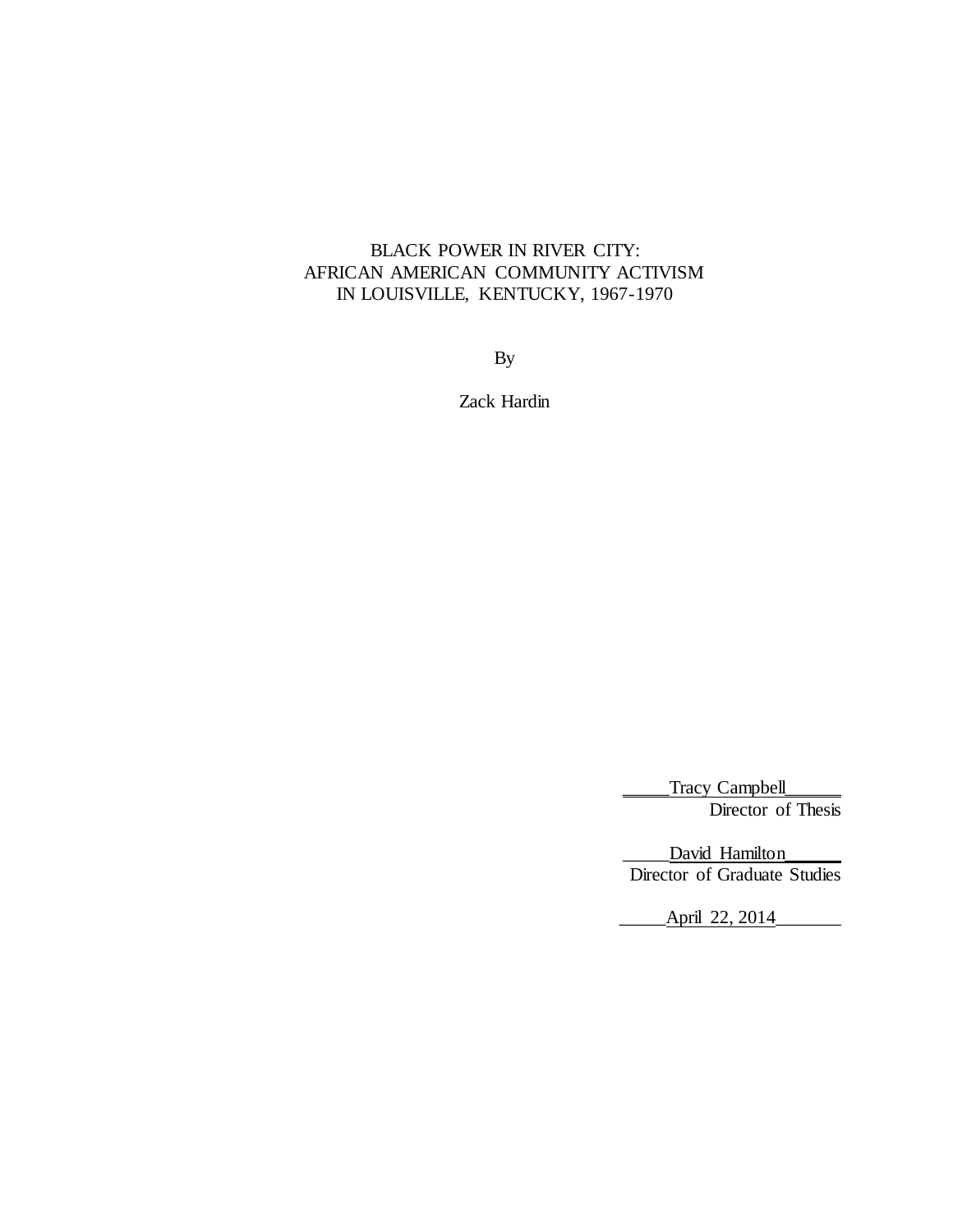# TABLE OF CONTENTS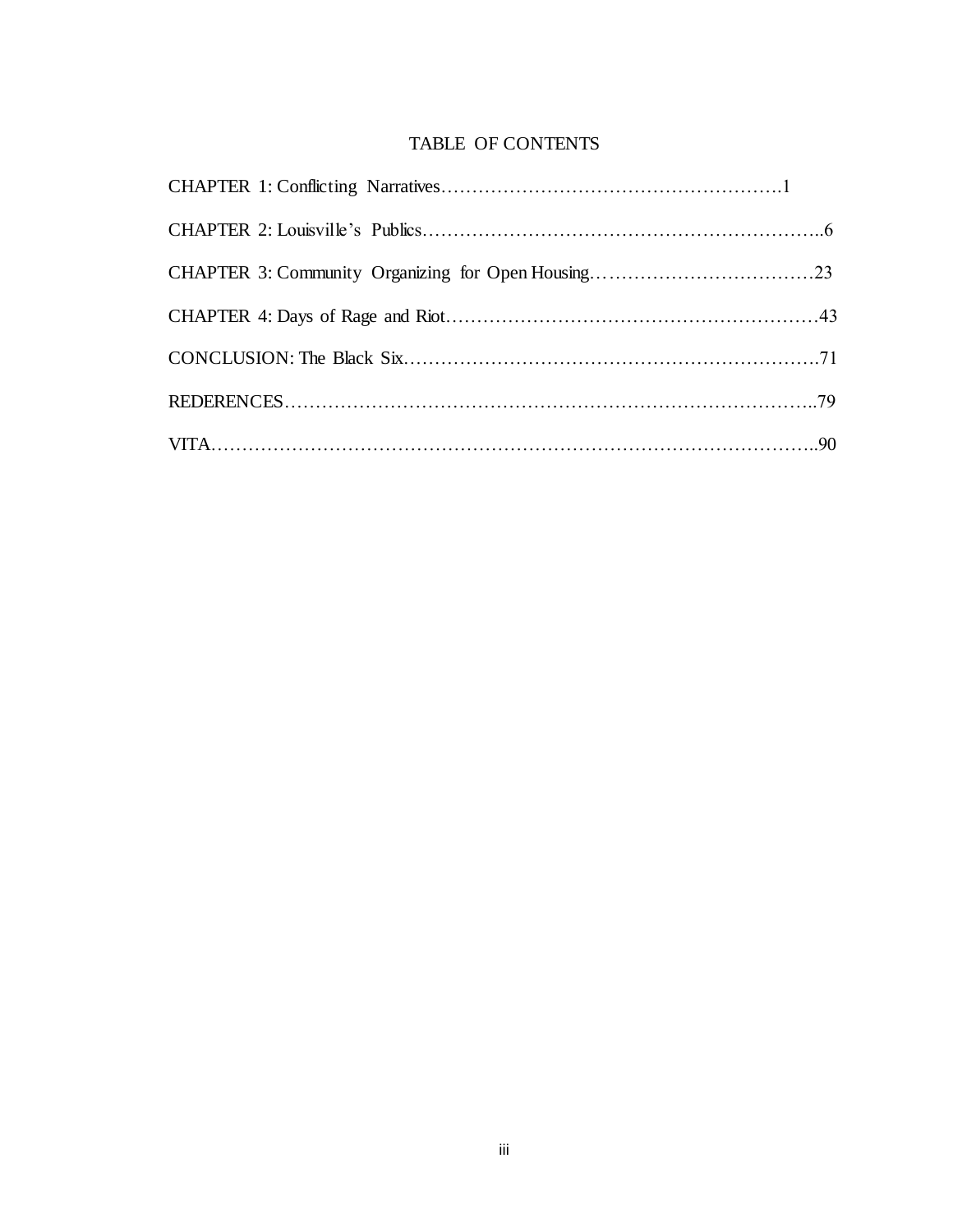#### **Chapter I: Conflicting Narratives**

What was Black Power? What role did it play in the civil rights movement? The burgeoning scholarship of Black Power Studies, coined in 2006 by Peniel Joseph, continues to sort through the diverse factions, persons, and events that made up what has been termed the Black Power Movement. These initial questions become yet harder to answer when one considers the still settling dust of the Civil Rights Movement itself. Matters of blame and credit have yet to be definitively attributed. The prevailing narrative of the Civil Rights Movement takes place almost exclusively in the South, begins in 1954 with the *Brown vs. Board of Education* Supreme Court case that ruled separate but equal schooling unconstitutional, and culminates heroically with the Civil Rights Act of 1964 following the previous year's March on Washington. <sup>1</sup>Along with the 1965 Voting Rights Act, these two pieces of legislation ended the legality of Jim Crow segregation in the South in the major areas of public accommodations, education, and and disenfranchisement for the South's African American population. In fact, according to President Lyndon Johnson in 1965, "the struggle has been all about the South."<sup>2</sup>

This version of civil rights has an obvious hero in Martin Luther King, Jr and obvious victories with King's "I Have a Dream" speech on the steps of the Lincoln Memorial in August 1963 and the aforementioned legislative victories over the next two years.<sup>3</sup> "Black Power" rhetoric and ideology, first championed by Stokely Carmichael in 1966 and then carried violently forward by such radical groups as the Black Panther Party, stands as the tragic epilogue to this heroic narrative.<sup>4</sup> Buying into this aggressively militant separatist movement, African Americans in northern cities rioted intermittently throughout the latter half of the decade.<sup>5</sup>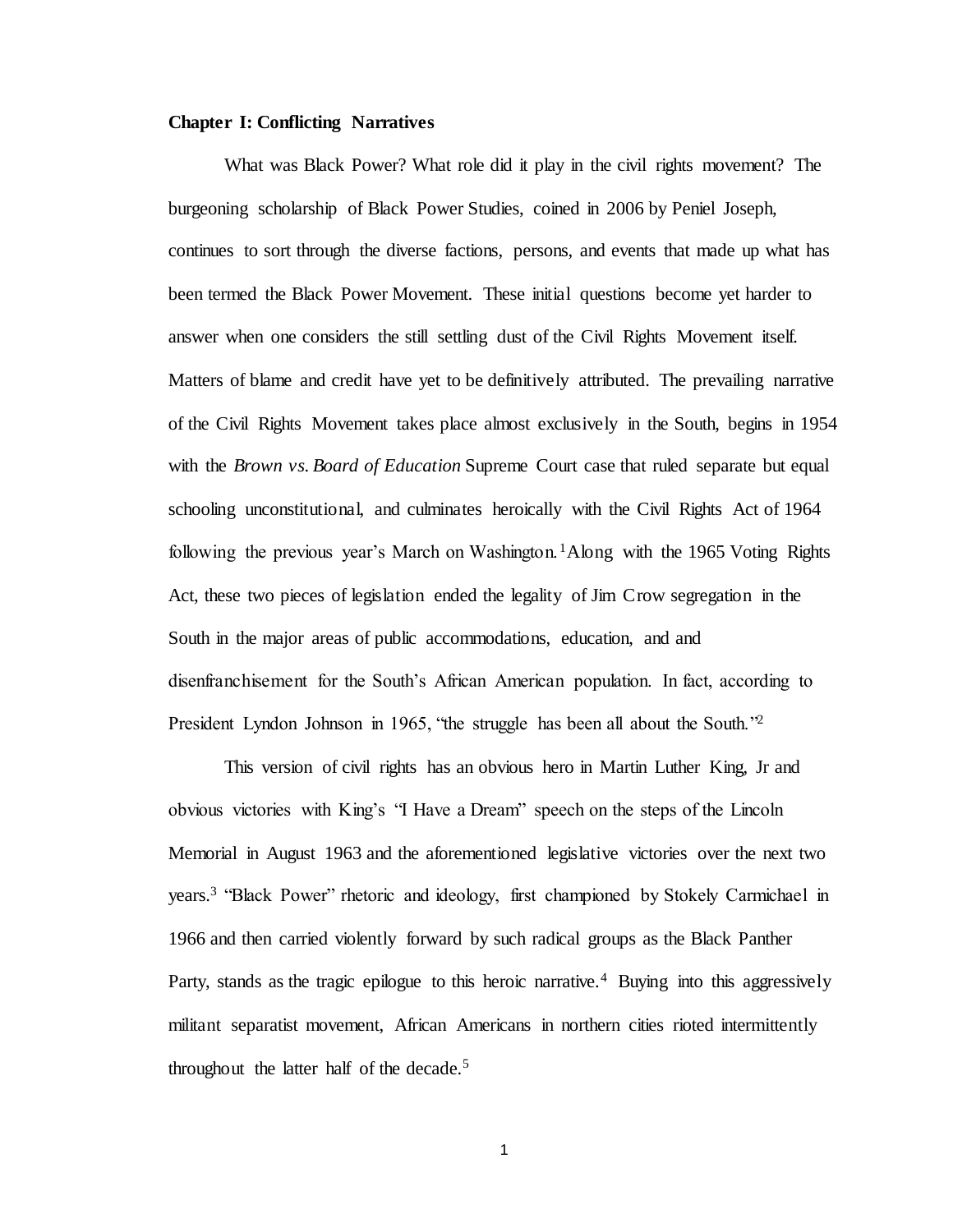Indeed, riots did explode all across the country during that period. According to Nat Tillman, editor of the *Louisville Defender* newspaper, "1966 saw the emergence of a "Black Power" slogan that caused a gulf between various civil rights factions and precipitated an unrest among whites that culminated in a vast backlash."<sup>6</sup> Violence occurred in cities across the country following his April 4, 1968 assassination in Memphis. Louisville, Kentucky, though many there mourned the passing of the famous civil rights activist, did not erupt in violence. Sam Hawkins and Robert Sims, prominent Louisville activists and former SCLC (Southern Christian Leadership Conference) members who had been arrested and acquitted during the open housing demonstrations the previous autumn, released a statement warning that the then accepted policy of nonviolent protest might be abandoned.<sup>7</sup>

This narrative obscures as much as it reveals, and in fact "these histories are as much the product of forgetting as remembering."<sup>8</sup> Stokely Carmichael, in defining the term "Black Power" in *Black Power: The Politics of Liberation,* wrote that "it is a growing sense of community. It is a growing realization that black Americans have a common bond not only among themselves, but with their African brothers.<sup>9</sup> "It is absolutely essential," Carmichael continues, "that black people know [their] history, that they know their roots, and that they develop an awareness of their cultural heritage."<sup>10</sup>

The narrative of the latter half of the sixties, and especially the period 1967-1970, is not one of tragedy. Nor does it denote the shift of the civil rights struggle from the South to the North, or from nonviolent protest to militant Black Power. What this period of civil rights saw, in Louisville and on the national scene, was the rise of the Black Power movement within, and alongside, the nonviolent southern wave of activism that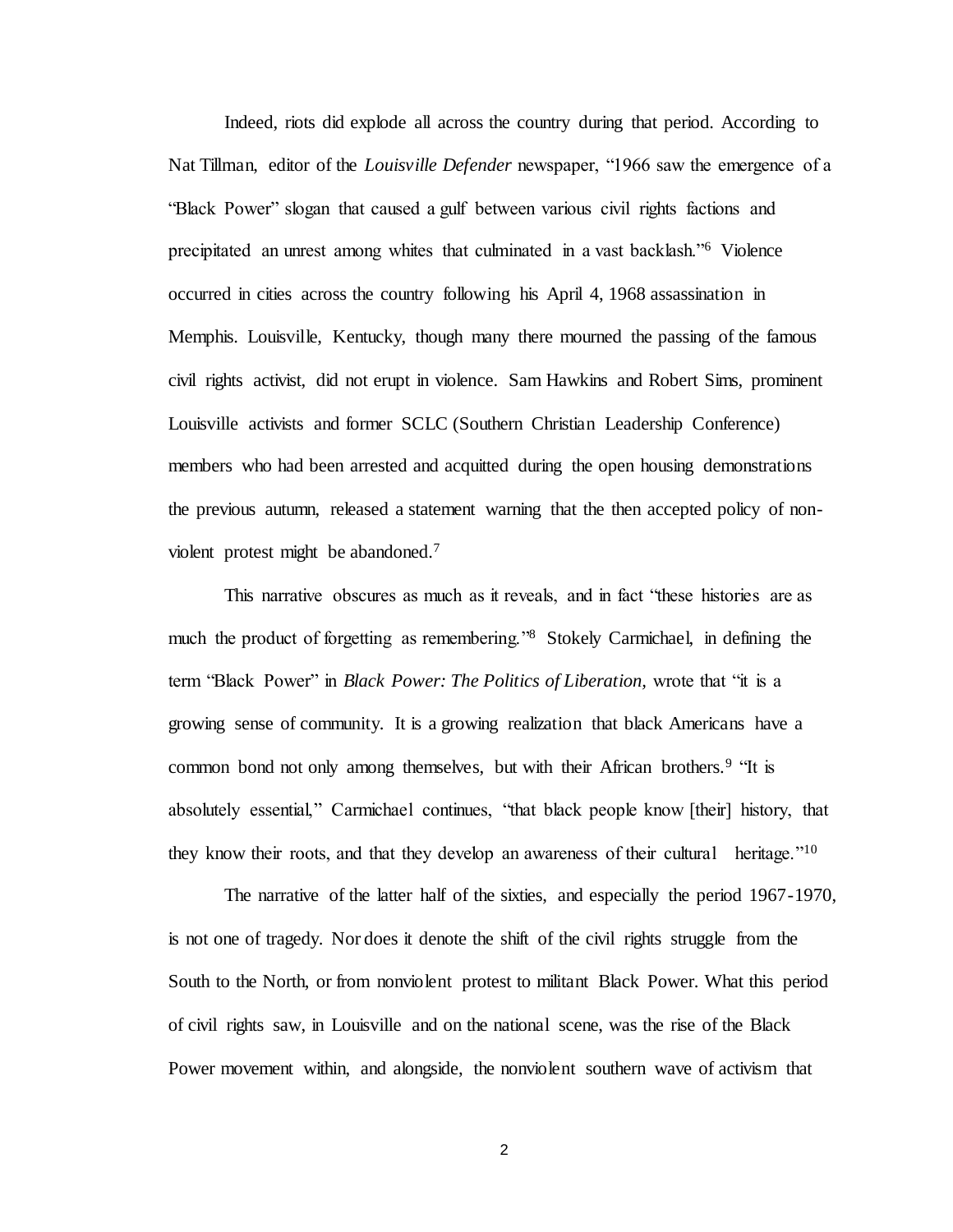constitutes most common conceptions of the 'civil rights movement'. Locally, WECC (West End Community Coalition) and other activists embraced many facets of black power ideology. This did not lead to the marginalization of prominent white activists such as the Bradens as the organization they directed, the Southern Conference Educational Fund (SCEF), endorsed black power and supported local black power discourse, including militancy rhetorics.<sup>11</sup> The idea that Black Power promotes complete separatism, or that it seeks to rid "the civil rights struggle of white people" is something that "has been untrue from the beginning."<sup>12</sup>

Charles Kaiser, in *1968 in America,* wrote that "For a surprisingly large number of Americans, I think 1968 marked the end of hope...Violence was everywhere...in American streets two months later, when 65,000 troops were needed to quell riots in 130 cities after Martin Luther King Jr.'s killing. "Go home and get a gun" was Stokely Carmichael's advice".<sup>13</sup> While 1968 may indeed have been a violent and explosive year, with war, civil unrest, and high-profile assassinations blanketing the national consciousness, 1968 was neither the advent of the Black Power movement, nor necessarily more violent because of the Black Power movement. In fact, according to Robert Self in *American Babylon,* "in their conflation of black power, black nationalism, black radicalism, and violent urban rebellions and riots, they leave us bereft of the meaningful distinctions that provide a guide through a tangled and tumultuous period."<sup>14</sup>

The civil rights movement in the late 1960's, and the rise of Black Power in the national consciousness, is not best characterized by the violence endemic of the period, but by the shift of the focus of the movement from the federal to the local level. Black Power's self-determinism and community activism, along with a distrust of local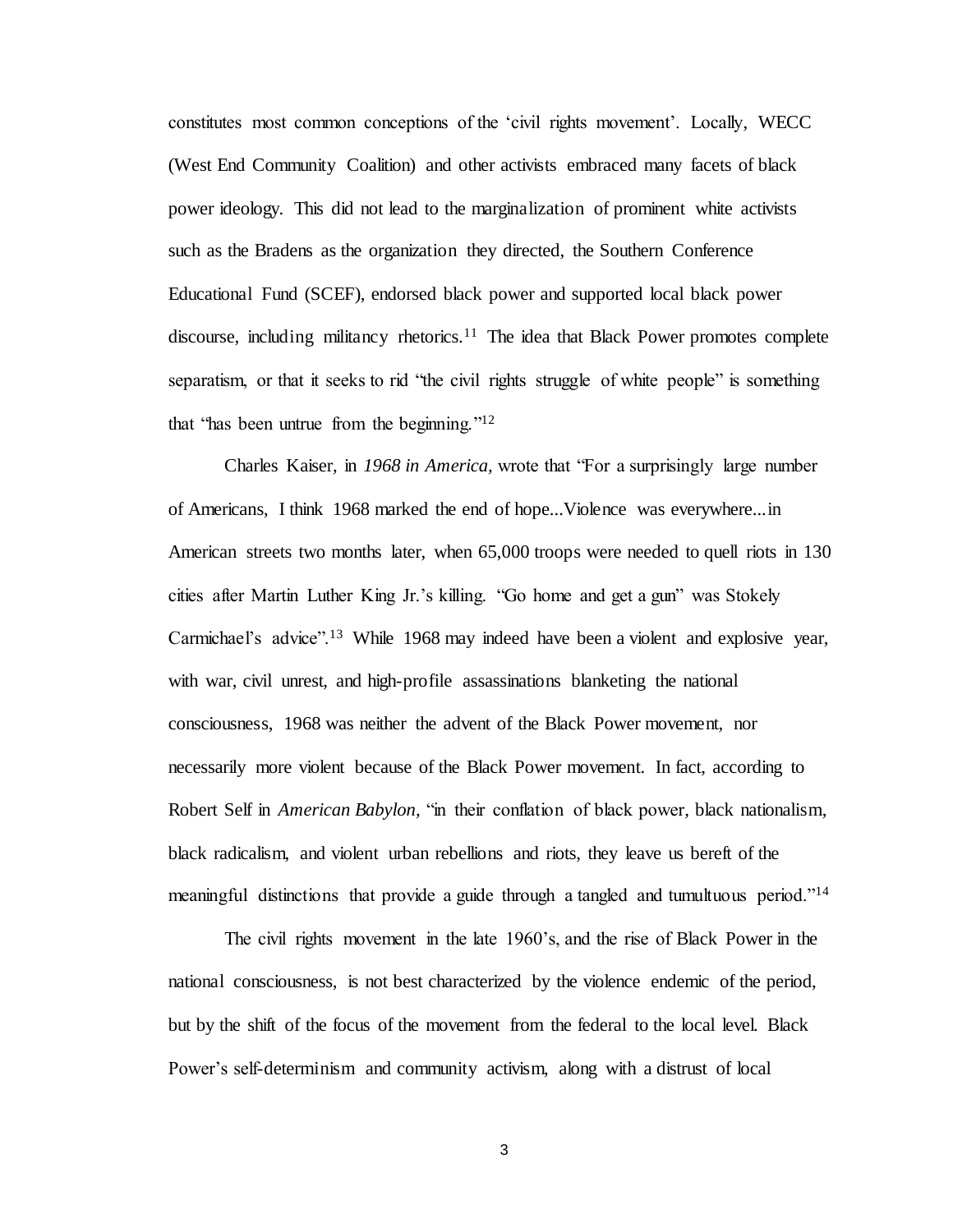government and frustration over what was seen by many as the obstruction of earlier civil rights victories, came to establish a power relationship and purpose different than that in the south in the early  $1960$ 's.<sup>15</sup>

During this period, Louisville, Kentucky was immune neither to Black Power nor to violence. Detailing the struggles of civil rights activists, both African Americans and whites, in Louisville demonstrates men and women struggling for equality in their city using a variety of means. As many civil rights groups and leaders embraced Black Power, they used it to continue the struggles of the Long Civil Rights Movement. The issues they fought for and their methods in doing so blur issues of Northern and Southern Civil Rights, the role and causes of urban violence, and forces reconsideration of established narratives of the movement as a whole. The situation in Louisville leading up to the riots in May 1968, along with the events of the trial of the "Black Six", serve to illustrate these changing dynamics and the role of Black Power rhetoric in the reshaping of localized subversive publics. These publics worked to define ideas of African American community and equality against the prevailing narrative of civil rights tragedy and fragmentation during these turbulent years.

Robert Self's assertion then, that soft generalizations stand at the heart of misconceptions of the black power movement, is as equally true during the civil rights struggle in Louisville, Kentucky in the latter years of the 1960's as it is in any other city across the country. However, this form of misconception is more nefarious than mere mistake. Blaming Black Power rhetoric for escalations in violence burdens the African African community and civil rights advocates with responsibility for urban riots regardless of the actions and policies of white city governments. In Louisville, as in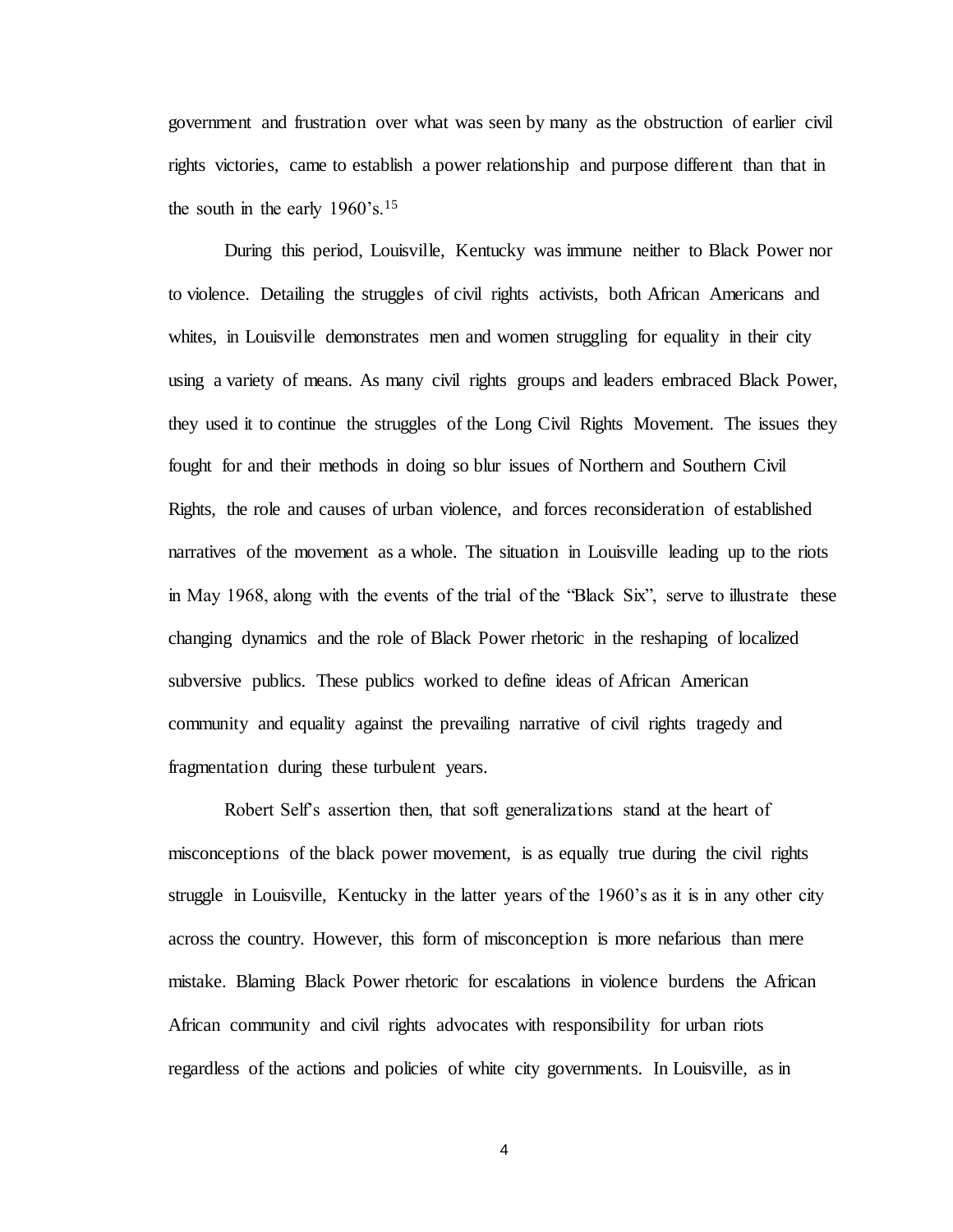Harlem in 1964 and other American cities, prevailing black power narratives worked rhetorically just as governments worked judicially to absolve themselves of blame. .<sup>16</sup>

Another primary facet of misunderstanding between white and black publics involves the rhetorical use of the geographic location of Louisville itself. Louisville was, and is, some combination of southern and northern city. Mark Ethridge, general manager from 1936-1963 of the *Louisville Courier-Journal* and the *Louisville Times,* the two major local papers, is known for stating flatly that "I believe the Negro gets a better break in Louisville than in any southern city."<sup>17</sup> This southern white paternalism framed the conception of civil rights progress in many cities across the south. Rather than representing pockets of substantive social change, this attitude typically served to further conservative and segregationist ends.<sup>18</sup> This opinion, and identification, was long held by conservative whites in Louisville, especially among the progression of city administrations that sought to utilize such a rhetorical positioning to mollify the increasingly frustrated African American community.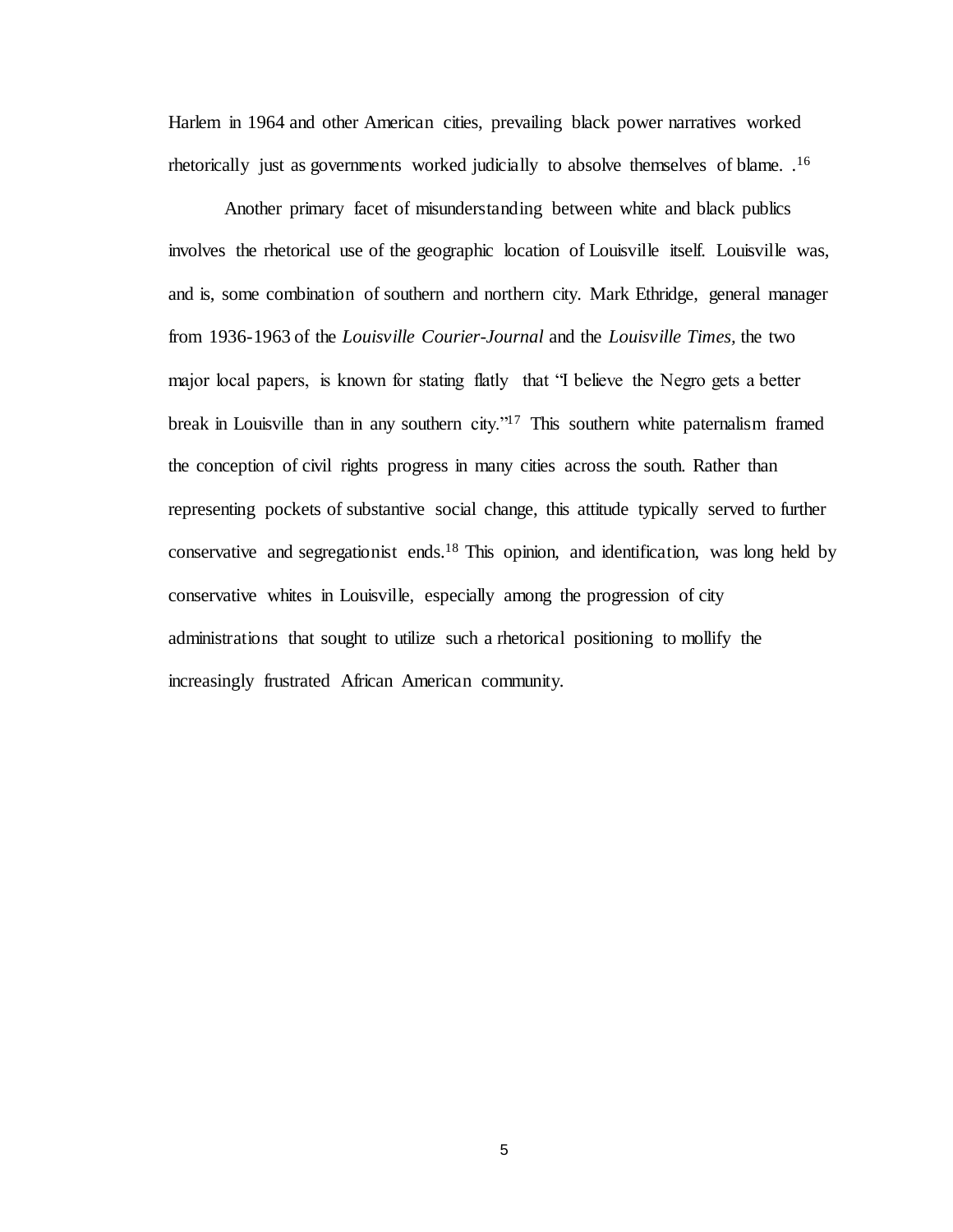#### **Chapter II: Louisville's Publics**

*"Black people must redefine themselves, and only they can do that. Throughout this country, vast segments of the black communities are beginning to recognize the need to assert their own definitions, to reclaim their history, their culture; to create their own sense of community and togetherness."- Kwame Ture and Charles V. Hamilton,* Black Power: The Politics of Liberation<sup>19</sup>

To understand the civil rights movement in Louisville, Kentucky, particularly the movement in 1967-1970 as a time both of union and division, progress and defeat, one must understand the various local civil rights publics that came to dominate the civil rights discourse during this period. Rhetorical theory understands 'publics' to be particularly oriented subject positions which individuals place themselves either in relation to or as part of.<sup>20</sup> According to to Jenny Rice in her work *Distant Publics,* "a publics approach looks to common patterns of everyday talk in order to uncover the ways people read themselves into these rhetorical acts...participants in these rhetorical scenes used public discourse to orient themselves to the scene of public crisis."<sup>21</sup> For the purposes of this study then, a public constitutes a group of individuals who have either explicitly or implicitly agreed to join in a certain discourse in a certain way involving a specific set of rhetorical tools.

The white administration of Louisville, before but especially following the election of Mayor Schmied, constituted one such public. Their agreed subject position on civil rights discourse was one of southern identification and comparison. Louisville's white press continued to cultivate an image of Louisville as progressive in their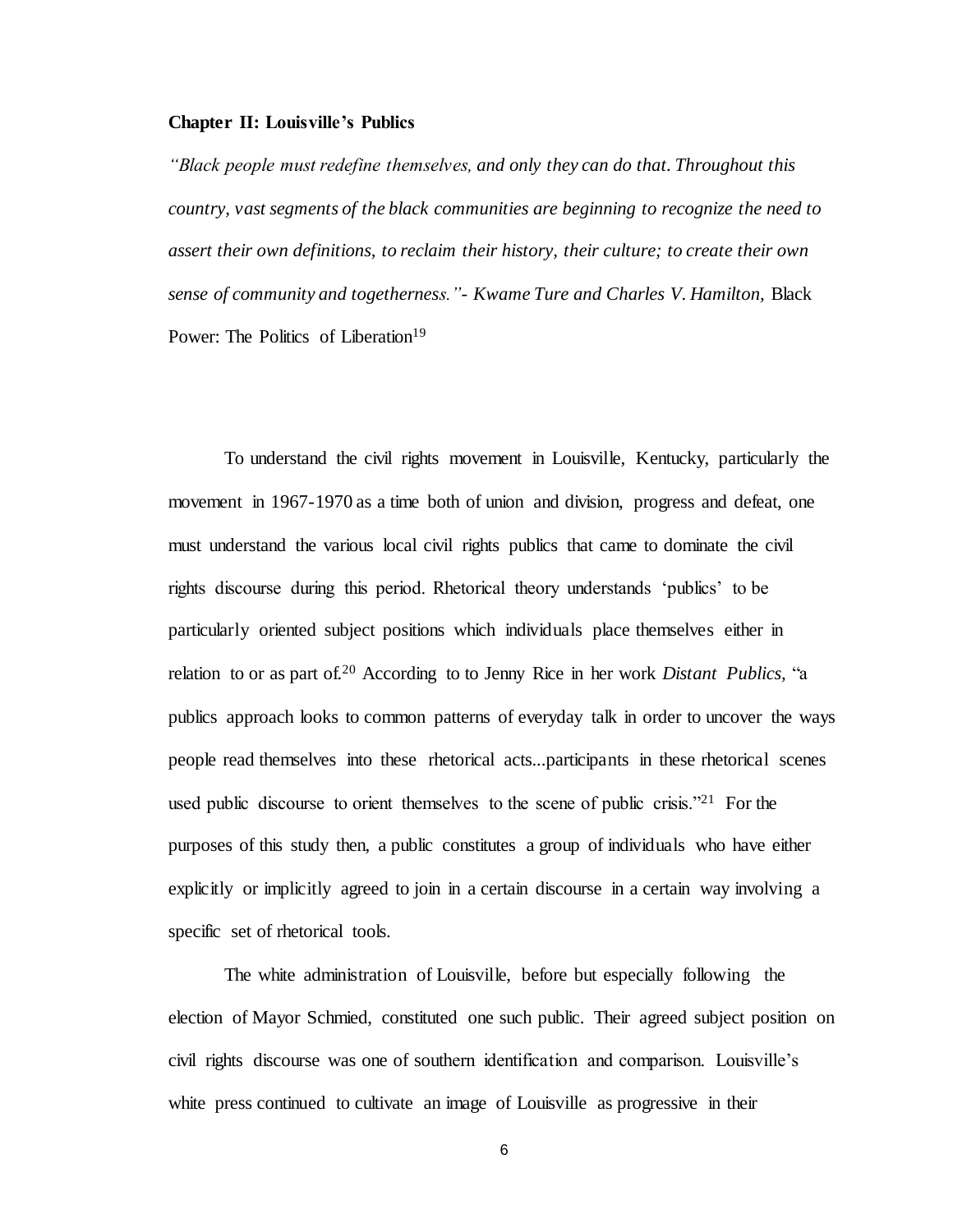responsiveness to African American needs, an image that many African Americans found false.<sup>22</sup> This was a subject position that historically, and especially as a player in the southern "heroic period of civil rights" in 1954-1965 showed Louisville in a favorably progressive light.<sup>23</sup>

This myth of progress continued as, during the 1950's and 1960's, conditions for African Americans in Louisville worsened.<sup>24</sup> The rhetoric of progress, however, allowed white government officials to overlook outcries against institutional racism. Lyman Johnson, a prominent Louisville civil rights activist, spoke to this when he said "the white leaders would say, 'Look how good we are to you. Now, don't bug us too much.'"<sup>25</sup>

Stokely Carmichael in *Black Power: The Politics of Liberation,* wrote that "black people must organize themselves without regard to that which is traditionally acceptable, precisely because the traditional approaches have failed."<sup>26</sup> This conception of black power, as an outgrowth of 'heroic civil rights' instead of a perversion of it, remains as an important distinction in understanding the Louisville African American community's response to Louisville government's rhetorical positioning. Throughout the struggle for civil rights, Louisville activists would form, join, and reform a variety of rhetorical publics, all with their own subjective positions and acceptable tools of public discourse. Even the riot of May 1968 can be seen as a public utilizing a narrow set of rhetorical tools.

However, far from being completely distinct entities, these publics worked to constitute the rise of a self-conscious black public.<sup>27</sup> The actions of these groups and individuals, taken together as a black public, worked to create a discursive "counter public sphere" in which the white public of city government and the white press could be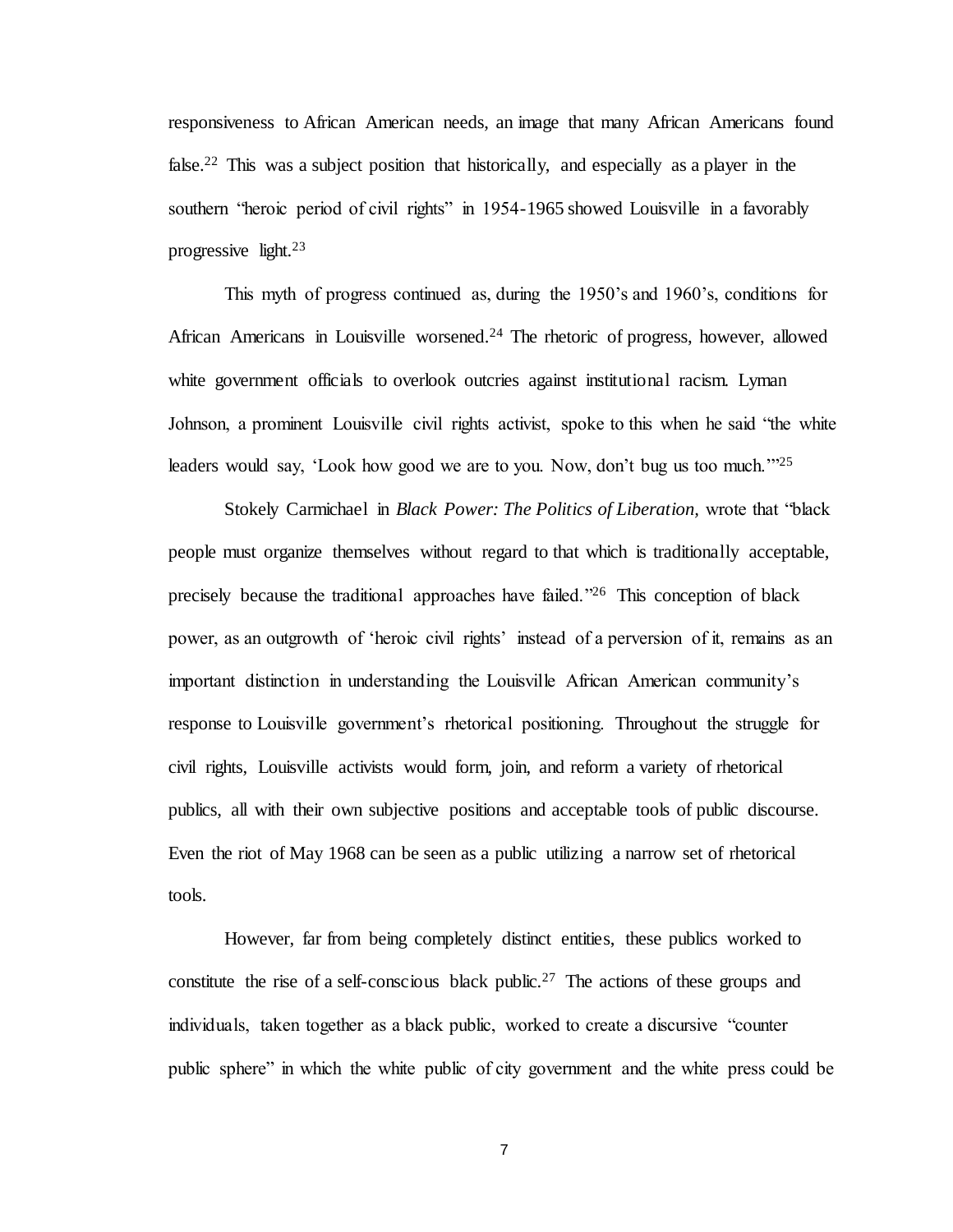effectively challenged.<sup>28</sup> The primary public that worked to create this counter public sphere was the black press. Louisville's iteration of the black press was *The Louisville Defender* newspaper, headed by Frank L. Stanley, Sr., who spoke to the role of the press in an address to the national Insurance Association on July 24, 1968: "[The Negro Press] was almost exclusively printing news of, by, and for the Negro…He believes what he reads in the Negro press because he knows that it is meant for him The same can not be said of what he reads in other media."<sup>29</sup>

It is important then to identify *The Louisville Defender* as not just one of a multitude of publics in which African Americans took part in advocating for civil rights. Through a privileged position within the community, the public of *The Louisville Defender* constituted a set of subject positions and rhetorical tools utilized to advocate their favored positions and outcomes. The privileged position of *The Louisville Defender*  as a public allowed it a nearly unique, within the Louisville African American community, ability to foster cooperation between other publics and to shape the subject positions and rhetorical tools of those publics.

In a letter to Frank L. Stanley, Sr. from William O. Walker, Walker wrote that:

"In his search for status and identity, the Black man has had to rely on the Negro press for a voice and a medium of expression…

The Negro is not being fooled by this selfish, superficial motivation [by the white press]. He knows that when the hounds of segregation bark and, the mailed fist of racism scourges over our cities and nation, it is the Negro press that gives the leadership and furnished the imputus [sic] for unity that enables the persecuted and segregated Blacks to coalesce in their determination to survive and meet the challenge.

The Negro press will survive as long as Black people are an identifiable segment of the American population."<sup>30</sup>

This attitude of Louisville's African American readers, turning to *The Louisville Defender* for news about the African American community in Louisville, both works to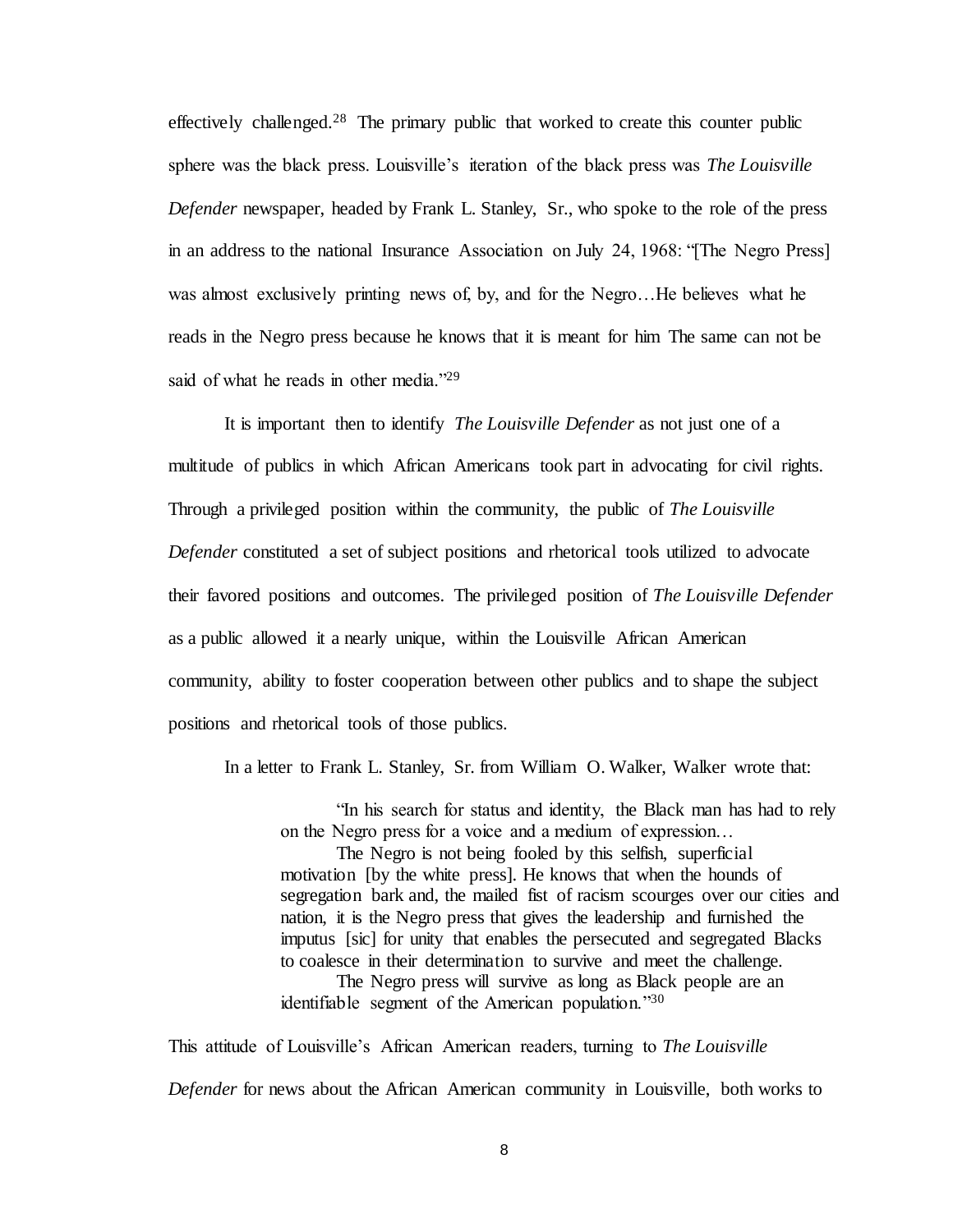demonstrate the public that Louisville's black press represented and the contribution of that public to the city's black public. In this role, *The Louisville Defender* fostered black cultural nationalism working to challenge the city's white cultural hegemony.<sup>31</sup> Another way Frank L. Stanly and the *Defender* worked to shape a black public was to publish a special edition feature documenting the "Negro's Role in History".<sup>32</sup> Frank L. Stanley, Sr. spoke to the reasoning for an issue such as this when he stated that "unawareness of where the Negro fits in the American society results in…many Negro youths have become frustrated, discouraged and bitter over their feeling of nobodyness."<sup>33</sup> This statement by Frank L. Stanley and its implicit need for such a self-awareness to be fostered within the African American community, echoes Harold Cruse in *The Crisis of the Negro Intellectual:* "The rules of the power game meant that unless the American Negro taught himself the profound implications of his own revolutionary significance in America, it would never be taught to him by anybody else."34

This creation of 'nobodyness' caused by the creation of a sense of placenessness and ahistoricism of African Americans, particularly the younger generation of African Americans living in increasingly segregated urban neighborhoods, creates alienation.<sup>35</sup> Overcoming this alienation requires cultural nationalism that creates the black public in which African Intellectuals "create [the] values by which his race is to struggle, live, and die."<sup>36</sup> Through his role as the editor of *The Louisville Defender,* Frank L. Stanley worked actively to create a black public to challenge this alienation and work for civil rights justice. In doing this, he also challenged other prominent African Americans in the community to "identify your company and yourself with the Negro revolution…by becoming directly involved in our struggle for human dignity."37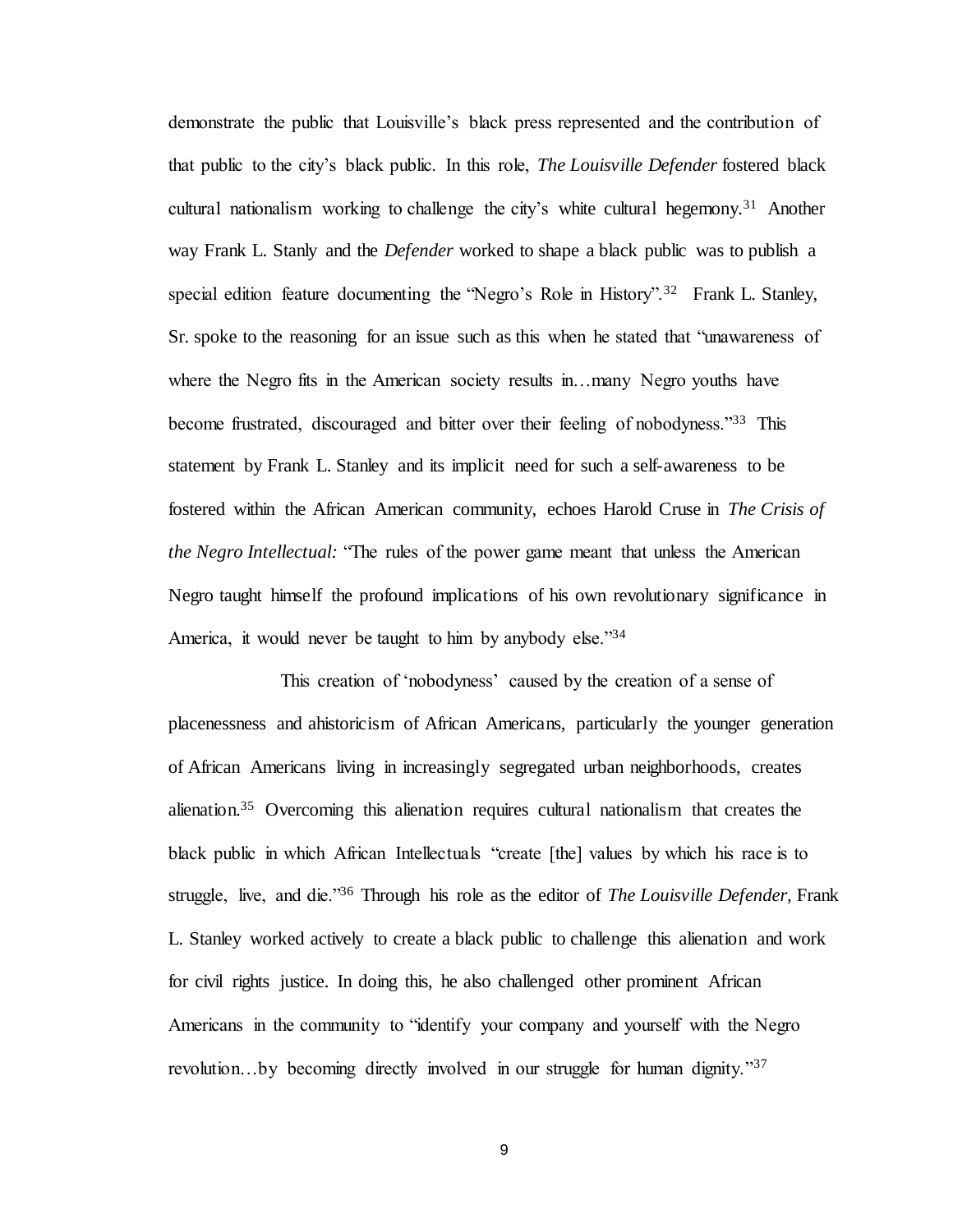This Louisville black public also contained many different civil rights groups that worked to further shape Louisville's civil rights movement. One major narrative of the prevailing city's public that these Louisville African Americans and white activists challenged was an association not with southern states and their antagonistic role towards southern civil rights movements, but with civil rights struggles in the north. Other Louisvillians argued simply that the divide between Louisville and the deep south was simply not as wide as the city's government and white intelligentsia claimed.<sup>38</sup> CORE's successful use of sit-ins in Louisville and other northern cities, a tactic usually identified with southern activists, as well as its prominent role in civil rights in the north and south in the early 1960's, blurs this ideological and methodological divide.<sup>39</sup> The identification of Louisville as either northern or southern held important rhetorical utility for both the city leadership and Louisville activists.

In what Peniel Joseph termed the 'heroic civil rights struggle', racism was a facet of southern society. That racism took the form of de jure segregation in public accommodations, public schools, and voting. The period from 1954 to 1965 saw these pillars of white supremacy dismantled, first by *Brown v. Board of Ed* that desegregated schools, then by a massive wave of non-violent marches, sit-ins, and boycotts that desegregated public accommodations, and finally by the Voting Rights Act of 1965 that removed many barriers to African Americans being able to cast ballots in the south. This is the narrative that prominent Louisville whites were tapping in to in considering Louisville a progressive southern city.<sup>40</sup>

Louisville, in regards to these mainstays of Jim Crow, had indeed been progressive. Though segregation had taken place in the city, it had never been as strong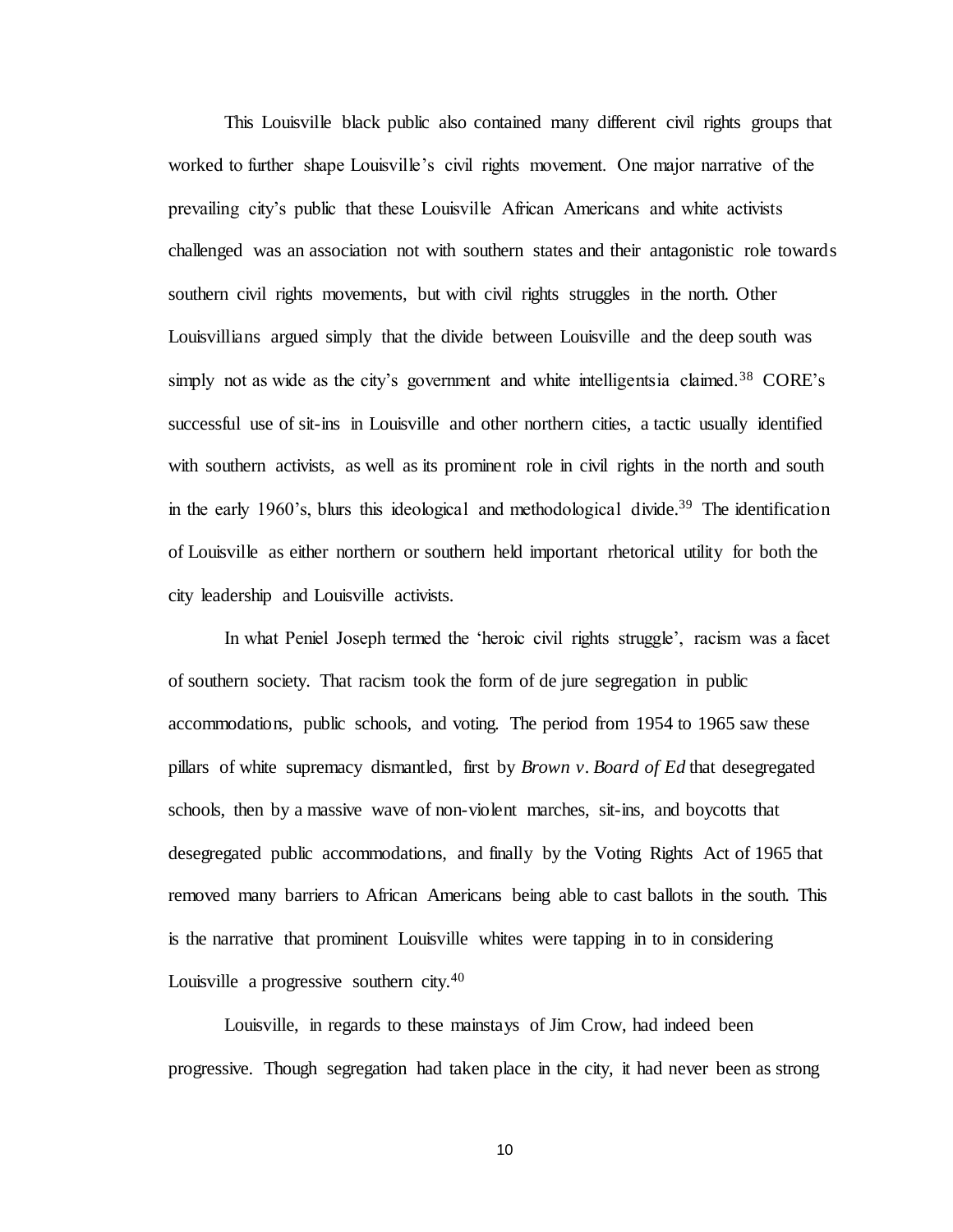as it was in the Deep South. Sit-ins and protests in Louisville proved very effective in dismantling the city's segregations in public accommodations. African Americans had also rarely been kept from voting in the city. There were arrests and reported cases of violence during June 19, 1961 demonstrations in support of open accommodations in the city, with most violence originating with white 'spectators' throwing rocks and other items at the demonstrators. During the course of open accommodations negotiations, Louisville's mayor still declared "that Louisville 'has gone further in desegregation than in any other city, including St. Louis'" and as he called on downtown businesses to desegregate. The triumph of the heroic narrative seemed especially triumphant in relation to Louisville. $41$ 

However, this narrative fails to take into effect other types of de facto segregation not enforced by law that could be found in many cities in the south and in the north. In Louisville, as in many places in the south, school desegregation severely lagged behind the Supreme Court ruling striking down separation based on color. In this issue as well, following the 'wait and see' approach of the Kentucky Board of Education, Louisville's activists pointed to progress in cities in other border states as an indictment of Kentucky's lack of speedy implementation.<sup>42</sup>

Another civil rights issue generally associated with the north was open housing and the segregation of African Americans into racially homogeneous 'neighborhoods'. Struggles over open housing had existed in northern cities since at least the 1920's, in many cases with African Americans attempting to integrate white neighborhoods meeting violent confrontation with white residents.<sup>43</sup> More recent cases in the 1950's such as the prominent case of the Braden's had also met with violent white resistance.<sup>44</sup> In the South,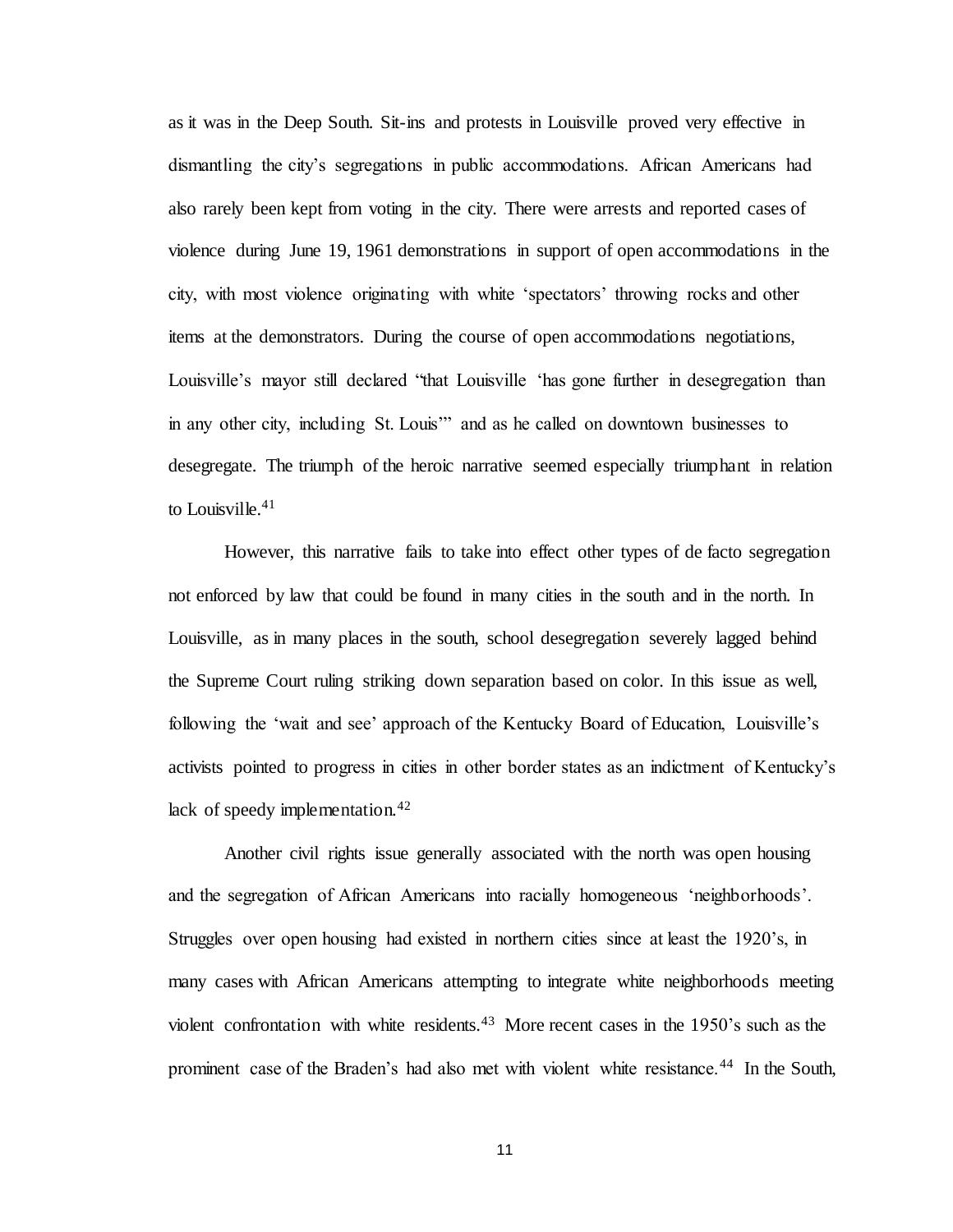under the guise of heroic civil rights narrative, these same issues were easier to ignore with the other, more explicitly apparent tenets of Jim Crow struck down. Without those other issues, "there was no dramatic or symbolic issue around which to mobilize the community."<sup>45</sup> In the South after 1965, the struggle for civil rights was seen as won by many that had supported the movement of the previous decade.<sup>46</sup> In this sense, the rhetorical struggle over the geographic location of the city impacted disagreement not just over the rate of progress by the city's leadership, but also which issues activists were mobilizing to combat. The changing and disparate conceptions of Louisville's place in civil rights worked to shape the rhetorical tools and methods appropriated by the various dominant and subversive local publics.

Many of these publics took the form of community action groups. In the early 1960's, many prominent groups were local chapters of national organizations. CORE (Congress of Racial Equality) founded a Louisville chapter in 1960 and remained an influential factor in local activism until the middle of the decade. The NAACP, of which Lyman Johnson served as a leader of the local branch, also played an active role in Louisville during this period.<sup>47</sup> In the latter half of the 1960's, other, local groups took center stage in Louisville civil rights.

Primary among those was WECC (West End Community Council), which was organized to keep Louisville's West End an integrated neighborhood, to "ward off an allblack neighborhood."<sup>48</sup> Founded on May 22, 1963, by Anne Braden, by 1967 WECC was the major voice of Louisville civil rights, as well as the first Louisville civil rights organization to take upon itself the label of Black Power.<sup>49</sup> Though this shift in ideology initially caused Anne Braden and others to question whether they would be allowed to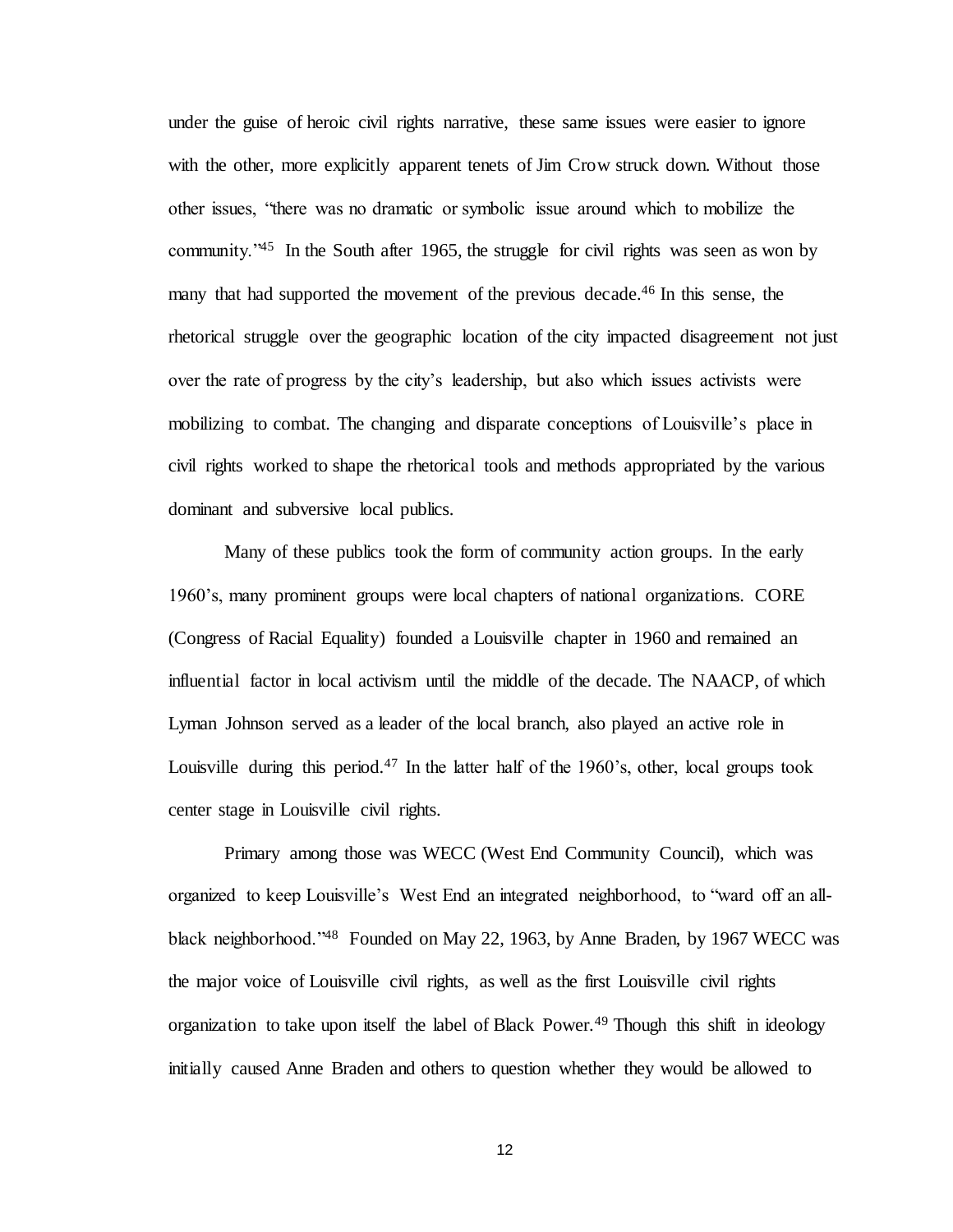continue working in the organization, WECC continued to be an integrated entity with white members in prominent leadership roles. Ruth Bryant describes the WECC philosophy as "We tried to have a black and a white co-chairman. Yeah, the West End Community Council was balck and white and largely people with college degrees."<sup>50</sup> WECC's Black Power positioning assumed a character much closer to cultural and political nationalism championed by Amiri Bakara and others than the more militant rhetoric of the Oakland Black Panthers or even the self-defense arguments of Robert F. Williams in *Negroes with Guns.<sup>51</sup>* However, "they [WECC] would go as far as they had to go, within limits, of course, to accomplish a goal." $52$ 

As a member of WECC, Ruth Bryant served as chairman of the housing committee. From this position, she worked closely Mansir Tydings, executive director of the Louisville Human Relations Commission, another prominent Louisville organization, on the issue of open housing. She also served on the Mayor's Advisory Committee on community development and the League of Women Voters. Ruth Bryant describes herself and her rapidly expanding involvement thusly:

> "I think I was, the thing I was what you would call palatable, you see. I was articulate and I knew how to carry myself….Well, they thought that I was a nice lady but they didn't know, you know, there was an iceberg that was going to be tipped, that would become volatile."<sup>53</sup>

Ruth Bryant, though she used her role on the Mayor's Advisory Committee to forward information to the other committees, she quickly became disillusioned with the ability of, or interest in, city hall doing anything to better conditions in the West End.<sup>54</sup>

In the creation of a black public in Louisville, these individuals and groups worked together to further civil rights causes. Individuals like Frank L. Stanley, Sr. in his role of as editor of *The Louisville Defender,* the West End Community Council and those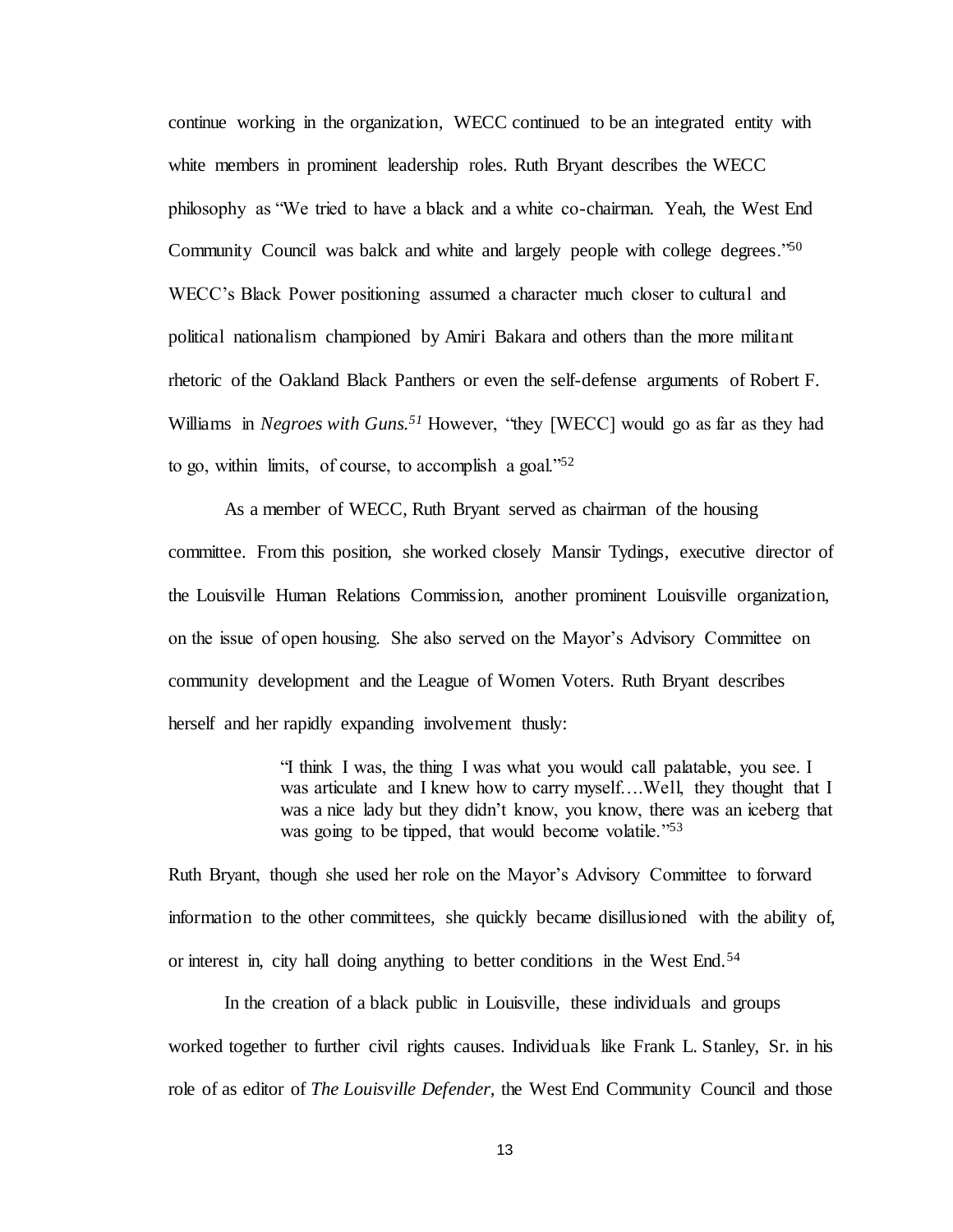associated with it, including Anna Braden, Ruth Bryant, and Ken Phillips, who was cochairman in the late 1960's, the Louisville Human Rights Commission, and other groups worked together in support of a variety of goals, employing different methodologies and rhetorics, to advance Louisville civil rights. In doing so, they called in other activists, such as Frank Stanley, Jr., Frank L. Stanley, Sr.'s son and a prominent activist, as well as Whitney Young, an activist in New York with ties to Louisville. Others, such as Robert Sims and Sam Hawkins, were "street activists" that rose to prominence through the housing demonstrations of 1967 and other civil rights initiatives.<sup>55</sup> This public formed despite the discouragement of whites, who sought to avoid "people being involved and aware and wanting to articulate demands."<sup>56</sup>

The other important facet of publics is that their repertoire of rhetorical tools changed in response to their interaction with other publics. In this sense, the disparate Louisville civil rights publics reacted against each other, as well as outside forces, reforming and shifting in relation to the demands of the moment. Militancy and radicalism, when it became prominent in Louisville African American civil rights discourse, grew out of both the obstructionism of the Louisville government, especially in housing, and the changing national trends in civil rights rhetoric associated with the rise of the Black Power Movement.

While "local Black Power advocates focused on empowerment, pride, and community development", Blaine Hudson, leader of the Black Student Union and other younger activists adopted Black Power because of the "ineffectiveness of the old strategies" and their "worn out tools."<sup>57</sup> C.H. Parrish, and African American Sociologist and University of Louisville professor, while agreeing that activists under thirty tended to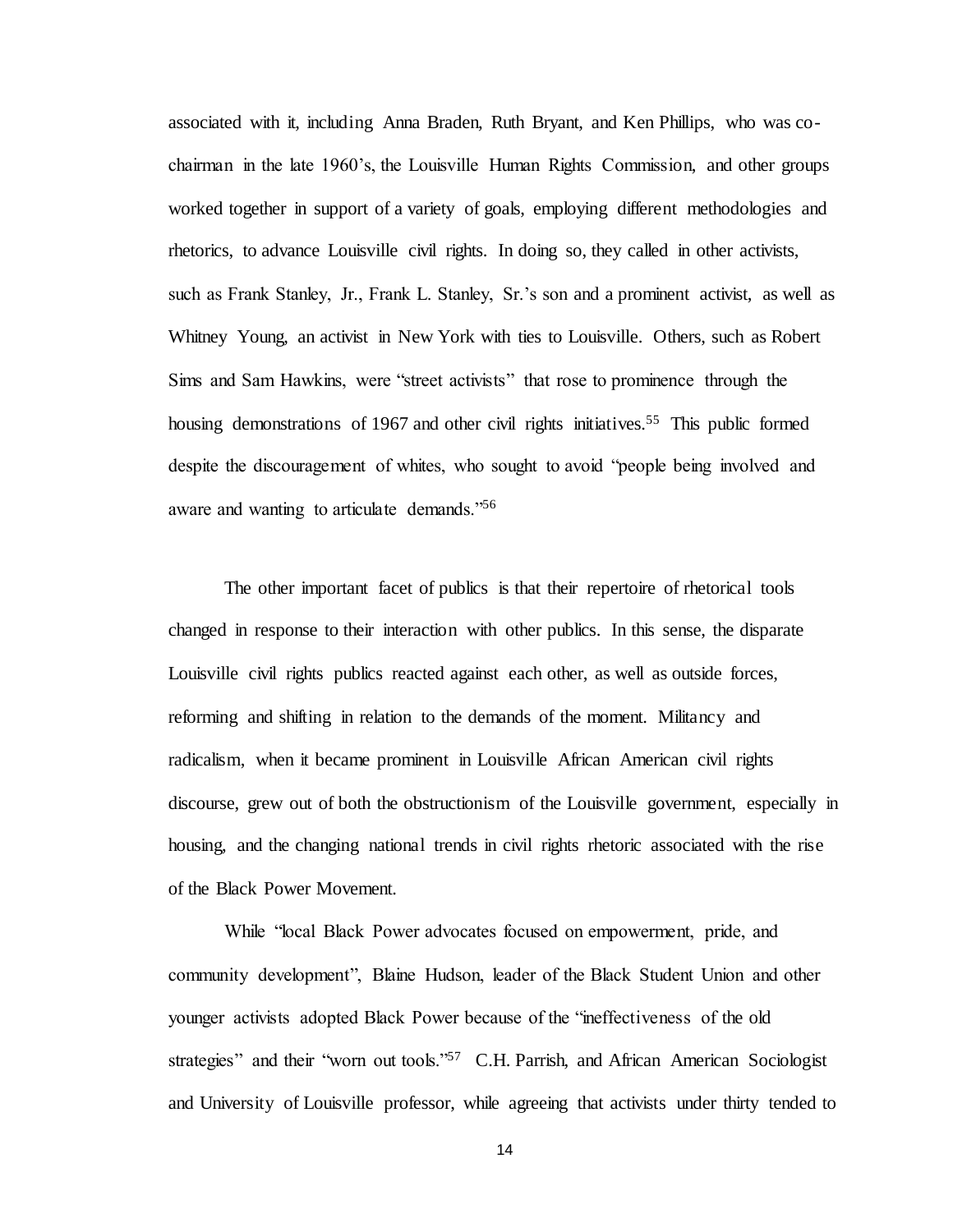be more militant, cited a poll by *The Courier Journal* that suggested African American acceptance of all attributes of white power rhetoric, especially an aversion to the term "Negro" as a method of identification, was overblown by white media listening to the voices of a small number of militants.<sup>58</sup> Maurice F. Rabb, Louisville resident and member of the national board of the NAACP however, recalled that "I was brought up in the theory that the proper way to address me would be to say "Negro" but it's popular now to say "black," it's very popular to say "black" and not say "Negro." As far as I'm concerned it doesn't make any difference."<sup>59</sup> In these rhetorical positionings, one begins to see a divide between Louisville's African American middle class and its African American working class or poor. While many middle class African Americans worked diligently for civil rights in the city, in many cases their goals differed from the African American poor living in the increasingly segregated West End. Frank Moorman, an African American businessman, when asked about the demonstrations and picketing that occurred during the struggle for desegregated public accommodations in Louisville in the early 1960's, stated that "no I didn't [feel any urge to become involved], because I knew that would be the wrong thing for a businessman. Therefore, I stayed out of all of that."<sup>60</sup> When asked again if he made any contributions to the demonstrations, Moorman initially restated that "no. We didn't participate at all" and then that "I may have made some financial contributions. Small, you know, but that is about the only contribution that I could afford to make being in business, you know."<sup>61</sup> The relationship between Louisville's civil rights movement and its African American middle class remained varied and complex throughout the decade.

Other prominent Louisville African Americans also sought to make it understood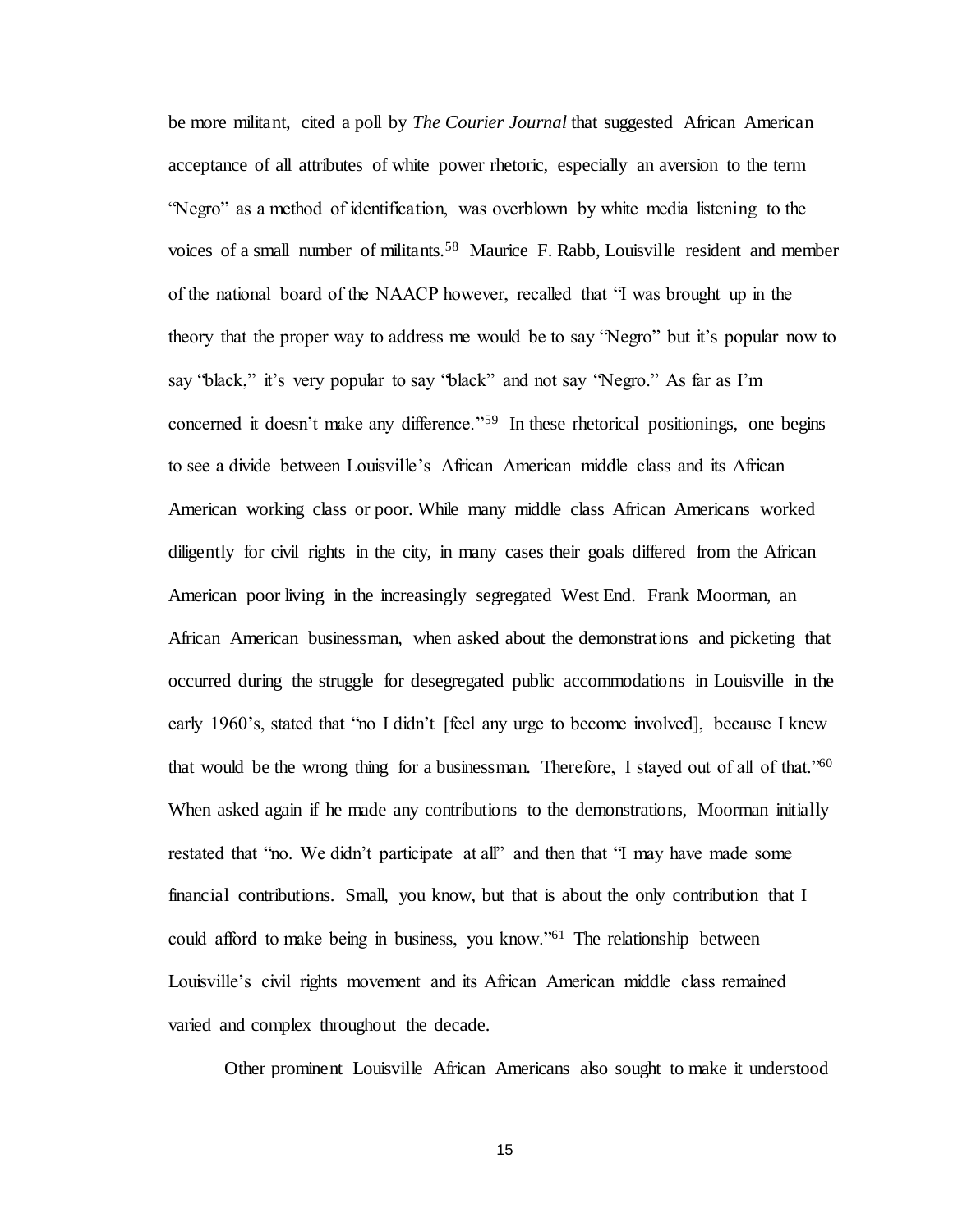that militant rhetoric was not pervasive through the African American and activist communities. Lyman Johnson, in a Letter to the Editor of *The Louisville Defender,* wrote that:

> "It is certainly time for some Negroes to speak out and let the general community know that every black who opens his mouth does not necessarily speak for the totality of the non-white community…Certainly we deplore the ghetto, poverty, the present war, racism, and the like. But we also deplore violence, stupidity, and destruction as rational means of strategy."<sup>62</sup>

Even in decrying, and misrepresenting, role of Black Power in Louisville civil rights publics, Lyman Johnson's repudiation asserts the significance of Black Power ideology in shaping the movement in Louisville in the late 1960's. Also, in writing his statement as a letter to the editor of *The Louisville Defender,* Johnson affirms the existence and importance of a discursive black public sphere which allowed such rhetorical and ideological divisions within the community as shifting facets of an ever-evolving black public that constantly redefined itself.

Black power rhetoric certainly played a significant role in this evolution of the rhetorical tools employed by these publics within the black public sphere. The dominant narrative regarding the role of black power in civil rights, according to Peniel Joseph in his introduction to *Neighborhood Rebels* is one in which black power created "a white backlash, dooming interracial cooperation, and pushing" young black activists "into an unabated orgy of domestic violence in the name of revolution. Black power is most often seen as triggering the demise of the civil rights era."<sup>63</sup> This narrative overlooks the role of black power in establishing and strengthening cultural and ethnic pride, self-determinism of communities, and localized community activism.<sup>64</sup> This focus on the community and the local as an aspect of black power did not burst onto the scene in the mid 1960's, but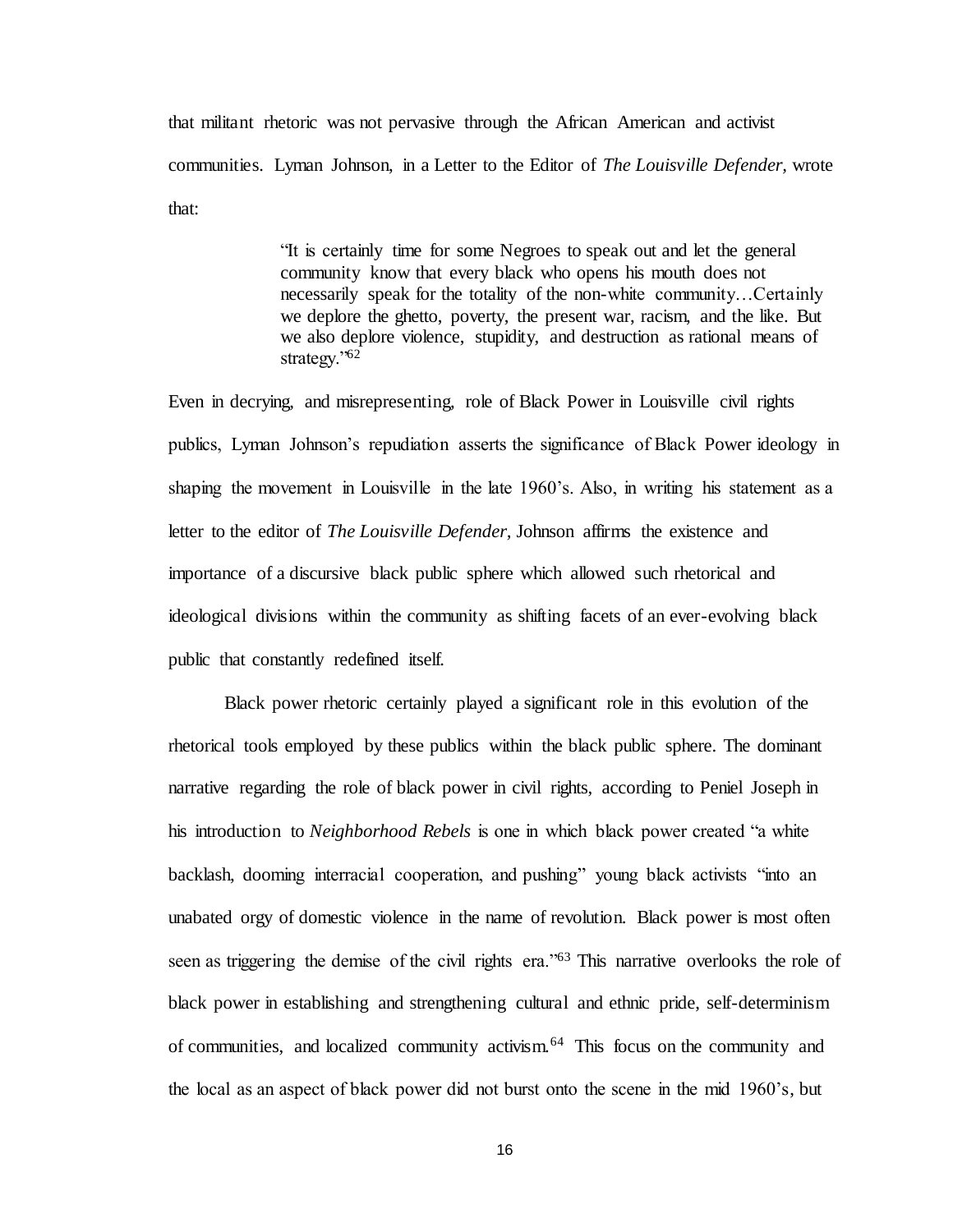had instead always been a powerful and integral part of the civil rights movement, both in Louisville and in cities around the country, including New York, Detroit, Chicago, and Oakland.<sup>65</sup>

However, the man of that focus on the local changed in the late 1960's. WECC, though they continued to work for open housing and an integrated West End, realized that "empowering the West End meant empowering blacks."<sup>66</sup> In presenting this shift in ideology, WECC acknowledged that efforts to halt the segregation of the West End had largely failed, and that the area now represented a primarily African American population. In this sense, "empowering blacks" meant empowering the communities WECC had always sought to empower. As such, acceptance of and use of Black Power rhetoric not so much a sharp shift in ideology or methods, but an outgrowth of the organization's founding principles. Though they continued to work for items beneficial to all West End residents, such as a health center, they also began programs focusing on African American heritage and cultural pride.<sup>67</sup>

WECC supported a variety of organizations and initiatives under their new Black Power trajectory. Among these were the Louisville Welfare Rights Organization (LWRO), the Louisville Arts Workshop, and the Black Workers' Coalition (BWC). They also founded the Black Urban League of Kentucky (BULK) to, among other initiatives, work to organize African American West End youth. Charles Tachau, WECC's white cochairman, recruited Sam Hawkins, Robert Sims, and Willie Coggins to head the organization in October 1967. Sam Hawkins and Robert Sims had previously worked together while working as members in SCLC (Southern Christian Leadership Council).<sup>68</sup>

Aiming to "'teach black people to think black'", BULK prepared a black culture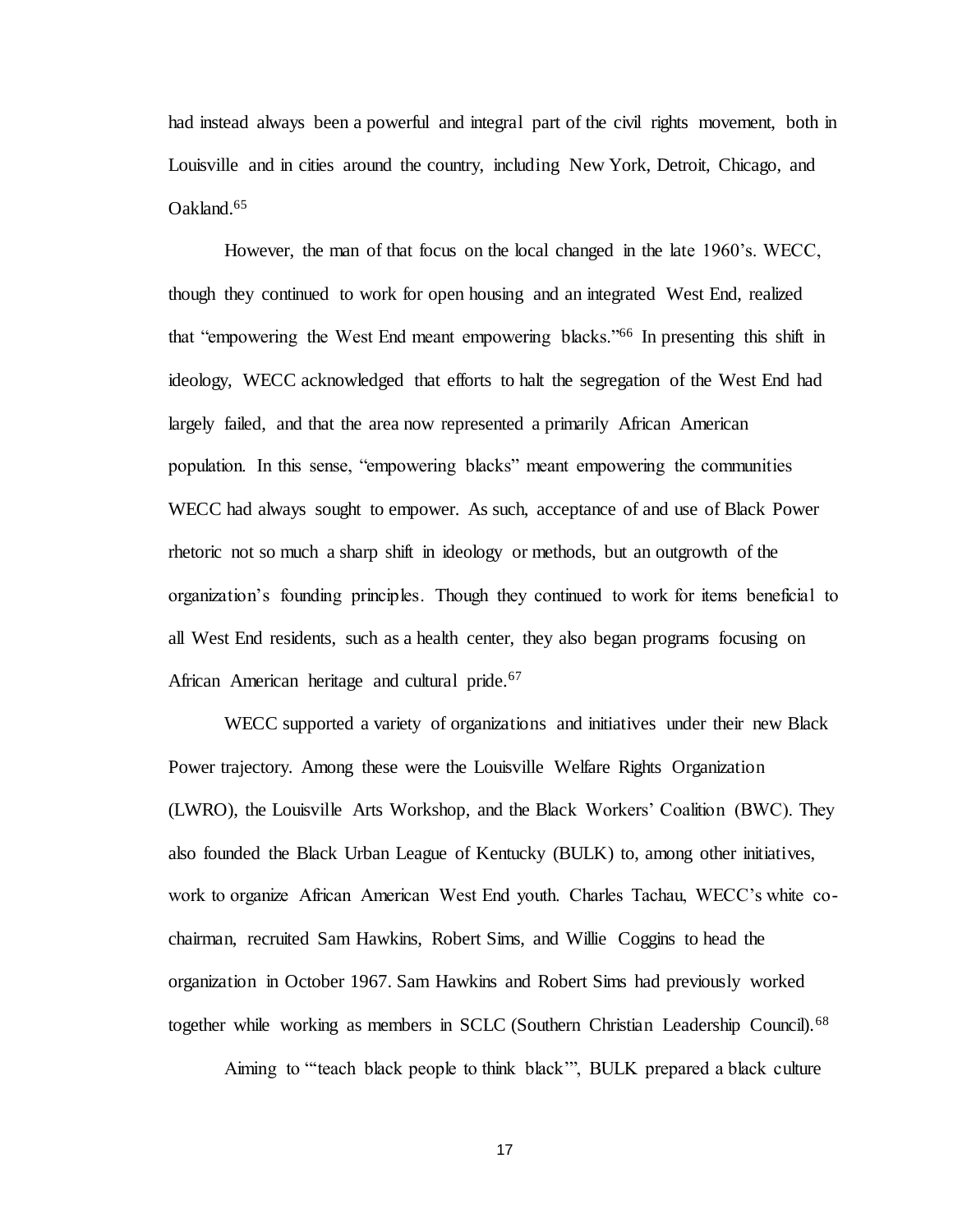curriculum which taught a variety of topics designed to create an African American selfconscious identity. Ruth Bryant stated that:

> "It was black history, getting black history in the schools of Louisville and to this end the Black Unity League was organized to study black history, that's all. And we had black history classes for all black students, from elementary through high school who wanted to come up to West End Community Council for the courses. We asked teachers and people who had done research in black history to come in and speak and it was nice.<sup>769</sup>

Working towards this end with support from WECC, as well as a grant from VISTA workers and from the Episcopal church in New York secured by Charles Tachau, BULK planned workshops to teach the material and worked to get the curriculum implemented in local schools, eventually securing an agreement from the Board of Education that led to limited success.<sup>70</sup> BULK also sponsored a "Soul Session" in early 1968, followed by a later and larger "Black is Beautiful Festival". BULK also worked with university students to establish black student unions at state colleges and universities.<sup>71</sup> These bread and butter issues focused on African American identity and self-concept embodied much of the Louisville iteration of the Black Power Movement.

Sylvia Mangahan, writing to *The Louisville Defender,* praised these efforts by BULK and others:

> "I'm grateful to the 'black power' folks for doing something that I never got to do for myself. What has been going on in the schools for generations has not been merely whitewashing, but WASPwashing. And I was WASPwashed too, and hated every minute of the that aspect of school. Due to the efforts of the proponents of Black Culture education, it won't be so easy to WASPwash everyone. This is a good effect aside from the intrinsic merits of Black Cultural education."<sup>72</sup>

BULK sought to foster the concept of a unified and aware black public, for "in order to alter social conditions, blacks first had to change the way they looked at themselves."<sup>73</sup>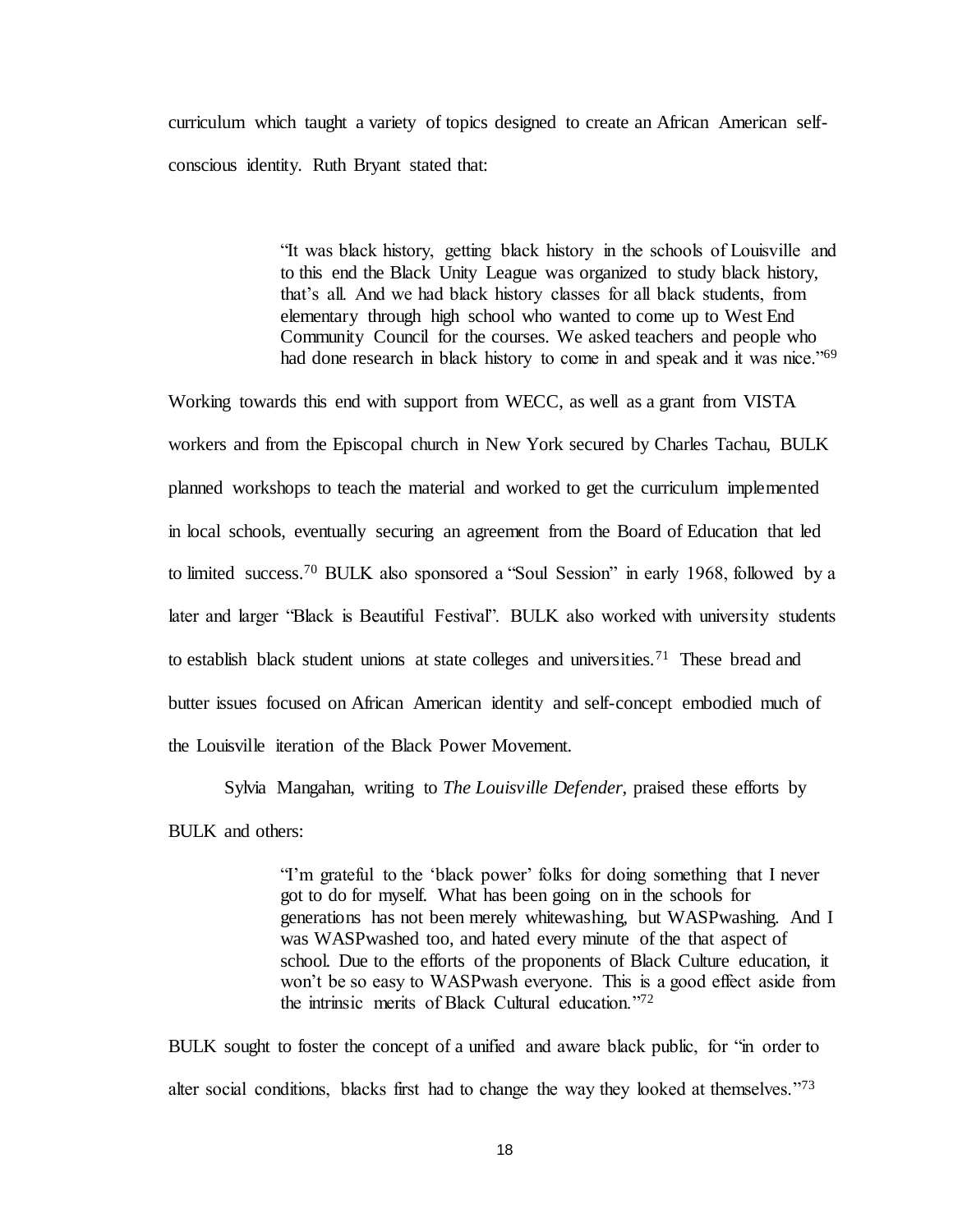As has been seen through their connection with WECC, BULK, and other organizations, the black church remained important in Louisville civil rights and constituted a variety of publics in and of themselves. Ordained ministers such as Charles Tachau, A.D. King, and others served prominently in civil rights organizations or worked closely with organization leaders. "'Civil rights movement was born in the churches and this is where the bulk of the people are and this is the way we're going to get things done is through church support,'" Ruth Bryant recalls A.D. King telling her. Such religious figures continued to hold important positions in Louisville's black public, and black churches continued to serve as meeting places and as centers of civil rights activity despite the rhetoric of Louisville's publics became increasingly secular.

Meanwhile, Ken Clay, a staff member with the Community Action Commission (CAC), opened the Corner of Jazz. The store "displayed pictures of Malcolm X and Muhammad Ali, sold African clothes and art, and hosted discussions of black art and culture."<sup>74</sup> WECC worked to persuade other businesses in the West End to hire African American workers and to make sure the rights of those workers were protected. Robert Cunningham worked to form a Black Worker's organization.<sup>75</sup> The concerns of white officials that such efforts as the Corner of Jazz store, the black student unions, and the other actions of WECC and its allies were inherently separatist and militant were unfounded. However, the changing dynamics of the black public sphere did open room for expression within the African American community for doubt about the intentions of whites.

Ruth Bryant recalled that "I tried to involve some of the white women I had been friendly with…I found out they were going around saying I was an anarchist…wouldn't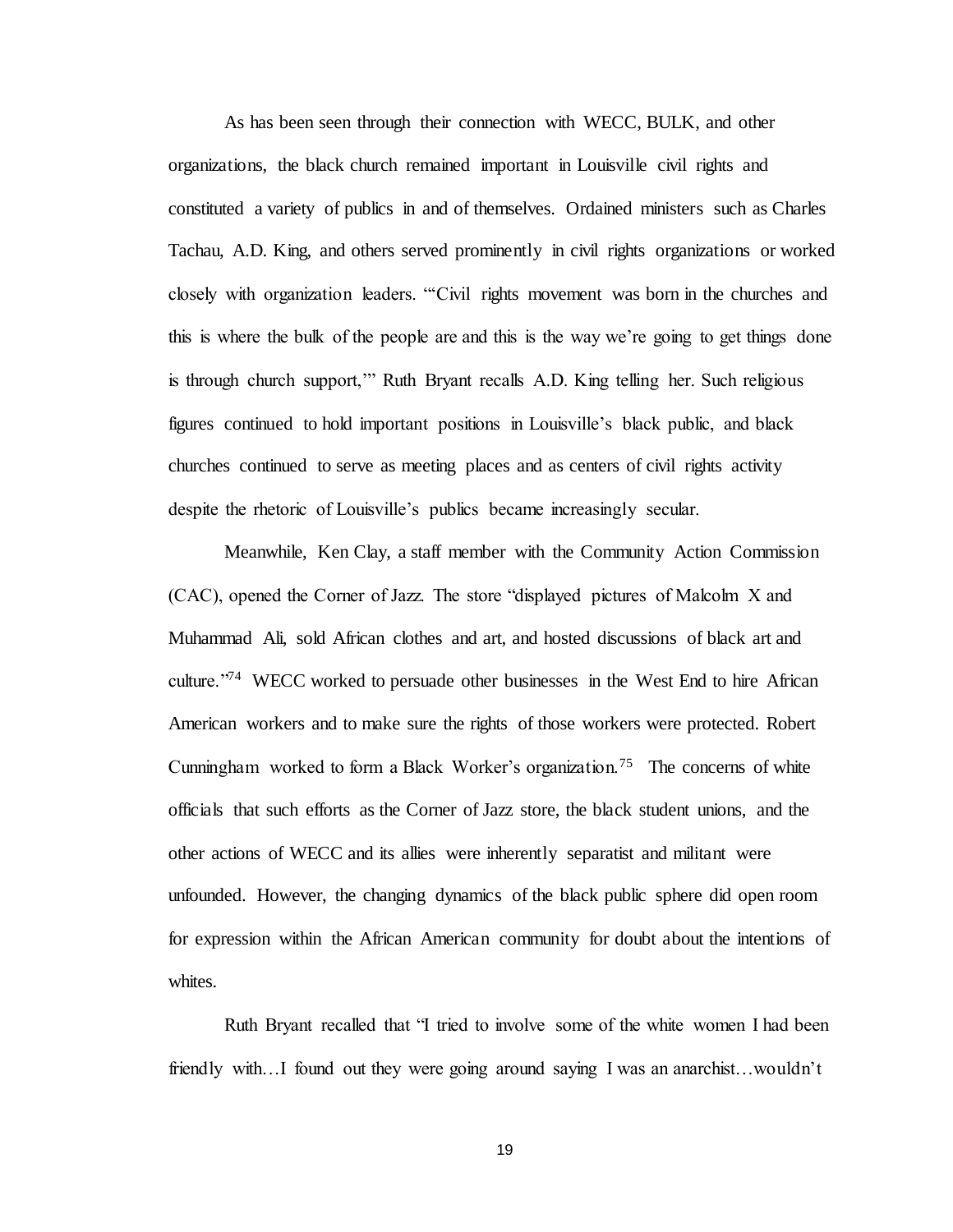march for housing, you see, that kind of thing."<sup>76</sup> Another West End resident wrote in to *The Louisville Defender* that "I have many whites ask "What can we do?" to help relieve or extirpate the racial tension, and I am wondering if they are really sincere or do they want to do just enough to pacify the Negro?"<sup>77</sup> Of course, African Americans in the increasingly segregated West End had seen and experienced enough discrimination and indifference by Louisville's white population and administration to plant those seeds of doubt. Like the violence accused of it, Black Power neither fostered nor created such ideas in Louisville. Its efforts to create an African American identity and black public sphere, simply allowed for the expression of such sentiments.

In Louisville, narratives of black power played out in both the civil rights community and in the city leadership. *The Louisville Defender* opened their January 4 issue of the weekly paper with a 1966 retrospective in which was headlined with statement that "1966 Was Shaped by 'Black Power', 'Backlash'."<sup>78</sup> The author, Nat Tillman, goes on to describe the divide that black militancy and rhetorics of violence caused between different civil rights groups and eventually led to a white backlash during the 1966 elections.<sup>79</sup> This perceived backlash was limited to white voters for, despite the Voting Rights Act of 1965, African Americans that had formerly been denied the polls in the south and elsewhere still found their ability to vote threatened and impeded in a variety of ways.<sup>80</sup>

This backlash was not limited to elections. As some civil rights publics around the country adopted Black Power affiliations, which carried with them the assumption of more violent and separatist rhetorical positions, white city administrations became more concerned with preventing the possibility of violence than with seeking cooperation in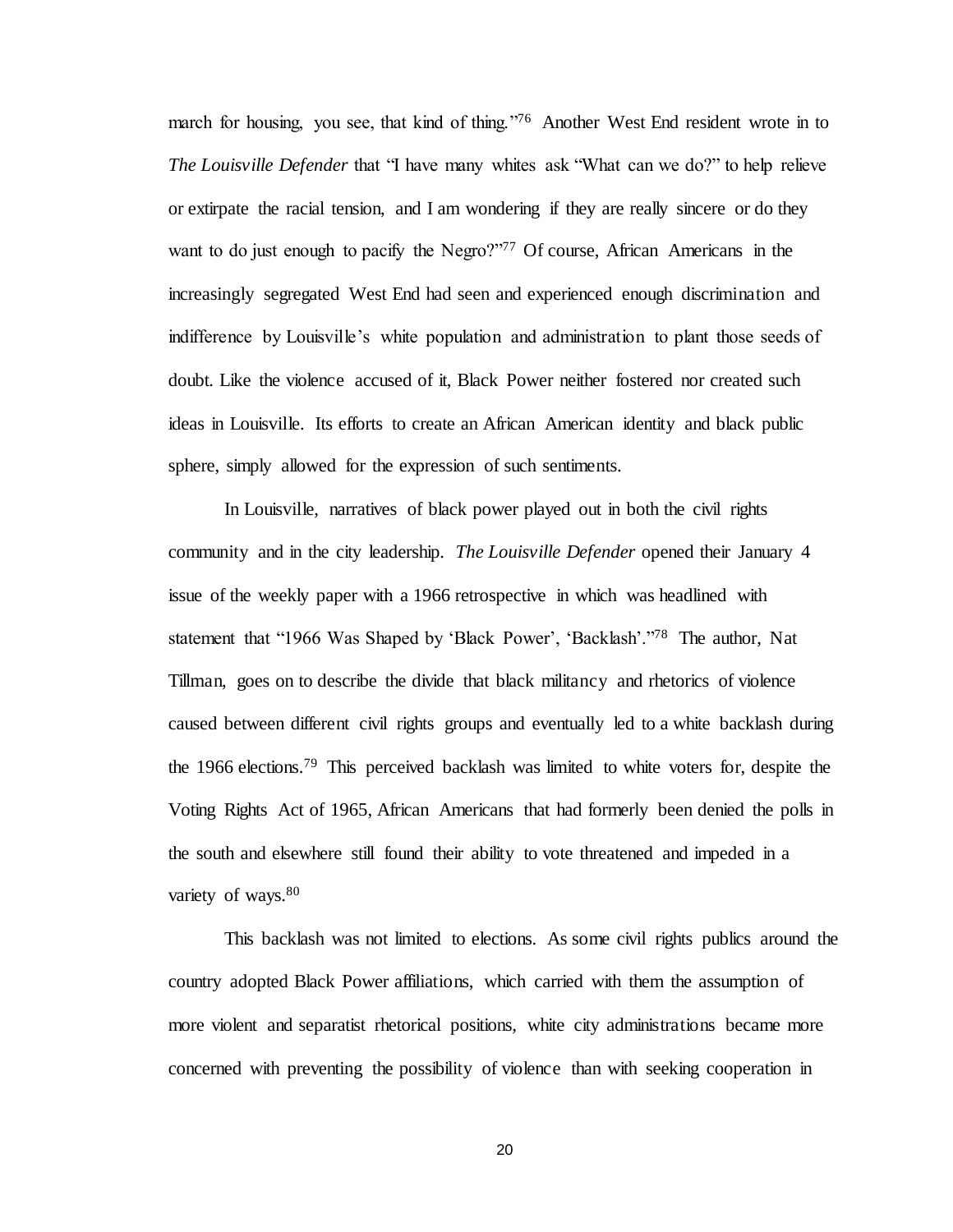advancing civil rights concerns.<sup>81</sup> This is not to say that Louisville's government ever displayed more than a begrudging willingness to allow civil rights concessions within the city, but they, like other Southern cities that deemed themselves "progressive" in their treatment of race issues, had earlier made moves to maintain that veneer of progressivism.<sup>82</sup> Of course, this was a progressivism repeatedly challenged by Louisville's civil rights publics. One of these was the Louisville Human Rights Commission, headed by Dr. Maurice Rabb, who challenged segregation in the police department. Speaking to Louisville's progressive image versus its reality, Rabb referenced an editorial in *The Louisville Defender,* stating " 'For too long Louisville has basked in the false glory of a desegregated police department when in actuality it was not true."<sup>83</sup> In challenging segregation in the police force, Rabb, and the editorial he draws from, utilize non-Southern comparisons in order to further their civil rights agenda.<sup>84</sup>

Ruth Bryant recalled that:

"The thing that I resented very deeply…was when they called the city officials…we called them in and when the women from Southwick called them they would come but they treated them with such disrespect. There was all the difference in the world between the way they them and the way they treated me; at least they kept their amenities with me but with them they were very rude with no respect at all."<sup>85</sup>

Like in other civil rights struggles, activists were expected to work within very narrow and paternalistic channels of civility that narrowly circumscribed interaction between white city leaders and leaders within the African American community.<sup>86</sup> When asked whether Mayor Schmied was willing to work with her and other community leaders, Ruth Bryant responded, "No. He said that he liked friendly criticism…I don't know what he meant by friendly criticism but he didn't get friendly criticism, he got harsh criticism."<sup>87</sup>

One area where Louisville African Americans in the latter years of the 1960's,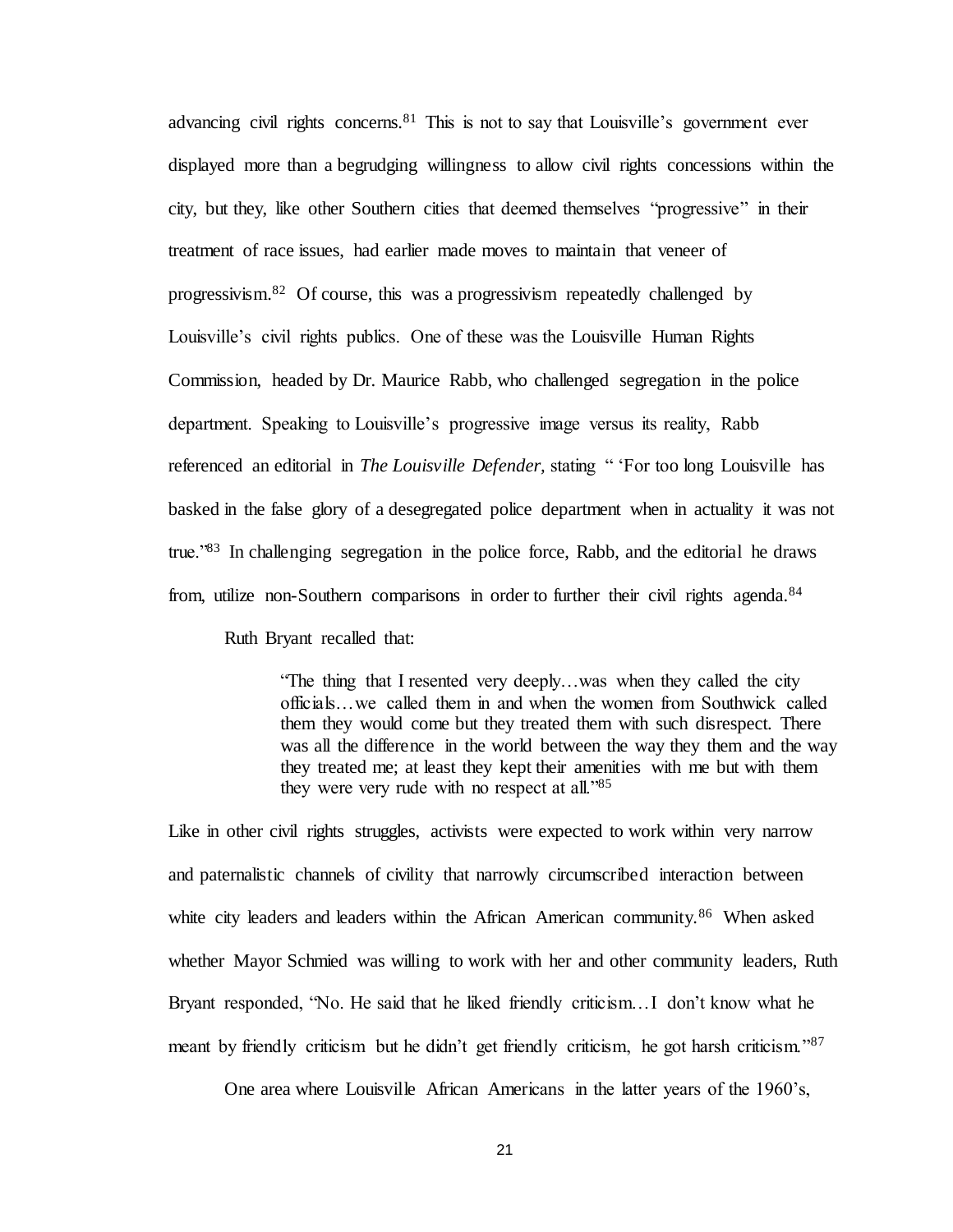like other cities in the north, did not see significant mass backlash was from the white populace, though demonstrations in Louisville in the early part of the decade had met with white violence.<sup>88</sup> However, during the sit-ins in 1960, the one of the greatest impediment to their eventual success was still the arrest of more than six hundred protesters.<sup>89</sup> Pockets of protest existed, but not on the level of the white mobs typical of the southern movement during the early 1960's. In 1967 and 1968, the danger to civil rights protestors came not from the white populace, but from the police and other arms of the city administration.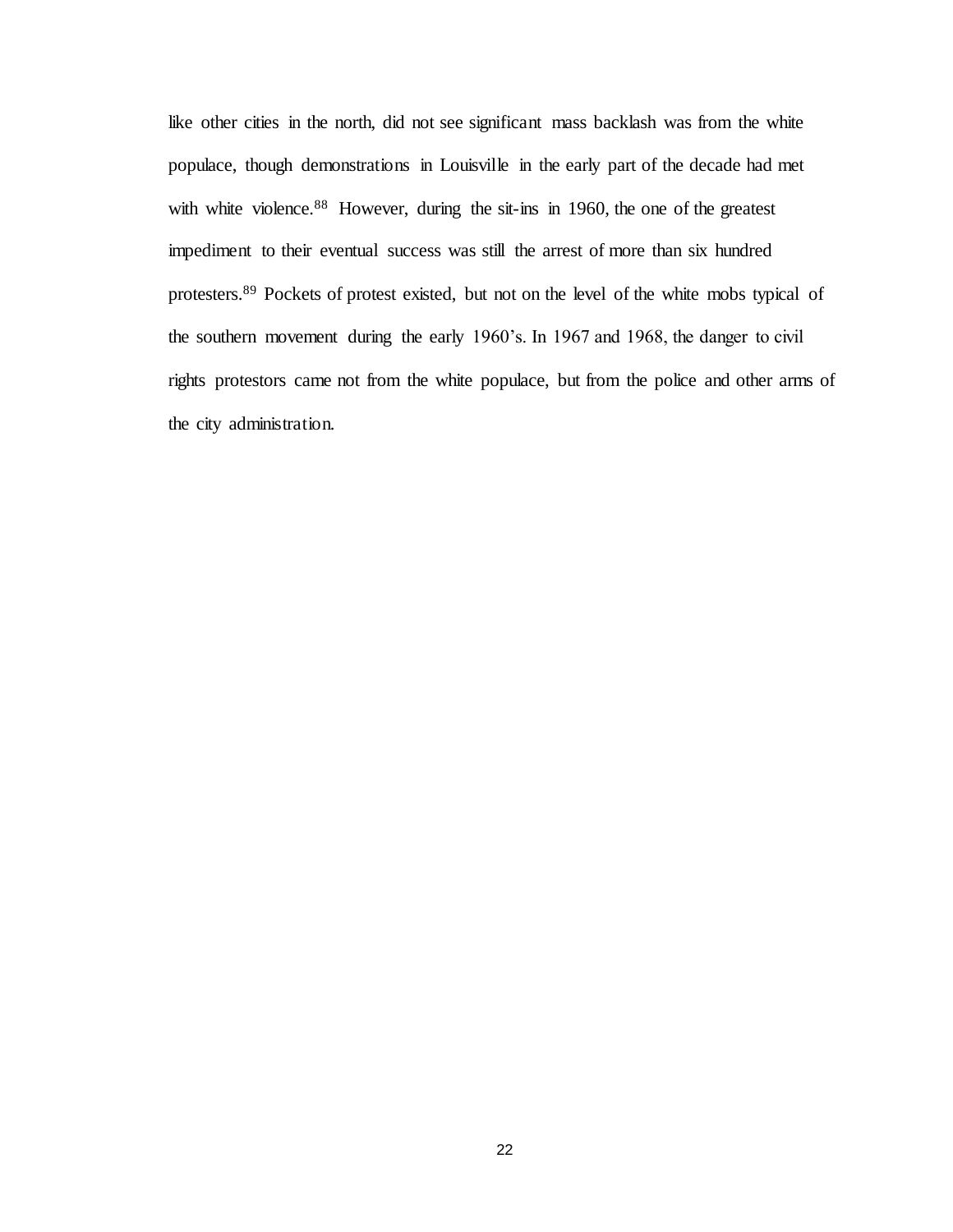#### **Chapter III: Community Organizing for Open Housing**

*"The core problem within the ghetto is the vicious circle created by the lack of decent housing, decent jobs and adequate education. The failure of these three fundamental institutions to work has led to alienation of the ghetto from the rest of the urban area as well as to deep political rifts between the two communities...Urban renewal and highway clearance programs have forced black people more and more into congested pockets of the inner city." – Kwame Ture and Charles V. Hamilton,* Black Power: The Politics of Liberation $90$ 

By 1967, Black Power, in its multiple iterations, misconceptions, and movements, was in full swing both as the dominant rhetoric of the continuing civil rights struggle and in a mainstream consciousness frightened by this ostensibly new and unapologetically aggressive African American rhetoric.<sup>91</sup> Urban violence had become a more and more consistent part of the American landscape, with violence in Newark in July, set off after a police officer had severely beaten an African American man, only one in a string of ghetto uprisings.<sup>92</sup> More violence followed the speeches and public appearances of Stokely Carmichael throughout 1966 and 1967. "For the moment," Peniel Joseph writes in chronicling the history of the Black Power Movement, "Black Power remained a revolution whose spokesman gave voice to – rather than inspired – the outrage of the masses from below."<sup>93</sup>

Police brutality served as a visible sign of the continued oppression of white governments and their recalcitrance to grant the full extent of civil rights victories or to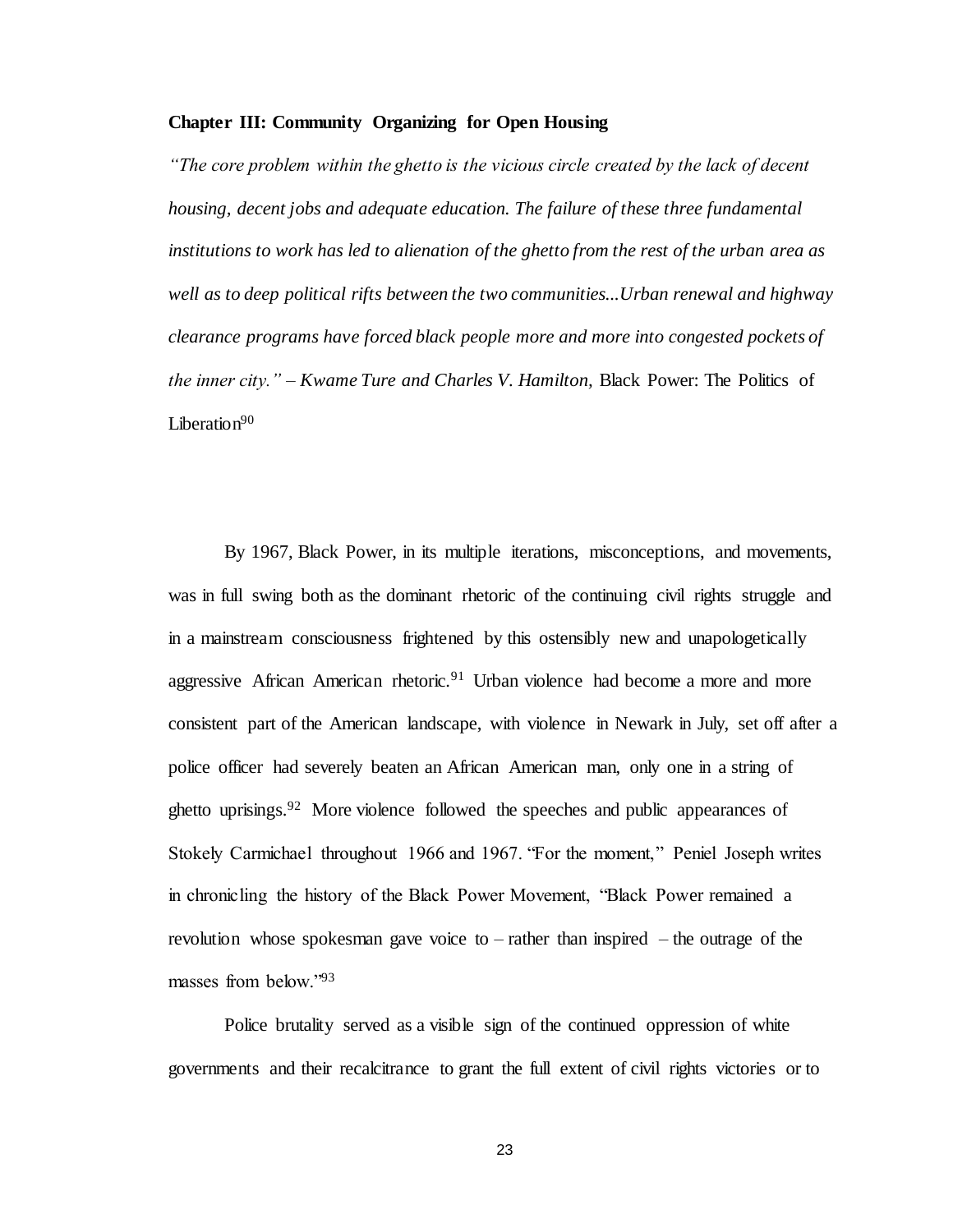address continued inequality. Nat Tillman, in his summary of 1966, wrote that:

"Community action programs designed to aid the poverty-affected from head-start programs to jobs for adult poor came into being and the poor could look for a brighter tomorrow. But alas, the stepped-up war in Viet Nam had its effect towards the end of 1966 and the poor found themselves again becoming victims, this time of a shortage of anti-poverty funds."<sup>94</sup>

This scenario played out in Louisville similarly to how it played out across the country. Poverty programs that had shown great promise saw budgets cut drastically to fund the escalation of the Vietnam War, so that "the battle against poverty, against slums, against hunger and all the nightmarish things with which the poor are so acquainted, will have to wait until the end of the war."<sup>95</sup> This limited the power of community programs, often maintained in cooperation with local activist groups and individuals, that had, according to Sugrue in *Sweet Land of Liberty,* "unleashed and legitimized an insurgent movement for "community control" that dovetailed with the growing demand for black power."<sup>96</sup> This shift created "alternative institutions to unresponsive local governments."<sup>97</sup> Coupled with the Black Power rhetoric of community nationalism, this localized the civil rights movement, refocusing it on disputes between local governments and activist groups, a vital change from the large organizations lobbying for federal change in the narrative of the heroic civil rights movement.

Many African Americans hoped for renewal of these programs, which had shown promise in their short period of operation, though no new federal funds appeared to "bring renewed vigor to the badly faltering 'war on poverty'...Most harmful were the sharp cuts in the community action programs."<sup>98</sup> Community programs continued, with urban leagues and other community groups working to bring youth training centers, adult education, and other hopeful enterprises to Louisville's West End.<sup>99</sup> However, their continued operations were carried out largely without the federal funding that had been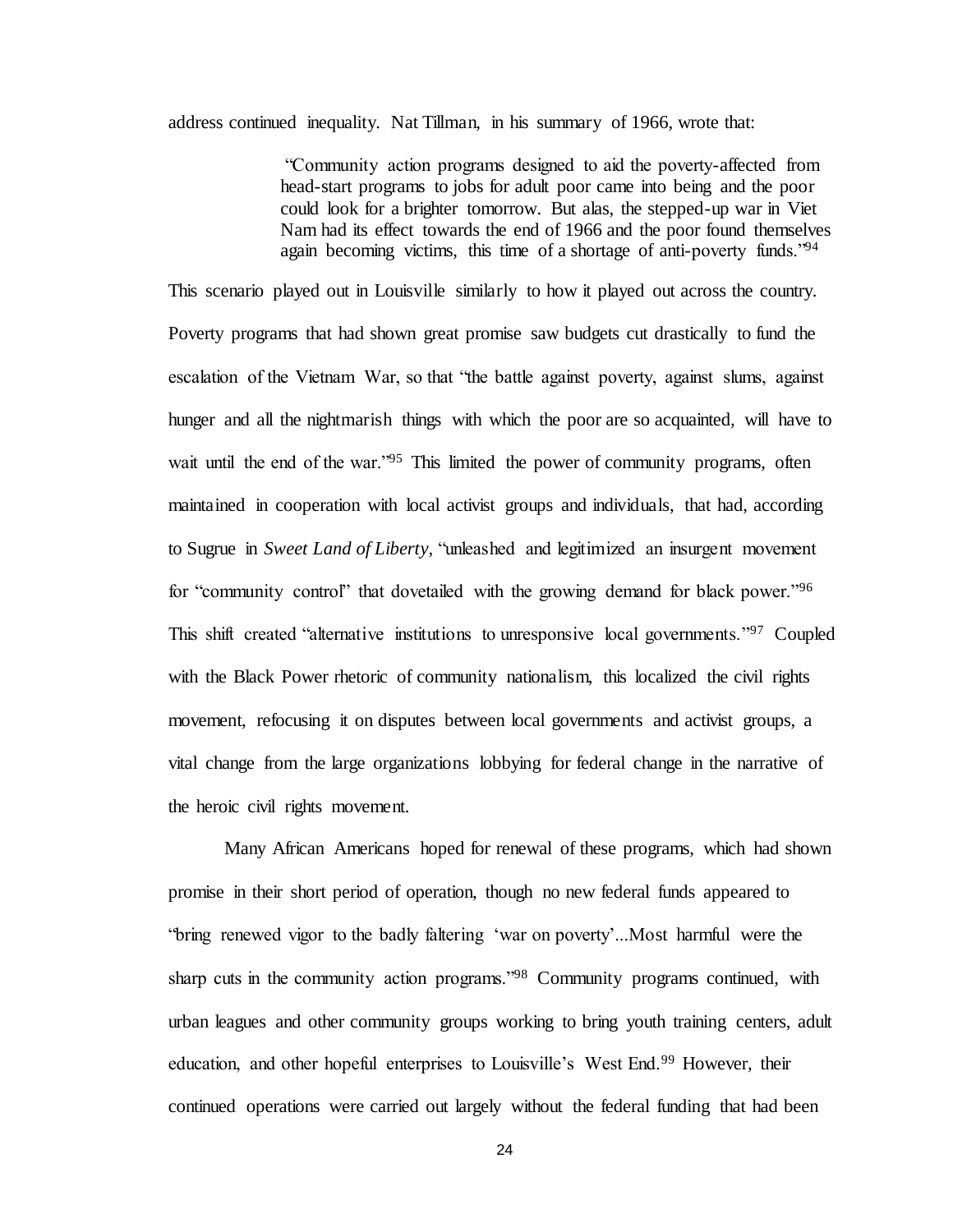previously contributed.

As the impact of federal assistance to these 'alternative institutions' in this local dynamic faded, the activist groups that had supported them and the local governments that they had challenged fell into direct confrontation, both in Louisville and elsewhere. In Louisville, WECC (West End Community Council), BULK (Black Unity League of Kentucky), and WLCM (West Louisville Cooperative Ministry) continued their work to further Louisville civil rights. Each of these groups constituted a public as previously defined, though there were multiple instances of these groups working either with each other or with groups from the state or national level to further individual causes.<sup>100</sup> Louisville's black public continued to seek to evolve and redefine itself in the face of these new and continuing struggles. This growing confrontation between local community groups and Louisville's city government over increasingly contentious issues such as open housing was not new to civil rights in the latter half of the decade. What was absent were the markers of success in public accommodations and landmark legislation that had served to shift focus from the continued socioeconomic inequality of large numbers of African Americans living in an increasingly segregated West End.

The vast majority of African Americans had been extremely enthusiastic for the possibility that President Lyndon Johnson's 'War on Poverty' would create true change in poor urban communities. This enthusiasm was a hallmark of the heroic civil rights movements, as African Americans continually demonstrated real faith in the federal government to create positive social changes. In 1966, that support still stood firm, with three quarters of African Americans expressing faith that the federal government was "helpful". $101$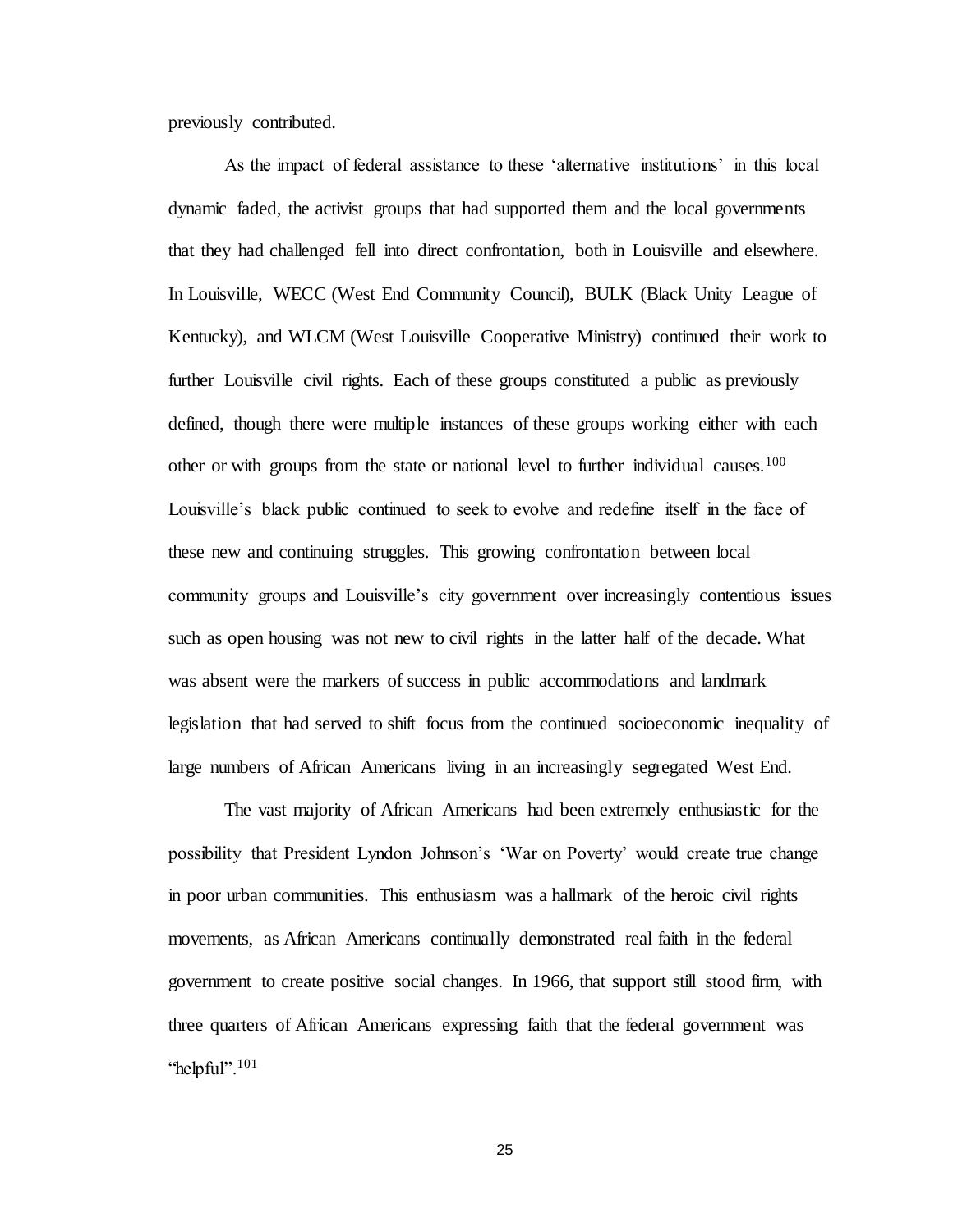Less than a third of northern African Americans held the same opinion of their local governments. Local governments, rightly, drew significant blame in continued housing segregation, high rates of minority poverty, and stalled civil rights initiatives such as improved integration or betterment of schools.<sup>102</sup> Frank L. Stanley, Sr., editor and publisher of *The Louisville Defender,* in writing that "racial residential segregation is the single greatest economic and social cost to every municipality in America...Louisville must have freedom of residence if equality of opportunity in education, employment and recreation is permanently to endure," also asserted that it was the obstructionism of city hall and the failure of Mayor Schmied to work with the Board of Aldermen that had hampered the passing of an adequate open housing ordinance.  $103$  He also cited the many local African American groups that had studied the issue and made recommendations that were ignored by city hall.<sup>104</sup>

In its capacity as the local iteration of the black press and the major voice of Louisville's black public, *The Louisville Defender* proved relentless in pushing for open housing. In allowing prominent members of community groups a forum in which to speak and in being a filter for the actions and words of said groups, *The Louisville Defender* played a significant role in the popularity of particular figures and positions. In particular, their antagonism of Mayor Kenneth Schmied and his office undoubtedly played a major role in shaping public opinion of the progress of open housing legislation in Louisville. In his editorial published May 30, 1968, several days after riots had wreaked havoc in the west end, editor Frank Stanley, Sr. wrote that "the inability of local negro leadership to contain the rioting in Louisville's west-end rests upon the shoulders of mayor Kenneth Schmied...Day long efforts to reach the mayor failed. City Hall aides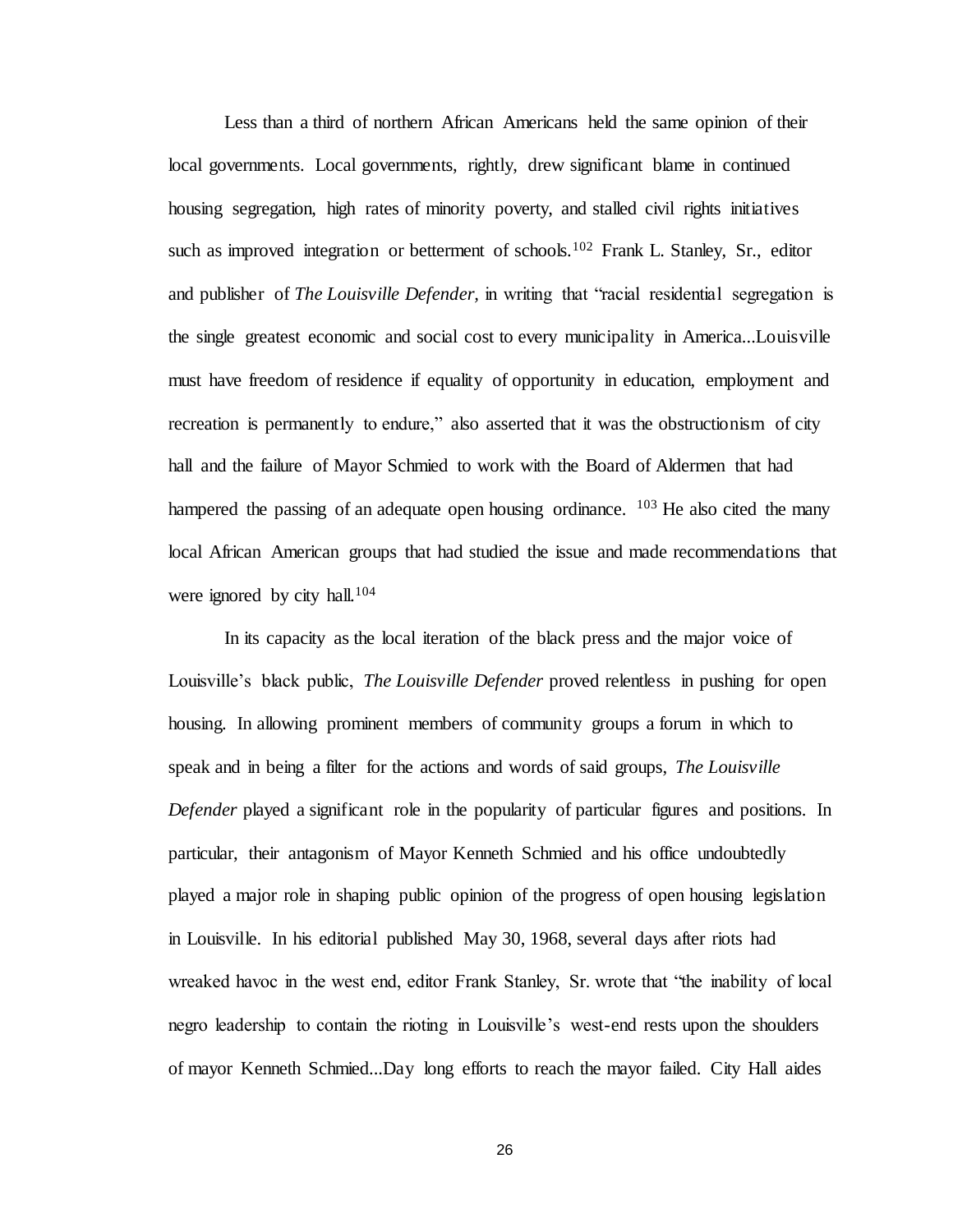told leaders of the negro community that the mayor was golfing and unavailable."<sup>105</sup> Such words had far reaching effects in the African American community.

One other way in which *The Louisville Defender* worked to shape local rhetorics was a dedication to reporting the work of publics committed to the maintenance of Great Society social programs and other efforts to better the African American community both outside of and including direct action activism. The trend towards community activism did not dissipate with the decrease in federal funding. The Louisville and Jefferson County Action Commission's budget was supplemented by local funding from the city and county governments and Boards of Education after federal funding to the program was cut by almost 30%. Despite these extra funds, the Commission was still forced to cut almost 63 professional employees and 30 non-professional employees, among them area program coordinators and community organizers.<sup>106</sup> This laying off if significant numbers of largely African American community workers was worrisome. Thanks in large part to the 'war on poverty' programs which were now seeing their funding slashed, and the lack of choice created by continued discrimination in employment, the government had become the largest employer of African Americans, and especially college-educated African Americans, in northern cities.<sup>107</sup> In Louisville and elsewhere, lack of funding marked the potential for dramatic reduction in the numbers of publicly employed African Americans that were employed on roads to both roles of political leadership and middle class status.<sup>108</sup>

The Director of the Louisville Urban League, Charles Steele, stressed the importance of local anti-poverty programs and the need for their continued operation to creating change for Louisville's poor.<sup>109</sup> Groups like the Louisville and Jefferson County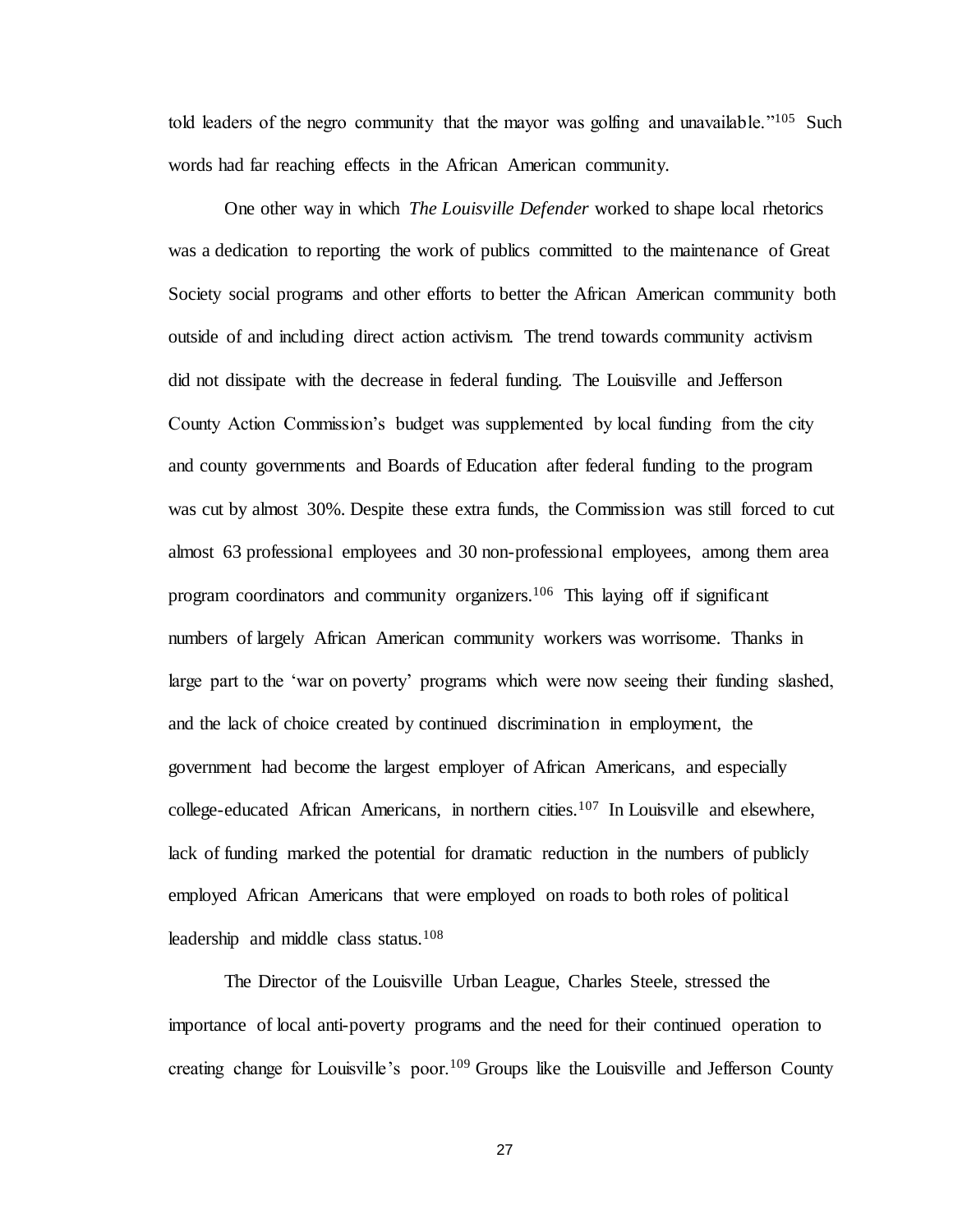Human Rights Commission continued to work to create local change by working with the city government.<sup>110</sup> The Committee on Open Housing, a conglomeration of other community groups on prominent individuals, also formed to develop recommendations for a robust open housing ordinance.<sup>111</sup> This committee represented one of several joint efforts by Louisville's activist publics to reach consensus views on important issues, particularly housing, though their efforts were not typically utilized by the city administration.

Still working with WECC as well as a variety of other groups, Ruth Bryant became one of the faces of Louisville civil rights across the country. Starting in 1963, she had begun to attend the Race Relations Institute at Fisk University, and continued her attendance every summer through 1967. During this period, she had also attended two national conferences for the National Committee against Discrimination and Housing (NCDH). It was there that she learned of the NCDH idea to use "model cities as a tool to secure open housing in cities...and Louisville was a model city."<sup>112</sup>

Working with the new Open Housing Committee, which met in A.D. King's Church and included many of Louisville's civil rights leaders including Charles Tachau of WECC, Bryant and the Committee decided to use the grants associated with NCDH's model cities for leverage against Louisville government. Ruth Bryant recalled that in the position state they drafted and sent to city hall "we said that if they did not give us open housing that they were not going to have a demonstration city project, a model city project here in this city."<sup>113</sup> The Open Housing Committee continued to meet, contacting activists both in and outside Louisville. In her work outside of the city, Ruth Bryant had made contacts with people in Washington D.C. that the committee maintained contact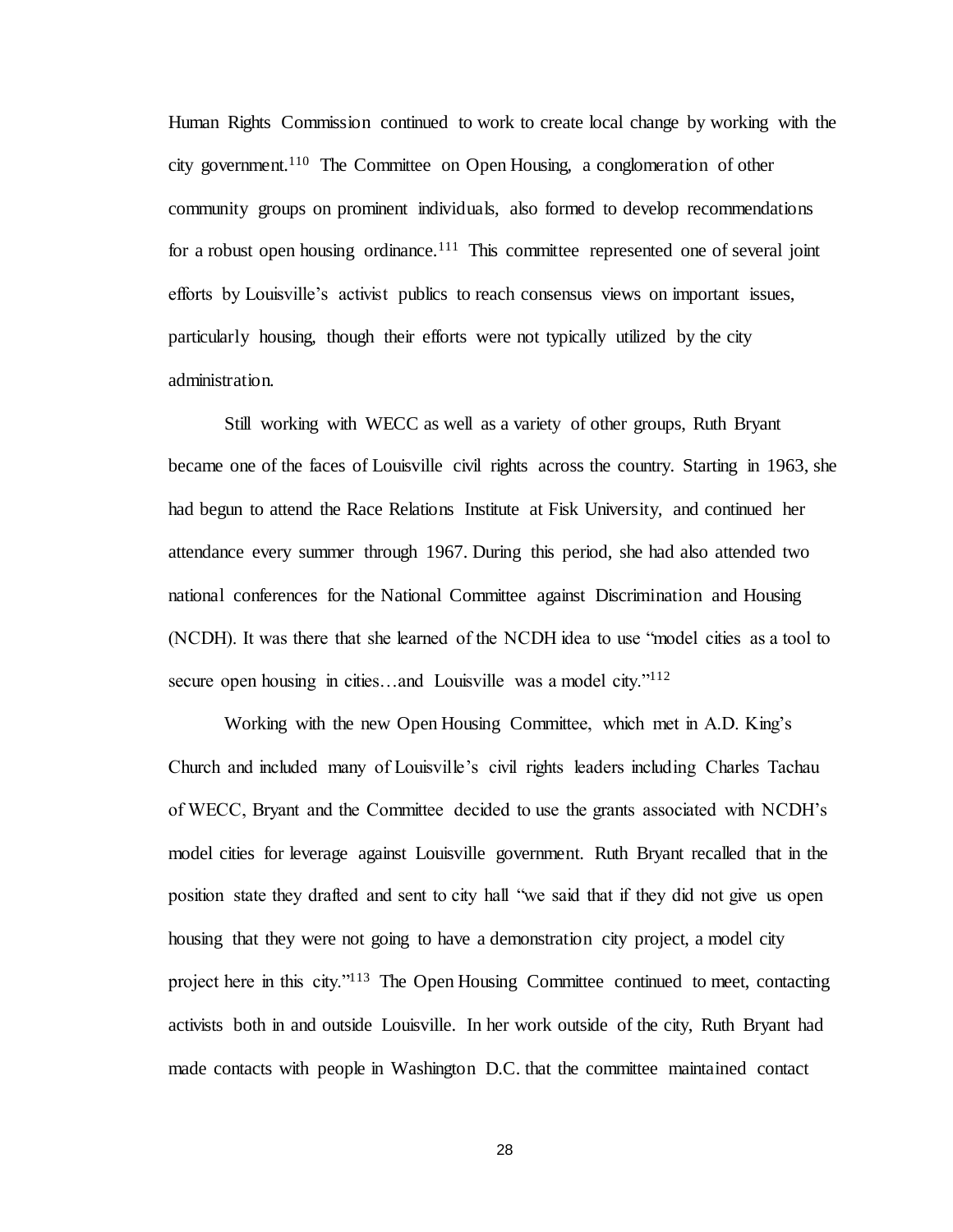with, as well as with the U.S. Department of Housing and Urban Development offices in Atlanta, continuing to work a multitude of angles, especially the city's lack of compliance with the model city guidelines. Despite the potential of the committee's efforts losing the city several million dollars, according to Ruth Bryant, they continued to work with very limited cooperation from city hall.<sup>114</sup>

Frank L. Stanley, Sr., in stressing the need for open housing laws, concluded with the unwished for alternative: "unrest and vivid disobedience on the part of both, the aggrieved and their enlightened sympathizers to the disgrace and shame of our city."<sup>115</sup> While Black Power was an important and powerful rhetoric to African American activists in Louisville, it did not carry with it the explicit threat or promise of violence. Civil disobedience, when it came later that year, would be the result of frustration over the obstructionism of local government, such as Frank L. Stanley, Sr.'s assertion of the Mayor's repeated efforts to "intimidate or negatively influence the Board of Aldermen."<sup>116</sup>

However, later in the same issue, Whitney M. Young, Executive Director of the National Urban League, stated his wish that the president would issue an executive order that would accomplish the same safeties against housing discrimination that the defeated Civil Rights Act of 1966 would have had. Despite President Johnson's failure to issue the executive order in 1966, Young stated his continued hope that the new year would see such a presidential action.<sup>117</sup> In cases like this, even as civil rights refocused to community efforts against local governments, many national organizations still sought to further civil rights causes and many African Americans still hoped for aid from a federal government whose attentiveness to domestic racial issues was quickly waning as other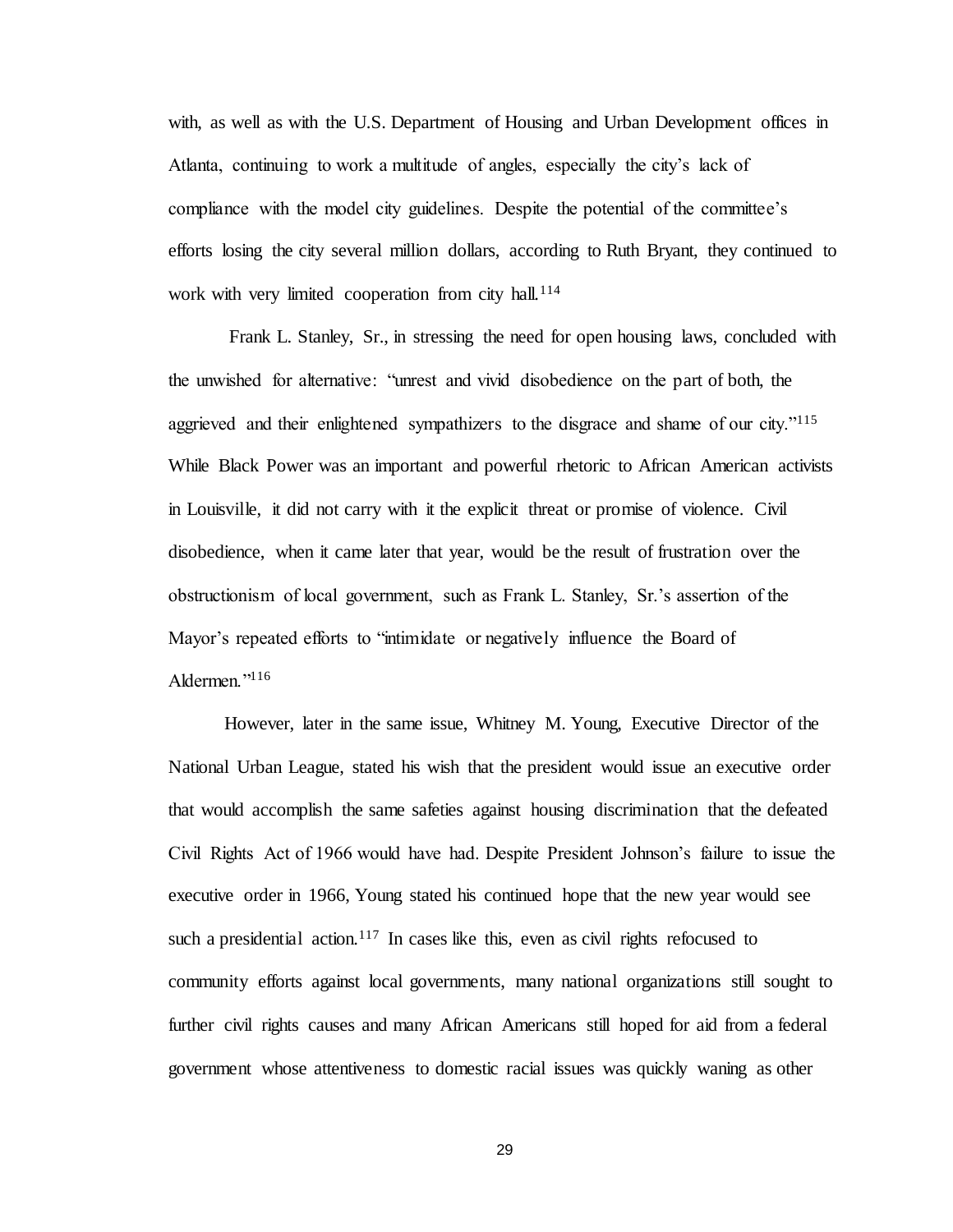issues pushed to the forefront.

Frank L. Stanley, Sr. echoed this dichotomy of opinion a week later when he, in his editorial "The Die is Cast", again railed against Mayor Schmied's weakening of the proposed open housing ordinance, as well as that of Judge Cook, a candidate for Kentucky governor, before concluding on the fear that local legislation was stymied unless the federal "high office itself" would force change.<sup>118</sup> Federally mandated change and enforcement in housing and other issues remained continually absent or haphazardly implemented in the late 1960's, in Louisville and across the north. Meanwhile, local distrusts continued to simmer.

In many cases what was later construed as black separatism, though that did exist, leading Nat Tillman to reference it amid other civil rights concerns in 1966, was in large part this growing community nationalism, assisted by now defunded federal programs and fueled by distrust of the city government. African Americans sought to control their own destinies and protect their own communities, while continuing the struggle to increase opportunities within those communities. An arena where this divide between black power's community nationalism and more traditional conceptions of civil rights gains was the changing attitudes of African Americans in Louisville towards school desegregation.

Lyman Johnson had maintained a prominent status among civil rights activists and Louisville's African American community since his lawsuit in 1949 had desegregated the University of Kentucky and his subsequent years serving as a Louisville school teacher at Central (Colored) High School in downtown Louisville, from the 1930's through the 1960's. He also served as an assistant principal in Jefferson County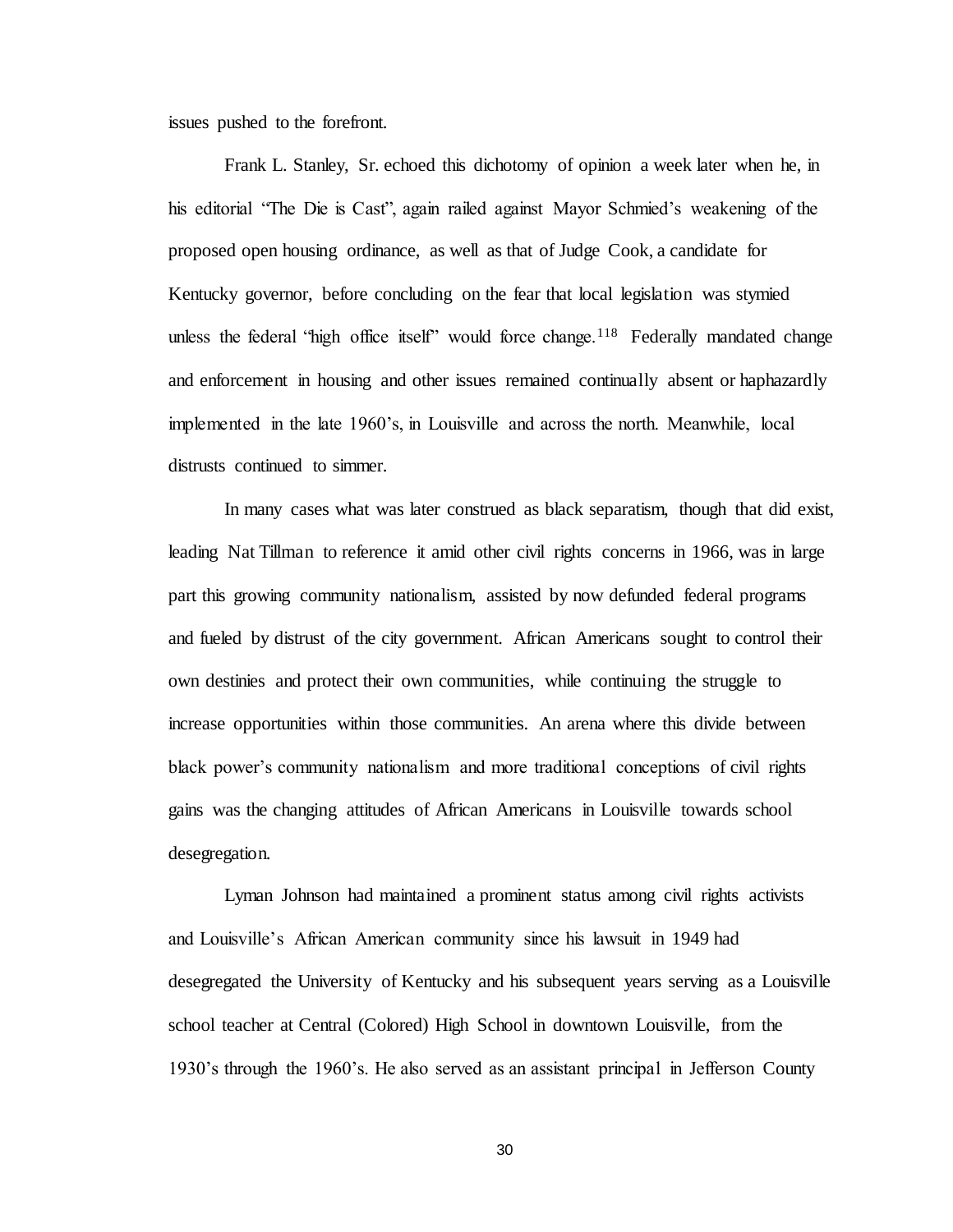schools as well as being instrumental in securing equal pay for African American teachers in the district and in district efforts at school desegregation in the 1970's.<sup>119</sup> Despite Lyman Johnson's groundbreaking judicial victory in 1949, and the subsequent civil rights victory as the University of Louisville was fully desegregated two years later in 1951, initial efforts by the Louisville School Board to follow suit with the city's public schools did not meet with the same success. However, despite continued de facto segregation, Jefferson County Public Schools were applauded in the wake of the 1954 *Brown v. Board of Ed* ruling met with success and national praise as their efforts resulted in peaceful change instead of violence.<sup>120</sup>

Such apparent initial successes in school integration, while at least symbolically substantial, did not solve the major racial disparities between schools in the district. A variety of solutions were proposed over the next decade, culminating in the early 1970's with the idea for busing to generate a desired racial makeup of all schools in the city. Efforts at "racial balancing" before then involved redrawing neighborhood lines or separating students along criteria other than geographic lines so as to maintain an even racial distribution across schools. Neville Tucker, an African American lawyer and civil rights advocate as well as member of the Louisville School Board and proponent of "racial balancing", resigned from the school board following the negative response of African American parents to his ideas on May 27, 1968, the same night violence erupted in the Parkland neighborhood of Louisville. <sup>121</sup>

This rejection of Neville Tucker's redistricting plan represented a break from the accepted narrative of school desegregation. While it by no means constituted an example of unanimous dissent, it does demonstrate the increased importance of the African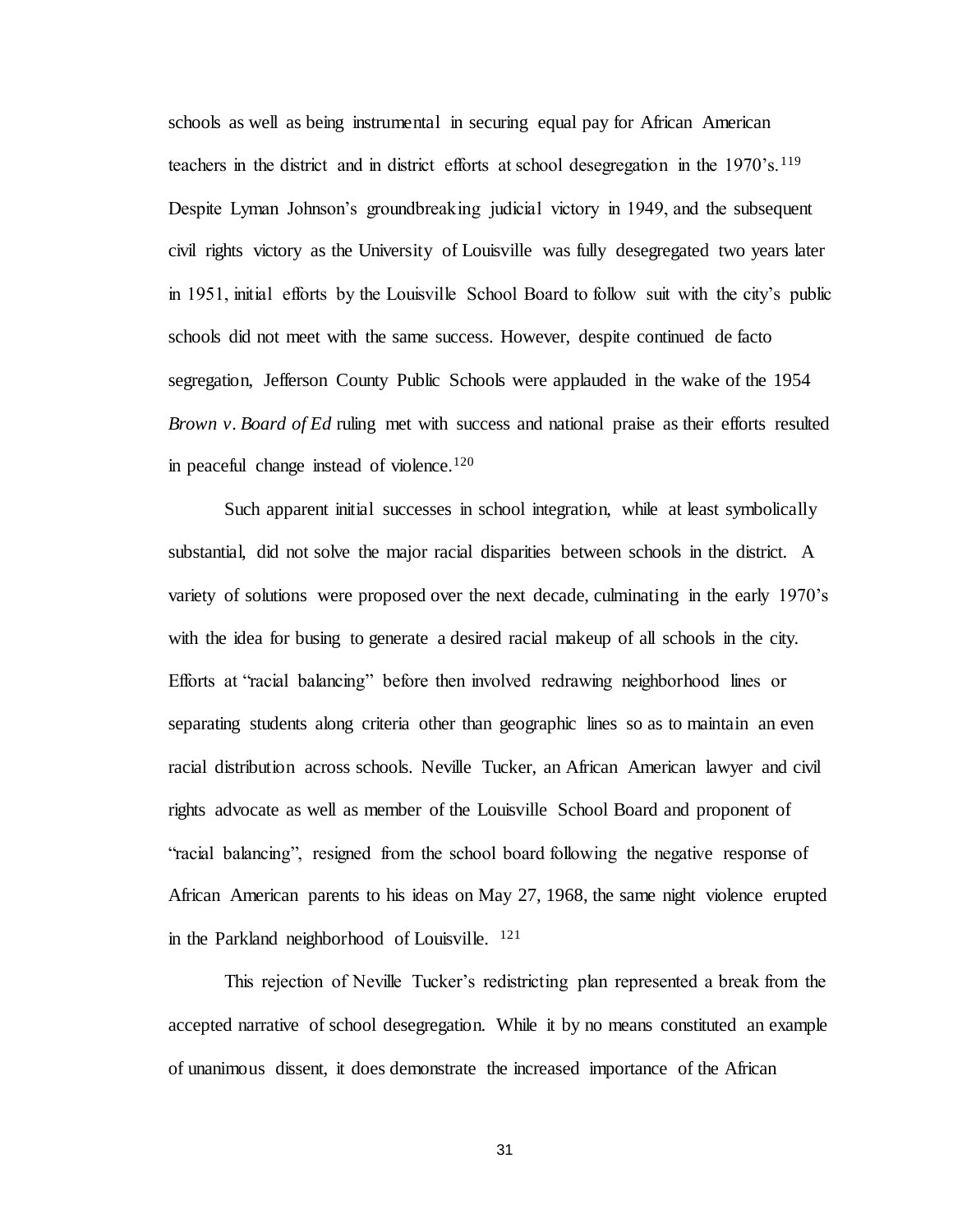American community in Louisville**.** The African American community remained committed to bettering the educational opportunities of its children, and a majority still saw an end to de facto school segregation as the means to that end. However, many Louisville groups and individuals worked towards alternative means towards improving education, often with community-based initiatives that largely bypassed large scale changes in school populations. "The concept of community control has now rooted itself in the consciousness of many black people," Stokely Carmichael had written a year earlier in *Black Power.<sup>122</sup>* However, many activists and African American parents continued to work for school integration because "they knew the only way to get quality education was to have white pupils in the school."<sup>123</sup>

The primary reason that an end to enforced school segregation over a decade before had done little to alleviate the segregated nature of the county's and the city's public schools was the issue of informally segregated housing in Louisville. Among a myriad of other issues, this created largely racially homogenous neighborhoods that, though assigned to a desegregated school, still maintained widely disparate racial makeups across different areas of the district.

These homogenous schools and neighborhoods were not unchanging areas within the West End with longstanding racial identities. During the late 1950's and 1960's, these neighborhoods were actually becoming more predominantly African American, even in West End neighborhoods that had been historically interracial. These new African American neighborhoods, now more isolated from identification with the city as whole, turned more heavily towards community activism through the construction of new community identities.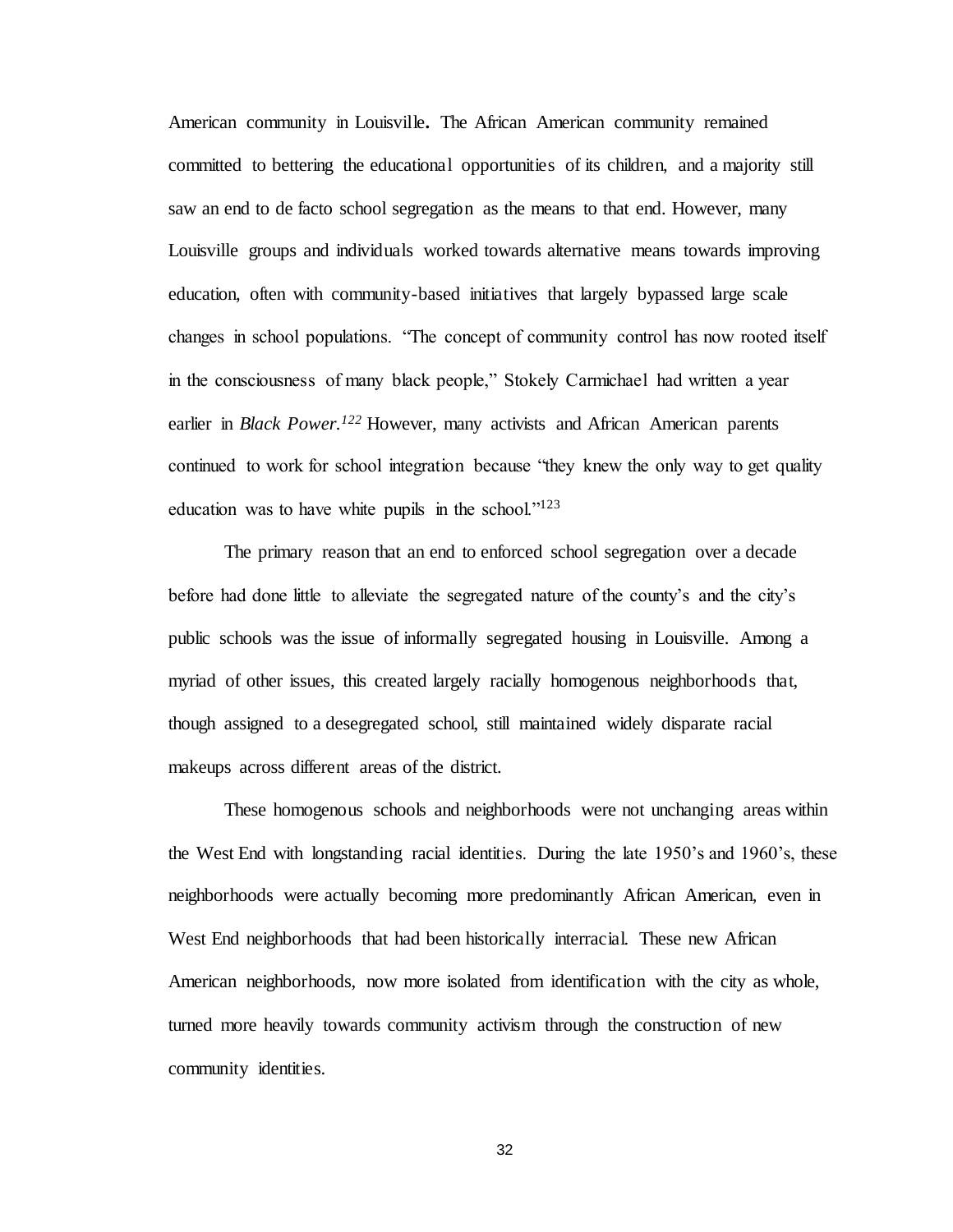This community identity and burgeoning black public, fostered by WECC, BULK, and others, and the organization's associated activism targeted the housing practices that had forced so many African Americans into largely poor, subpar West End housing. Black power rhetoric allowed a means for African Americans to come together and retain agency and, though centered on the community, was by no means an acquiescence to the effects of Urban Renewal projects or unfair housing practices.

Lyman Johnson would later describe the 1968 riots by saying that "a racial disturbance that we had in 1968 was really a continuation of the agitation for better housing, better accommodations for the blacks."<sup>124</sup> The struggle for open housing was not simply a matter of where one would live, or what part of town one's house would be in, but the quality of the conditions in which African Americans lived. Hence Lyman Johnson's emphasis on the betterment of housing accommodations for African Americans. A.D. Williams King, in an editorial to *The Louisville Defender,* added the factor that housing prices and rental rates in the West End were higher than in the rest of the city despite the higher quality of the properties in other areas of the Louisville, a factor common in urban ghettoes across the north. According to A.D. King, retail stores, insurance rates, and other items also suffered from West End markups.<sup>125</sup> The West End remained overcrowded, overwhelmingly poor, yet overpriced and underdeveloped, conditions which grew worse throughout the decade. Open housing represented the possibility of escape from the "increasing decay and bitterness of our cities" and "the inhuman conditions of ghetto life."<sup>126</sup>

Struggle by WECC and others for open housing laws became one of the major factors in civil rights after 1964 and one which incurred its most violent opposition as an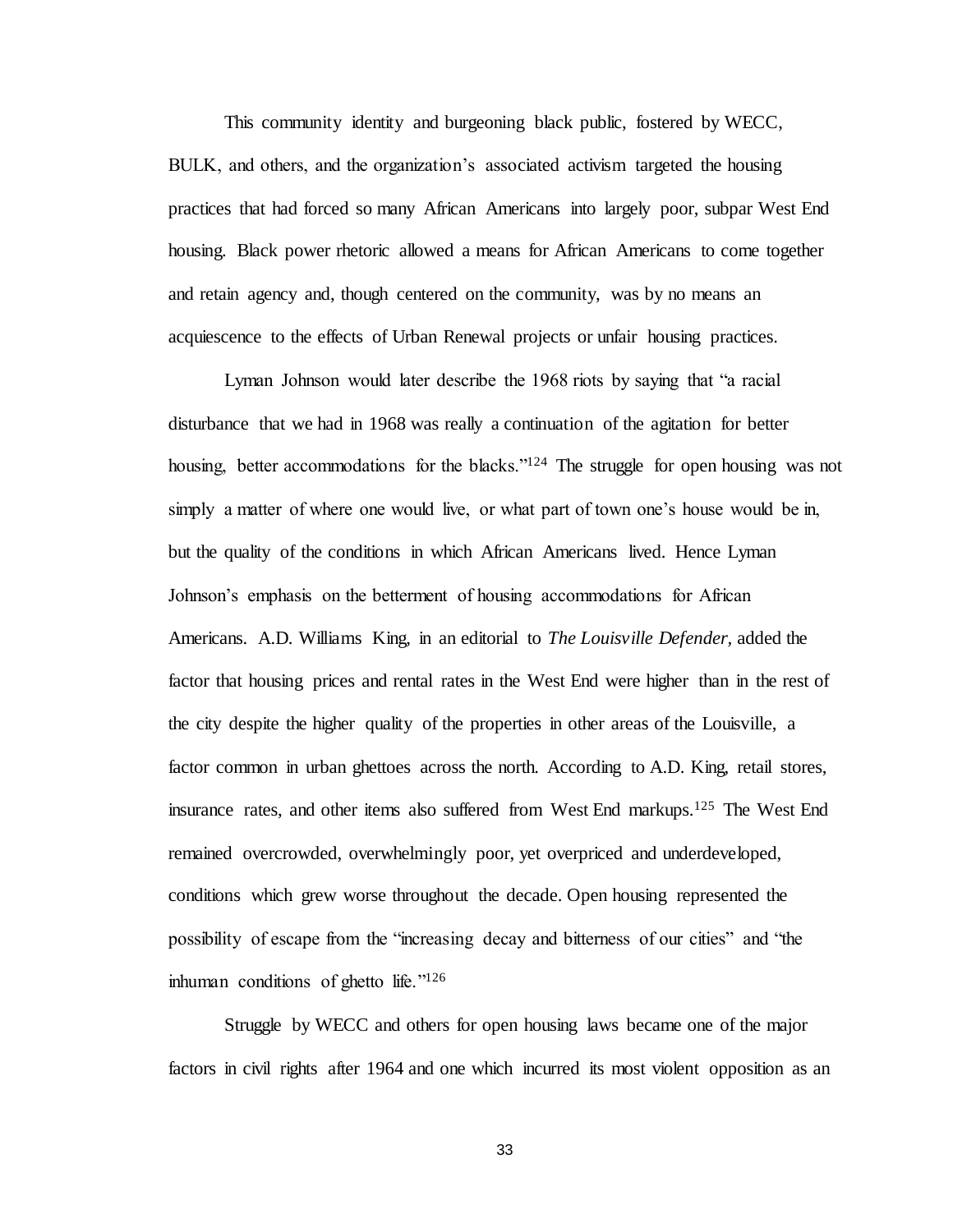increasing frustrated black public struggled against an increasingly conservative city hall. Open housing discussions began in earnest in Louisville, propelled by the successful passage in 1963 of an open accommodation ordinance that promised unsegregated access to public places for African Americans.<sup>127</sup> Coupled with this movement was growing agitation by African Americans and civil rights organizations over ongoing Urban Renewal projects, whose design was ostensibly intended to foster economic growth in dying city centers but which, as seen in John Anderson's 1976 assessment, usually "in practice meant razing poor and minority neighborhoods and replacing them with large construction projects".<sup>128</sup>

Whitney Young agreed with both of these analyses of such projects when he stated in *The Louisville Defender* his fears that if open housing legislation was not passed, then "our cities are doomed and will perpetuate Negro ghettos ringed by a 'white noose' of suburbs, harmful to both human values and the ideals of democratic life."<sup>129</sup> Lyman Johnson remembers the urban renewal projects as operating thusly:

> "Originally there were many Negroes living up around Tenth and Chestnut, Tenth, Ninth, say Twelfth, down to Fifteenth. Ah, say between, ah, Walnut and Broadway. Now urban renewal went through and that section and tore down the old shacks and houses the blacks had been living in -- were just completely demolished, with no provisions made for the people who inhabited that area...when they were uprooted, the lending agencies would not provide, and the real estate agencies would not provide homes outside of the West End...So these Negroes had to crowd into the places that were being vacated by the whites who were taking what we commonly call 'white flight'...Now the riot that took place in 1968 was a result of the resentment of being forced into one section…"<sup>130</sup>

As becomes clear from Lyman's Johnson's statement, though the city guaranteed relocation, poor African Americans typically found themselves moved into overcrowded slums. This process dramatically increased the segregation of neighborhoods in Louisville as more and more African Americans became concentrated in West End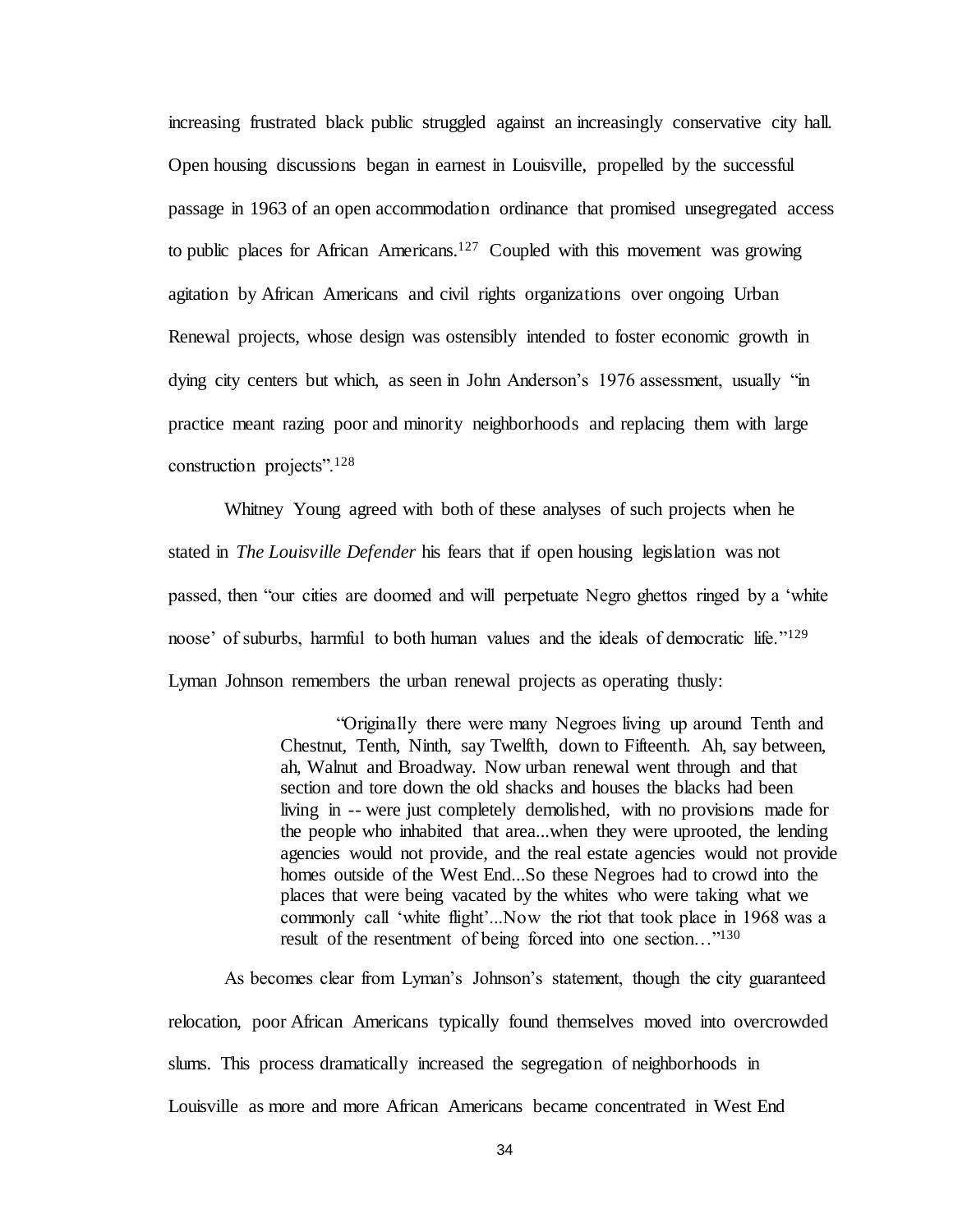neighborhoods, which already suffered from poor housing conditions. The "Louisville Survey West: Final Report", completed in April 1977 by the Preservation Alliance of Louisville and Jefferson County, Inc., discussed this "massive exchange of property" from white homeowners in the west end and African Americans moving into the area, forced out of other Louisville areas by urban renewal programs which, at their height, the report claims, left a huge swath of emptied but undeveloped land between the primarily African American west end and the west of Louisville. "It should be remembered", the report states amid a description of these conditions, "that the racial exchange in western Louisville was primarily a replacement of white middle-class families by black middleclass families. There was no significant change in median family income, house value, or educational attainment".<sup>131</sup> This version of the housing changes in Louisville in the 1960's, though depicting the 'white flight' and urban renewal programs that defined it, paints little of Johnson's picture of overcrowding and resentment.

These practices, especially the tendency of many white residents of the West End to leave rather than remain in integrated neighborhoods, led to other housing problems in the city, such as the issue of "blockbusting". This practice involved the selling of housing in a predominantly white neighborhood to African Americans, then either encouraging or supporting the desires of the other white homeowners in the area to sell at a loss so as to "escape" the neighborhood, then reselling to more African Americans at inflated prices for maximum profits. WECC was formed with the primary goal being to combat this practice and to " 'help the west end become an integrated community'."<sup>132</sup> WECC attacked the problem of an increasingly segregated residential Louisville in two ways, by sponsoring get-acquainted block meetings, neighborhood clubs, and arts events in various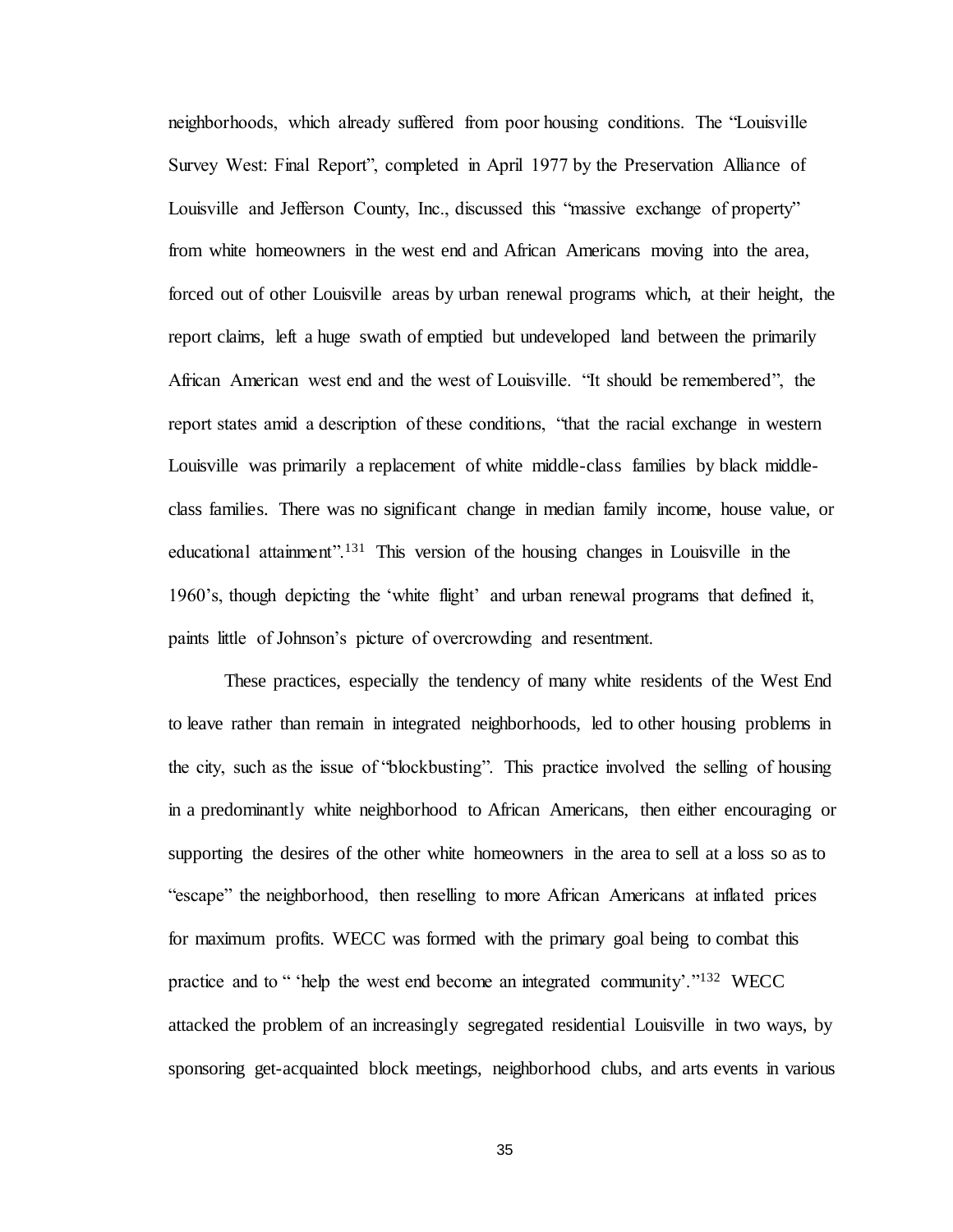neighborhoods to promote the idea of integrated communities, and by lobbying the city government for open housing legislation in all of Louisville. Mayor William O. Cowger, Louisville's mayor until 1965, and his administration, though speaking publicly of support for integrated housing in the early 1960's, had backed only voluntary initiatives without any provisions for punishment of segregationist practices.

Describing the effect of Urban Renewal on Louisville's African American neighborhoods, John Anderson of the University of Louisville wrote that:

> "By 1950 spatially separate black communities evolved, each having distinctive nomenclature and identity. Exchange of property from white to black residents led to expansion and by 1970 black housing areas were consolidated into a more continuous zone of urban space… By 1970, the black residential areas consisted of nearly 78,000 people, including over ninety percent of the city's black residents."<sup>133</sup>

In addition to working for open housing initiatives, Louisville's civil rights organizations sought to combat real estate practices that furthered segregation in the West End. The Kentucky Commission on Human Rights even dispersed pamphlets to homeowners in the area entitled "Fair Housing: Myth vs. Fact", both to encourage open housing practices and to combat panic selling and other blockbusting techniques by allaying the racial concerns of Louisville's white residents.<sup>134</sup>

Mayor Schmied, Cowger's successor, spoke of the possibility of strengthening the voluntary code of ethics for housing practices during his election campaign in the autumn of 1965, but he continued his opposition to any inclusion in the legislation of jail time or other punishment for persons caught in discriminatory housing practices. In 1966 he had opposed stronger laws proposed by WECC, the NAACP, and KCLC (Kentucky Christian Leadership Conference), a new organization ran by A.D. King, Martin Luther King's brother.<sup>135</sup> His office had pressured the Board of Aldermen as to the wording of the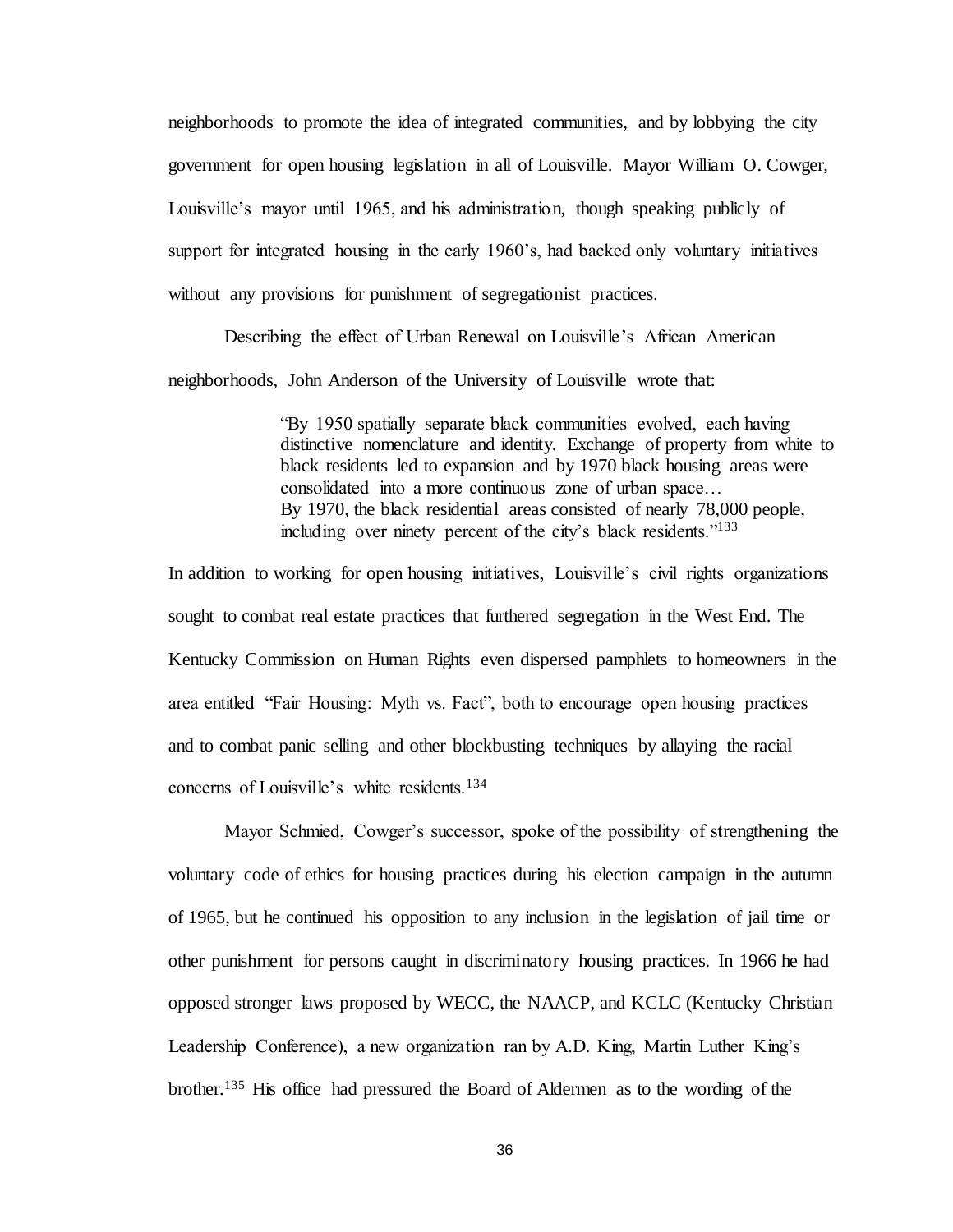proposed ordinance and recommended public hearings that, to African Americans in the west end whose voices had been previously ignored, seemed little more than continued obstruction, while others feared that the hearings would actually weaken the law's already questionable methods of enforcement. <sup>136</sup> Representatives of the Louisville Commission on Human Rights met with Mayor Schmied and the Board of Aldermen on multiple occasions in attempts to circumvent just such weakenings occurring.<sup>137</sup>

*The Louisville Defender* continued its weekly commentary on the struggles of the mayor's office, the Board of Aldermen, and civil rights leaders to create a strong housing ordinance that would discourage housing discrimination. This process involved as many seeming backward steps as it did progress, which mainly concentrated around the specifics of enforcement of the law and penalties for breaking it. Coupled with this, Stanley also spoke out against efforts to revise the existing city public accommodations law, removing the potential of a \$100 fine for offenders and weakening ions in other significant ways. Stanley, speaking both as *The Louisville Defender* and as a major voice in the African American community, wrote explicitly that he is "opposed to the revision of the Louisville public accommodations ordinance...'Never a backward step!'."<sup>138</sup>

As the debate over specifics of the proposed open housing legislation drug on through 1966 and into early 1967, civil rights leaders in the community began to threaten demonstrations and protests, and that if the issue were not handled soon "restiveness and overt action" in the form of marches and demonstrations such as the city had seen several years earlier would be inevitable.<sup>139</sup> John Anderson's later study of the housing segregation in Louisville asserted that the fact that "greater portions of black residents are living in black majority areas…are closely associated with many of the urban problems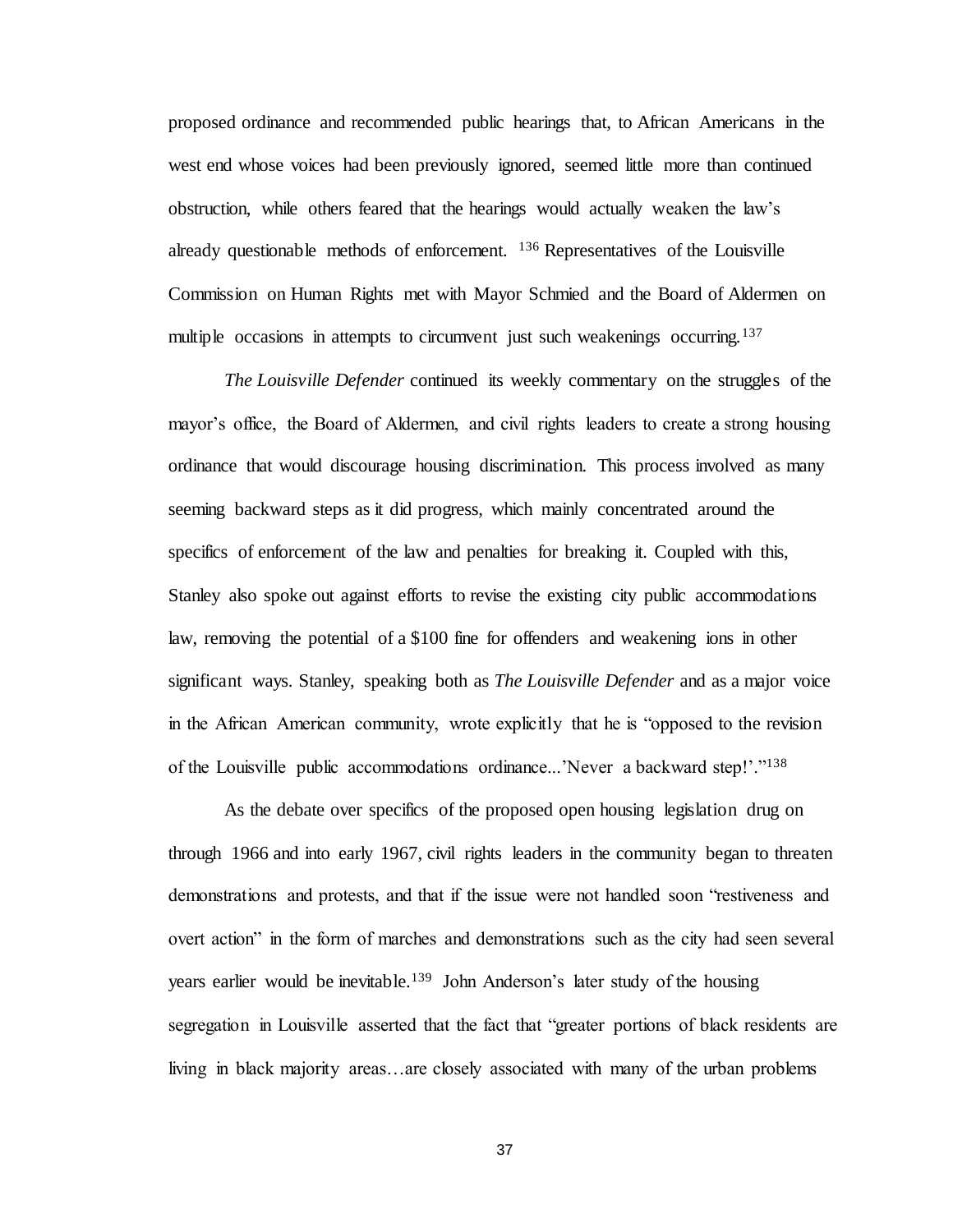and issues of our time."<sup>140</sup> It was this, rather than any Black Power rhetoric influencing Louisville's black public, that fed the threats of open demonstrations and the growing unrest within the West End during the heightening open housing debates of 1967.

Demonstrating the cooperation between civil rights publics with differing professed ideologies and the continued, though lessoned, impact of national organizations on local movements, SCLC (Southern Christian Leadership Conference) sent "technicians" to begin organizing local groups for a massive protest campaign to force the city government's hand.<sup>141</sup> When SCLC officials did arrive in Louisville, first they met with city officials to ascertain details of the city's ongoing housing strife.<sup>142</sup> One of the local SCLC organizers was Robert Sims, who, along with Sam Hawkins, would be appointed to head BULK later in 1967 and would become major players the following year in the riots and the ensuing "Black Six" trial.

The first of Mayor Schmied's open public forums for Louisville citizens to voice their opinion on open housing legislation took place February 2,  $1967$ .<sup>143</sup> The fiery rhetoric and hostility displayed at the public hearing, held at Southern High School in the Okolona area of southern Jefferson County, an area almost exclusively white, displayed the stringent opposition faced by the WECC and other groups pushing for integrated housing laws.<sup>144</sup> Coupled with this rising opposition was rising support from other Louisville groups and individuals, many of them white and living in primarily white areas. What was then seen by city hall as public outcry against the housing law led to exactly what civil rights groups and leaders had feared, another proposed housing ordinance, at least as marred by weakness as the first. Despite the combined efforts the vast majority of Louisville's civil rights advocating publics, utilizing the majority of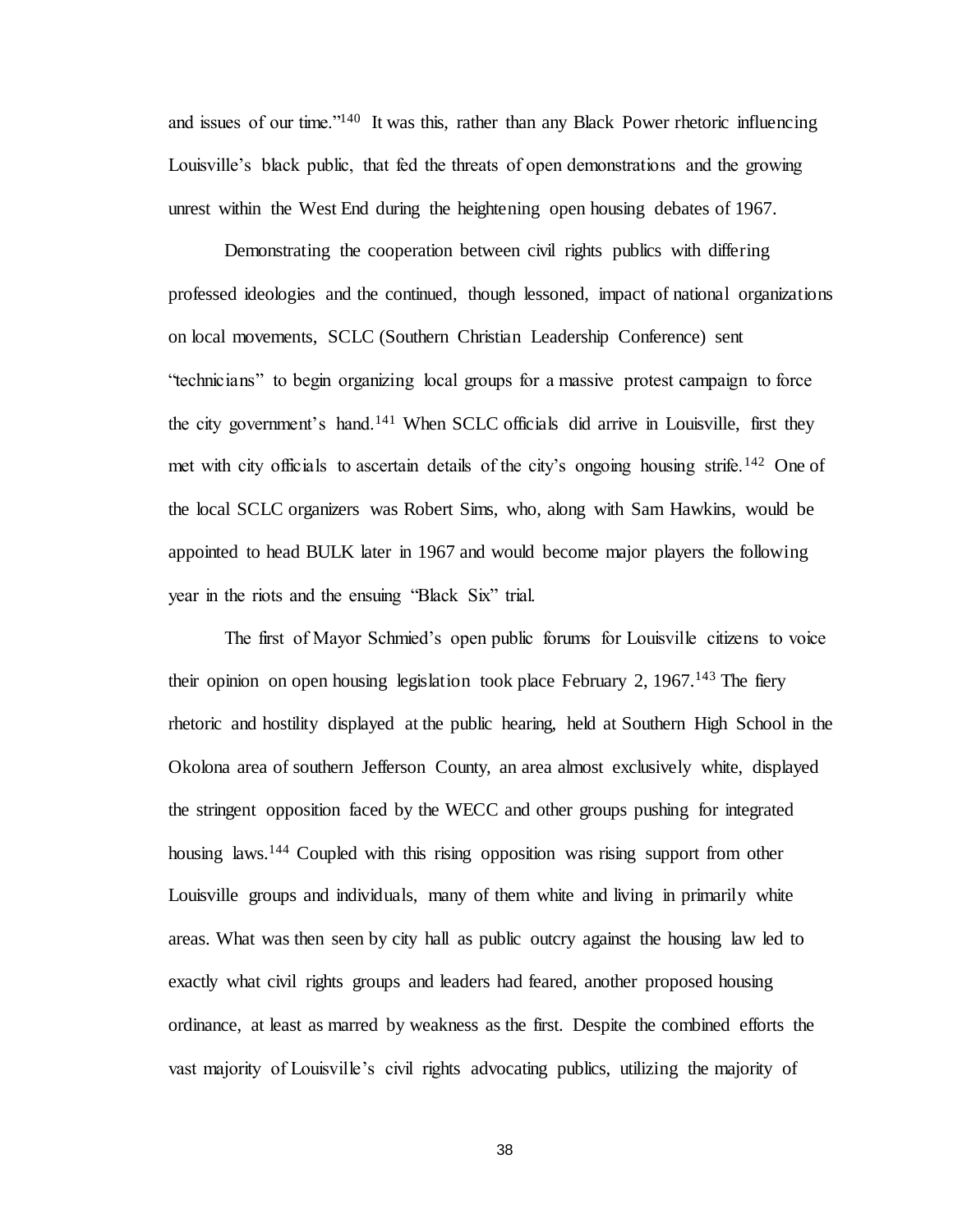rhetorical tools then on the table, the new ordinance lacked all fines or jail times as penalties for violations of the proposed law. In addition, individual homeowners were exempted from coverage by the new law.<sup>145</sup>

In a speech delivered by J. Mansir Tydings, executive director of the Louisville Human Relations Commission, in Muncie, Indiana, and reprinted in its entirety in *The Louisville Defender,* Tydings stated that civil rights progress had stalled in recent years because "cries of 'black power', 'insurrection', 'lawlessness' have characterized what the press has labeled the 'white backlash'...Negro organizations became disunited."<sup>146</sup> He went on to state that "many of the disruptions of the past summer took place in areas where tensions is [sic] strong and hope is weak; where unemployment is high, and dropouts numerous."<sup>147</sup> Despite this, Tydings spoke out against the militarism of groups such as the Black Panthers, citing seven unnamed civil rights leaders who recently spoke out against 'black power' and violence. In concluding, he urged cooperation and for the direction of a moderate civil rights leadership.<sup>148</sup>

Coming as it did on the heels of the weakened housing law in Louisville and severe increase in tensions and discontent over the city government's cooperation with civil rights leadership to make progress, it is hard to construe Tydings comments as anything other than directed at discontent Louisville publics who continued to threaten city hall with the possibility of protests. Along with Lyman Johnson and other individuals, it also demonstrates the continued diversity in civil rights rhetoric in 1967. Multiple iterations of Black Power ideology were at play in Louisville's black public, in some cases by individuals who repudiated Black Power as they understood it on the national level.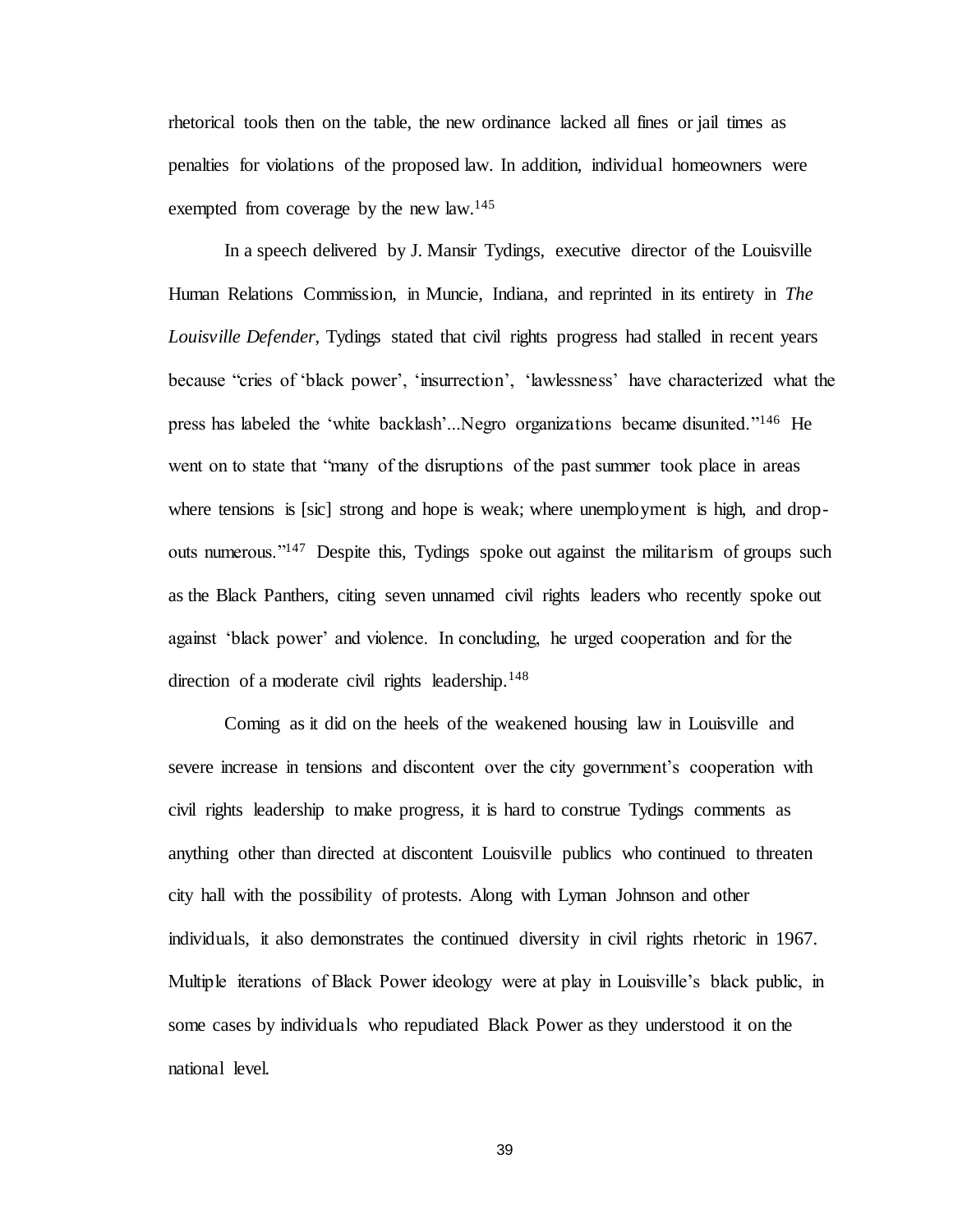Though Harry S. McAlpin, along with other moderate members of Louisville's black public, spoke out publicly against street demonstrations over housing law, claiming that such forms of protest should only be utilized after a complete breakdown in communication between city hall and civil rights groups, something that had not yet happened. These moderate leaders such as McAlpin, Bishop Tucker, and others, had previously spoken out against the efficacy of street demonstrations, being instead content to, "let the Schmied administration set the pace" of progress.<sup>149</sup> Other African Americans and civil rights activists were far from willing to allow the city administration that authority. WECC, along with five representatives of the Southern Christian leadership Conference (SCLC), began to plan peaceful protests.<sup>150</sup> Demonstrations began on March 7, 1967, with spokesmen for the Committee on Open Housing claiming demonstrations would continue until an acceptable open housing law met all their conditions.<sup>151</sup>

The marches and demonstrations grew throughout the week, aided by representatives from the NAACP regional conference which was meeting in Louisville at the time. On March 14, during a sit-in at a Board of Aldermen meeting, police cleared out the protesters by force, leading at least one protester to claim that he was stomped on by an over-aggressive policeman. After that event, and accusations of police violence at a rally the following day, the mayor called on local activists to repudiate their outside allies in the sake of peace in the city. This led SCLC and Martin Luther King Jr. to intensify their focus on Louisville and its stalled open housing legislation.

As demonstrations increased, so did claims of violence and police brutalization. Ruth Bryant recalls that Hosea Williams, one of the chief SCLC aides, herself, and others went marching one night and "there was an encounter with the police…his pants were all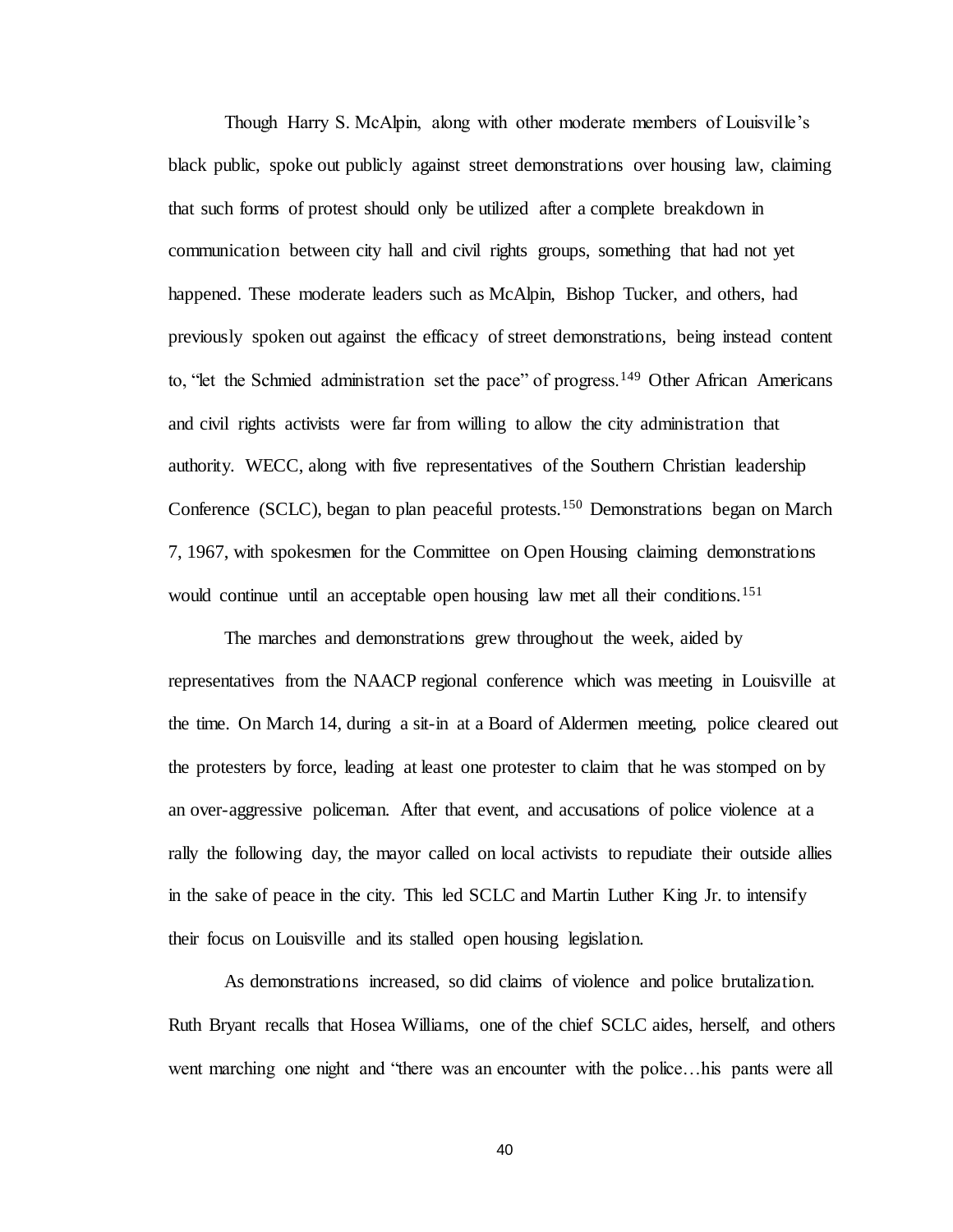torn and his shorts were showing and he was going to get those police…It becomes very subjective and very personal when a person is physically attacked."<sup>152</sup> In another incident during the demonstrations, Martin Luther King, Jr. and his brother, A.D. King, were driving when a brick was thrown at them through the car's open window. "That night at St. James Methodist Church over there at Twenty-Sixth and Oak, he [Martin Luther King, Jr.] held that rock in his hand and he was madder than I'd ever seen him before," Ruth Bryant recalled.<sup>153</sup> In August 1967, Sims and Hawkins were arrested for arson despite multiple witnesses vouching for the two activists' presence at an open housing demonstration blocks away. Unable to pay their unreasonably high bail, the two remained in jail until they were acquitted in October. This and other events led Charles Tachau to warn that West End residents, "both black and white, were losing faith in the police."<sup>154</sup>

Other cities and counties in Kentucky did take actions to pass fair housing ordinances, including Covington, which was followed shortly by all of Kenton County, and Fayette County. In Louisville, an election of aldermen in November led to an overwhelming Democratic majority on the Board of Aldermen. The new Board passed an opening housing ordinance on December 13, 1967. The following March, the state of Kentucky passed a fair housing act as well.<sup>155</sup>

However, like school segregation in Louisville, legislation did not ensure equality. The Council on Religion and Race opened and ran a Housing Information Service to assist African Americans find housing in Louisville. In 1969, the State Commission on Human Rights opened Housing Opportunity Centers to work towards the same purpose. Despite all of this, segregated housing in Louisville continued to be a problem that manifested itself in multiple ways, working to shape the power dynamics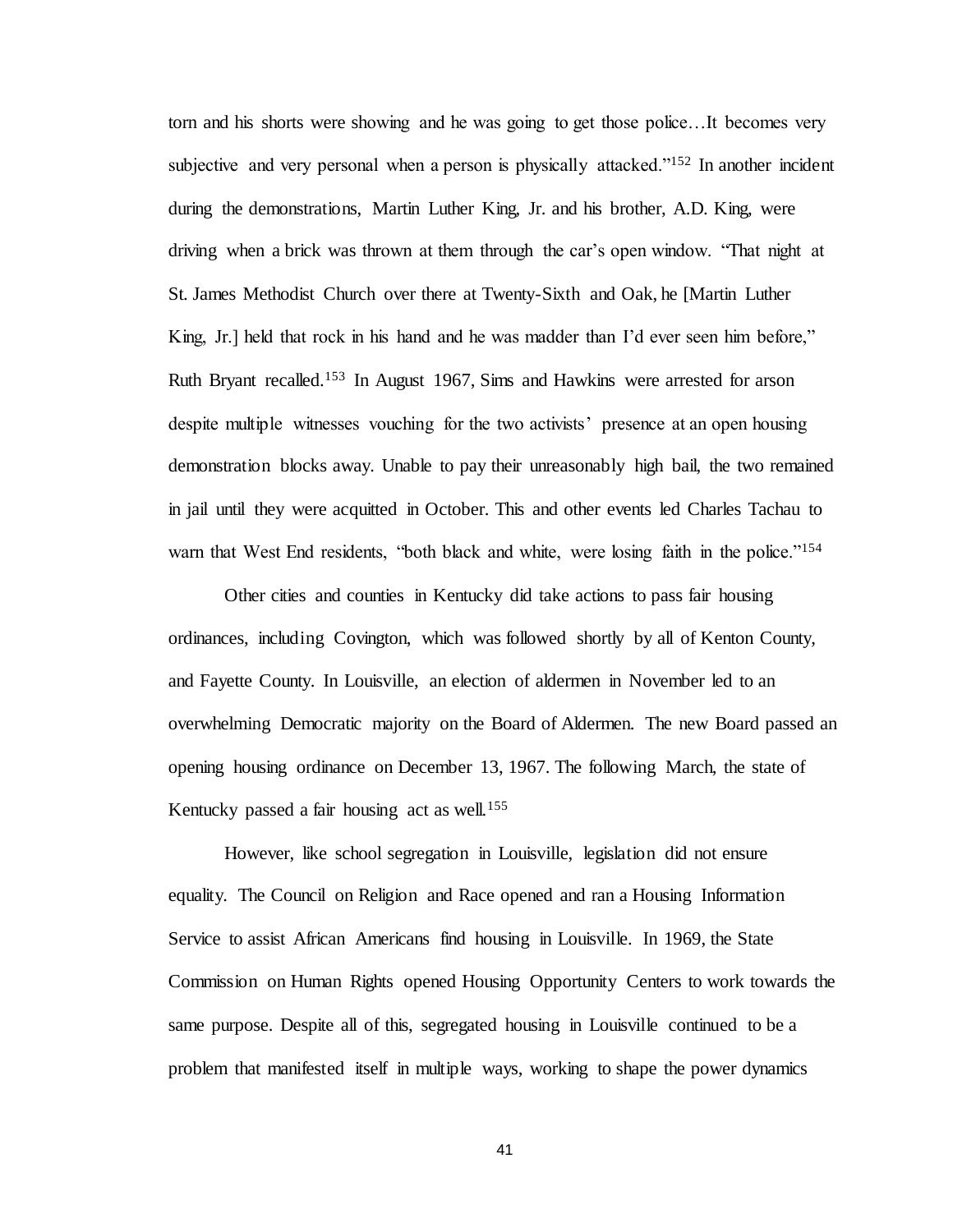and the ideologies of the Louisville populace, both black and white, in ways beyond the arena of housing.<sup>156</sup> "With 'white flight' and the riots of the late 1960's in the black residential areas of western Louisville, the barren urban renewal landscape became a new physical and psychological dividing line between the 'Black West End' and the rest of Louisville".<sup>157</sup> This separation, both physical and mental, would lead directly into the movements that became the 1968 riots.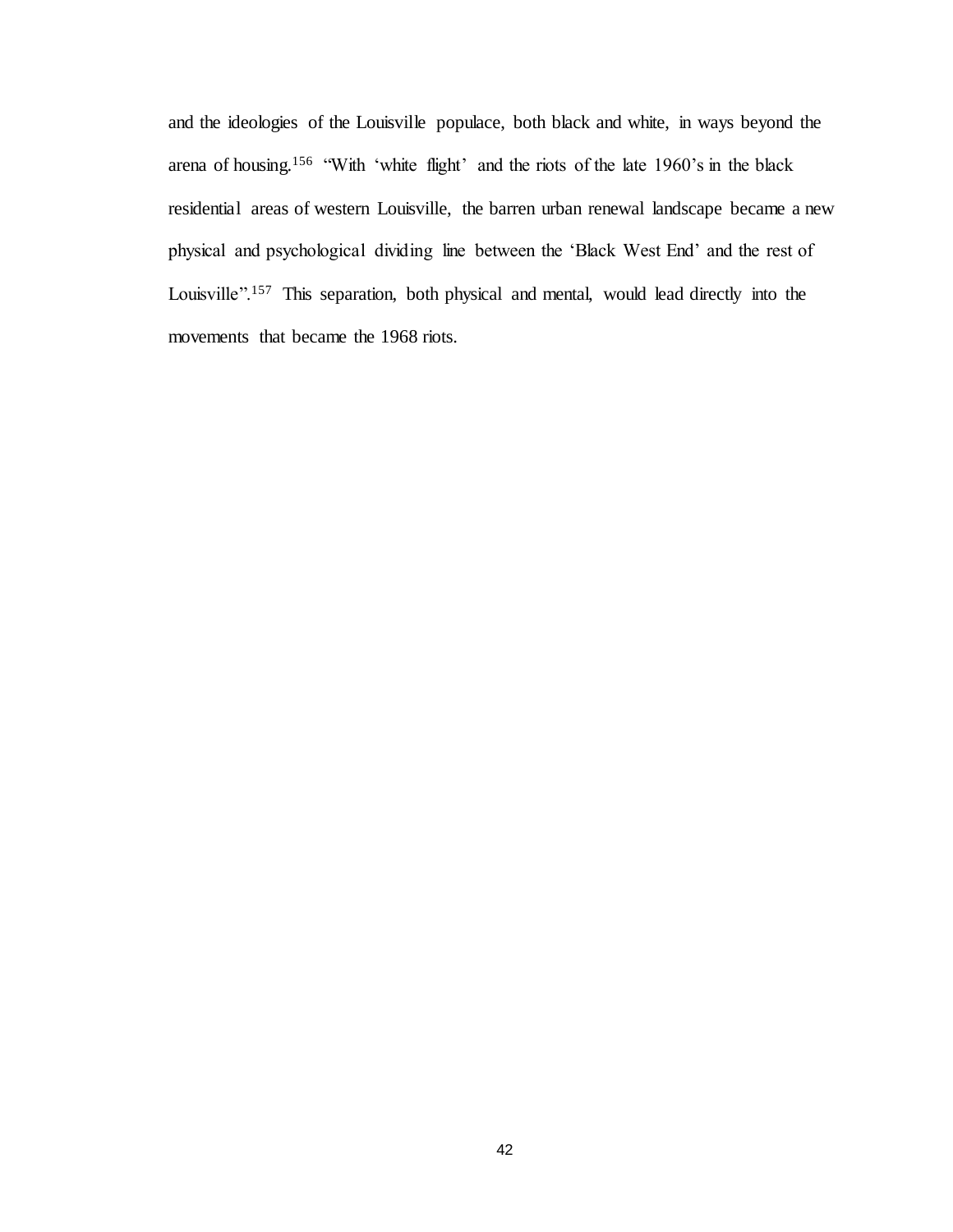## **Chapter IV: Days of Rage and Riot**

*"Blame should not be placed on "outside agitators" or on "Communist influence" or on advocates of Black Power. That dynamite was placed there by white racism and it was ignited by white racist indifference and unwillingness to act justly." - Kwame Ture and Charles V. Hamilton, Black Power: The Politics of Liberation*<sup>158</sup>

Under the prevailing narrative of civil rights, in the south and nationally, Black Power rhetoric led to expressions of rage by what Lyman Johnson termed the "more irrational--emotional young people". These youth took out their resentment against all things white in the form of uncontrolled, unproductive, and illogical riots.<sup>159</sup> This narrative is wrong.

In 1977, Lyman Johnson, despite also blaming irrational African American youth, pointed to inequality in housing as the major cause of the 1968 riots, and it becomes easy to see why he would refer to the violence as a continuation of the previous year's protests. The Schmied administration's response to the demonstrations, continual unwillingness to support substantive housing reform, and numerous stories of police antagonism and brutality against demonstrators all served to increase the frustrations and anger within the West End. But the housing demonstrations themselves were a piece of the far larger puzzle, the culmination of years of community and individual efforts to gain equality in housing. However, such gains were met with consistent opposition from racist individuals and groups in Louisville as well as an administration in the mayor's office under Mayor Schmied more interested in maintaining order than in eliciting change. These were characteristics of open housing movements across the north, and the 1967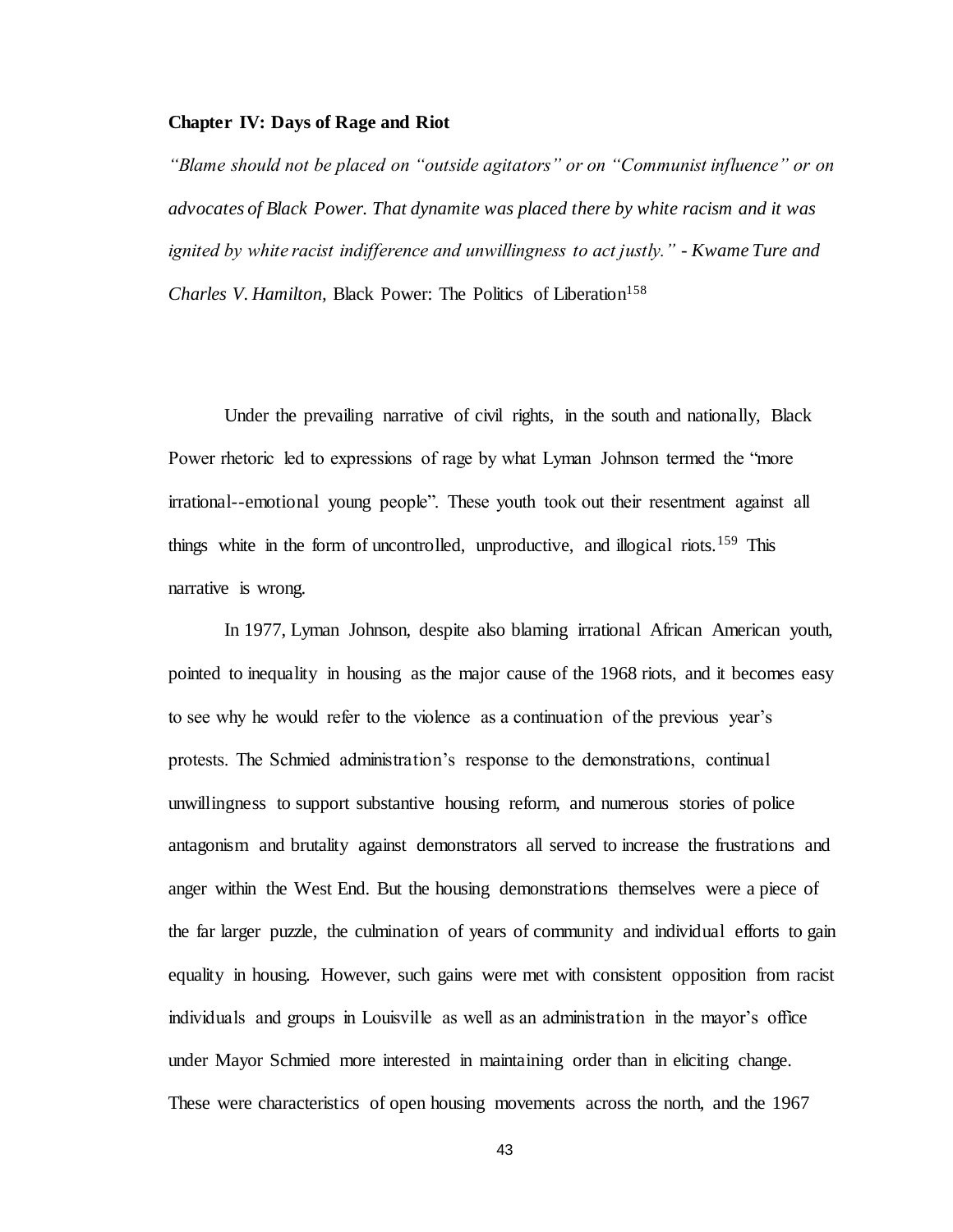demonstrations in Louisville had been noteworthy largely because of their lack of any significant violence. "Violence showed its ugly head throughout 1966," wrote Nat Tillman of *The Louisville Defender* in January 1967, "Riots occurred in Chicago, New York, St. Louis, and other northern cities as the bitterness generated by ghetto living boiled over."<sup>160</sup>

A. Phillip Randolph, testifying before a Senate subcommittee in January 1967, drew similar conclusions, stating that "whites who want to hold Negroes back" and "Negroes who distrust white people" were on a collision course towards violence.<sup>161</sup> Randolph blamed the reductions in the 'war on poverty' for the coming trouble, citing the removal of the "little carrot" of those social programs as the cause, which alleviated African Americans leaders of the blame.<sup>162</sup> Martin Luther King, Jr., who also testified, agreed, citing a "failure to pursue justice" on the part of white governments as the reason.<sup>163</sup>

Despite the hard fought gains that Louisville activists had won through SCLC's non-violent methods and techniques, frustration for clearer progress continued to mount. For many, and especially the younger generation of activists and African Americans growing up and operating in an increasingly segregated and poverty stricken West End, the desire, and impatience, for more fully realized progress was growing. The civil unrest of 1967 and the housing demonstrations had given these bitter elements of unrest a new conception of their own power, of the relationship of their needs to the city leadership's goals and concerns. Black Power, the black press, and the continued work of local activists continued to foster a black public. In the early days of her involvement with WECC and the Mayor's Advisory Committee, Ruth Bryant was angered to see African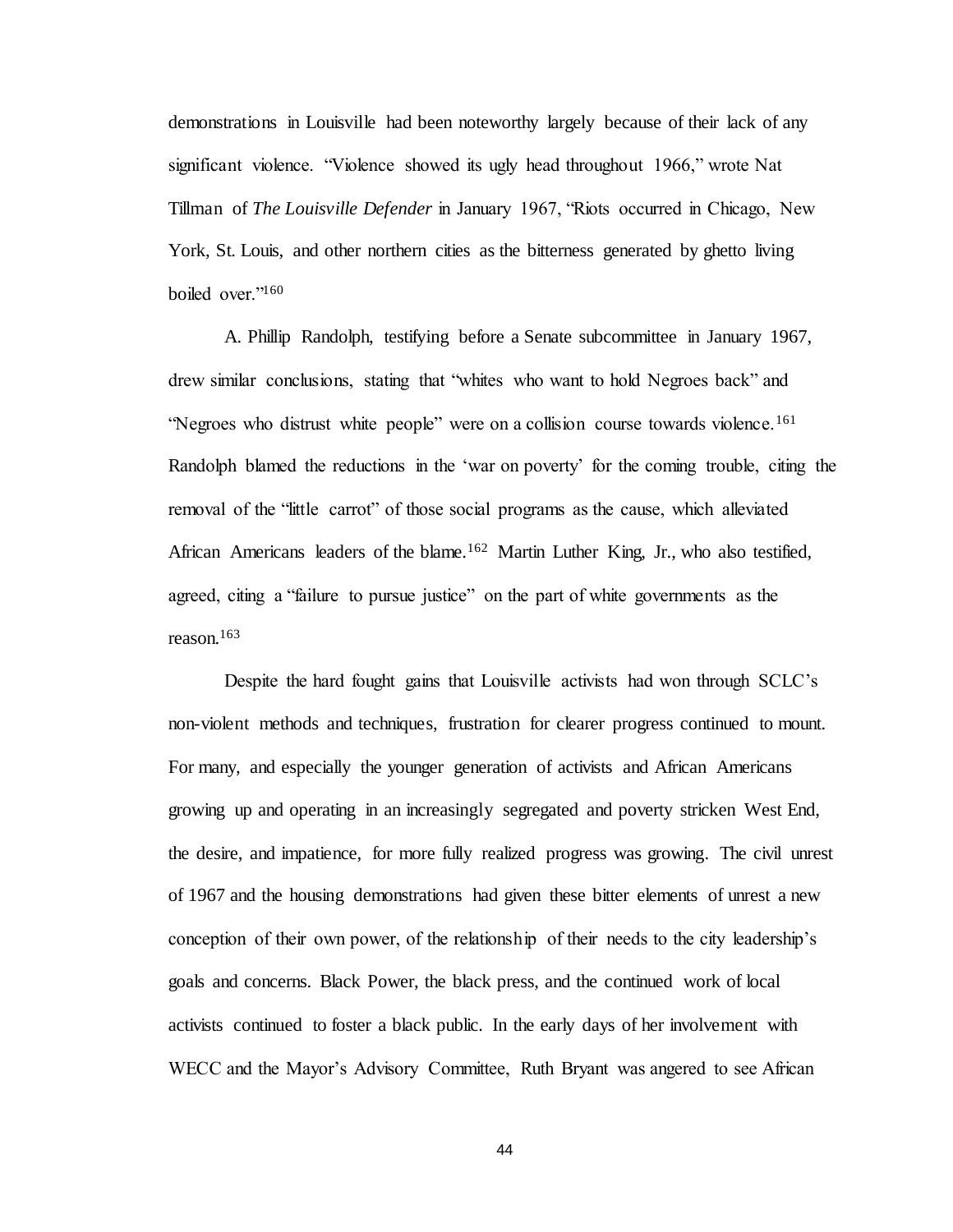Americans from poor neighborhoods in the West End not only being disrespected by city officials, but not even realizing that that they were being disrespected.<sup>164</sup> Public demonstrations in 1967 and previously had already served as a statement by civil rights organizations that the city government did not have complete control over the interactions between the two groups. The same awareness, accompanied by frustration and anger, was building among the rest of Louisville's African American community. Two major events in spring 1968, one on the national stage and one in Louisville, would continue to exacerbate these already strained dynamics.

In 1967, the Louisville civil rights movement had grown increasingly localized, with Louisville civil rights groups working with or against city government to create change for the city's African American population, primarily in the arena of open housing. Even as prominent local publics sought to repudiate the racial violence that had erupted in many northern cities over the previous months, local activists utilized the tools of Black Power to foster community nationalism within the West End and across Louisville.<sup>165</sup> Black Power rhetoric, coupled with President Johnson's flagging Great Society programs and their focus on local community-based initiatives, served to refocus civil rights at the local level, putting these localized publics in direct confrontation with local governments that Louisville African Americans had long ago learned to distrust, and whose continued stalling, recalcitrance, and sometimes brutal repression of protests, organizations, and individuals fueled continued resentment.

Reduced funding for the federal programs that had worked to create this dynamic exacerbated the tensions between the different groups, with civil rights publics adapting new rhetorical positions and tools against an increasingly paranoid and obstructionist city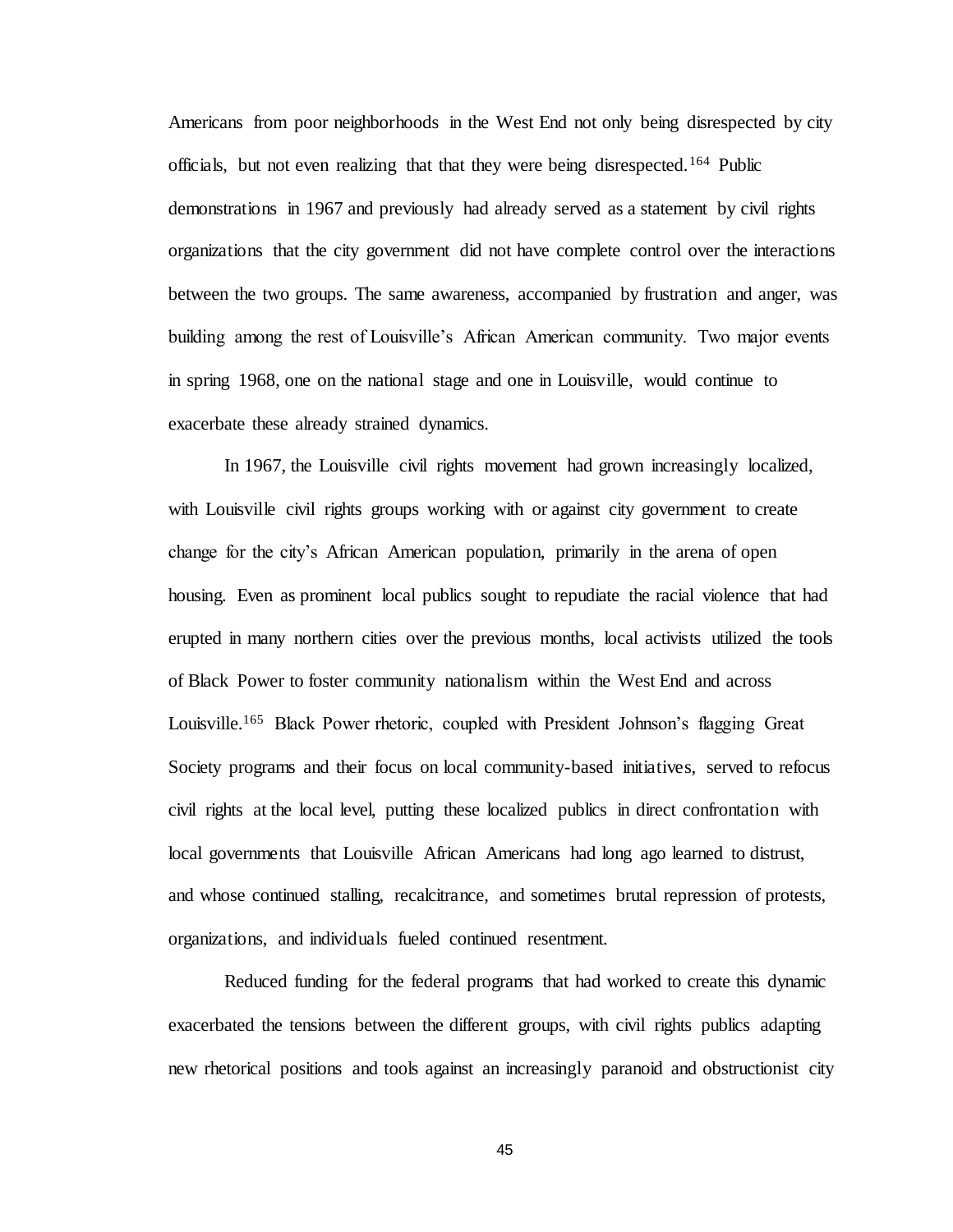government. Responding to media-fed fears of Black Power's militant and violent tendencies, city governments across the country moved from what they had claimed to be working relationships with civil rights groups advocating Black Power positions, to even more conservative positioning privileging "maintaining order" over continued progress. In this, stalled civil rights progress by local governments in Louisville and other cities was, at least in part, fueled by an increasingly vocal "white backlash" against potentially enforced segregation in housing and education. White and media misconceptions of black power formed erroneous narratives, asserting that "blacks wanted too much, too fast" and recoiling "at the angry militancy of black power."<sup>166</sup>

The struggle for effectively enforced open housing legislation in Louisville demonstrated the changing approaches and willingness to reconstruct their rhetoric and methodologies that typified the city's African American activist publics. As demonstrations over housing stretched over 1967, it was the city's response that became more militant, and accusations of police violence more common. Frustration over those issues would explode in violence in May of 1968, as frustration and tension boiled over to engulf the west end. Other factors would play significant roles, the activity of outside agitators, the assassination of Martin Luther King, Jr., and continued housing disputes all among them. However, this localization of the civil rights movement, pitting local groups against local governments, and the frustrations resulting from a lack of progress in this dynamic, lie at the heart of Louisville's outbreak of racial violence.

On May 7, 1968, police officer Michael Clifford pulled over Charles Thomas, who was an African American schoolteacher and friends with Manfred Reid, who witnessed Thomas being questioned by the police and stopped. Officer Clifford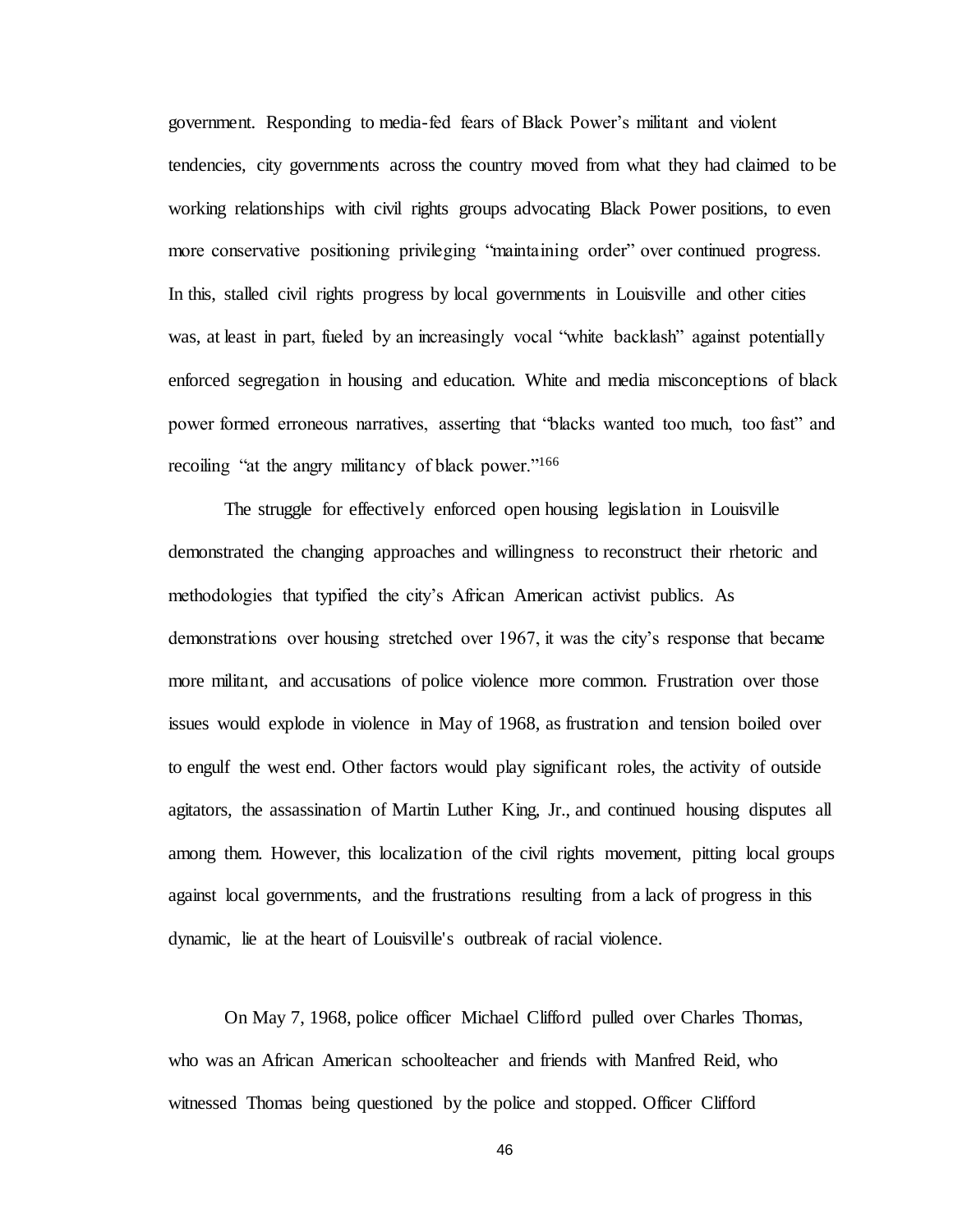demanded that Reid step back and pushed him in the chest. According to Tracy E. K'Meyer, "Reid recalled that, when he knocked the officer's hand away, 'He grabbed me and started hitting me in the face. He hit me once with his open hand and then with his fist.' Reid was arrested for breach of peace and assault and battery. No charges were brought against Thomas."<sup>167</sup> In his interview with David Cline in 2006, Reid stated that:

> "We walked over and we asked what was wrong and whatever it was, it was a conversation between him and the police. The one officer told us, 'Niggers, get out of the street.' We said, 'Come on, man.' So he pushed me and so I said, 'Okay, cool, I'll get out of the street.' So I started backing up out of the street and he brings out this rubber club and hits me and wow, man. At twenty-three, I just fired on him, I hit him, but he had no reason to do that…I was charged with assault and battery of a police officer and disorderly conduct, and he [Thomas] was charged with a bank robbery, but he hadn't robbed no bank."<sup>168</sup>

Clifford was suspended awaiting a hearing after the immediate outcry from multiple prominent civil rights groups. Both city hall and the initial police review upheld the suspension despite calls for Clifford's reinstatement by the Fraternal Order of Police. On May 20, several hundred members of the SCLC Poor People's Campaign moved through the city and brief confrontations with police flared up but did not escalate. Tensions between the many groups in Louisville grew past even the high levels that housing issues had achieved, levels which Nat Tillman of the *Louisville Defender,* the city's African American newspaper, considered tinderbox conditions.<sup>169</sup> Reid believed that, in light of the assassination of Martin Luther King, Jr, only a little over a week earlier, "everybody was looking for an issue or some reason by which they could express their discontent."<sup>170</sup>

On May 23, a Civil Service Board convened to consider the suspension and possible reinstatement of Officer Clifford. Reid, though represented at the original hearing, was not present at the Civil Services Board hearing, nor were any witnesses for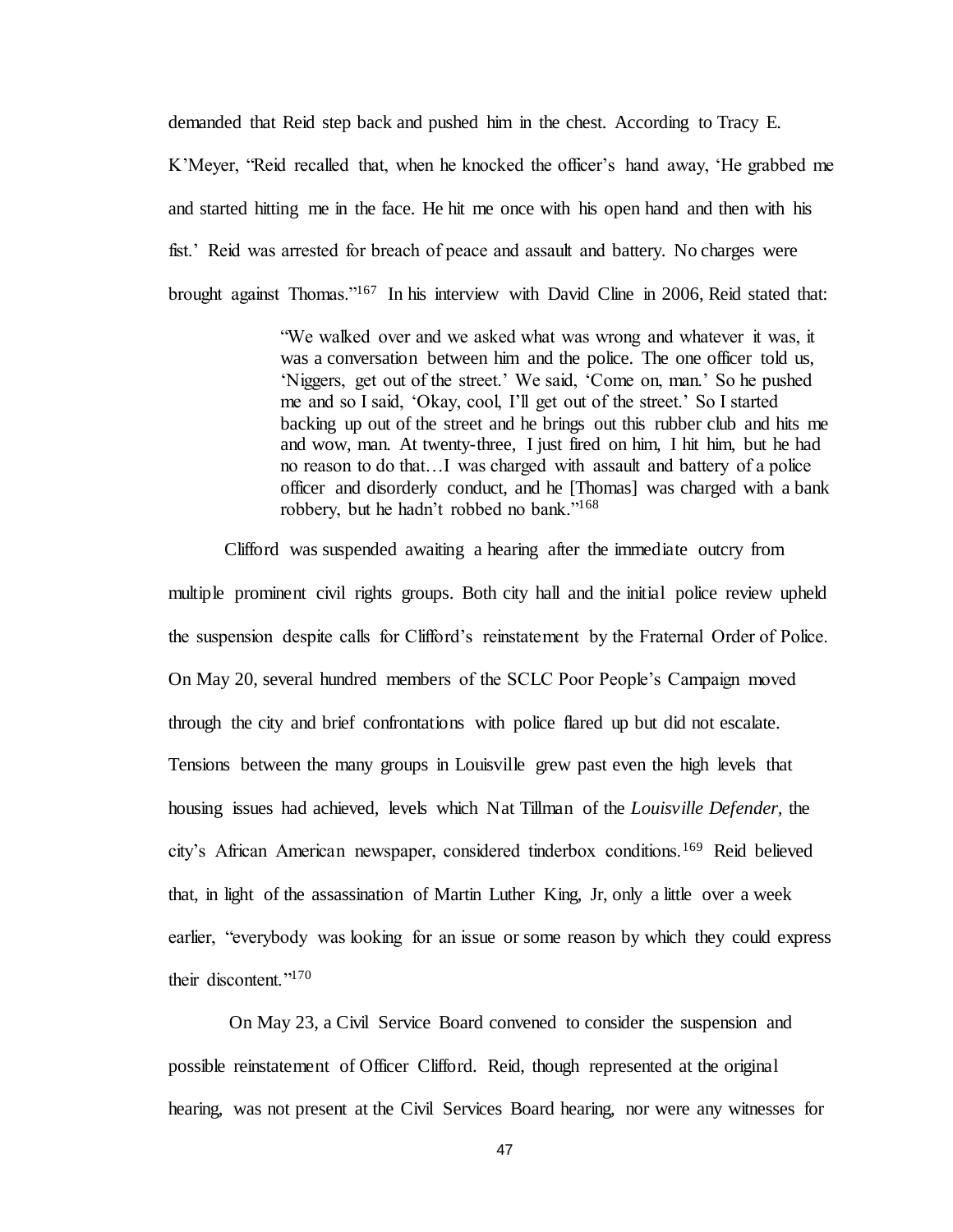him called to testify, though witnesses for Clifford were called. The Board then ruled to suspend Clifford for fifteen days without pay and recommended his transfer from the district, but reinstated him to the Louisville Police Department.<sup>171</sup> Within a week, the Louisville Fraternal Order of Police voted to compensate Clifford for all lost pay during his suspension. This led some African American members of the police force to protest against this "cracker racism", leading an African American police officer to tell the *Louisville Defender* that this compensation is "a racial action led by known Klansmen in the police department. There's more race hate on the police force than there is outside".<sup>172</sup>

The Black Unity League of Kentucky, (BULK) and its leaders, particularly Sam Hawkins and Robert Sims, called for protests to speak out against the reinstatement of Clifford to the Louisville police force.<sup>173</sup> One of the outside activists invited to town by Ruth Bryant and slated to speak at the rally was a man named James Cortez, from Washington D.C., who was affiliated with SNCC, the Student Nonviolent Coordinating Committee, and one of SNCC's main members, Stokely Carmichael. Ruth Bryant recalls meeting Coretz in Washington D. C.:

> "And then this guy was attracted, I guess, to the people who were at the table and he came over and introduced himself as Stokely's assistant, James Cortez. And then he said he had worked in the prison rights movement or something like that, and he showed us pictures – he had a briefcase, well, an attaché case – and he brought out all these pictures of him and Stokely and things they had done together. He sounded like he was hard enough and crude enough to come to Louisville and speak to our black history classes where we were getting young blacks together to listen to, to study black history."<sup>174</sup>

Recalling a conversation with Robert Sims, Ruth Bryant asked Cortez to come to Louisville to speak, hoping that his magnetic personality and "crude" sensibilities would allow him to connect with some of the West End youth which the BULK members with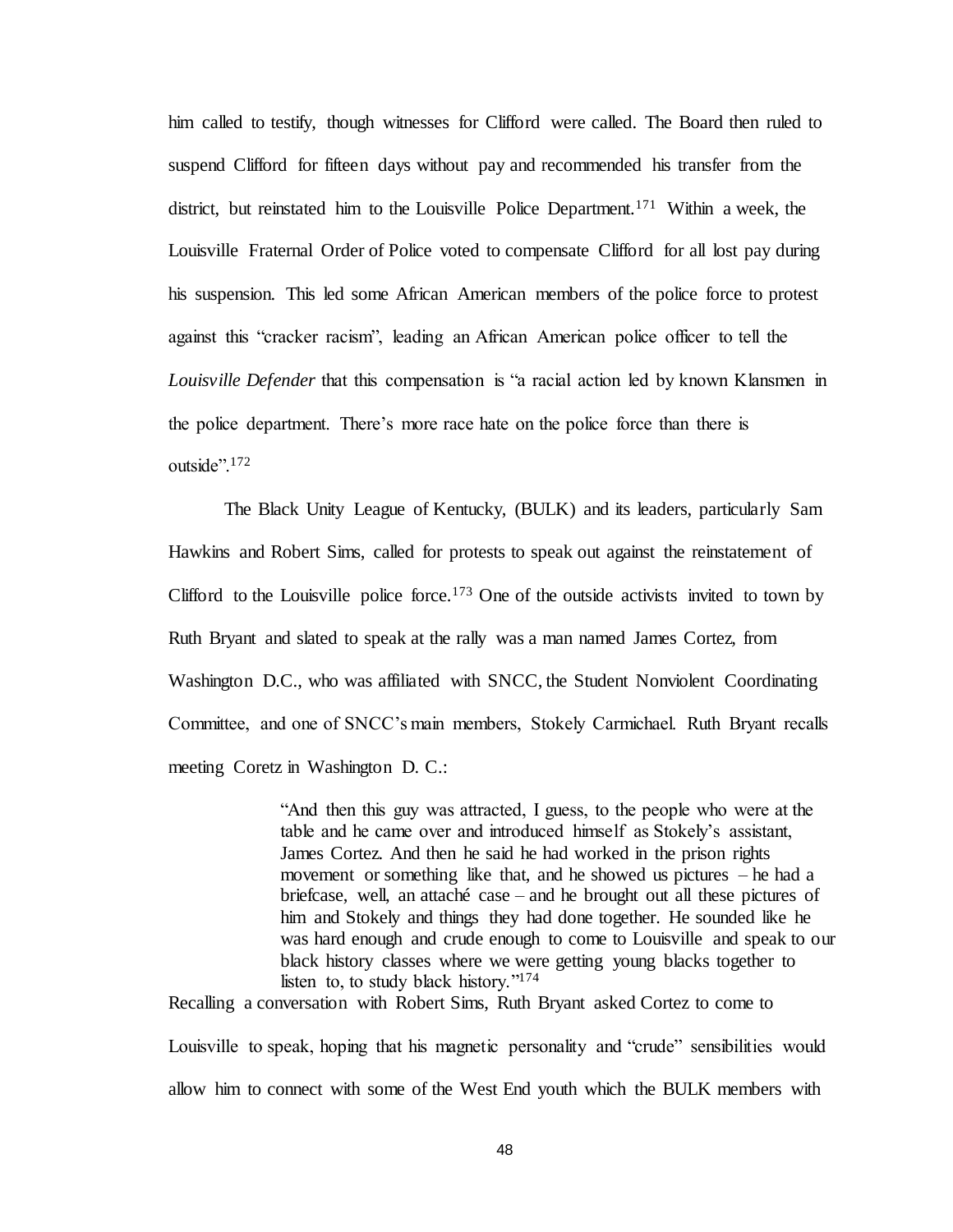college degrees or the ordained ministers with whom BULK and WECC worked had struggled to reach. She asked Sam Hawkins, who would be in Washington a week later for his work with the black history courses of the "National Sunday School Association or something", to go by SNCC headquarters and "check Cortez out." Despite promises that both Cortez and Carmichael would come to Louisville to speak, by Saturday only Cortez had shown up, though he assured Bryant and others that Carmichael would arrive on Monday.<sup>175</sup> Lyman Johnson, who would speak against Cortez at his trial in 1970, called Cortez "a person of ill repute" even though "the people didn't know it, and he came here to agitate and to ride into some sort of publicity perhaps, I guess he figured he'd get a little fame out of leading a big riot against whitey".<sup>176</sup>

To assume that the motives of James Cortez were synonymous with the motives of BULK, WECC or any of the local activists would be an unfounded assertion. More doubt would be spread among Louisville's black public in the following moths as the rumors spread that Cortez was an FBI informant.<sup>177</sup> Turning the short amount of time between his arrival in Louisville on Saturday May 25 and his arrest the following Saturday on June 1, Cortez rose to a level of influence in Louisville because he tapped into the frustration and anger of African American youth and "so several of the more irrational--emotional young people jumped on his coat tail and well, the thing got out of hand"<sup>178</sup> as Lyman Johnson explained. Cortez exerted influence in different ways, both wielding the power of the people he represented, in his role as the local representative of SNCC and Stokely Carmichael, and as himself attempting to raise his own reputation by utilizing the strength of his personality and his fiery oratory.<sup>179</sup>

Local civil rights activists met at the Zion Baptist Church on 22nd and Walnut to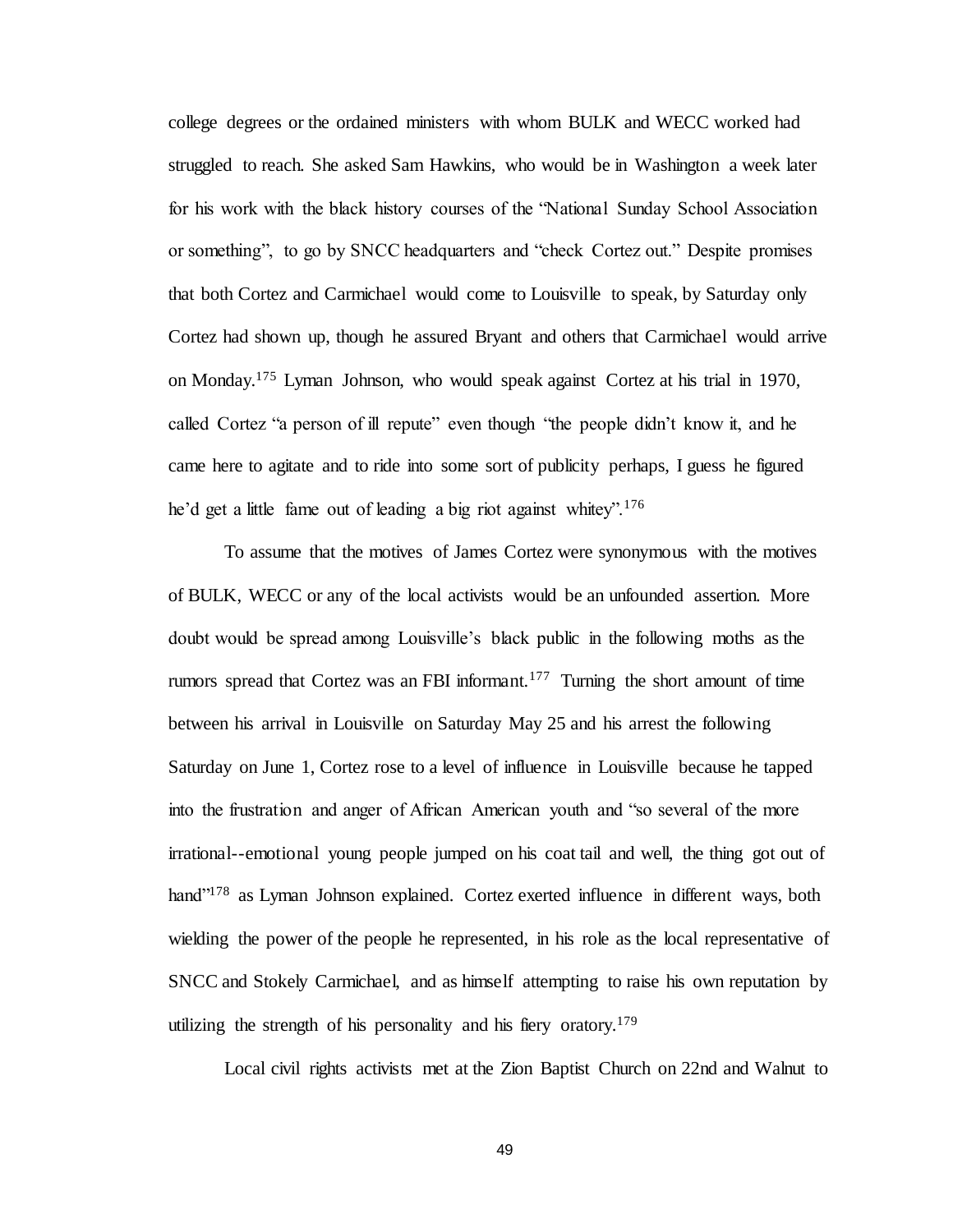discuss possible responses to the reinstatement of Clifford. According to Lyman Johnson, who was there, James Cortez rose at the end of the meeting and, without being called on to speak, assumed the floor of the event while raising loud calls to violence and to "get up and do something to get rid of whitey".<sup>180</sup> Johnson asked permission to speak against what he perceived as Cortez's dangerous vitriol, and, after being initially denied by the presiding officer, was allowed to speak at the urging of the crowd. Johnson, in his recollection, told the crowd that violence should be avoided and that the city's problems could be solved without violence. To this, Johnson remembers very clearly, Cortez responded "Ladies and gentlemen, you can't get rid of the whitey until you get rid of that half black nigger".<sup>181</sup> Johnson continued urging peace and patience. Despite the violence of the previous year against open housing demonstrators, Johnson and others still viewed the civil rights movement in Louisville as peaceful.<sup>182</sup> No prominent Louisville organizations or leaders had expressly come out in support of self-defense or any of the more violent rhetoric espoused by Cortez.

The next day, representatives of several West End groups attempted to meet with Mayor Schmied to discuss their objections to Clifford's reinstatement. According to the *Courier Journal*, the primary Louisville newspaper, the "Negro delegation...unsuccessfully protested the reinstatement of Patrolman Michael Clifford in a meeting with Mayor Schmied earlier in the day. However, *Civil Rights in the Gateway to the South: Louisville, Kentucky, 1945-1980,* drawing mostly from the papers of James Braden, asserts that the mayor's assistant, Schrader Miller, did not allow them to meet with the mayor at all, and sent them away, branding them troublemakers.

BULK held its public rally against Clifford's reinstatement on Monday evening,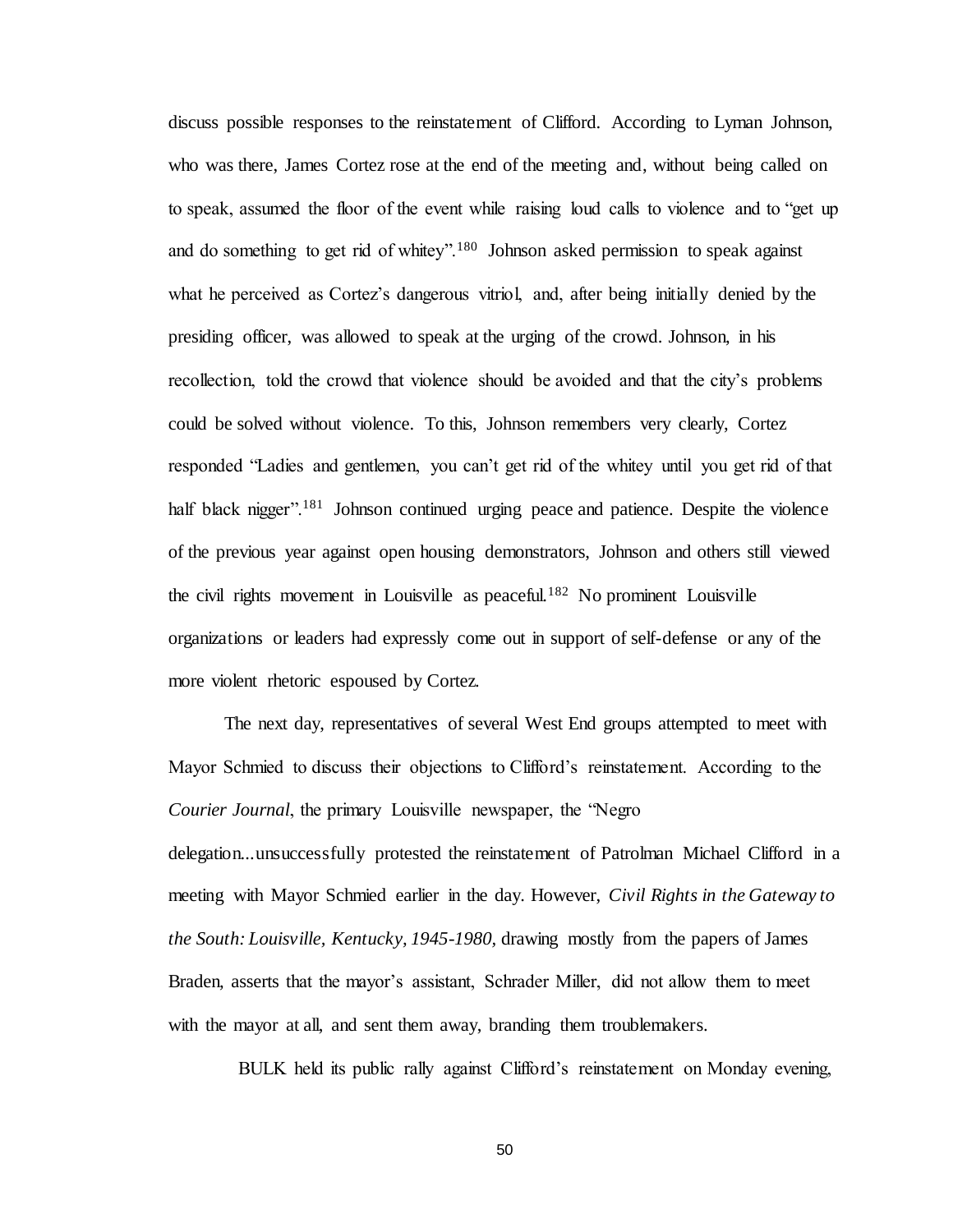May 27, 1968, at the corner of 28th and Greenwood. The decision to hold the rally outdoors was made for several reasons. First and foremost, the organizers of the rally operated on the belief in Cortez's promise that Stokely Carmichael was coming to speak, a matter of great excitement to many in the West End, and no church would hold the high number of people gathering for such an event. Secondly, "you can get people like pimps and prostitutes who would never go in a church but they would come out to  $28<sup>th</sup>$  and Greenwood to hear him [Carmichael]," Ruth Bryant recalled being told.<sup>183</sup>

Several businesses owned by African Americans, including an African bookstore and the Corner of Jazz, were clustered near the intersection.<sup>184</sup>This area, according to Lyman Johnson was "a nice little business community, business shopping area".<sup>185</sup> A little further down 28th street, near Dumesnil, there were more businesses, to Johnson's recollection, that were owned primarily by white residents, "and the resentment was against anything white, which I say was not altogether rational...when the riots came into being and irrational elements under the leadership of ah, I won't say leadership, under the urging and prompting of a fellow who came in town called...Coretz".<sup>186</sup>

Speakers, including James Cortez, stood on the hood of a car to address the crowd that had gathered for the rally. Ruth Bryant was in the African bookstore with her children and other middle class members of the community, waiting to hear Carmichael speak. She recalled that "I hadn't seen Cortez, I hadn't seen Sam [Hawkins], hadn't seen anybody, hadn't been able to get in touch with anybody all day."<sup>187</sup> Carl Braden remembered the police parked in alleyways during the rally, "not visible to people in the street, but maybe to those on the rooftops."<sup>188</sup>

Cortez, along with Charles X, an activist and member of the Louisville Nation of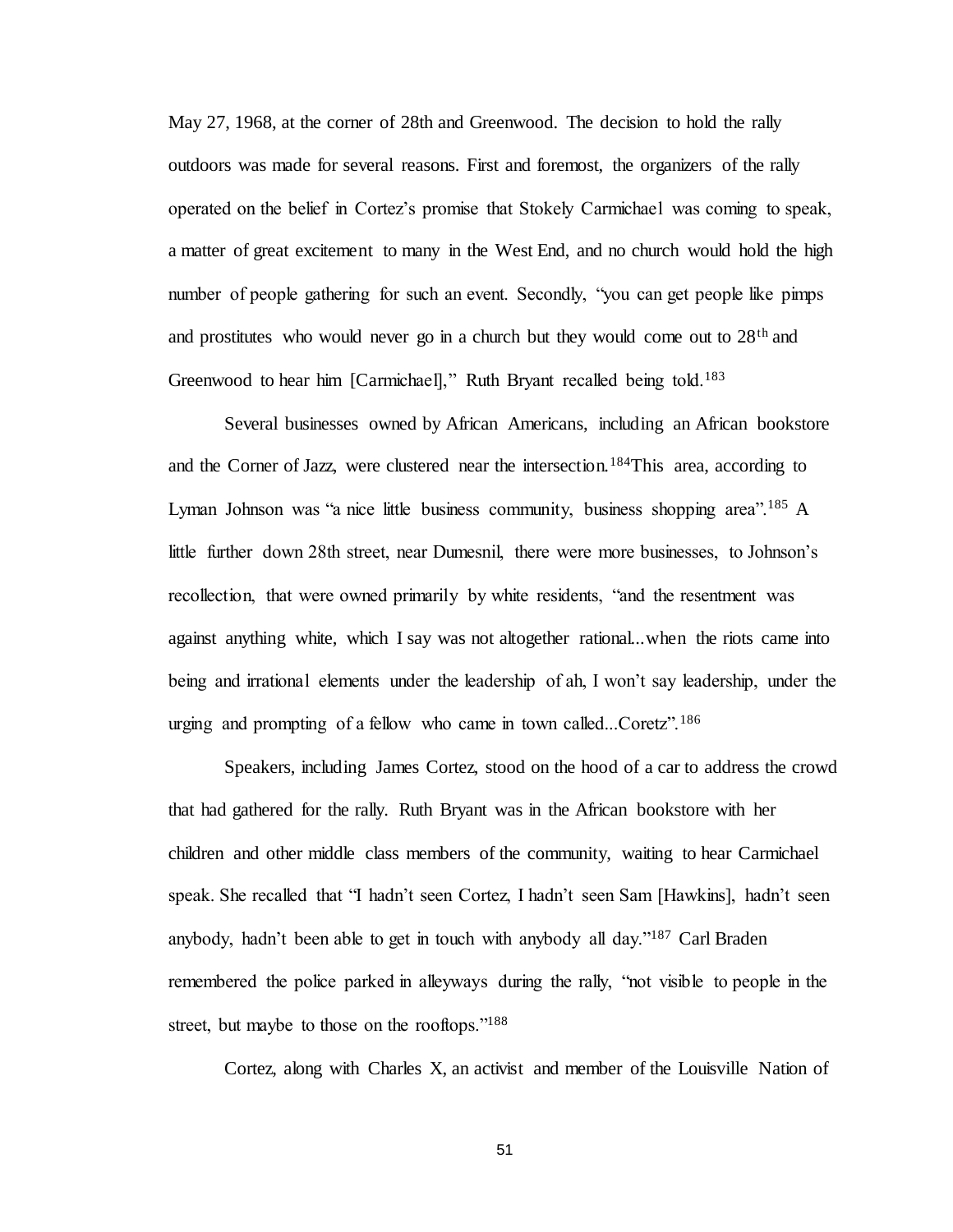Islam mosque, urged the African Americans present to "assert black control over the community".<sup>189</sup> Sims and Hawkins spoke and, though neither specifically endorsed violence, both gave voice to their frustration with current racial conditions in the city and their process of dealing with them, with Hawkins lamenting that times had changed since he had marched with Martin Luther King Jr. earlier in the decade. Various speakers urged the crowd to assert black control over their community and other calls to realize Black Power within the West End.<sup>190</sup>

Manfred Reid recalled that:

"When I heard about the rally, I went down there and stood at a distance and watched for a few minutes and they were just speaking, so I went home. I've never really been in a protest. I really don't believe in it...I lived about eight or ten blocks from there – so then I just went home. When the police got there, I wasn't there."<sup>191</sup>

Perhaps the most stimulating moment in the speeches occurred after Reid left, as the speeches were concluding. Cortez claimed that Stokely Carmichael "was in a plane circling the city and white officials were refusing to let it land".<sup>192</sup> Ruth Bryant and her family were walking back to the car across the street "—well, he [Carmichael] didn't come and Cortez said that Eastern Airlines wouldn't let the plane land because Mr. Carmichael was in it...well, you know, it sounded strange but, who knows."<sup>193</sup> Cortez told the crowd to return once Carmichael finally arrived. However, according to Eastern Airlines officials, Carmichael was not and had never been scheduled to speak in the city and though two flights had been kept from landing that day due to mechanical difficulties, Carmichael had not been listed on either of the incoming flights.<sup>194</sup> Also, according to Sandy Leight, a Carmaichael aide and former SNCC employee in Washington D.C. who was reached by *The Courier Journal* later in the week, Stokely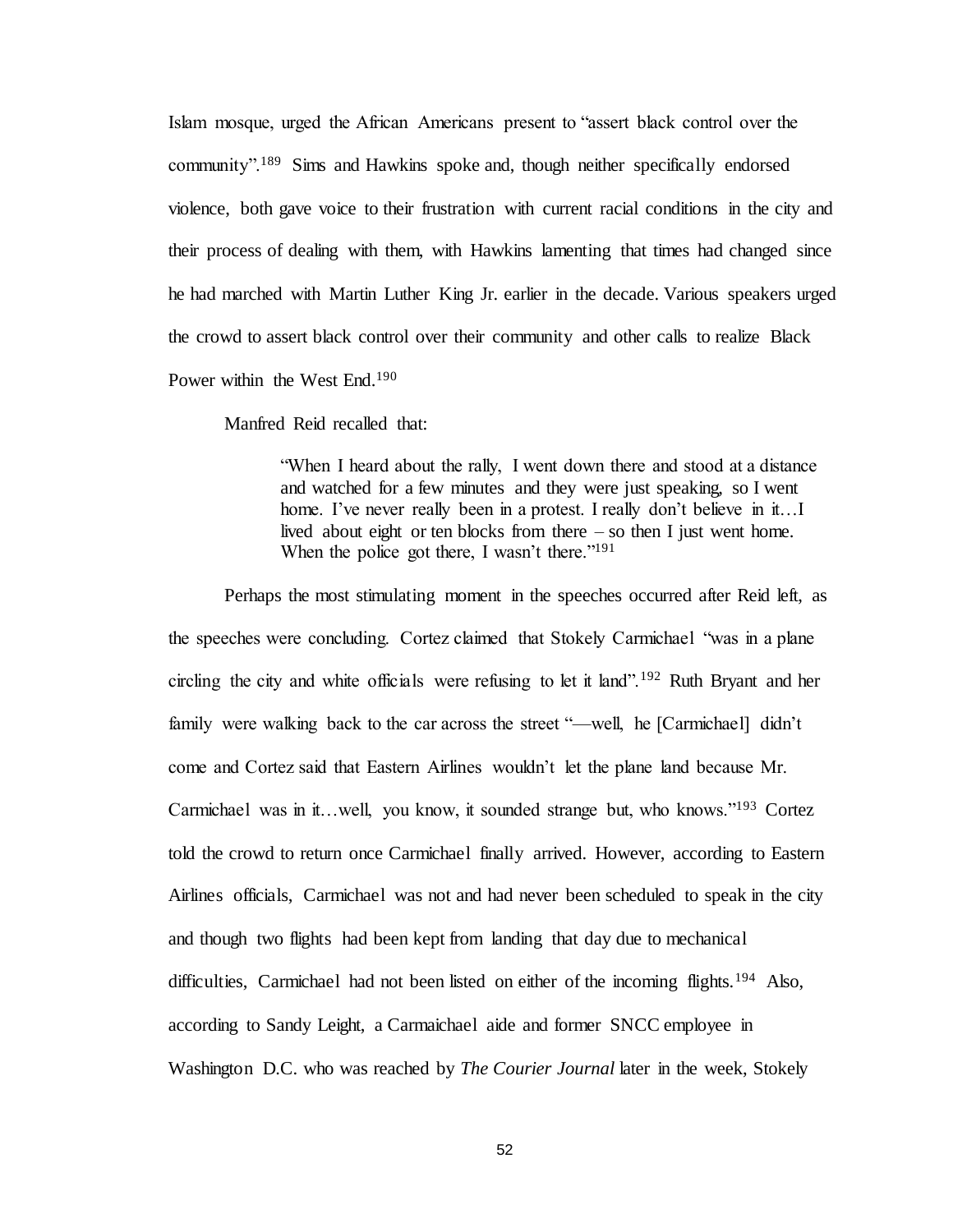Carmichael had never had plans to appear in Louisville at all. Despite this, Cortez's claim about Carmichael served to excite the crowd and the apparent obstruction by whites of his landing and appearance served to anger them.

According to witnesses, the meeting broke up peacefully, despite Sims' closing declaration that future cases of police brutality would be met by "smoke signals" in the West End.<sup>195</sup> Eugene Robinson, newly appointed Associate Director of the city-county Human Relations Commission, reported that the speeches given by Sims, Hawkins, Cortez and another had not been instrumental in arousing passions. He cited the arrival of a bus in the intersection, though police had ostensibly stopped traffic going into the intersection. The bus, according to Robinson, drive through the crowded intersection slowly but without braking or using its horn. The youths that had been hanging out on the rooftops of the businesses surrounding the intersection threw rocks at the bus and, according to Robinson, "that put the throwing idea in their mind."<sup>196</sup>

It was into the dispersing crowd that three police cars arrived, pulling into the intersection, though other reports state that only one police cruiser pulled into the intersection.<sup>197</sup> *The Courier Journal's* story on the events stated that "Sims climbed down from the car roof, and the crowd began to disperse. But one of a group of about 25 Negro youths perched atop the roof of the House of Champs Poolroom…threw a bottle into the street, and the disturbance began."<sup>198</sup> According to Bud Dorsey, a freelance photographer who was there, the cruisers had come to help the intersection clear out:

> "About 30 young kids- about 11 or 12 years old- started throwing bottles and bricks at the police. Right away the crowd started spreading out to get out of the way...That's what really started the whole thing off-the police coming into the intersection and starting to clear it out...And they (the police) didn't fire back. They just stood there".<sup>199</sup>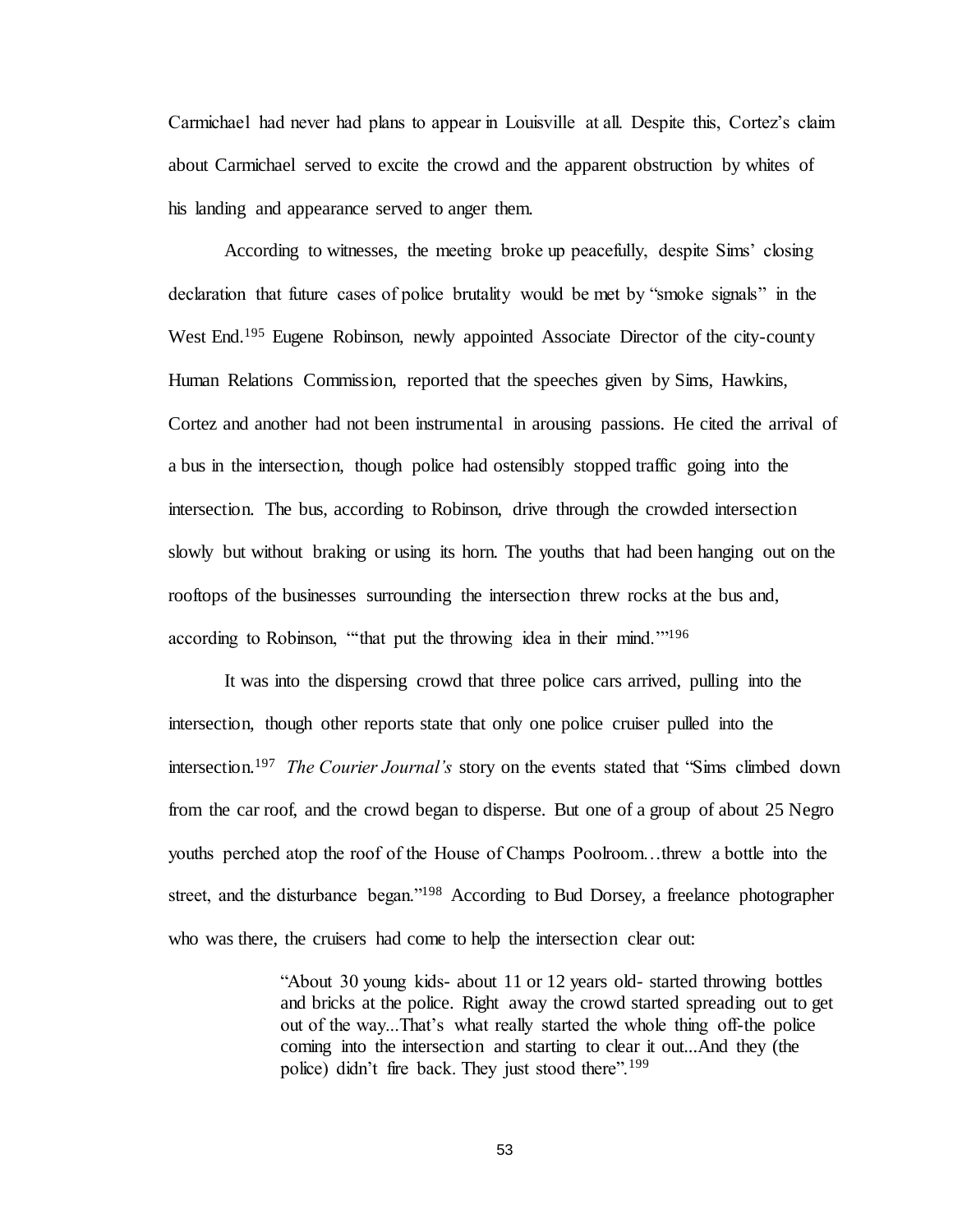Dorsey and another, female witness even referenced two carloads of African Americans driving through the intersection and firing weapons in the air without the police taking action. Dorsey left to take his daughter home, but when he returned to the intersection of 28th and Greenwood "it seemed like half the police department was there. The teenagers were throwing stones through the windows of stores. The first place they hit was the pawn shop – Lucky Morris pawn shop – then the grocery, and then the cleaners."<sup>200</sup> Another witness claimed that "the boys were going in [to the stores]…About 80 boys were breaking in...There must have been about 25 police cars there.<sup>2201</sup> Rioters spread out in all directions as police left to return with more reinforcements. With reinforcements, 500 firemen were called into the area and, by 11:30 that night, about four hours after the rally had begun and three after it had ended, patrol cars were ordered to accompany all firemen after two were hit with "missiles".<sup>202</sup>

Starting at the rally at 28th and Greenwood, police tracked disturbances across the West End. *The Courier Journal,* in their coverage, termed the disturbances "outbreaks of violence and looting" beginning at about 8:34 with the first police call and continuing throughout the night.<sup>203</sup> Within an hour of the first police call, police had reported at least two cars set on fire and multiple reports of break-ins, looting, and destroyed property.<sup>204</sup> Another *Courier Journal* article states that two police cruisers were damaged in the initial barrage of rocks and bottles at 28<sup>th</sup> and Greenwood and that one of those cars was turned over and set on fire as well. By 9:30 PM, Mayor Schmied had requested the state National Guard be deployed in the city to assist in peace-keeping, a request granted by Governor Louie B. Nunn. In addition, all county police and off-duty Louisville police were mobilized.205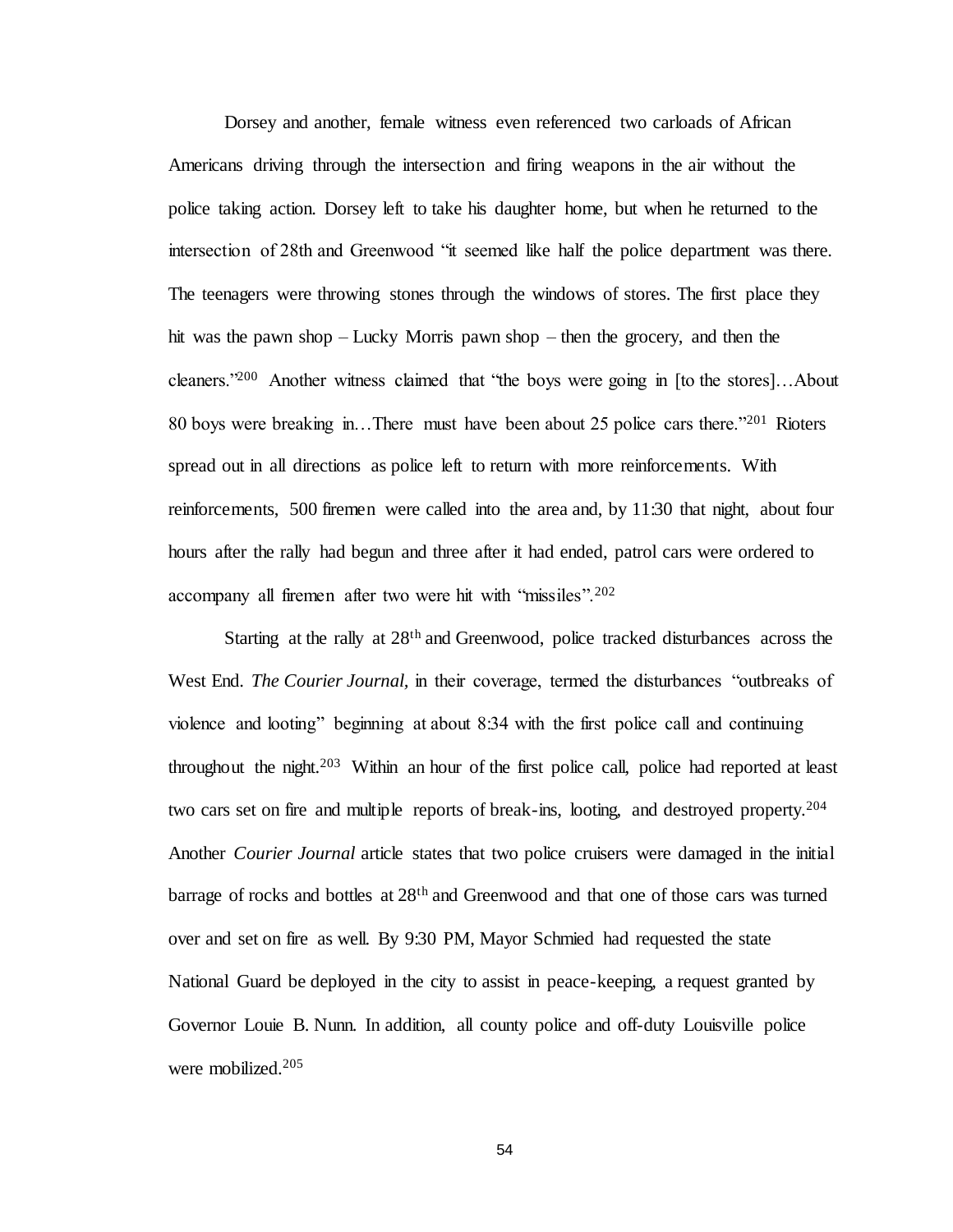Ruth Bryant recalled the events at 28th and Greenwood:

"I looked around and Sam [Hawkins] was running with us. There were young kids running and I saw fire and somebody said the cleaners was on fire and people were literally running down the railroad tracks trying to get as far away…I don't know how the place caught on fire but to have gone in the place was to break the law and to take stuff out was stealing; therefore they were looters and I remembered what I had seen in Washington, you know, the devastation that can really come."206

Bryant, her family, and Hawkins made it to Hawkin's mother's house, and from there Ruth Bryant was taken home by a BULK secretary. It was there that she was told by her son that Cortez was outside, she let him in and was told that "'I have a sawed-off shotgun in the closet up there at Stouffer's and if they start, you know, tracing anything to me they're going to find that gun and I'm going to be in trouble.'"<sup>207</sup> Ruth Bryant and her husband allowed Cortez to stay there for three days and also went up to his hotel room at Stouffer's and got the shotgun, with Bryant sneaking it out of the hotel under her dress.<sup>208</sup>

The following day, with over a thousand National Guard troops and large numbers of police patrolling the West End, violence broke out again. Describing the violence as "worse than it was (Monday) night," Guardsmen and police fought hit and run tactics and scattered "action" in a wide area through the heart of the West End. City hall imposed a curfew at 8 PM. Police arrested four men suspected of sniping at police early Wednesday morning. Police blocked off Fourth Street from Broadway to the Ohio River, a run of several city blocks, where window breaking and looting had occurred Monday night. Louisville Police Chief C.J. Hyde claimed that "violators of any laws" would be arrested and police would not "disregard violations of any kind…By this method and a show of force at an early stage, we have been able to control the situation to the extent that there is no large gathering of any kind."209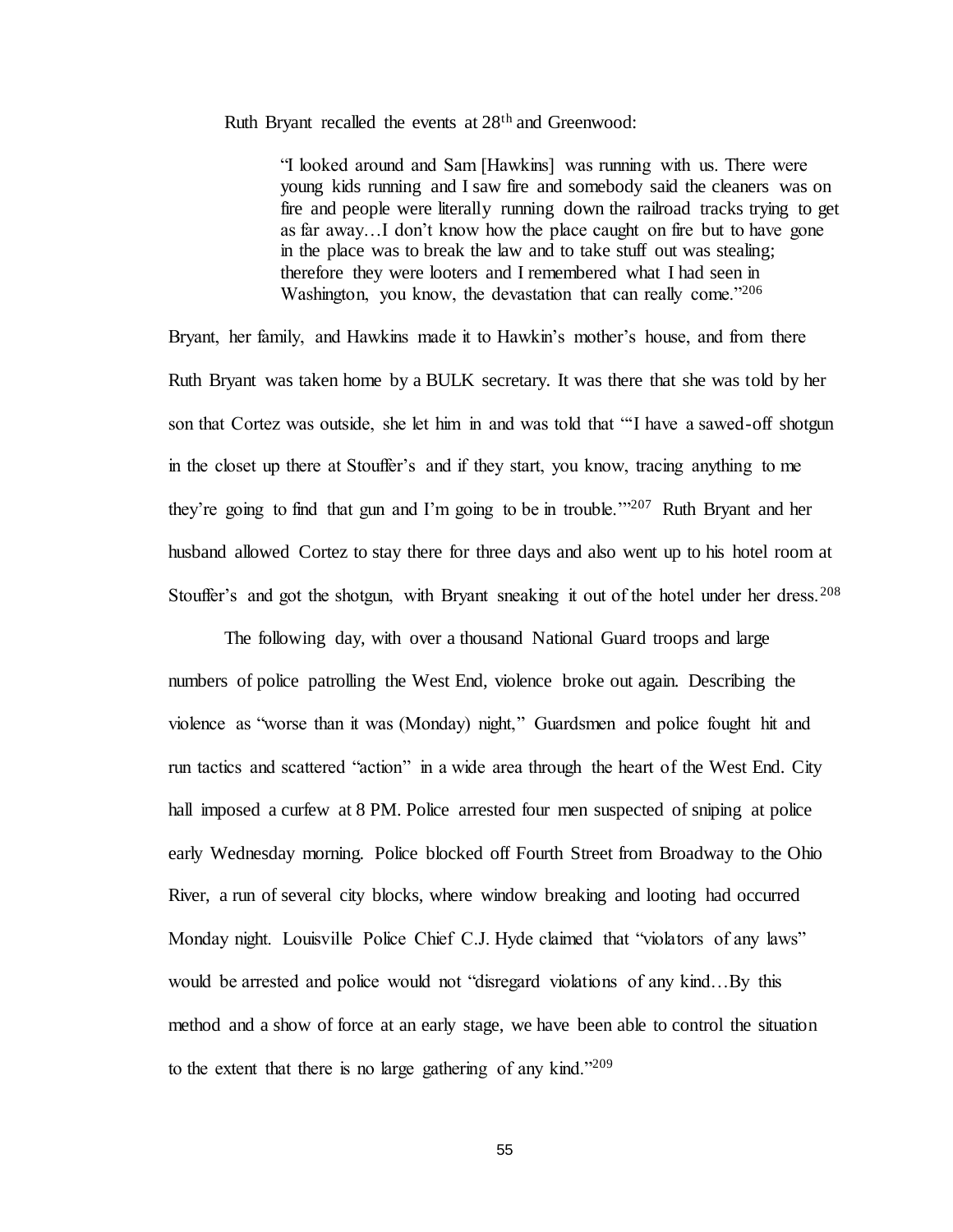Despite Chief Hyde's claims of control and order, by Wednesday morning at least seventeen people had been injured during the previous days' unrest. Four injured persons at General Hospital were treated for gunshot wounds. All four were residents of the West End and at least two of the four had been shot by the police. Mrs. Minnie Chenault, one of those being treated had, according to witnesses, been shot by police "while standing at the window of her apartment, by a policeman outside chasing a group of youths."<sup>210</sup>

By 11 PM Tuesday night over a hundred Louisville residents had been arrested, mostly for "breach of peace," which for many involved violation of the 8 PM curfew.<sup>211</sup> Of those arrested, seven were protesters who had been part of a group of around fifty mostly white protesters picketing outside city hall for removal of the National Guard from the West End and amnesty for those that had been arrested during the two days of unrest. The protesters, led by a priest and minister, had been protesting since their attempt to enter city hall had been blocked by police at about 3:20 that afternoon. At 8:05, five minutes after the beginning of the curfew, seven of the protesters were arrested and charged with breach of peace and parading without a permit. The success the group did have was the arrival of a representative of Martin Perley, the executive director of the City-County Human Relations Commission. Speaking on behalf of the mayor, Perley heard their demands, while maintaining that Schmied could not meet with the group because he "doesn't feel anything can be accomplished in an atmosphere of violence." <sup>212</sup> Entering city hall with the group's demands, Perley returned with Schmied's answer, that "as soon as the disorders have quieted down, he'll be glad to talk to you and all other groups…you can help by trying to calm things in the West End."<sup>213</sup> It was after the protesters continued picketing following their discussion with Perley that they were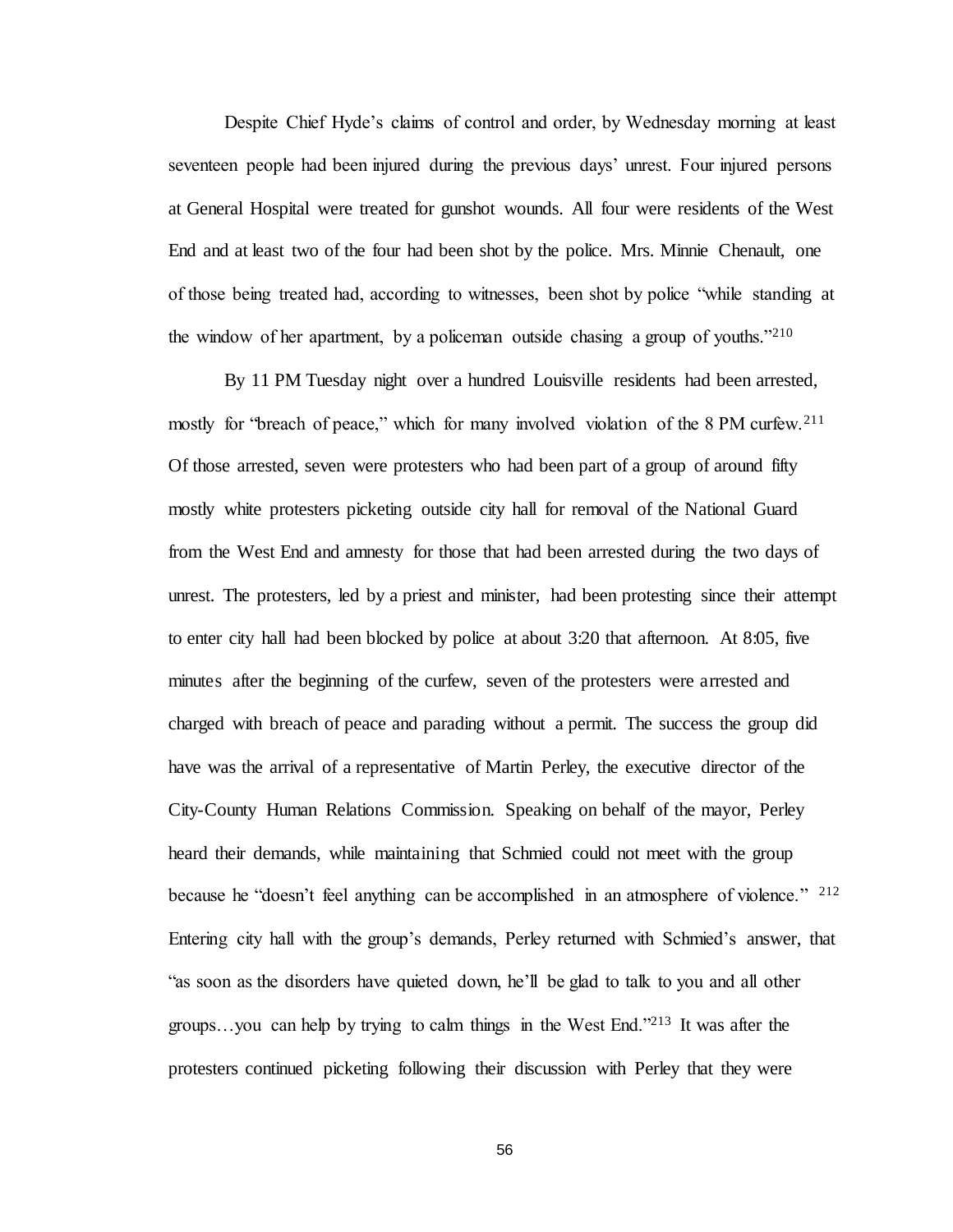warned about violation of the curfew and arrested after it had passed.

Also Tuesday afternoon, A.D. King spoke in a press conference where he laid the blame for the continued violence on Mayor Schmied, stating that the Mayor "flatly refused to go into the West End to help bring disorder to an end." He continued, stating that "we are opposed to violence in any form. It can be brought to an end if he comes to talk. This is not a time for a politician to be arrogant. We have pleaded and begged for them to come here." $2^{14}$ 

Anne Braden, one of the founding members of WECC and an official of the Southern Conference Education Fund (SCEF), repudiated the Mayor's message and in part echoed A.D. King's words in stating that "we can't ask the black people to be nonviolent until white people start being non-violent."<sup>215</sup> She also claimed that "the National Guard may keep the area quiet, but the people will get madder and madder, and then you're going to have a permanent police state to keep things quiet."<sup>216</sup>

Blame for the violence and unrest was a contentious issue, with Louisville's black public and city hall each laying blame at the feet of the other. Beyond that, the riot in the West End was rhetorically constructed by different publics in a variety of ways as well. While one might not consider their coverage wholly unfair, a consideration of a story from *The Courier Journal* illustrates the point. Titled "Official Tells of Escape From Besieged Bank", Kathleen Arnold continually utilizes allusions and word choice that paints a very specific picture of the destruction of property that occurred at the Bank of Louisville branch on 28<sup>th</sup> and Dumesnil Tuesday. She writes that, after an initial confrontation with a small group of five youths, twenty or thirty youths began throwing bricks and concrete blocks through the bank's windows. "While the 12 employees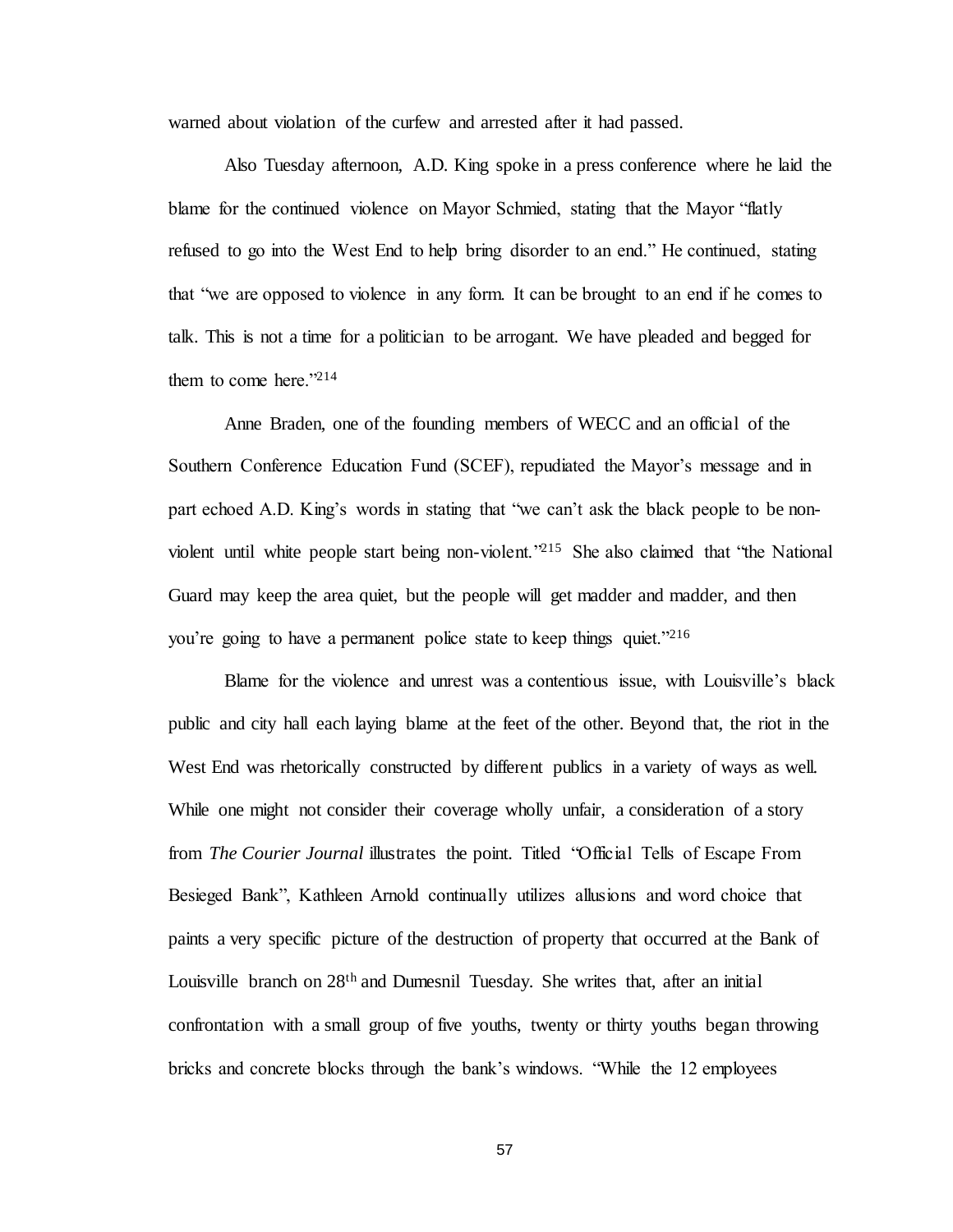huddled in the back room, the manager waited in front, a loaded gun hidden behind his back, watching the youths break down the windows."<sup>217</sup> Shortly after the heroic image cut by the manager's lone stand against the vandals, the police arrived, and "like the U.S. cavalry, they came just in time."<sup>218</sup> Kathleen Arnold adds another quote from the manager, writing "thank gosh a squad of police with shotguns walked up to the bank and stayed while I finished up. We got into the car and got the hell out of there," concluding with the manager's assertion that "right now I'm washing my hands of the area."<sup>219</sup> The romantic vision of the police as U.S. cavalry, the inclusion of only the single viewpoint of the bank manager, and the identification of the youths with the entire area serve to alienate readers from the West End and from the rioters. While space is given on the same page to voices from the other side, the only ones whose words were included are A.D. King and Anne Braden, both much more palatable civil rights leaders than others who espoused more militant or angry Black Power rhetoric.

The first West End voices other than King and Braden were heard the next page over, where Paul M. Branzburg interviewed youth who had been at the rally two nights earlier. Though all three youth interviewed give slightly different accounts of the chain of events leading up to the escalation of violence, they agree that a few children and teenagers throwing bottles and the unnecessary police response contributed to the riot. One accused the police that arrived first of getting out of their cruiser with pistols drawn, a claim that Capt. John Hampton, who said that he was the first officer on the scene, refuted by saying that he had yet to draw his weapon. Another youth claimed that the police did not initially have their weapons drawn, but drew them after more bottles were thrown. Another person interviewed stated that "the police were acting like the colored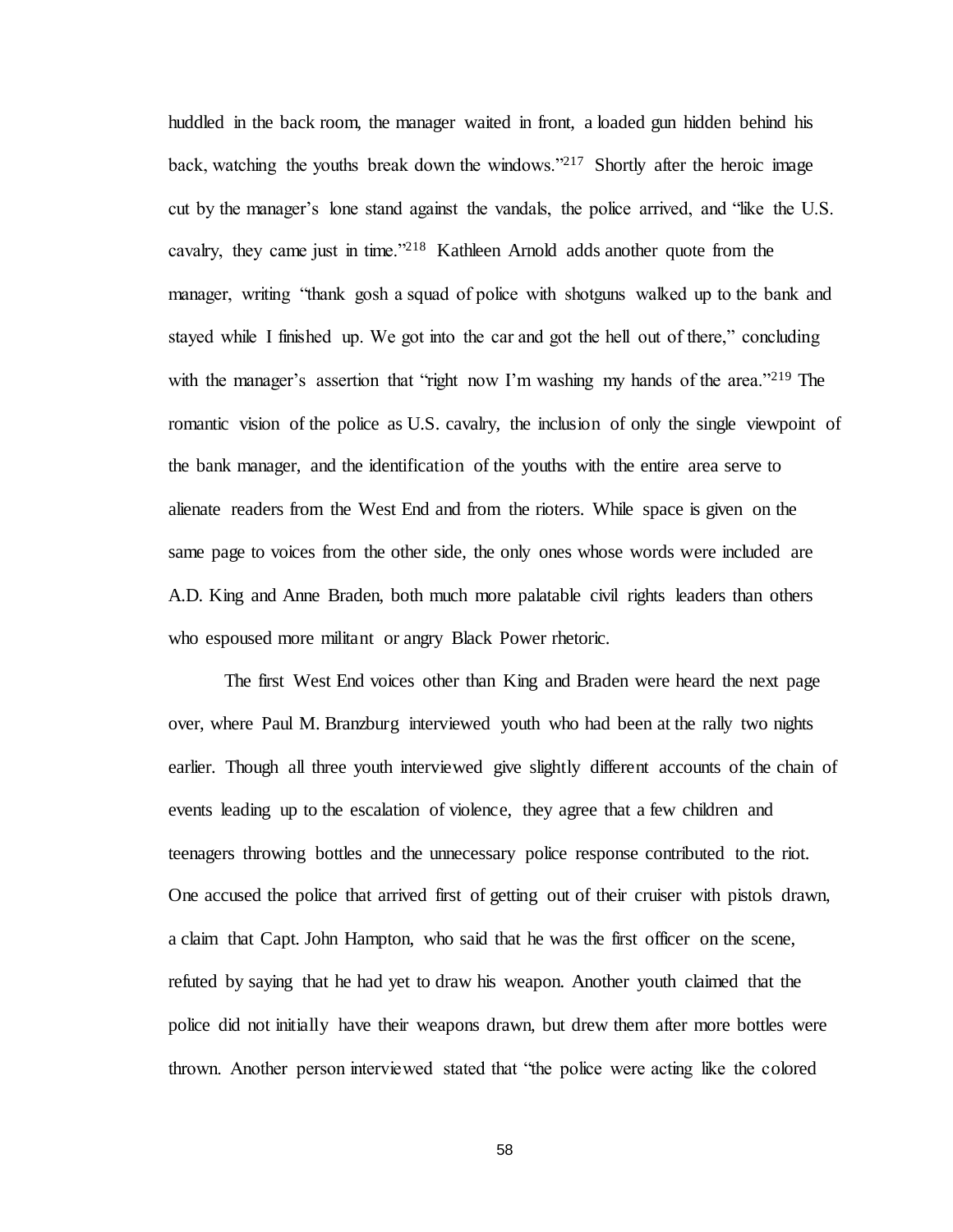people were supposed to run when they came in with sirens and guns."<sup>220</sup>

While some of those interviewed expressed pride at the crowd's reaction to the police, Officer Hampton put forward a different version of events, one that would come to define the ensuing legal proceedings surrounding the Black Six and the attribution of blame for the riot. "'It had direction," he said. Hampton said that by 7 PM 200 persons had gathered and within 15 minutes the crowd had swelled to 400. From a car roof, the leaders were making anti-police speeches, he said, and from the crowd came cries of "Black Power!" Others interviewed viewed the cause of the riot differently:

> "All these stores are white stores," said another. "They take money out of the community and put nothing back in." At a nearby street corner, another man tried to sum it up: "I don't condone this sort of thing, but what do you expect after 400 years in America? Look at the neighborhood. The houses are older than you and me both! You people live in them 50 years and then we move in. It's not right."<sup>221</sup>

The National Guard withdrew from the West End during the afternoon of Wednesday, May 29. The curfew that had been in effect since Tuesday was lifted as well. In conversation with "Negro militants", Schmied agreed to the withdrawal, replacing the National Guard troops with a combination of city police and African American marshals. Police Chief C.J. Hyde, though he did report that looting had occurred at a higher rate after the removal of the National Guard, stated late Wednesday that the marshal and police forces were doing well. National Guard returned twice Wednesday as crowds gathered, but both times the crowds were dispersed without aid from any Guardsmen.<sup>222</sup>

The aforementioned negotiations between the mayor and African American leadership was conducted by telephone between Mayor Schmied and Eugene Robinson, the newly appointed associate director of the Human Relations Commission. The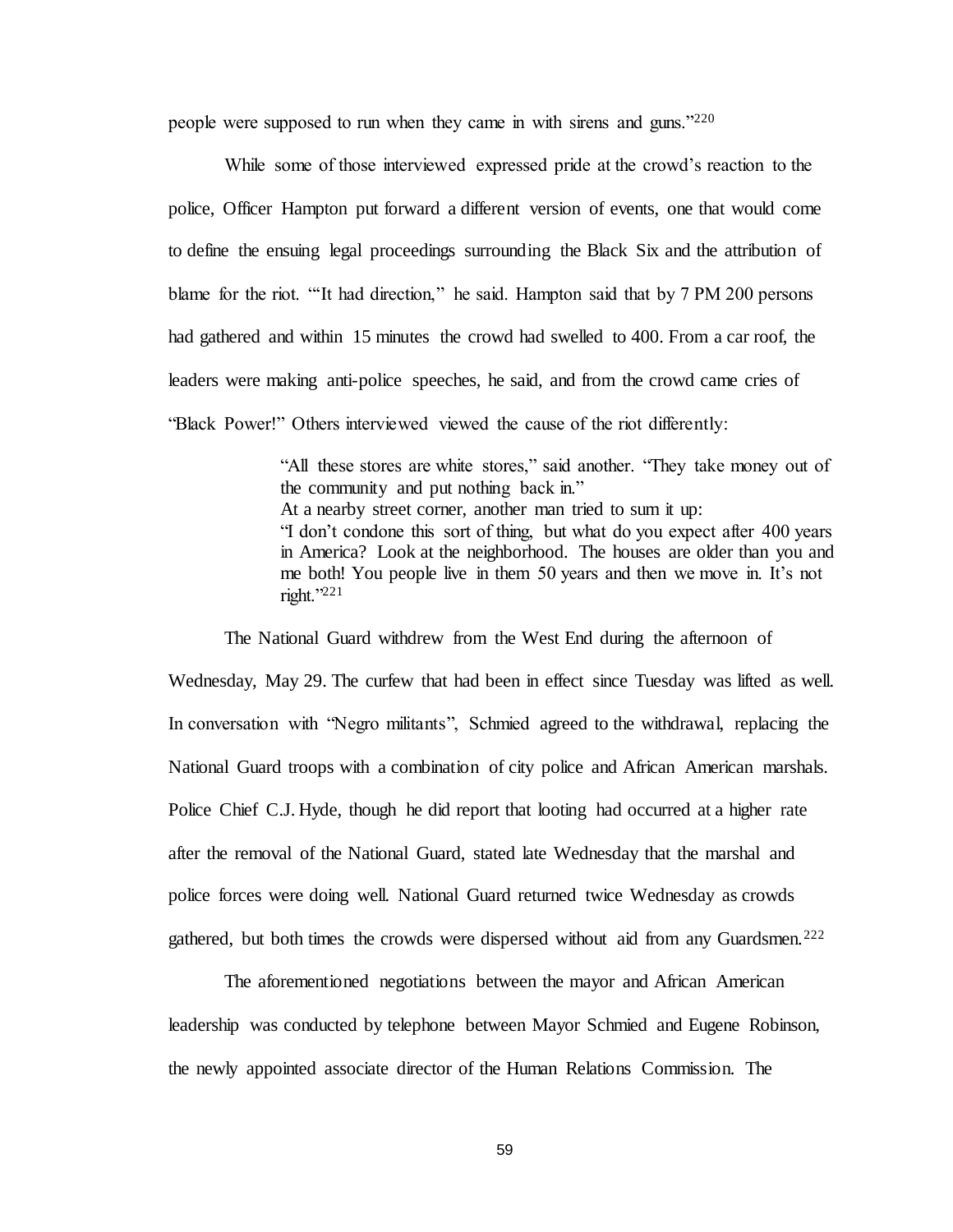interview had been conducted by phone because Schmied stated that he "could not leave police headquarters."<sup>223</sup> Outside of Eugene Robinson, A.D. King and his KCLC (Kentucky Christian Leadership Council) was involved in the negotiations. The final meeting occurred in person outside of police headquarters, where the plan to withdraw the National Guard troops was announced.

Joining the African American marshals were groups of staff and directors of several area settlement houses, who pledged their own "'cooling' efforts" to that of the marshals. Mrs. Dorothy Naveau, who headed the Market Street Neighborhood House, and others expressed their doubts at the effectiveness of the endeavor. One priest was quoted as commenting that "'If you haven't been in the neighborhood before this trouble, then you're almost antagonizing (the Negro community) by coming in now…it's sort of an insincere move.'"<sup>224</sup> Others, particularly Louisville whites, questioned the ability of African American leadership to control African American youth. However, in citing A.D. King, Eugene Robinson, Charles Tachau, and others, white residents demonstrated their own lack of understanding of both the diverse nature of civil rights leadership in the West End and in the figures that had risen to prominent positions in those civil rights publics over the last few years.<sup>225</sup> Louisville's city government, in choosing to work expressly with those individuals as representative of all African American leadership and in turn all of the city's African Americans, they demonstrated their recalcitrance to deal with individuals who espoused Black Power ideology.

"The inability of local Negro leadership to contain the rioting in Louisville's west-end rest [sic] upon the shoulders of mayor Kenneth Schmied," wrote Frank L. Stanley, Jr. in *The Louisville Defender* on May 30.<sup>226</sup> According to Frank L. Stanley, Jr.,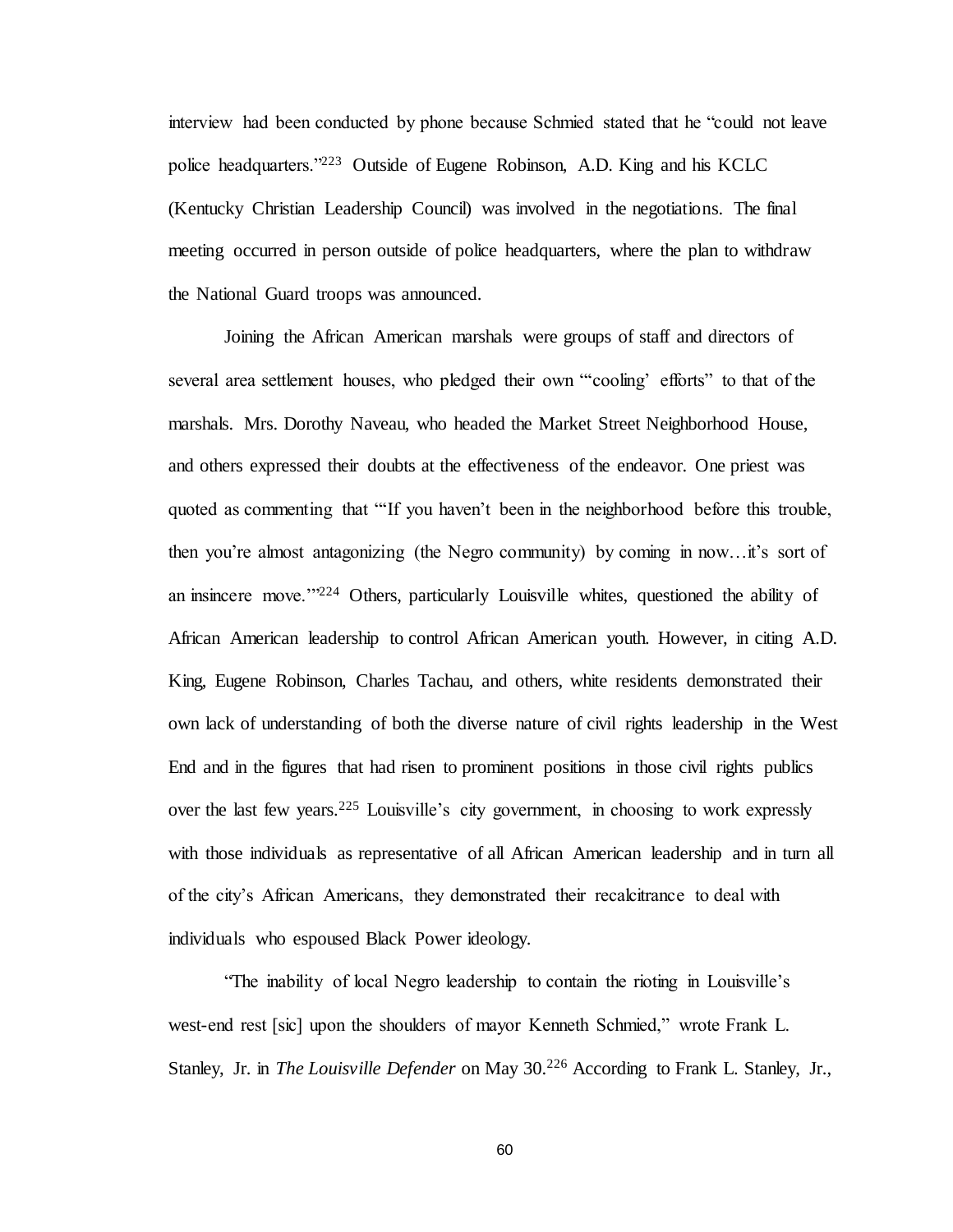the mayor had been golfing Tuesday while "the west-end was embattled and in flames."<sup>227</sup> After being told by civil rights leaders that they had been unable to meet with the mayor because he was golfing, rioters had refused further negotiation with civil rights leaders. Stanley, Jr. also asserted that it was over-policing by the national Guard and police in the West End that had led to resumed unrest the previous day after police had arrested a man for "not moving along fast enough."<sup>228</sup> Interviews with others whom the paper termed "black militants" predicted riots of the coming Memorial Day weekend, with one individual interviewed stating that "We're going to teach whitey a lesson this week-end."<sup>229</sup> Other sources interviewed in the West End, particularly around 28<sup>th</sup> and Greenwood, while their rhetoric was more ambivalent, expressed their support for the rioters.<sup>230</sup> Robert Sims told protesters that "'I won't tell you to stop rioting. I tell you to do whatever is necessary.'"<sup>231</sup>

Meanwhile, the group of protesters that had been turned away from city hall the previous day after seven of their members were arrested for violating curfew and charged with breach of peace regrouped on Thursday. Calling themselves the White Emergency Support Team (WEST), they stated their goal was to "investigate the causes of the riot and to provide whatever assistance they could to black victims."<sup>232</sup> They were joined in these endeavors by WECC, BULK, SCEF and others. Forty nine people who had been arrested for violations of curfew were also released with their charges filed away and, after being told of the agreement struck to remove the National Guard from the West End, were told by Judge William G. Colson to work to stop the disturbances and unrest.<sup>233</sup>

By the end of the week, the West End had seen a quarter of a million dollars in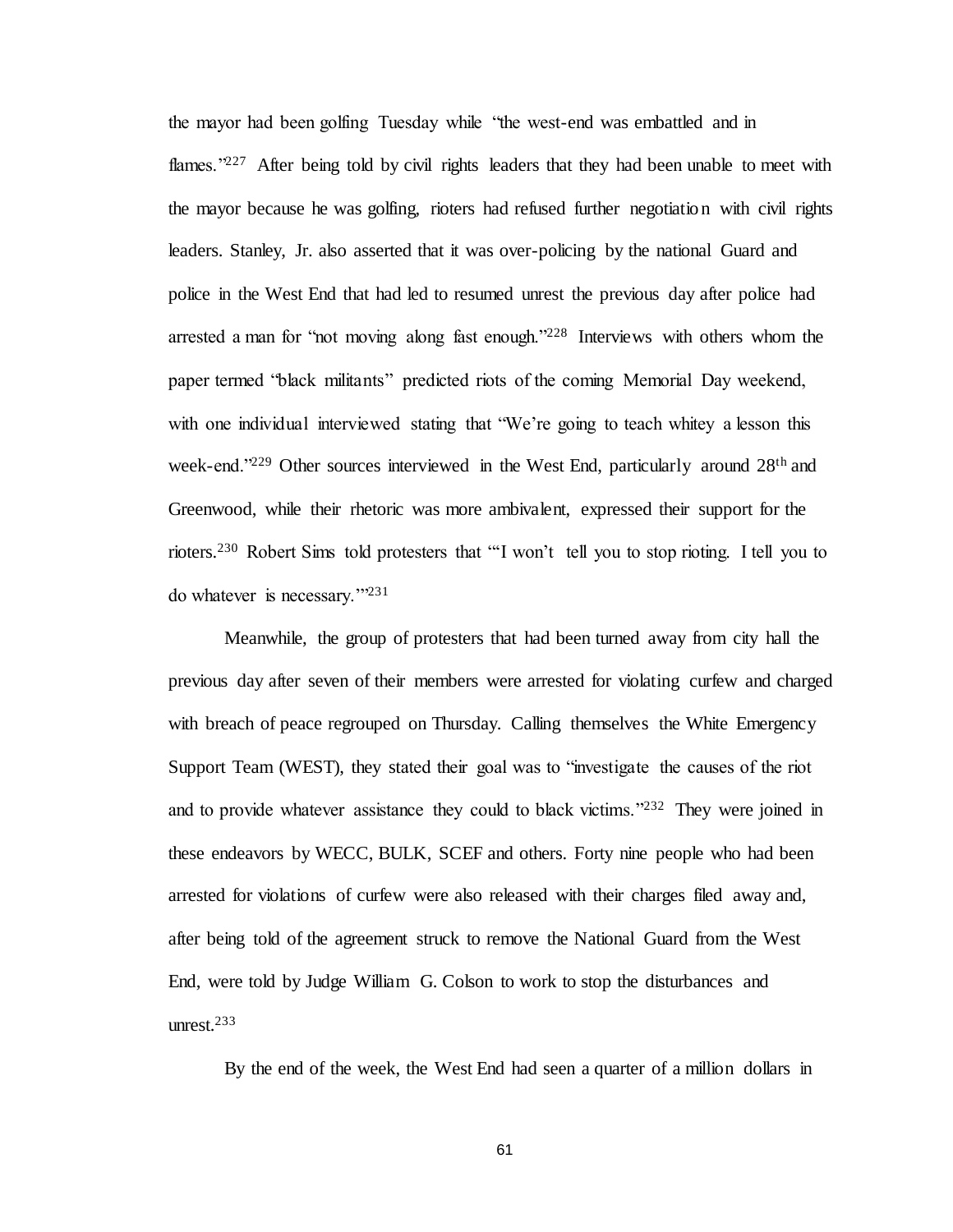property damage, most in the first two day of violence. One hundred and nineteen fires had been set, including burning cars and stores. Of the four hundred and seventy two people that had been arrested, most had been for curfew violations. Officially, fifty two people had been injured and two had been killed.<sup>234</sup> Drawing a distinction between 'riot' and insurrection', insurance spokesman assured *The Courier Journal* readers that property damage was covered under insurance policies. Unless the riot had been made an insurrection by the governor or president. The insurance counsel defined insurrection as "the open resistance against civil or established authority."<sup>235</sup>

Manfred Reid agreed with the distinction made by the insurance counsel that the riots had not in any constituted an insurrection against authority. Though he supported such an insurrection, he stated that "it quieted down, it ran its course. What that really was, was a protest more than a fight. They called it riots when it was really just protests, it was a form of protests which extended into disorder."<sup>236</sup> Such methods, according to Reid, would never work because "the conflicts that people have in terms of nations or in groups within nations, it usually comes down to open conflict so that they can have a stake at the table. Otherwise, you're pleading."237

Cautioning that he was not sure that the disturbances were over because none of the underlying issues or tensions had been addressed, Rev. Leo Lesser, KCLC chairman, gave credit for the calm achieved by the week's end to Fannie Groves, whose son had been one of the two killed in the violence.<sup>238</sup> Her son, James Claude Groves, had been shot by policemen who had claimed the fourteen year old youth had been in the act of looting. According to police, James Groves had been running with stolen items from a grocery store when the police killed him by firing into a dark alley after him.<sup>239</sup> However,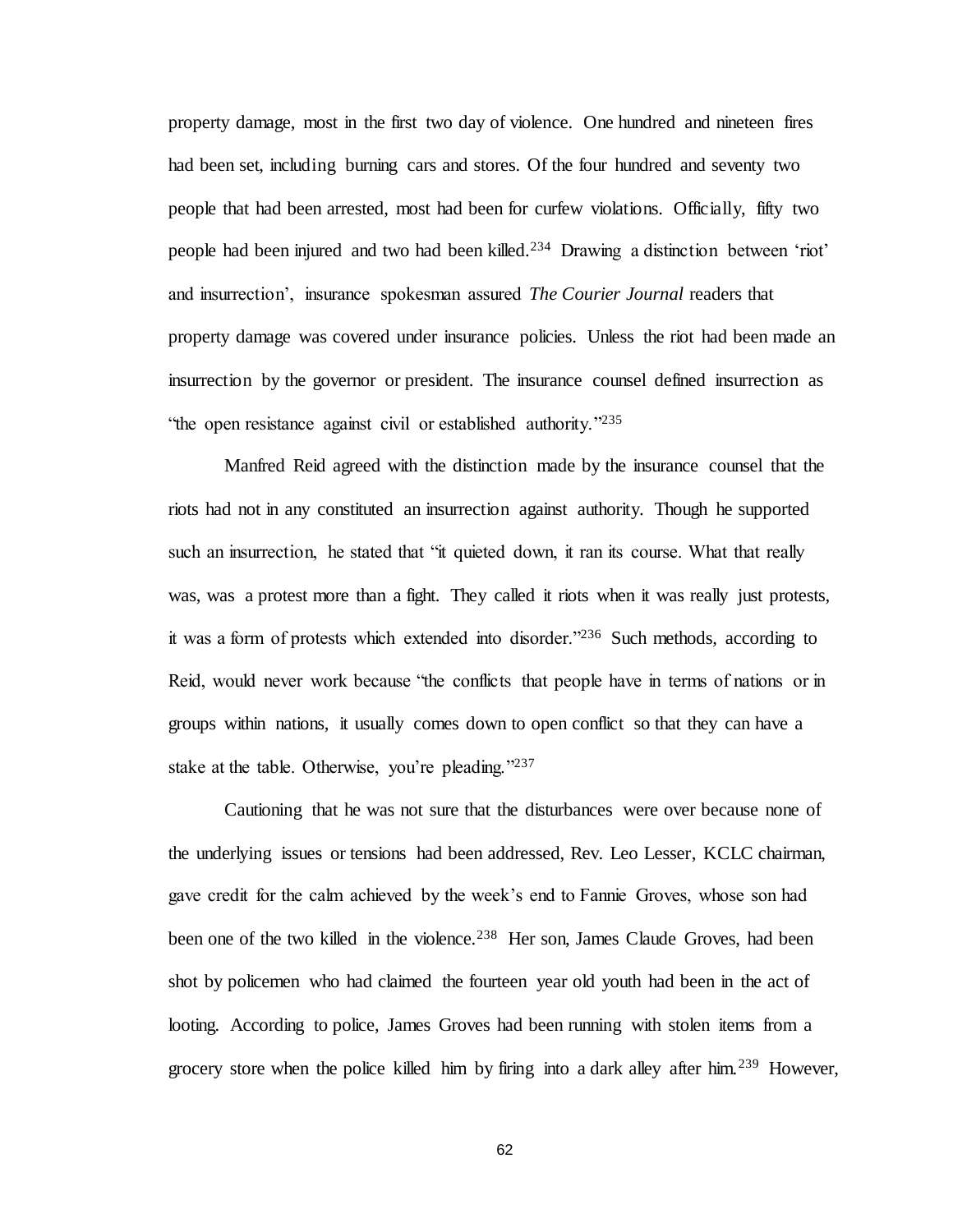eye witnesses reported that James had been walking down the street when other youth ran past him from the direction of the grocery store, and medical records showed that the fourteen year old had been shot in his stomach and chest, contradicting the recollections of the police officers.<sup>240</sup> After visiting James Groves' parents on Thursday, May 30, Chief Hyde promised that he would assign to police man to investigate the incident and James' father told a press conference that "'I want to see justice done to the man who shot my boy."<sup>241</sup>

Matthias Browder, who had been nineteen years old, was the other person killed in the riots. He had been shot and killed by W.J. Berger, the owner of Vermont Liquors. Police reports showed that Berger had fired into a group of youths after the window to his store was broken. Matthias Browder's father claimed that his son was "murdered by reckless gunfire" and no police investigators had come to make any inquiries into the matter at all.<sup>242</sup> Though Berger was initially charged with manslaughter, the case was dismissed by Judge Colson, who claimed that Berger had been justified in the defense of his store despite the lack of evidence that Browder was involved in any vandalism or looting. $243$ 

The responses of civil rights leaders to the violence and the attempts to control it varied throughout the week. Lyman Johnson recalled the rioting youth urging him off the street as he tried to calm them down, saying that police would not discriminate in arresting him along with everyone else. "And sure enough," Johnson stated:

> "when the statistics were counted up after the affair, so many were rounded up and put in jail, and some were accused of conspiracy and all that kind of stuff. The police were beating up any number of people. Their heads were bloody, and I think as many as two people were killed, and it was a needless, needless waste…"244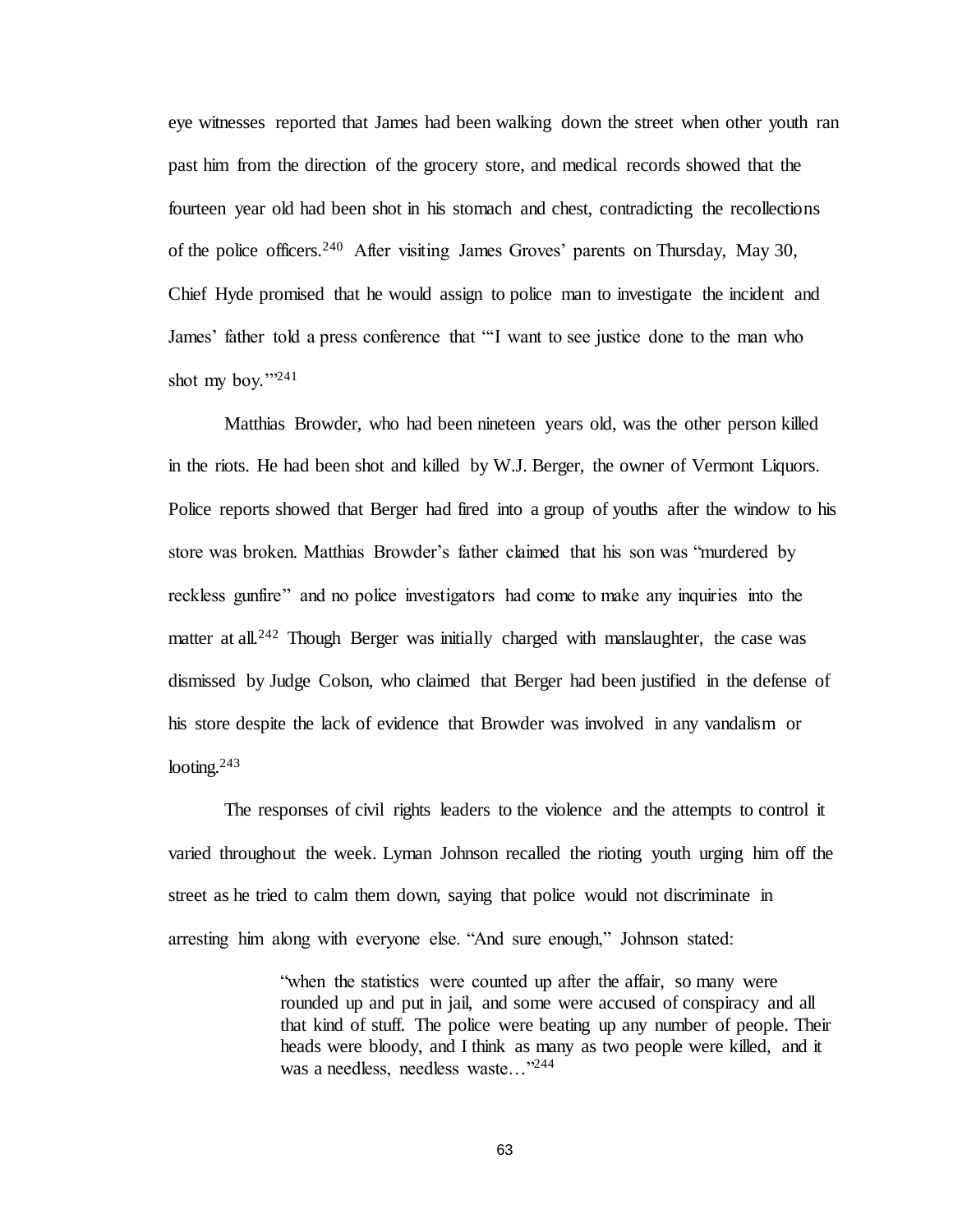While A.D. King, the KCLC, and others were urging West End rioters to "cool it", Rev. C. Eubank Tucker was protesting the appointment of Eugene Robinson to the position of Associate Director of the city-county Human Relations Committee. Voicing his unhappiness with the appointment to Dr. Perley, Rev. Tucker claimed that WECC was filled with Communist sympathizers, including Eugene Robinson. He also stated that Robinson should not have been considered for the appointment after his role in the housing demonstration of the previous year, especially in plans to disrupt the Kentucky Derby.<sup>245</sup> Robinson responded to Rev. Tucker's calls for his resignation "with an appeal for the bisop to join him in building a strong community.<sup>2246</sup> WECC, WEST, and other civil rights organizations also turned to protesting the dismissal of the manslaughter charges against Berger. When taken before Mayor Schmied, the Mayor claimed that he had no jurisdiction in such matters.<sup>247</sup> Amid this disjointed mixture of responses, which even included a short WAVE-TV broadcast on Monday night by A.D. King, James Cortez, and Neville Tucker urging West End residents to stay in their homes and off the streets, the dissonance between the black public sphere and city hall grew wider.

This gulf was increased by mayor Schmied's continued reluctance to visit the West End. Despite a unanimous vote that he visit the area of the disturbances by the end of the week, Mayor Schmied stated instead he would only visit the West End after all "peace and tranquility" had been restored. Schmied added that "meetings with neighborhood groups do not often accomplish much. 'It's a self-satisfaction sort of thing with the neighbors to meet with the mayor'..."<sup>248</sup> This led Rev. Miller, chairman of the Louisville and Jefferson County Crime Commission committee on riots and disorders, to state that the greatest ongoing harm in "this crisis" was the mayor's refusal to visit the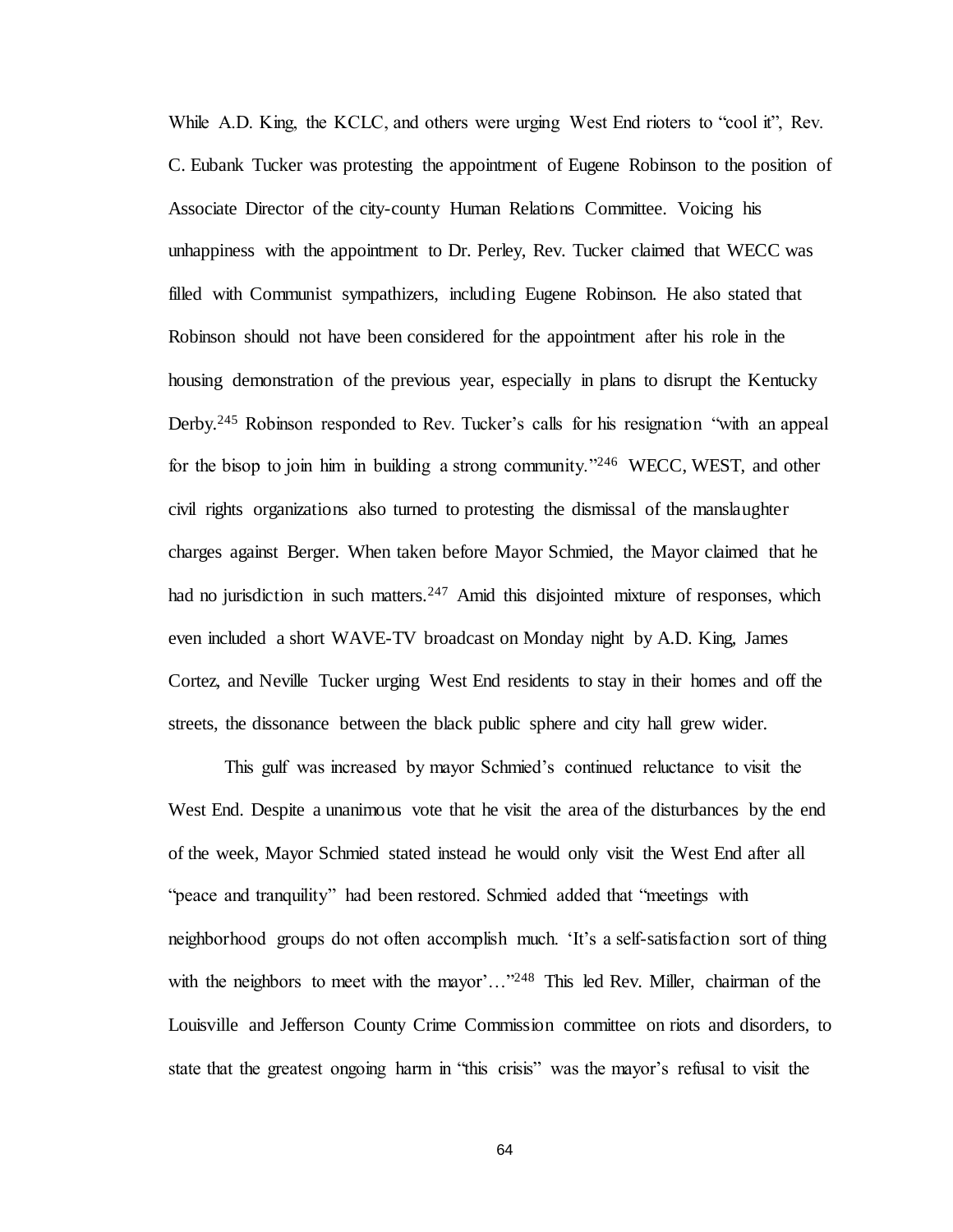people in the West End. While Miller claimed some individuals would make visible displays of their anger, including cursing and shouting insults, Miller insisted that West End residents just wanted a chance to talk to the mayor and air their grievances.<sup>249</sup> This reluctance on the part of the mayor, and his lack of visibility during the entire week's disturbances, led Sam Hawkins to accuse "the mayor of being 'afraid of black people'.<sup>250</sup> Robinson argued against others who preferred that Mayor Schmied meet with small groups of African American leaders by claiming that the African American community in the West End had no leaders and that those days were gone. Instead, they were individuals and "'the day is gone when you get X number of people together and say that each of them represents X number of people."<sup>251</sup> Despite this assertion, working with a small number of perceived moderate African American leaders like A.D. King was how city hall had operated throughout the week. Louisville's black public, along with WECC and BULK's efforts to foster African American identity and pride, now desired to deny the ability of the city government to determine the mouthpieces of the community for them.

Turning a blind eye to charges of police brutality and over-policing by the city police and National Guard and dismissing the manslaughter charges against Berger were only the initial waves of Louisville's government backlash against the violence. The next step was the assessment of blame and the search for the "organizers" of the violence. On May 31, the city ordered an investigation into many African American organizations and civil rights publics that were believed to be involved.<sup>252</sup> Throughout the week, accusations had arisen that the riots were planned, though no evidence had surfaced to substantiate them.<sup>253</sup> Everyone from Carl and Anne Braden, federal anti-poverty workers,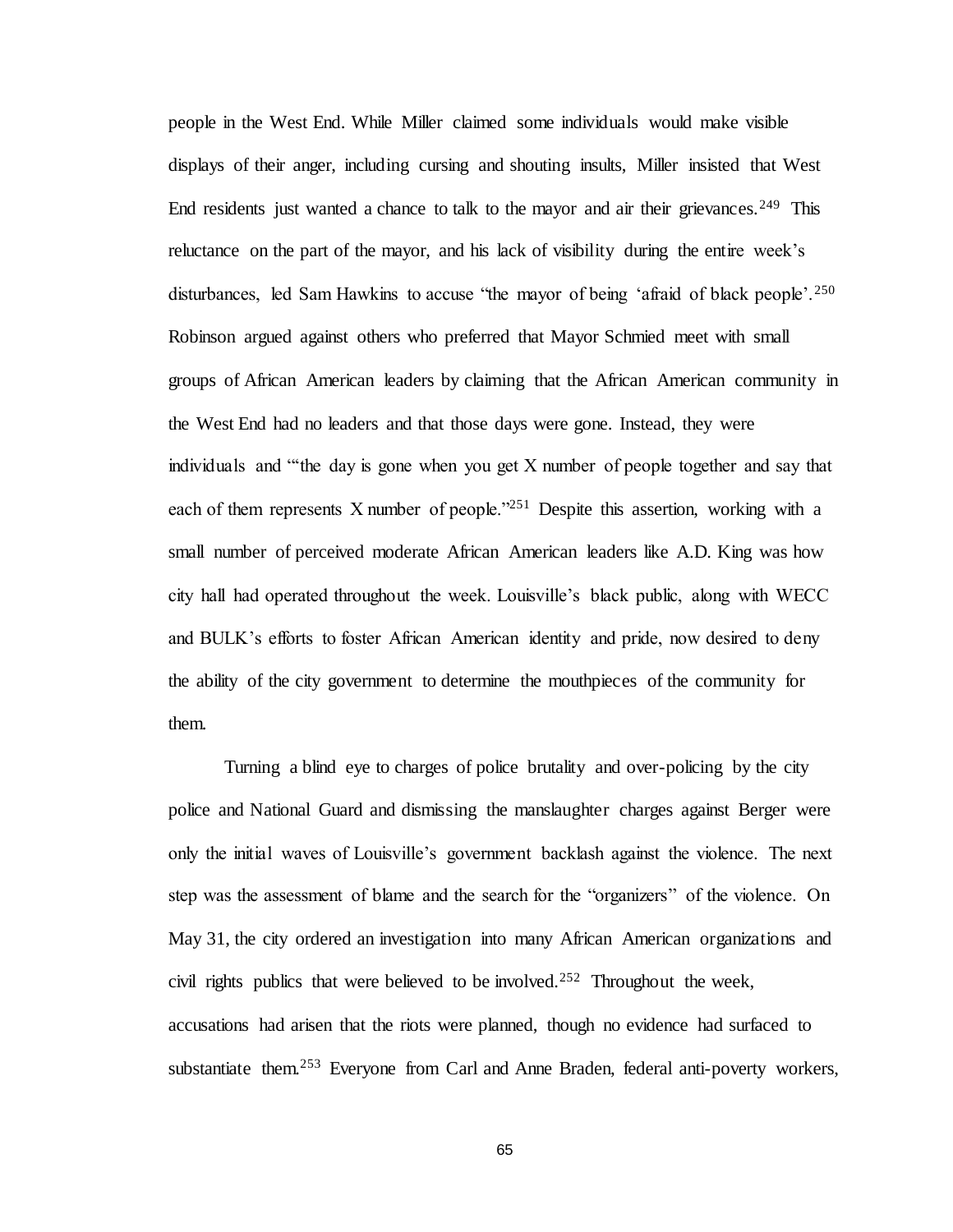and others were suspected and set to be investigated, a move which Eugene Robinson denounced, specifically contacting *The Courier Journal* to disassociate himself from any idea of collaboration or cooperation on the recommended investigations, calling the accusations an attempt by white Louisville to cleanse its conscience.<sup>254</sup> The Bradens issued a statement saying that "Whenever they want a scapegoat in Louisville, they pick out the Bradens. We have been scapegoats here now since 1954…we had hoped that after 14 years, Louisville would now have reached the point of facing its problems instead of finding scapegoats...or at least find a new scapegoat."<sup>255</sup> With Cortez and the others that would become the Black Six, Louisville's government did just that.

"Well, they wanted Cortez because he was an outside agitator," Ruth Bryant recalled.<sup>256</sup> In fact, one of the points made by the crime commission had been to determine exactly who Cortez was and who he worked for.<sup>257</sup> *The Courier Journal,* in seeking to confirm whether or not James Cortez was the Carmicahel aide that he claimed to be, reported that "Leigh [Stokely Carmichael's aide] added, and SNCC headquarters in Washington confirmed, that Cortez is not an aide of Carmichael's. SNCC headquarters in Washington said Cortez had no connection with the organization."<sup>258</sup> Among West End organizations, the rumor began to spread that Cortez was an FBI informer.

During the three days when Cortez was staying at the Bryants', Ruth Bryant recalled that:

> "My husband said he would get up at night and Cortez would be talking long-distance to someone on the telephone and he would always hang up when my husband came in the room. More and more information kept coming to us that Cortez was an FBI informant. Anne Braden and them didn't feel that he was."<sup>259</sup>

*The Louisville Defender* began to ask similar questions of Cortez, his origins, and his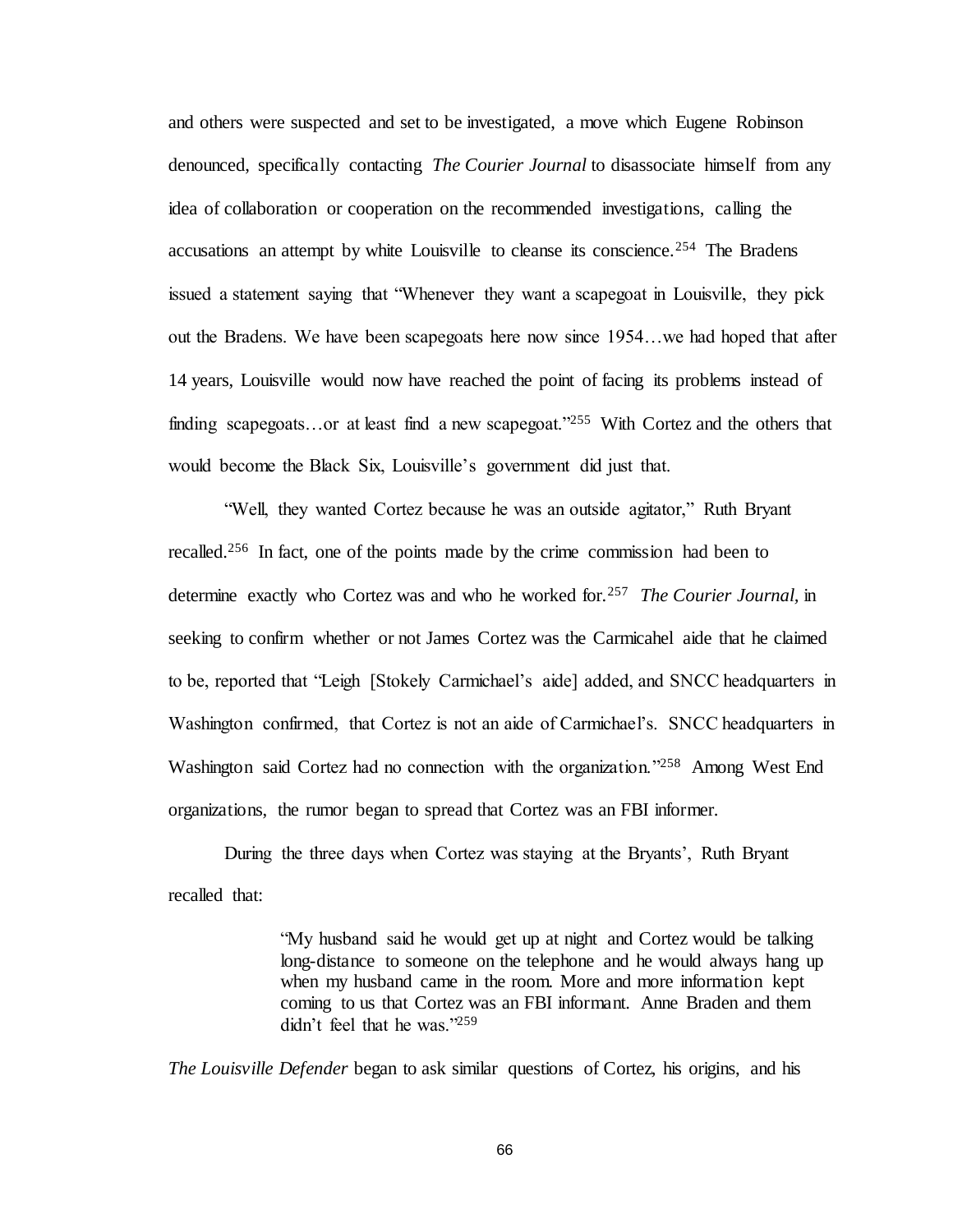intentions. In the article "Black League Paid Expenses for Cortez", they write that "unconfirmed reports link Cortez with Newark, N.J., New York City, and Baltimore, Md. Student Non-Violent Coordinating Committee members refuse to claim him."<sup>260</sup>Continuing in the article, the *Defender* sought to distance Cortez from BULK and, by extension, Louisville's black public. They write:

> "The original purpose for summoning Cortez to this city was harmless. He was an accomplished orator who claimed knowledge of every civil rights activists of note. All BULK wanted Cortez to do in Louisville was talk to the people, arouse in them a black awareness and marshall [sic] support for BULK's aim to have Michael Clifford discharged from the police force. The plan did not go according to script. By design or error, the spark was ignited, the riot started."<sup>261</sup>

In distancing themselves from Cortez, *The Louisville Defender* not only worked to distance BULK and other suspected local activists from the violence and the conspiracy charges that were being brought against individuals, but sought to distance themselves and all of Louisville's black public for the blame for the violence. It is important here to not dismiss the possibility of the possible intentionality of Cortez's actions. In 1968 in other cities around the country, FBI agent provocateurs had been used to espouse militant rhetoric once ingratiated into local Black Power movements. That rhetoric was then used as evidence against the local activists after their arrest.<sup>262</sup>

Cortez was arrested on June 1, 1968, at his room in the Stouffer Hotel. Asked to accompany two detectives to meet Chief Hyde, Cortez accompanied voluntarily, but stopped in the lobby to place a call to an unknown place in Virginia where he received no answer.<sup>263</sup> The prosecution in Cortez's 1970 appeals trial also stated that, while at the police station, Cortez told them that he was an FBI informant and that the Louisville police had interfered in his mission. His mission in Louisville, he claimed, was to stop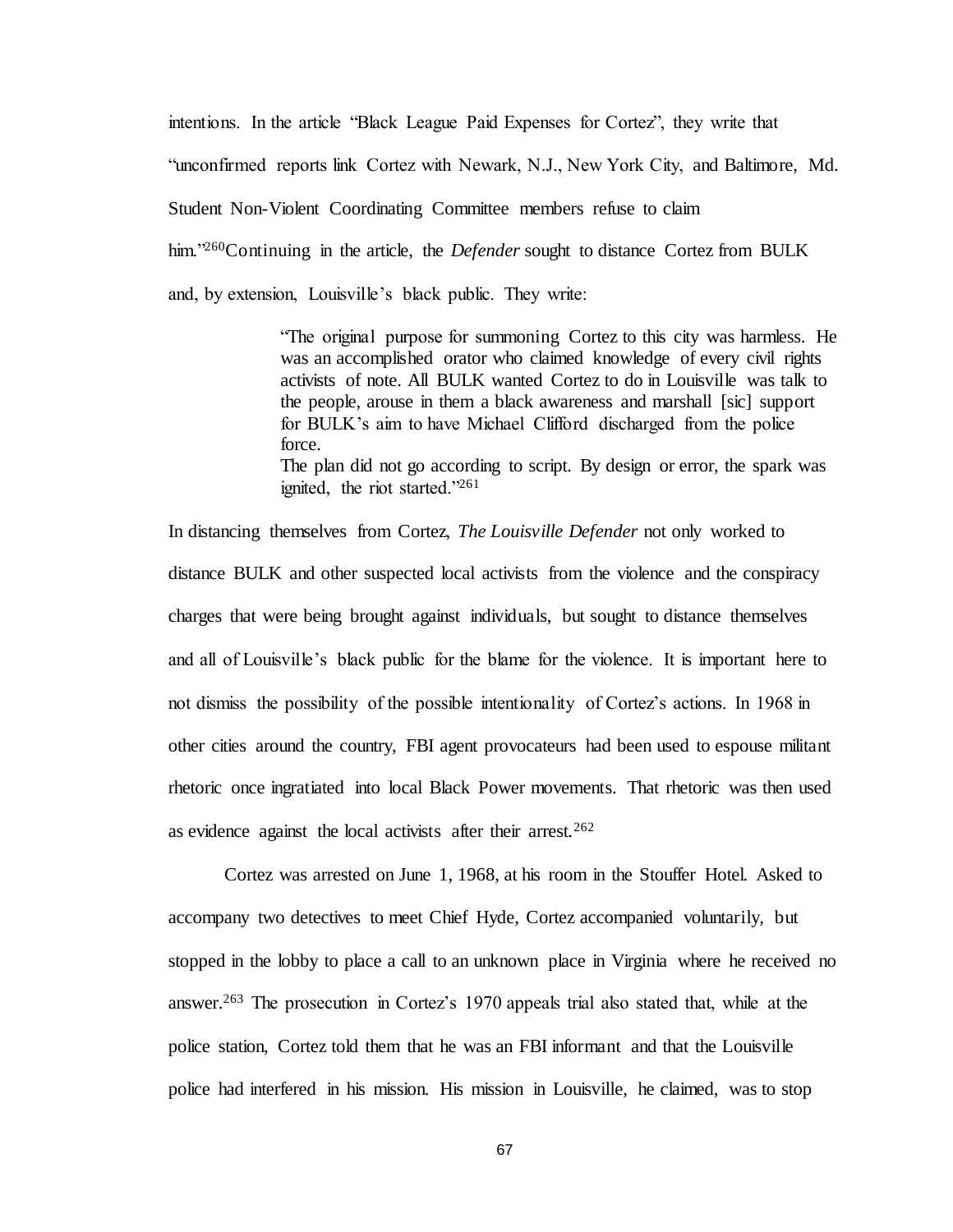Robert Sims and Sam Hawkins, who planned:

"To get axes and dig trenches around the oil refineries in the west end. Cortez said he was supposed to purchase the dynamite…and that Simms [sic] and Hawkins and others had planned to blow up the oil refineries in the west end of Louisville. He inferred that he was supposed to frustrate the planned dynamiting."<sup>264</sup>

When Cortez took the stand in his defense, he denied that he had left the Hotel with the officers voluntarily and that he had never claimed to be an FBI informant. However, he also claimed that he had not told the police that he had a sawed off shotgun in his hotel room and that the first time he had ever seen the weapon was when it had been brought in as evidence in the initial trial.<sup>265</sup> Portions of this story may or may not have been supported by the autobiography of FBI agent William C. Sullivan, who writes about an FBI informant whose actions and circumstances matched up exactly with those of Cortez, though Sullivan named him Peter Cardoza in the autobiography. If Peter Cardoza was in fact James Cortez, then Sullivan rights that Cortez came to Louisville and transported the shotgun without FBI permission and that the FBI subsequently withdrew support from him. $266$ 

Whether or not the presence of the shotgun, which according to police was broken down into three pieces in an attaché case and left in the hotel room right where Cortez told them it would be, contradicts Ruth Bryant's assertion that she smuggled the shotgun out of the hotel room on Monday night remains unclear. Broken down and hidden, it is entirely possible that the shotgun was returned to the hotel room by Cortez, though it is less likely that, as Cortez claimed, the shotgun was a police plant.

Sam Hawkins and Robert Sims were also arrested on a variety of charges, including conspiracy to destroy public property in regards to their alleged involvement in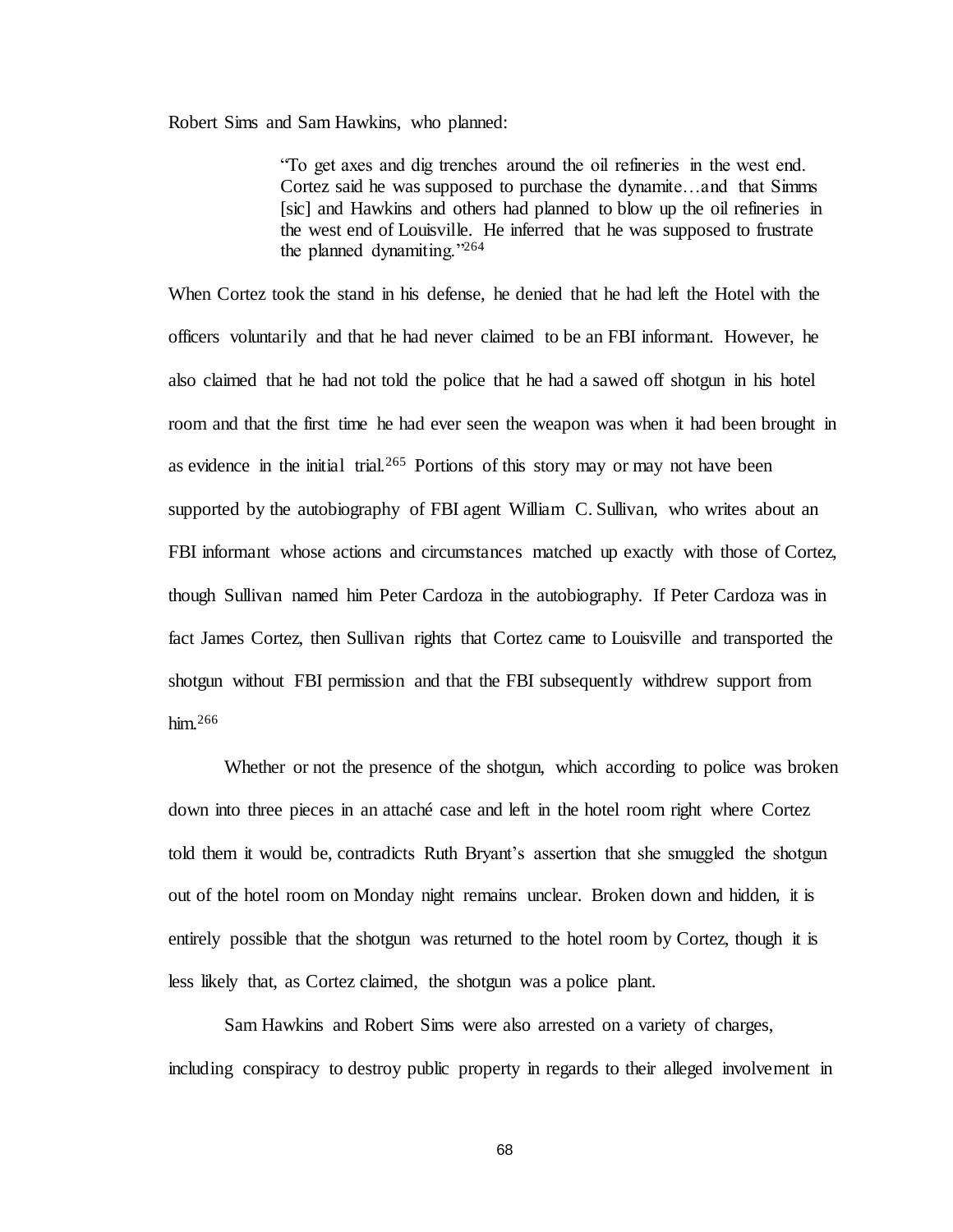the plot to blow up the oil refinery. Ruth Bryant, through WECC and other organizations, continued to work to raise bond money for them. However, Judge Colson ruled that no one "past eighteenth street could put up the bond for them," which in effect meant that no individuals, groups, or organizations in the West End could post the extravagant bond for the release of Sims or Hawkins. Later in the summer, Ruth Bryant was called by Neville Tucker and told that she too had been indicted on conspiracy charges.<sup>267</sup> Manfred Reid was also brought up on the same charges, as well as the earlier charges of assault and battery of a police officer, for which he was found guilty but the charges were probated.<sup>268</sup> Walter "Pete" Cosby became the last member of the Black Six, based on the allegation that, along with Cortez, he had been riding around in a car planning places to dynamite.<sup>269</sup>

The riots in Louisville's West End in May 1968 were not the result of Black Power, nor of "a known outside agitator, looter, and rioter," as Mayor Schmied asserted.<sup>270</sup> Louisville's black public, almost completely without cooperation from city hall, worked to control violence in the West End. Division among those civil rights leaders over whether or not to support the rioters arose not from the existence or adherence to Black Power rhetoric, but from the community's anger, frustration, and continued lack of success in pushing for real change for the West End. Throughout 1967 and 1968, Louisville's civil rights publics utilized a variety of methods to fight for their goals. The militant stances of some of their prominent members such as those in BULK or elsewhere did not act to cause the riots. The refusal of Mayor Schmied and city hall to work with more than a few, hand-picked and moderate civil rights leaders, the presence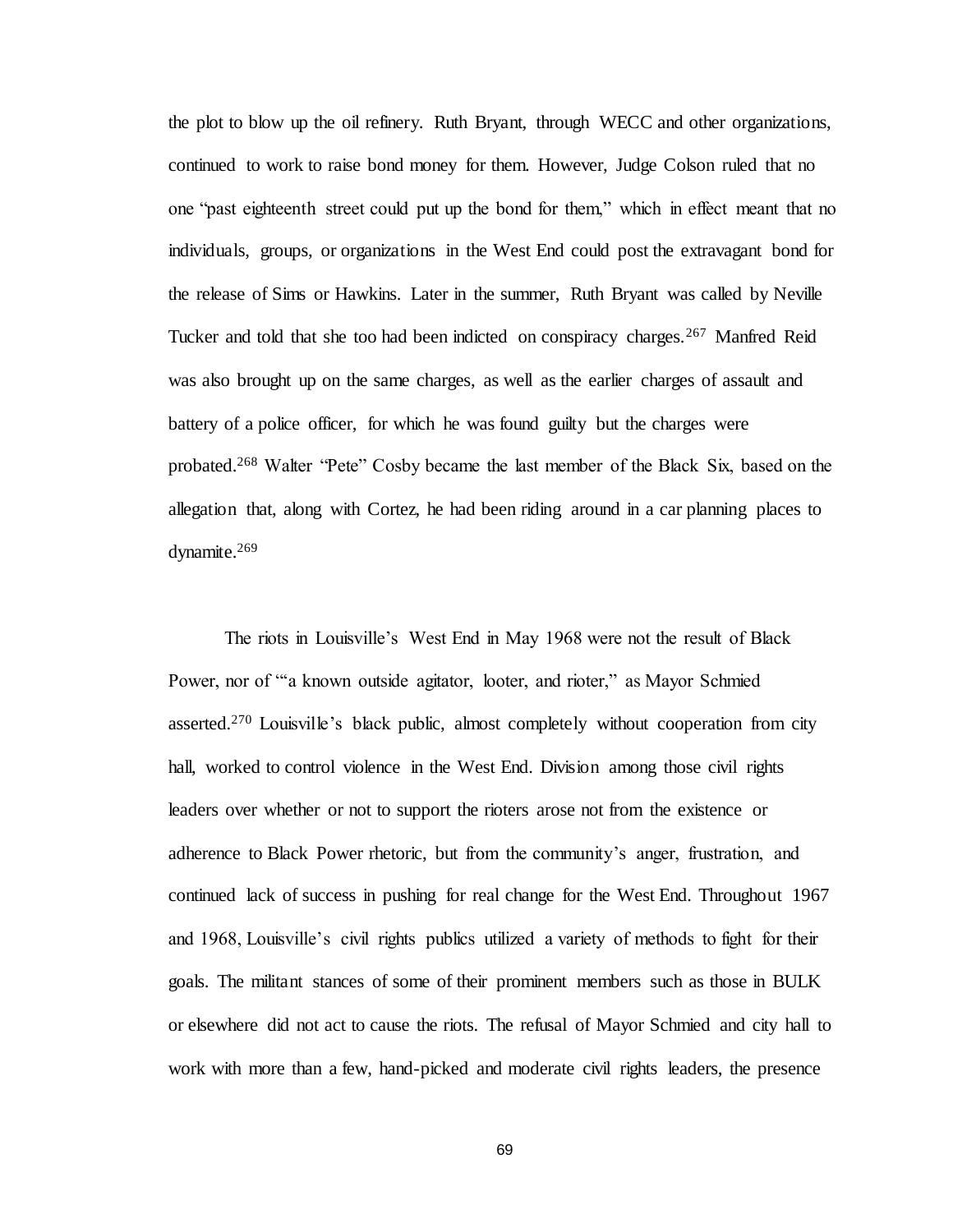of the National Guard in the West End, the over-policing and violence exercised by police, and other factors worked to instigate and shape the riots. By their end, peace had been restored but, as many residents of the West End had asserted, none of the problems that caused them had been addressed. And, as 1968 wore on, the Black Six were brought up on charges of conspiracy to destroy public property, along with a host of other charges.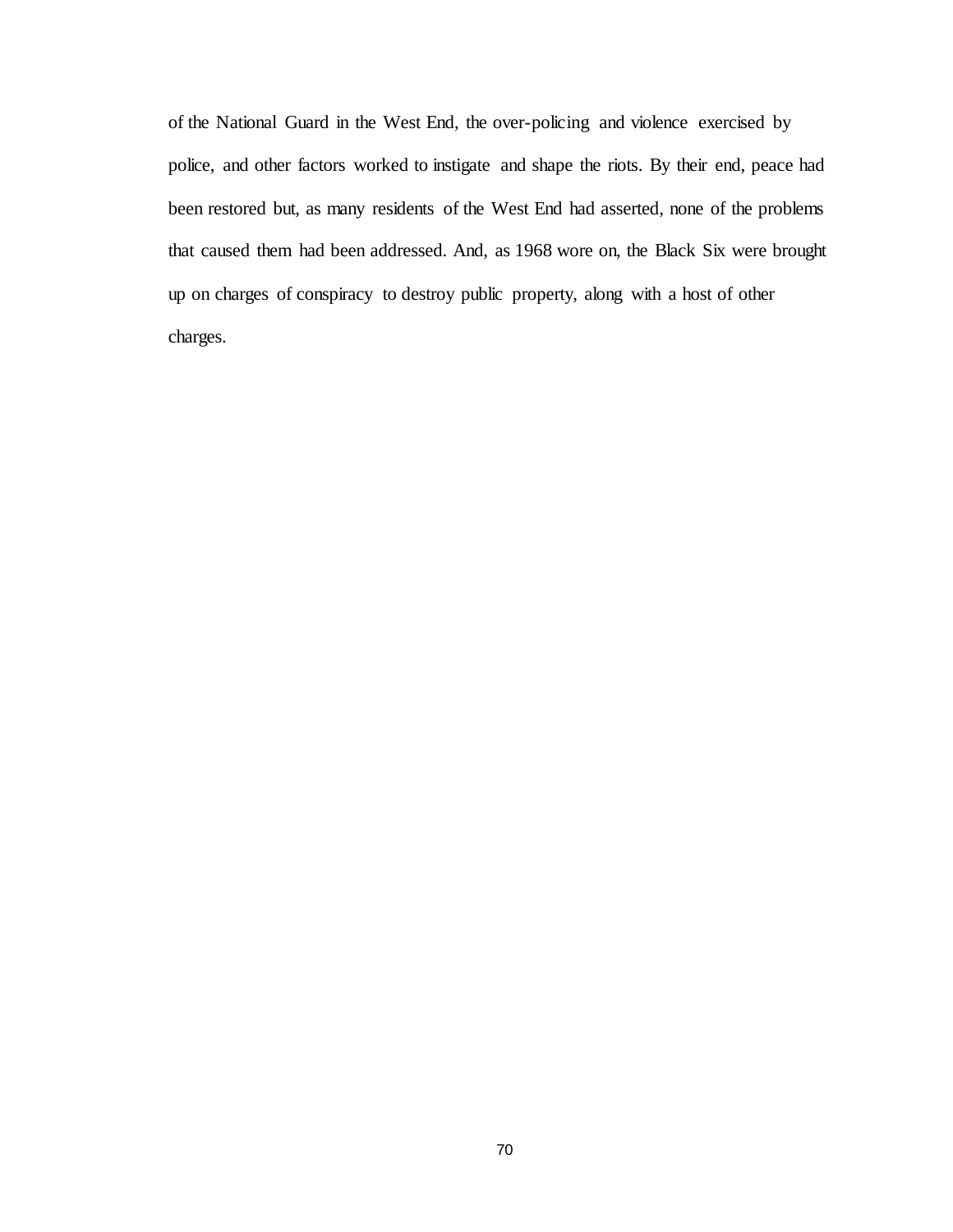### **Conclusion: The Black Six**

*"We shall have to struggle for the right to define ourselves and our relationship to the society, and to have these terms recognized. This is the first necessity of a free people, and the first right that any oppressor must suspend."<sup>271</sup> – Kwame Ture and Charles V. Hamilton,* Black Power: The Politics of Liberation

Robert Sims and Sam Hawkins had worked with police as two of the appointed African American marshals patrolling the West End as part of the 'cool it' campaign.<sup>272</sup> They were arrested Saturday June 1 after the early morning arrest of James Cortez the same day. Police claimed that the three had planned to use dynamite to blow up oil refineries in the West End. The refineries were protected through the night by National Guard troops. The charges were based on police claims that Cortez had told them about the dynamite plot after being brought to the police station early that morning. They also produced witnesses that claimed Cortez had told them about the plot as well the previous day. $273$ 

Discussion became heated during the court of inquiry called by Judge Colson. With cross-examination prohibited and no time to gather witnesses for the defense, the defense attorneys for Sims, Hawkins, and Cortez argued that Judge Colson had no authority to call the court of inquiry in the first place. Repeatedly overruling motions to postpose the hearing, Judge Colson also exchanged angry words with Neville Tucker, who was serving as one of the defense attorneys. During recess, Judge Colson consulted with Mayor Schmied and other city hall administrators.<sup>274</sup> While in the West End all vacations and off days remained cancel for policemen patrolling 12 hour shifts, bond for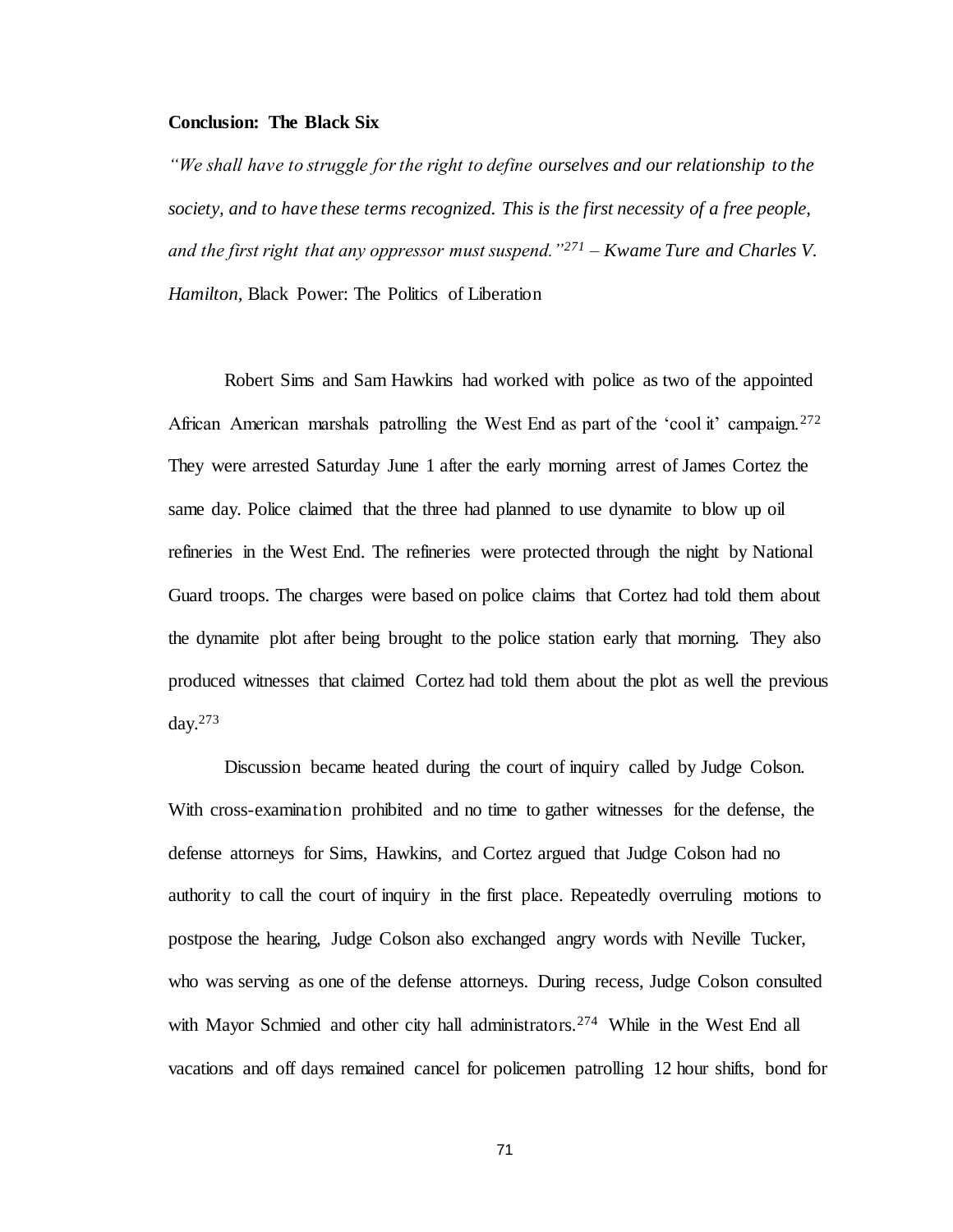Sims and Hawkins was set at \$50,000 each. Bond for Cortez was set at \$75,000. Demonstrators, both African American and white, gathered outside to protest "a 'frameup' of black leaders."<sup>275</sup> Judge Colson concluded the court of inquiry by ordering Chief Hyde "to obtain security warrants" based on the prosecution's evidence as presented before the court. "As the defendants were led out of the courtroom, Cortez shouted, "This is justice…good old America."<sup>276</sup>

The "Black Six", Cortez, Sims, Hawkins, Reid, Cosby, and Bryant, were formally indicted on conspiracy charges in October. Manfred Reid had previously been held on a \$25,000 bond on a bad check charge, though that was dimissed on September 6 due to a lack of evidence. His indictment for assaulting officer Clifford remained, though the police department had previously stated that Reid was assaulted by Officer Clifford without provocation. Charges against Officer Noe, who had shot and killed 14 year old James Groves, and William Berger, who had shot and killed 19 year old Matthias Browder, were dismissed by Judge Colson. By the time of the October indictment, the charge of conspiring to blow up the oil refineries in the West End had become a more general charge of conspiracy to destroy private property. Following all of this were continued allegations that the entire case against the Black Six was merely a cover up of the real cause of the disorders, "poverty; neglected schools, police brutality, poor housing, etc."<sup>277</sup> If so, was "it possible, people are asking, that the real conspirators in this community are not those under indictment but some of the public officials in our City Hall and Courthouse?"<sup>278</sup>

Ruth Bryant, in reflecting on her efforts on behalf of WECC and other civil rights organizations, said that: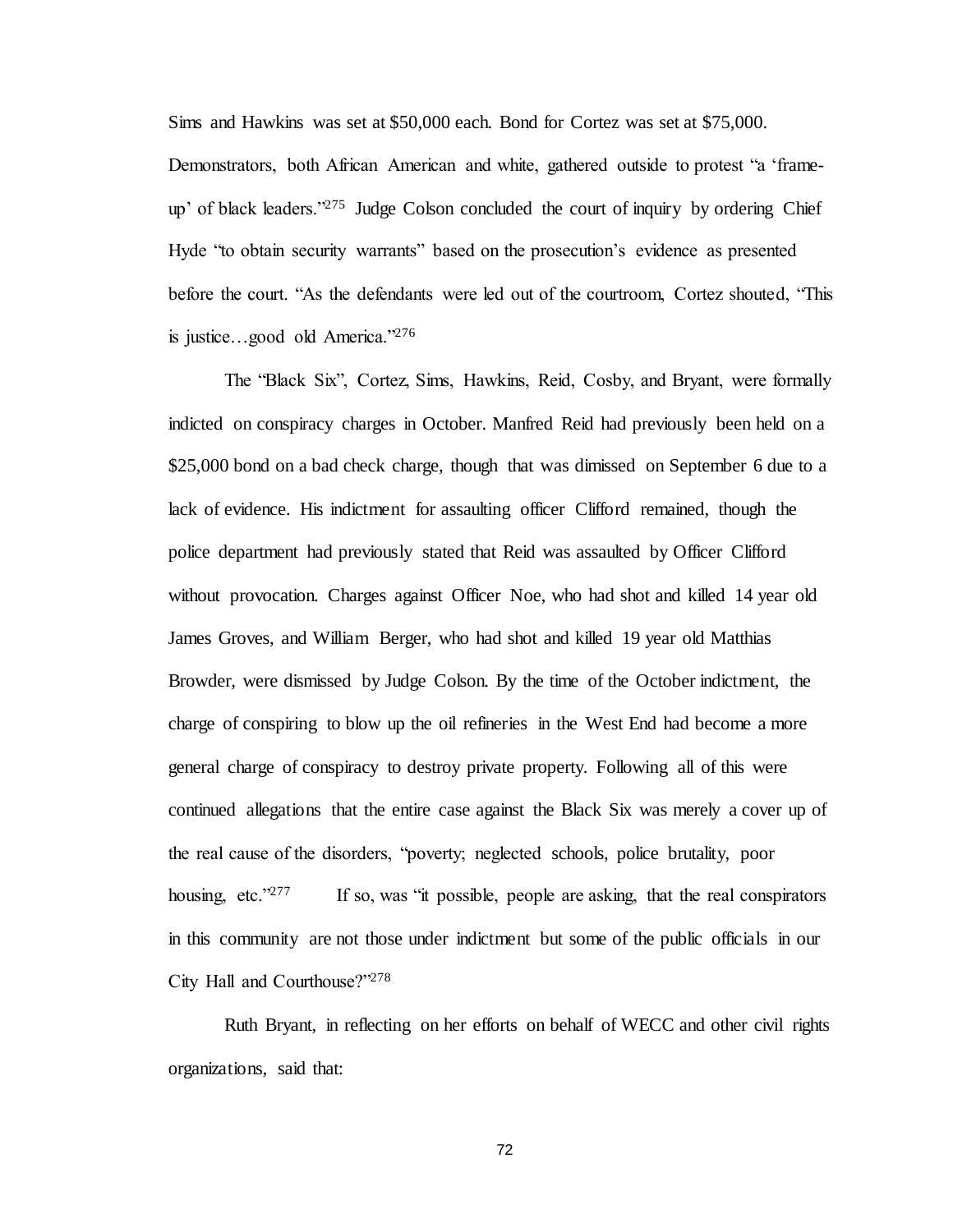"I had cost the city, in terms of things that they had to do in complying with guidelines...millions of dollars. And then it looked like millions of dollars were going to be lost again, you see [for the loss of the model city grant that Ruth Bryant spearheaded]. So people say, 'Well why was Ruth Bryant involved in the Black Six? How did she get in the Black Six?' Well, that was one reason."<sup>279</sup>

Bill Allison spoke similarly when asked later to speak on the Black Six. He said that:

"The thing that was so stark about the Black Six case was that they arrested black leaders from all different segments of black society, so that they were sending a message to the entire black community…They really targeted, it seemed like they targeted the entire black community strata to send a message to – a chilling effect."<sup>280</sup>

These charges continued throughout the trial. The conception of the trial as government repression of African American and civil rights publics that Mayor Schmied's administration found undesirable certainly had precedent in other cities around the country. Even the charges of conspiracy and allegations of outside agitators echoed similar events in Greensboro, North Carolina happening almost simultaneously.<sup>281</sup> In both cases, the city had responded with excessive force and military tactics to first subdue the area, and then worked to repress the most outspoken of its activists with charges of conspiracy and inciting a riot.

All this distracted from the actual causes of the riot that city hall refused to acknowledge. Whether or not the riots were planned, and, if they were premeditated in any form, it was more than likely not by the Black Six, is in fact nearly immaterial. No rioters, looters, or militants in the West End created the conditions under which a riot was possible, nor exacerbated those conditions through continued judicial and police oppression. Black Power may have given the oppressed of the West End a greater awareness of themselves and their conditions, and, through the black press, outspoken activists, and community organizations such as WECC and BULK, given them a voice.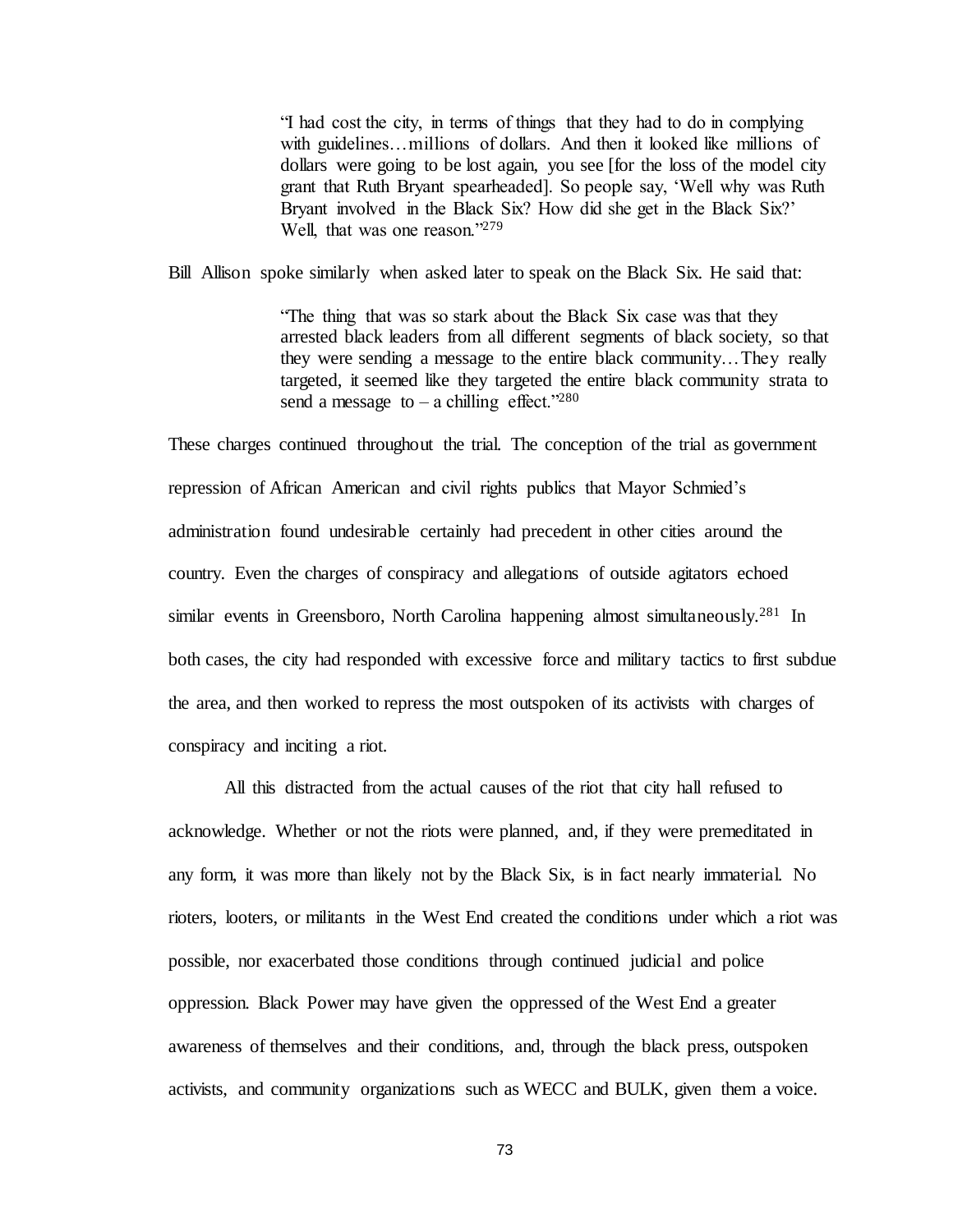Black Power did not incite them to violence.

The trial and the proceedings surrounding it drug on for the better part of two years. At first, legal proceedings were held in Louisville, but a change of venue was granted by Criminal Court Judge Herman Jorris and the trial was moved to Munfordville in Hart County, Kentucky. The judge there, who according to Manfred Reid, "sent it back to Louisville, because he felt that they didn't have jurisdiction and that wasn't an issue facing Hart County. While Judge Jorris claimed that publicity in Louisville had made it impossible to conduct an impartial trail in Louisville, Cortez claimed that the judge wanted "'to put us in a racist county. You're not going to gage [sic] me. You want those damn white farmers to judge us with no Negroes on the jury.' Cortez was shoved from the courtroom after" his outburst."<sup>282</sup>

Ruth Bryant recalled that in Hart County:

"The farmers were all lined up down the road with overalls and straw hats and corncob pipes, spittoons in the courtroom, this sort of thing. It was a three ring circus. And some of the guys said, like Pete Cosby, "They want a circus. I'm going to give them a circus," and he'd ride his big Cadillac up there...It was an ordeal, it was a great ordeal."283

After being moved back to Louisville in January of the following year, the trial officially began on June 22, 1970, over two years after the riots had occurred.<sup>284</sup> Lyman Johnson served as a witness against Cortez, where he recounted the harsh words that the two had exchanged during the meeting at Zion Baptist Church the Sunday before the riot. Lyman Johnson, when asked his take on the riot, said that while it was a shame that race relations had gotten to the point where an outside agitator could push the tensions that way that Johnson thought Cortez had done, it was the city's power structure that bore responsibility for the riot. After his comments and dismissal from the witness stand,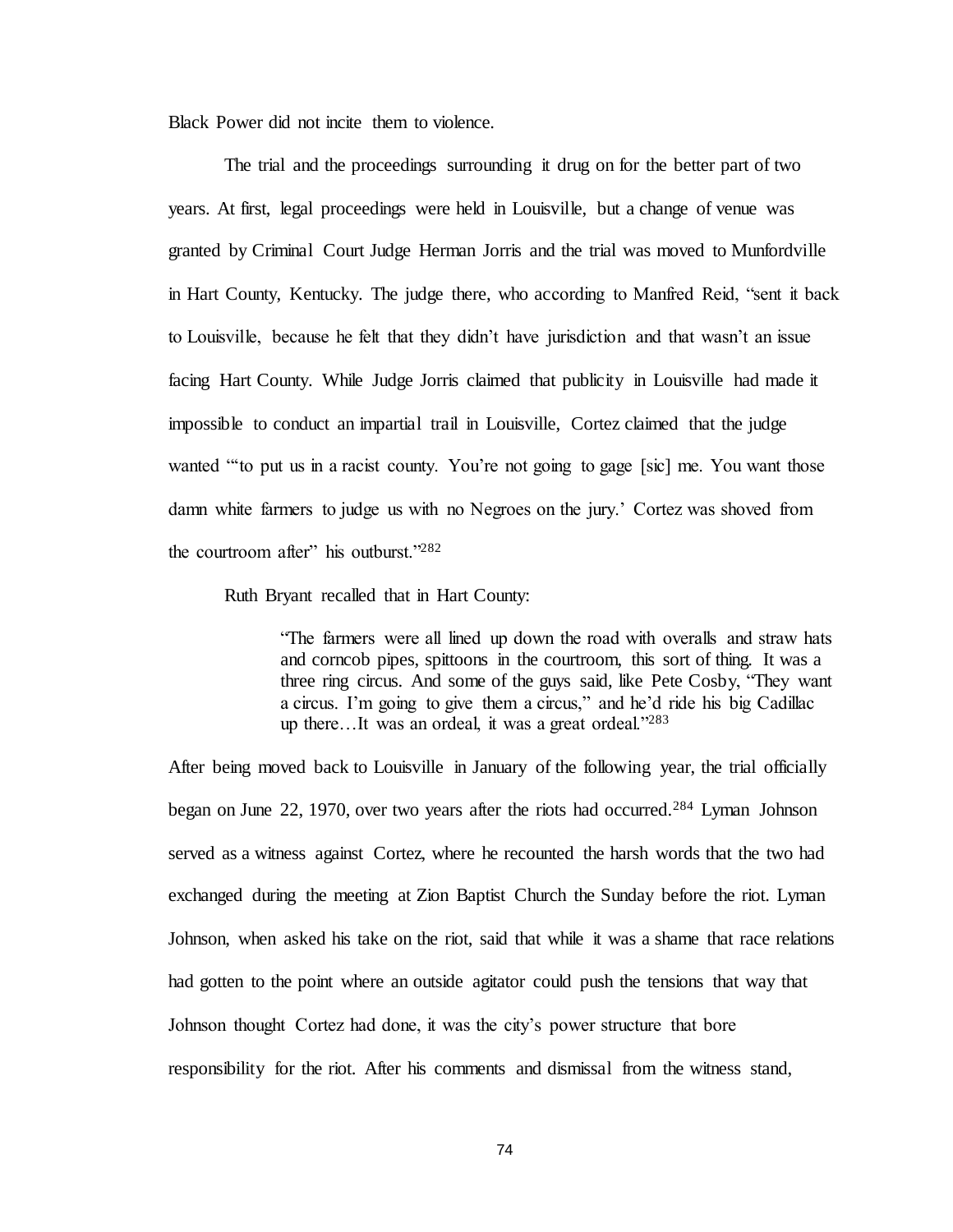Cortez leapt up and shook Johnson's hand.<sup>285</sup>

After the conclusion of the prosecution's case on July 7, 1970, the Judge ordered a directed verdict of not guilty, citing a lack of evidence by the prosecution as his reasoning.<sup>286</sup> The trial of the Black Six was over and, while the victory was celebrated, the Black Six, WECC, and Louisville's other civil rights groups continued to criticize the existence of the trial and the city's flimsy charges in the first place.<sup>287</sup> Ruth Bryant stated that "they used Cortez as a scapegoat to discourage, to crush the movement. They used me to help crush the movement."<sup>288</sup>

Manfred Reid stated that:

"The cost to my life [of the trial] was the loss of my broker's license, the loss of my marriage, loss of my business, and loss of my character and reputation. It reduces you to being homeless and being destitute. That's what it reduces you to. You have to overcome that by just pure determination<sup>"289</sup>

That attitude of pure determination characterized the Louisville civil rights movement from 1967 through the end of the trial of the Black Six, but it also characterized it before and after. It was the rhetoric, not the determination, which changed. Louisville's black public continued to prove that throughout the trial. Led by WECC, a coalition of the city's civil rights organizations was instrumental in posting bond for all of the Black Six except Cortez. They demonstrated, held rallies, and continued to pressure the city officials on behalf of those charged. According to Manfred Reid, Stokely Carmichael was invited to town in the summer of 1968 to support protests against police brutality. <sup>290</sup>Throughout the process they remained active and committed. *The Louisville Defender*  continued in its role as the local extension of a robust and pro-active black press.<sup>291</sup> Though the trial of the Black Six may well have been an attempt at repression of the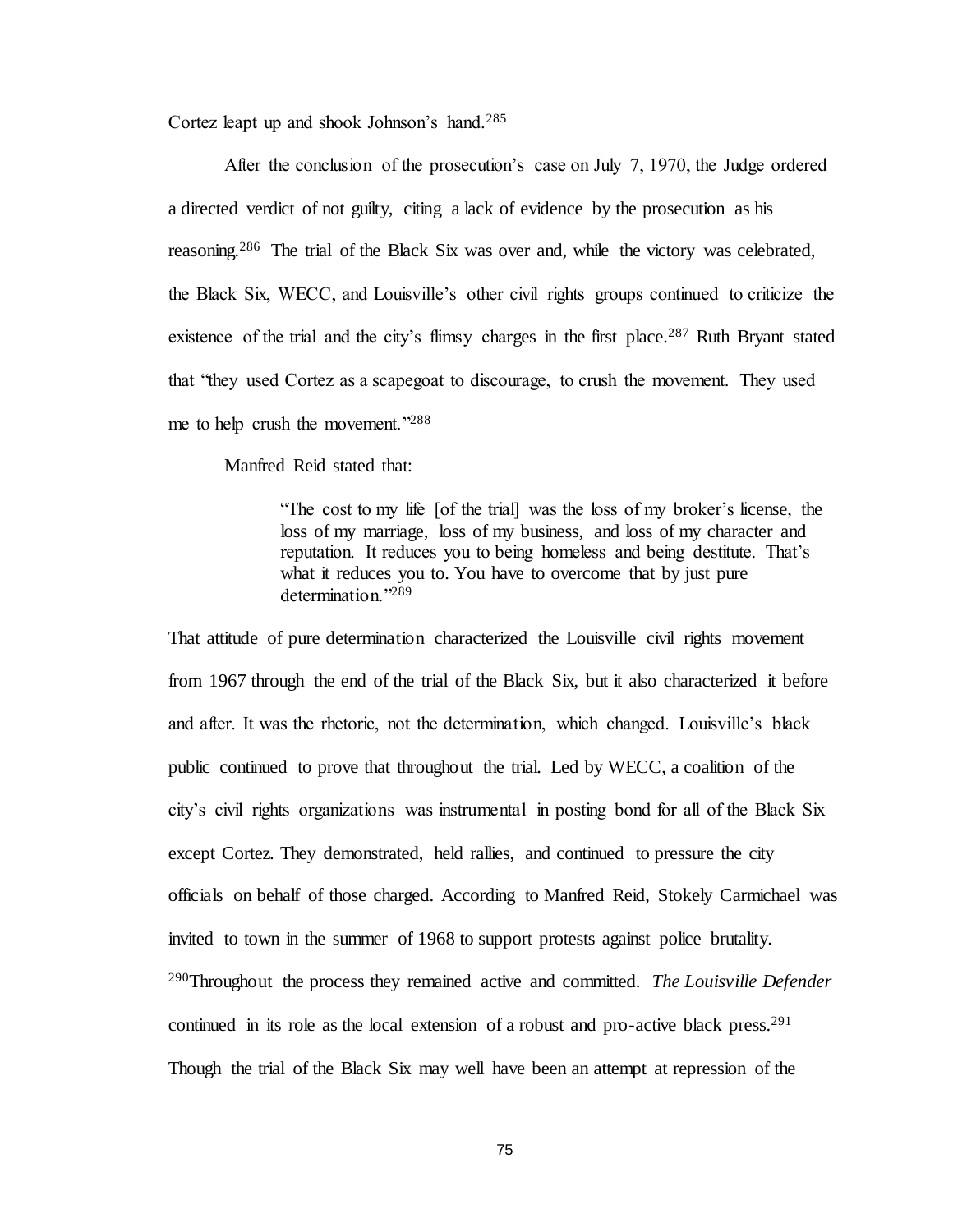African American community through defamation of some of its leading activists and members, the effort failed.

In the following years, struggles for civil rights continued in Louisville, as housing, school desegregation, and poverty continued to be major issues. Individuals, organizations, and the black public continued to work to further these and other causes. Conspiracy cases as a means of government repression continued, with several notable cases across the country.<sup>292</sup>

However, the conspiracy trial was only one of the means by which Louisville's government sought to impose their will on the African American community. Urban Renewal and the unchecked practices of racist real estate agents in the 1960's had further segregated the city, leading to a higher and higher concentration of African Americans in the West End. Protests, petitions, and other non-violent efforts to rectify this had been ignored. Peaceful demonstrations in 1967 had been met with violent and at times brutal repression. Continual failure to address the conditions in the West End, rude and disrespectful treatment, and a further widely publicized case of police brutality, that of Officer Clifford beating Manfred Reid without provocation, led to a heightening of tensions in the West End. Further police intervention, over-policing, and brutal strategies instigated and escalated the riots. During the riots, city hall refused to meet with any but select civil rights representatives, and even then the meetings were delayed and handled in a paternalistic manner. Blaming 'outside agitators' and others for the unrest, Mayor Schmied continually refused to visit the West End and listen to the grievances of the residents there.

If the prevailing narrative of Black Power in America is one of defeat, as Peniel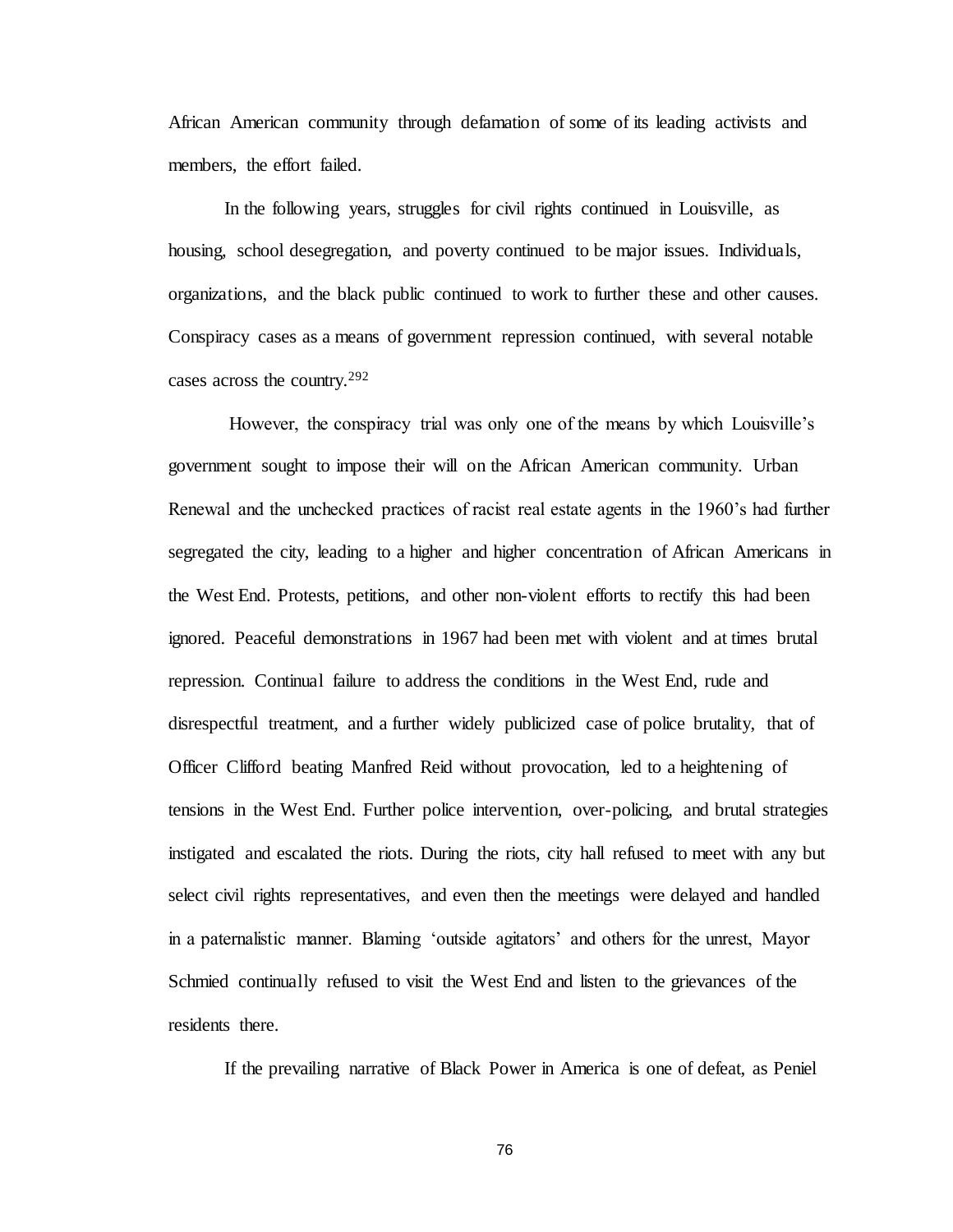Joseph asserts, then it is a defeat caused by brutal oppression by city governments. City administrations like Louisville's continued to stall, subvert, and attempt to remove civil rights victories. Frank L. Stanley, Sr., speaking to college students in Bowling Green in 1969, said that "even in states like Kentucky, where segregation is outlawed in most of its forms, Negroes still live largely behind the barriers of extra-legal segregation."<sup>293</sup> Such segregation continued in Louisville after events of 1967-1970. Seemingly, civil rights initiatives had been largely defeated by a city government threatened by Black Power activists who "posed a radical threat to the status quo."<sup>294</sup>. However, viewing Black Power, in Louisville and elsewhere, from this perspective overlooks what Black Power was.

Black Power did involve "striking at the very base of white control – the power to define what is real and unreal, permissible and impermissible."<sup>295</sup> However, they achieved this through their creation of a black public, shaped it by fostering the shaping of an African American identity, and working to foster racial pride. Black Power activists worked to shape robust institutions, organizations, and communities that could challenge racist and segregationist practices in city governments, paternalism in accepted methods of civil rights progress, and work actively to shape identities, communities, and lives of success and equality. As evidenced by activists like Hawkins and Sims, there was militancy in the movement, and the use of violent rhetoric. According to Frank L. Stanley, Sr. "the social revolution has done much toward establishing for the Negro an affirmative identity in American life."<sup>296</sup> Black Power was a rejection of paternalism in civil rights, for otherwise "it's the same slave you had a hundred years ago, because you're pleading to your master for help. I don't believe in that."<sup>297</sup> Black Power, in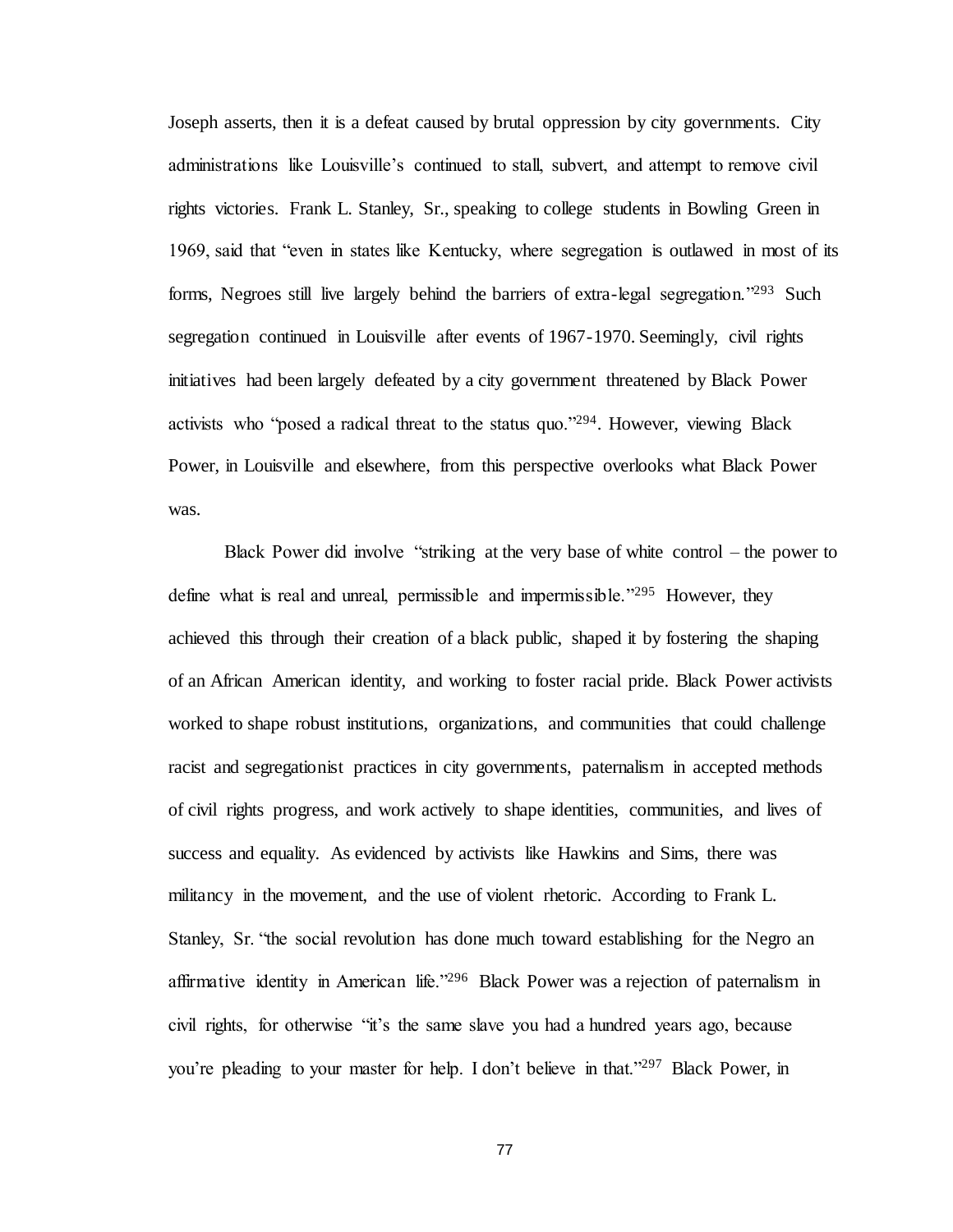Louisville during the housing demonstrations of 1967-1970, involved civil rights and community publics adopting new methodologies and rhetorical tools to fight for civil rights. Black Power represented "their drive to achieve dignity, to achieve their share of power, indeed, to become their own men and women – in this time and in this land."<sup>298</sup> Black Power was the struggle of Louisville's African American communities, activists, and organizations to become a black public capable of creating and defining itself.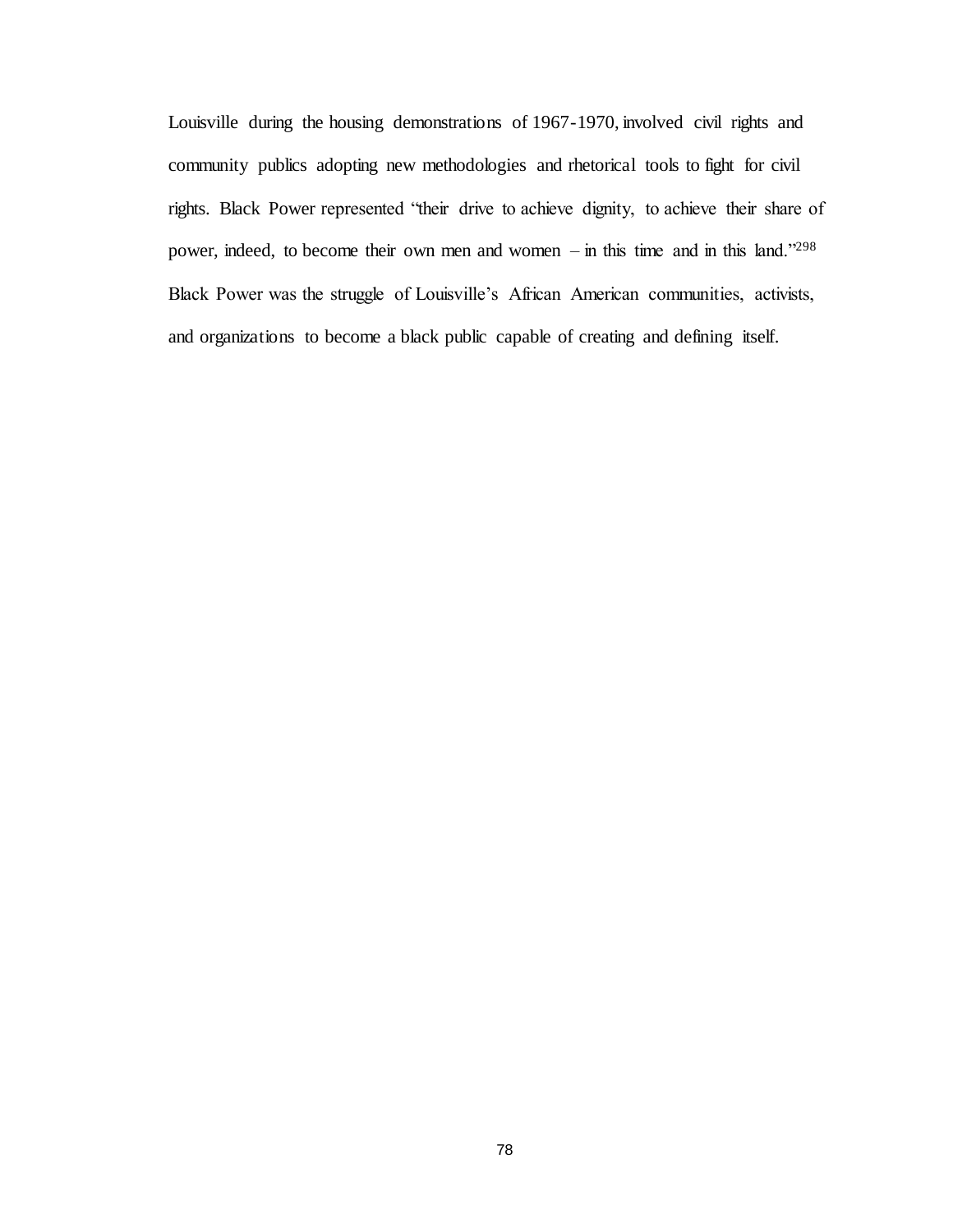## **Notes**

l

## **Introduction**

<sup>1</sup> Thomas Sugrue, *Sweet Land of Liberty* (New York: Random House, 2008), xiii-xiv.

<sup>2</sup> Timothy J. Minchin and John A. Salmond, *After the Dream: Black and White Southerners Since 1965* (Lexington: University Press of Kentucky, 2011), 2.

<sup>3</sup> *Sweet Land of Liberty,* xiii-xiv.

<sup>4</sup> Peniel E. Joseph, *Waiting 'Til the Midnight Hour* (New York: Henry Holt and Company, 2006), xiii-xiv.

<sup>5</sup> ibid, xiii-xiv. For additional treatment of the scholarship surrounding Black Power's role in the Civil Rights Movement also see Peniel E. Joseph, "The Black Power Movement: A State of the Field," The Journal of American History (2009): 751-776.

<sup>6</sup> Nat Tillman, "1966 Was Shaped By 'Black Power', Backlash'", *The Louisville Defender,* January 5, 1967, A1.

<sup>7</sup> Tracy E. K'Meyer, 187.

<sup>8</sup> Thomas Sugrue, xiv.

<sup>9</sup> Kwame Ture and Charles V. Hamilton, *Black Power: The Politics of Liberation* (New York: Random House, 1967), 38.

<sup>10</sup> ibid, 38.

<sup>11</sup> Tracy E. K'Meyer, 186.

<sup>12</sup> Kwame Ture and Charles Hamilton, 81.

<sup>13</sup> Charles Kaiser, *1968 in America: Music, Politics, Chaos, Counterculture, and the Shaping of a Generation* (New York: Grove Press, 1988), *x-xi.* 

<sup>14</sup> Robert Self, *American Babylon: Race and the Struggle for Postwar Oakland* (Princeton: Princeton University Press, 2003), 218.

<sup>15</sup> Thomas Sugrue, 253-312.

<sup>16</sup> For discussion of the Harlem riot of 1964, see Peniel E. Joseph, *Waiting 'Til the Midnight Hour*, 110-113. Paul M. Branzburg, "View from 28th and Greenwood: Police Lit the Fuse", *The Louisville Courier-Journal",* May 28, 1968, A11*.* This initial report by the city's primary white newspaper the morning after violence was a position largely maintained by the newspaper throughout the ensuing legal proceedings. Tracy K'Meyer, 193-200.

<sup>17</sup> Tracy E. K'Meyer, *Civil Rights in the Gateway to the South* (Lexington: The University Kentucky Press, 2009), 1.

<sup>18</sup> William H.Chafe, *Civilities and Civil Rights: Greensboro, North Carolina, and the Struggle for Black Freedom* (New York: Oxford University Press, 1980), 28-29,37,39.

## **Chapter I**

<sup>19</sup> Kwame Ture and Charles V. Hamilton, *Black Power: The Politics of Liberation,* (New York: Random House, 1967), 37.

<sup>20</sup> Jenny Rice, *Distant Publics* (Pittsburgh: University of Pittsburgh Press, 2012), 14.

<sup>21</sup> Jenny Rice, 15.

<sup>22</sup> Judith Corse, Letter to the Editor, Frank L. Stanley, Sr. Papers, C General, Box 1, May 3, 1968. <sup>23</sup> Peniel E. Joseph, *Neighborhood Rebels* (2010), 1. Joseph asserts that black power, and by extention northern civil rights as a whole, is normally construed as following after this period of southern civil rights, with its own privileged narrative of great social change spearheaded by nonviolent initiatives and great national heroes such as Martin luther King, Jr.

<sup>24</sup> John L. Anderson, "Changing Patterns of Louisville's Residential Areas", Paper presented at Conference of Southeast Division of the Association of American Geographers, November 19, 1976, File "Blacks-Housing", Topic Guides "Blacks".

<sup>25</sup> Tracy K'Meyer, 1.

<sup>26</sup> Robert Self, 218.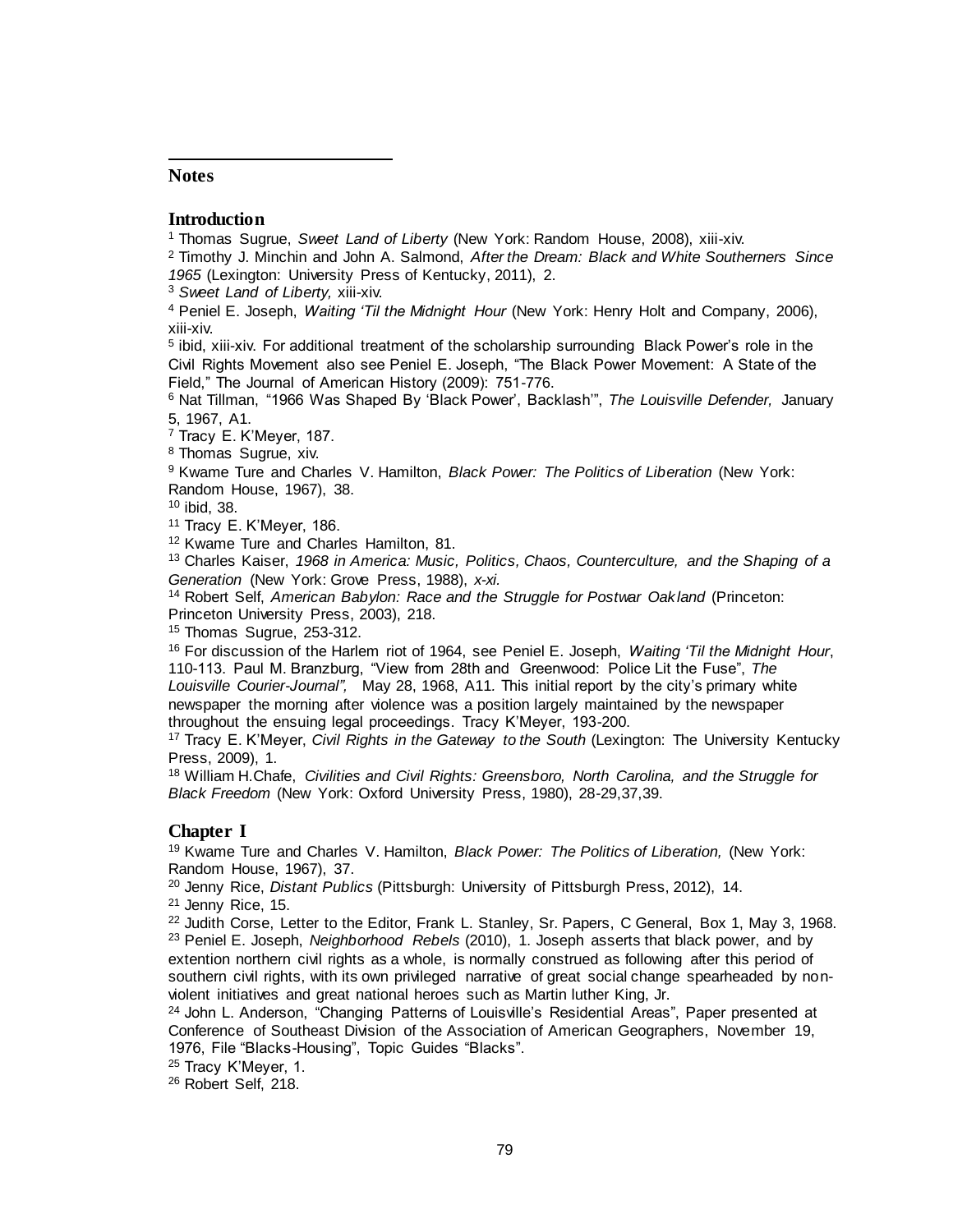<sup>27</sup> Nikhil Pal Singh, *Black is a Country: Race and the Unfinished Struggle for Democracy,*  (Cambridge: Harvard university Press, 2004), 61.

l

<sup>29</sup> Frank L. Stanley, Sr. "The Imperativeness of Image Building", speech to National Insurance Association, Frank L. Stanley, Sr. Papers, File "Speeches 1968-1969", Box 6, July 24, 1968. <sup>30</sup> William O. Walker, letter to Frank L. Stanley, File "The Black Publisher", Box 1, April 12, 1973. <sup>31</sup> Komozi Woodard, A *Nation Within a Nation: Amiri Bakara (LeRoi Jones) and Black Power Politics,* (Chapel Hill: University of North Carolina Press, 1999), 171. Amiri Bakara's version of Black Power focusing on cultural revolution within the African American community championed just this sort of discursive counter-public.

<sup>32</sup> W.W. Baker, Letter to Frank L. Stanley, Sr., File "General B", Box 1, October 1, 1968. <sup>33</sup> Frank L. Stanley, Sr., "A Dream Deferred", Address to Western State University in Bowling Green, Frank L. Stanley, Sr., File "Speeches 1968-1969", Box 6, March 4, 1969. <sup>34</sup> Harold Cruse, *The Crisis of the Negro Intellectual,* (1967), 184.

<sup>35</sup> Frank L. Stanley, Sr., "The Imperativeness of Image Building", Address to the National Insurance Association, Frank L. Stanley, Sr. Papers, File "Speeches 1968-1969", Box 6, July 24, 1968.

<sup>36</sup> Harold Cruse, 184-185.

 $37$  Frank L. Stanley, "The Imperativeness of Image Building" Address to the National Insurance Association.

38 Tracy K'Meyer, 1-3. In many ways, both rhetorical positions contained elements of truth. Segregation in businesses and other public spaces, as well as legal segregation in schools, was never as strong as it was in the deep south. Because of this,and because of the vibrancy of local activism, demonstrations and tactics emblematic of the traditional southern movement, the 'heroic movement',were successful with a minimum of the violence or backlash often found in the deep south. However, the resistance of local governments and white residents to de facto segregation in education, as well as continued and worsening segregation in housing was stringent and often violent in ways typical of northern civil rights . What this paper argues is that the focus of civil rights activism so largely on on change in these issues of housing and education identifies the movement with northern struggles more than southern struggles.

<sup>39</sup> Thomas Sugrue, *Sweet Land of Liberty,* 281.

<sup>40</sup> Peniel Joseph, *The Black Power Movement: Rethinking the Civil Rights – Black Power Era,*  (New York: Routledge, 2006), 2-4.

<sup>41</sup> Tracy E. K'Meyer, 77-110.

<sup>42</sup> Ibid, 48.

<sup>43</sup> Boyle, *Arc of Justice.* 

<sup>44</sup> Tracy E. K'Meyer, 63-65.

<sup>45</sup> William Chafe, Civilities and Civil Rights: Greensboro, North Carolina, and the Black Struggle for Freedom, (New York: Oxford University Press, 1980), 159.

<sup>46</sup> William Chafe,171.

<sup>47</sup> Gerald Smith, "Direct Action Protests in the Upper South: Kentucky Chapters of CORE",

48 Ruth Bryant, Interview with Kenneth L. Chumbley, July 24, 1977, University of Louisville.

<sup>49</sup> Tracy E. K'Meyer, 114, 183.

<sup>50</sup> Ruth Bryant, Interview with Kenneth L. Chumbley.

<sup>51</sup> Tracy E. K'Meyer, 183-184.

<sup>52</sup> Ruth Bryant, Interview with Kenneth L. Chumbley.

<sup>53</sup> Ibid.

<sup>54</sup> Ibid.

<sup>55</sup> Tracy E. K'Meyer, Catherine Fosl, *Civil Rights on the Border: An Oral History of the Civil Rights Movement in Kentucky,* (Lexington: University Press of Kentucky, 2009).

<sup>56</sup> Ruth Bryant, Interview with Kenneth L. Chumbley.

<sup>57</sup> Tracy E. K'Meyer, 181-182.

58 C.H. Parrish, Interview with Dwayne Cox and William Morison, December 14, 1976, university of Louisville.

<sup>59</sup> Maurice F. Rabb, Interview with Dwayne Cox, August 15, 1977, University of Louisville.

 $28$  Ibid, 61-65.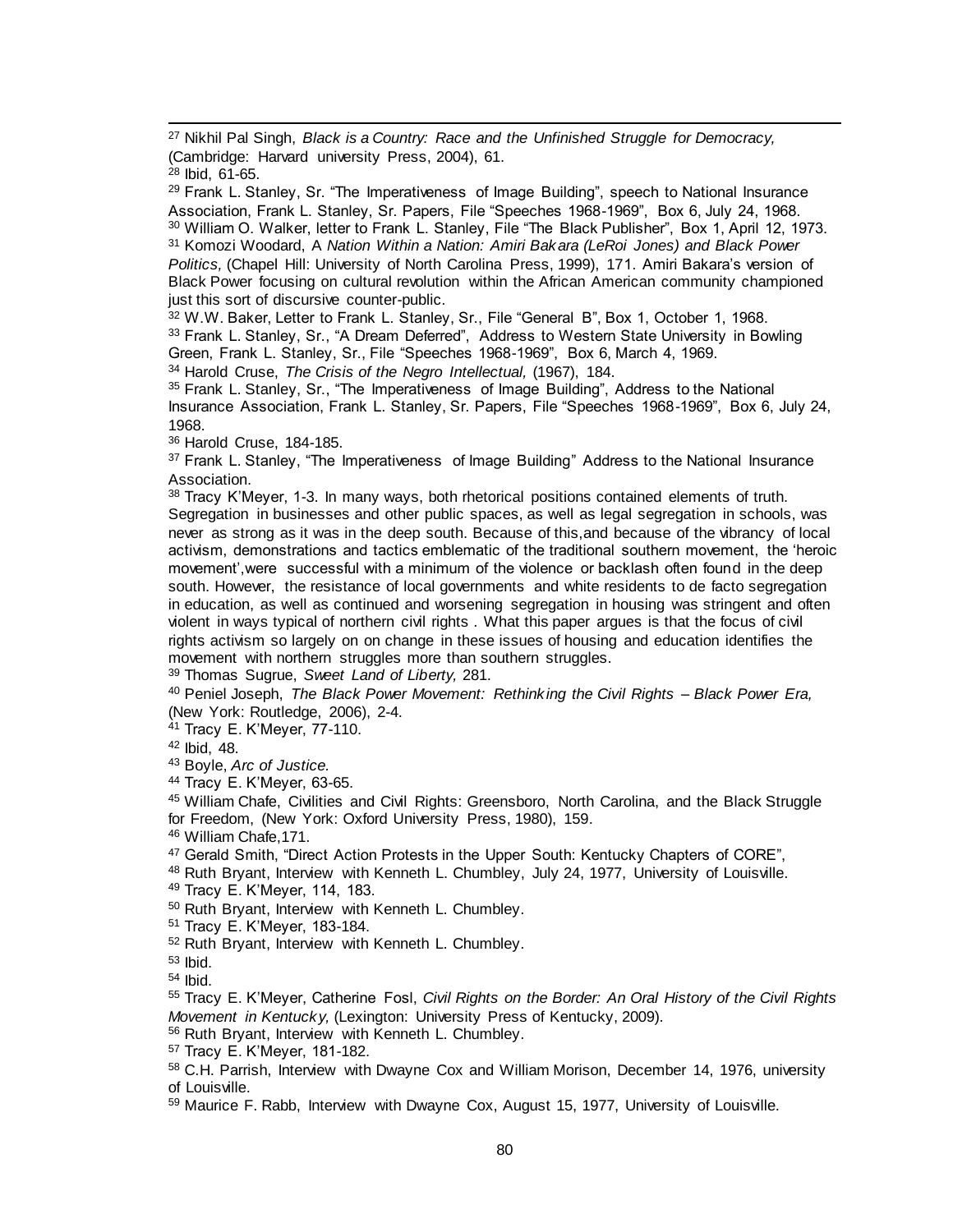$60$  Frank Moorman, Interview with Ken Chumbley, August 17, 1978, University of Louisville.  $61$  Ibid.

62 Lyman Johnson, "Letter to the Editor", Frank L. Stanley, Sr. Papers, Box 1, "C General" Files, may 10, 1969.

<sup>63</sup> Peniel Joseph, 2.

l

<sup>64</sup> ibid, 2-3. Sugrue's *Sweet Land of Liberty* 425-434 and Self's *American Babylon* 217-25 also speak to the effects of black power on community affiliation and increased agency. This was vitally important for African Americans living in highly segregated city centers that had been gutted by urban renewal projects and then largely abandoned by the federal programs designed to assist them. Sugrue on p. 427 refers to this as "community nationalism".

<sup>65</sup> Robert Self, 217-218. Thomas Sugrue, 354-355.

<sup>66</sup> Tracy E. K'Meyer, 183.

<sup>67</sup> Ruth Bryant, Interview with Kenneth L. Chumbley. Tracy E. K'Mever. 182.

<sup>68</sup> Tracy E. K'Meyer, 182-185.

69 Ruth Bryant, Interview with Kenneth L. Chumbley.

<sup>70</sup> Ibid. Tracy E. K'Meyer, 185.

<sup>71</sup> Ibid, 185.

<sup>72</sup> Sylvia Mangahan, "Letter to the Editor", Frank L. Stanley, Sr. papers, Box 1, File "C General", May 10, 1969.

<sup>73</sup> William L. Van Deburg, *New Day in Babylon: The Black Power Movement and American Culture 1965-1975,* (Chicago: The University of Chicago Press, 1992), 213.

<sup>74</sup> Tracy E. K'Meyer, 182.

<sup>75</sup> Ibid, 182.

<sup>76</sup> Ruth Bryant, Interview with Kenneth L. Chumbley.

<sup>77</sup> Mrs. Marie Turner, "Letter to the Editor", Frank L. Stanley, Sr. Papers, Box 1, File "C General", April 2, 1968.

<sup>78</sup> Nat Tillman, "1966 Was Shaped By 'Black Power', Backlash'", *The Louisville Defender,*  January 5, 1967, A1.

<sup>79</sup> ibid, A1.

<sup>80</sup> Kwame Ture and Charles Hamilton, 98-120.

81 Robert Self, 249. What the rhetoric and actions of Mayor Reading in Oakland established is a shift in the focus of the white establishment towards not just an acceptance of some civil rights publics and rejection of others based on their rhetoric, but a severe narrowing of the groups deemed acceptable to work with. During the housing discussions in Louisville in 1967, the same trend holds true. This exclusivity in turn weakens the community position of those city hall does work with, leading too often to the label of "sellouts", "Toms", or worse. See also Komozi Woodard, *A Nation Within a Nation: Amiri Bakara (LeRoi Jones) and Black Power Politics,*  (Chapel Hill: The University of North Carolina Press, 1999), 74-84. William F. Chafe, *Civilities and* 

*Civil Rights: Greensboro, North Carolina, and the Black Struggle for Freedom,* (Oxford: Oxford University Press, 1980), 149, 240.

<sup>82</sup> William F. Chafe, 28.

83 Maurice F. Rabb, Interview with Dwayne Cox, August 15, 1977, University of Louisville. <sup>84</sup> Ibid.

85 Ruth Bryant, Interview with Kenneth L. Chumbley.

<sup>86</sup> William F. Chafe, 22-23, 28.

87 Ruth Bryant, Interview with Kenneth L. Chumbley.

<sup>88</sup> Tracy E. K'Meyer, 102-110.

89 Maurice F. Rabb, Interview with Dwayne Cox.

### **Chapter II**

90 Kwame Ture and Charles V. Hamilton, 155-156.

<sup>91</sup> Peniel E. Joseph, *Waitin' Til the Midnight Hour: A Narrative History of the Black Power Movement,* 153. Peniel E. Joseph, *Dark Days, Bright Nights: From Black Power to Barack Obama,* (New York: Basic *Civitas* Books, 2010), 15.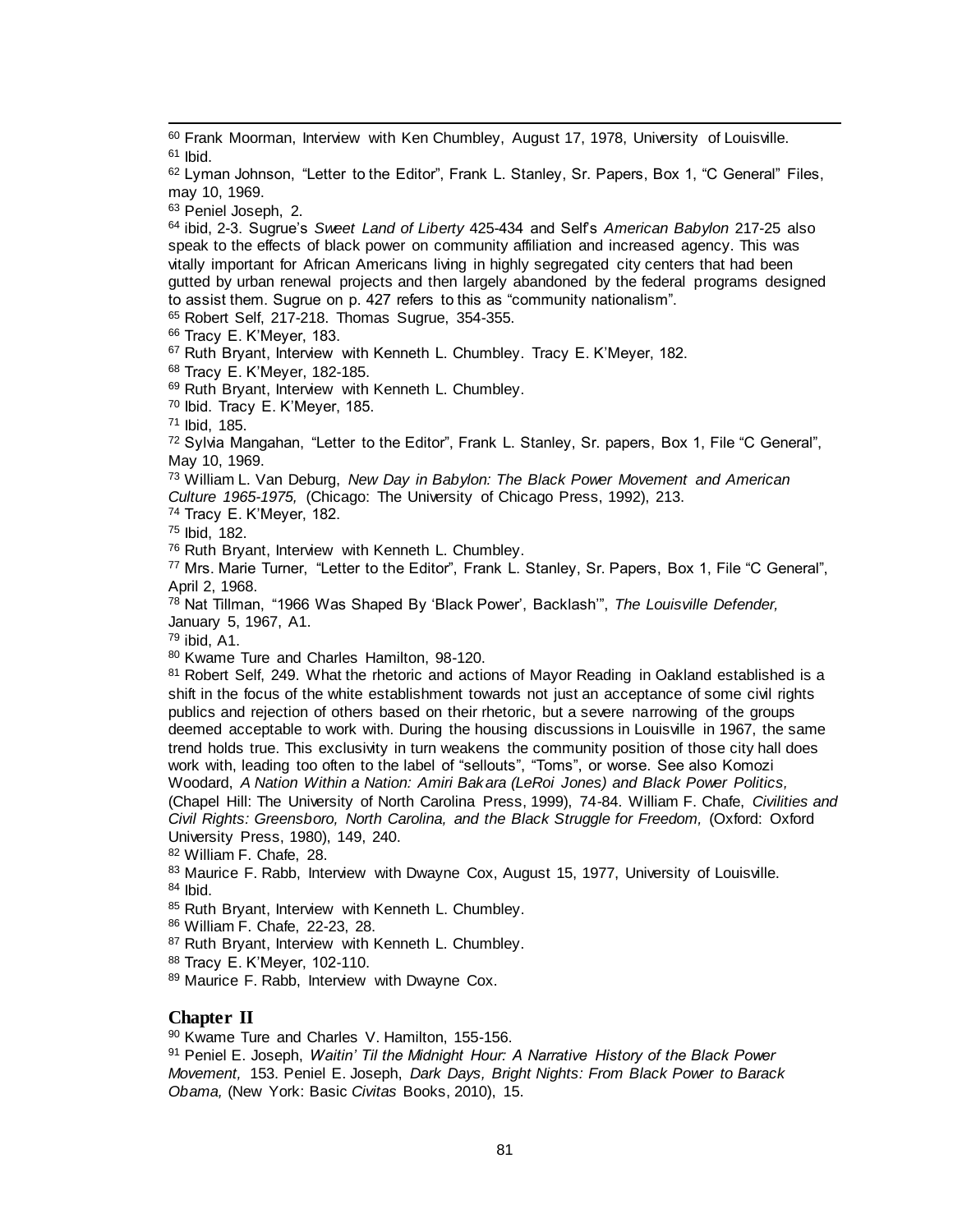<sup>92</sup> Komozi Woodard, *A Nation Within a Nation: Amiri Bakara (LeRoi Jones) & Black Power Politics,* 78-80. Of course police brutality was only the immediate cause of unrest, as Peniel Joseph correctly attributes the uprising to "floundering Great Society Programs." Peniel E. Joseph, *Waitin' Til the Midnight Hour,* 183. <sup>93</sup> Peniel E. Joseph, *Waitin' Til the Midnight Hour,* 182. 94 Nat Tillman, A1. 95 "Letters to the Editor: Stop It!", The Louisville Defender, January 12, 1967, A6. As this Louisville resident says, "I supported Lyndon Johnson...I believed he would promote a far reaching "war on poverty" here in the US to raise the lot of Americas [sic] poor, especially poor Negroes." Yet the escalation of the Vietnam War has led his administration to "cut his "war on poverty" funds depriving our poor of absolutely necessary money." The African American faith in the federal government was adversely affected by the decrease in social programs and the rising tide of Vietnam. 96 Thomas Sugrue, 358. <sup>97</sup> ibid, 358. <sup>98</sup> Whitney M. Young, "To Be Equal", *The Louisville Defender,* January 5, 1967, A6. <sup>99</sup> "Youth Center to Conduct a training Drive, *The Louisville Defender,* January 5, 1967, A1. <sup>100</sup> Tracy K'Meyer, 154-155. <sup>101</sup> Thomas Sugrue, 357. The erosion of support for the federal government among African Americans, Sugrue implies, was caused by slow and uneven implementation of civil rights legislation and fiscal cuts to Johnson's Great Society Programs.  $10\overline{2}$  ibid, 357. <sup>103</sup> Frank l. Stanley, "Negative Approach to a Serious Problem", *The Louisville Defender,* January 5, 1967, A6. <sup>104</sup> ibid, A6. <sup>105</sup> Frank L. Stanley, Sr.,"While the City Burned Mayor Schmied Golfed", *The Louisville Defender,*  May 30, 1968, A1. <sup>106</sup> "Local Anti-Poverty War keeps Its Major Projects", *The Louisville Defender,* January 19, 1967, A1. <sup>107</sup> Thomas Sugrue, 398. <sup>108</sup> ibid, 398. "Study Shows Marked Increase Among Minority Employment in Government", *The Louisville Defender,* January 19, 1967, B5. <sup>109</sup> "Stepped Up Civil Rights Activity Predicted Locally Despite Gains", *The Louisville Defender,*  January 5, 1967, A1. <sup>110</sup> "Rights Group to Hold First Meeting", *The Louisville Defender,* January 5, 1967, A1. <sup>111</sup> "Housing Group to Meet on 'Best Possible' Law", *The Louisville Defender,* January 5, 1967, A1. <sup>112</sup> Ruth Bryant, Interview with Kenneth L. Chumbley. <sup>113</sup> Ibid. <sup>114</sup> Ibid. <sup>115</sup> Frank L. Stanley, Sr., "Negative Approach to a Serious Problem", *The Louisville Defender,*  January 5, 1967, A6. <sup>116</sup> ibid, A6. <sup>117</sup> Whitney M. Young, "To Be Equal", *The Louisville Defender,* January 5, 1967, A6. <sup>118</sup> Frank L. Stanley, Sr., "The Die is Cast", *The Louisville Defender,* January 12, 1967, A6. <sup>119</sup> Walter W. Hutchins, *The Louisville Encyclopedia, 450.*  <sup>120</sup> Tracy E. K'Meyer, 45. <sup>121</sup> Gayle Griffith, "Parents Scorn Race Plan; Negro Quits School Board", *Louisville Courier-Journal,* May 28, 1968, B1. <sup>122</sup> Kwame Ture and Charles V. Hamilton, 171. <sup>123</sup> Ibid, 168. 124 Lyman Johnson, interview with Regina Monsour, November 9, 1977, University of Louisville. <sup>125</sup> A.D. Williams King, "'Open Housing' Must Be Attained: Law Important For Future Generations", *The Louisville Defender,* February 16, 1967, E7.

l

<sup>126</sup> Whitney M. Young, "To Be Equal", *The Louisville Defender,* January 5, 1967, A6.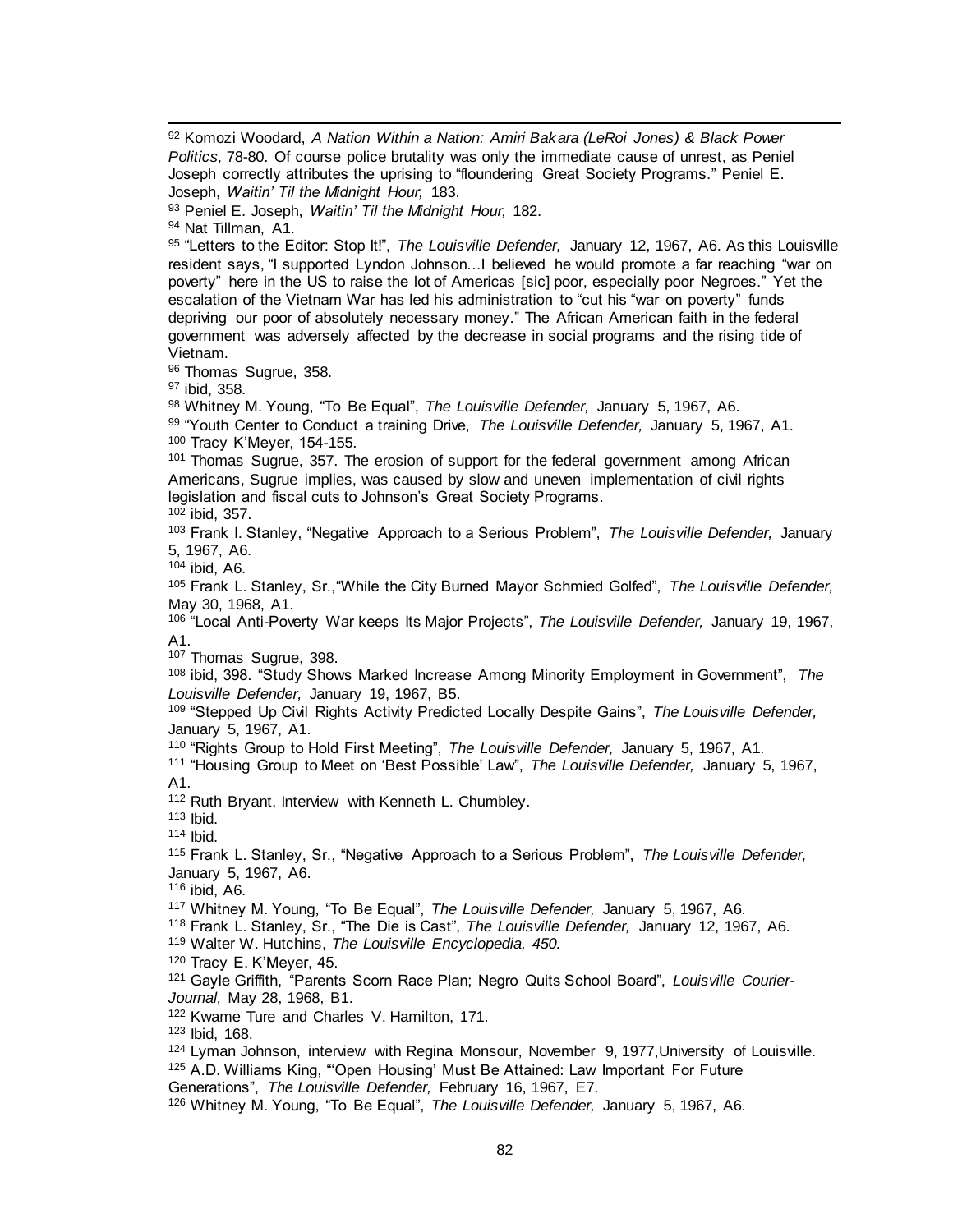<sup>127</sup> Tracy E. k'Meyer, 111-113.

l

<sup>129</sup> Whitney M. Young, "To Be Equal", *The Louisville Defender,* January 5, 1967, A6.

<sup>130</sup> Lyman Johnson, interview with Regina Monsour, November 9, 1977, University of Louisville.

<sup>131</sup> Gary B. Watrous, "Louisville Survey West: Final Report", (Preservation Alliance of Louisville and Jefferson County, Inc. 1977), D-38.

<sup>132</sup> Tracy. E. K'Meyer, 114.

133 John L. Anthony, "Changing Patterns of Louisville's Black Residential Areas", Paper presented at Conference of Southeast Division of the Association of American Geographers, November 19, 1976, University of Louisville Archives, File "Blacks-Housing", 1,4.

134 Kentucky Commission on Human Rights, "Fair Housing: Myth vs. Fact", University of Louisville Archives, File "Blacks-Housing", 1968.

135 Tracy E. K'meyer, 115.

<sup>136</sup> Charles H. Calloway, "Letters to the Editor: Housing Law", *The Louisville Defender,* January 12, 1967, A6.

<sup>137</sup> "Housing Law Appears Likely; Weak Police Powers Feared", *The Louisville Defender,*  February 2, 1967, A1.

<sup>138</sup> Frank Stanley, "Revision of Public Accommodations Law is a 'Backward Step', *The Louisville Defender,* January 19, 1967, A6.

<sup>139</sup> Frank Stanley, "An Explosive Lull", *The Louisville Defender,* February 2, 1967, A6.

<sup>140</sup> John L. Anderson, "Changing Patterns of Louisville's Black Residential Areas", 8.

<sup>141</sup> Ruth Bryant, Interview with Kenneth L. Chumbley.

<sup>142</sup> Ibid.

<sup>143</sup> "Housing Law Appears Likely; Weak Police Powers Feared", *The Louisville Defender,*  February 2, 1967, A1.

<sup>144</sup> Tracy E. K'Meyer, 116-120.

<sup>145</sup> Clarence Matthews, "Aldermen Receive Revised Open Housing Ordinance; Jail Sentences, Fines Out", *The Louisville Defender,* February 16, 1967, A1.

<sup>146</sup> J. Mansir Tydings, "Rights Movement May Be Sick, Not Dead", *The Louisville Defender,*  February 16, 1967, B6.

<sup>147</sup> ibid, B6.

<sup>148</sup> ibid, B6.

<sup>149</sup> Tracy E. K'Meyer, 125-126.

<sup>150</sup> "Street Demonstrations Threat Brings Rebuttal From Prominent Citizens", *The Louisville Defender,* March 2, 1967, A1. "Louisville in Limelight As Demonstrations Loom Again", *The Louisville Defender,* March 2, 1967, A1.

<sup>151</sup> Clarence L. Matthews, "Louisville on Verge of Passing Housing Law; Objections Voiced As Demonstrations Commence", *The Louisville Defender,* March 9, 1967, A1.

152 Ruth Bryant, Interview with Kenneth L. Chumbley.

<sup>153</sup> Ibid.

<sup>154</sup> Tracy E. K'Meyer, 186.

<sup>155</sup> Kentucky's Black Heritage: A Supplement to Current Texts on Kentucky History (Frankfort, Kentucky Commission on Human Rights; 1971), 127-128.

<sup>156</sup> *Kentucky's Black Heritage,* 128.

<sup>157</sup> "Louisville Survey West: Final Report", E-3.

### **Chapter III**

<sup>158</sup> Kwame Ture and Charles V. Hamilton, 162.

159 Lyman Johnson interviews.

<sup>160</sup> Nat Tillman, "1966 Was Shaped By 'Black Power', Backlash'", *The Louisville Defender,*  January 5, 1967, A1.

<sup>161</sup> "More Racial Unrest Feared", *The Louisville Defender,* January 12, 1967, A8.

<sup>162</sup> ibid, A8.

<sup>163</sup> ibid, A8.

<sup>128</sup> Tracy E. K'Meyer, 113.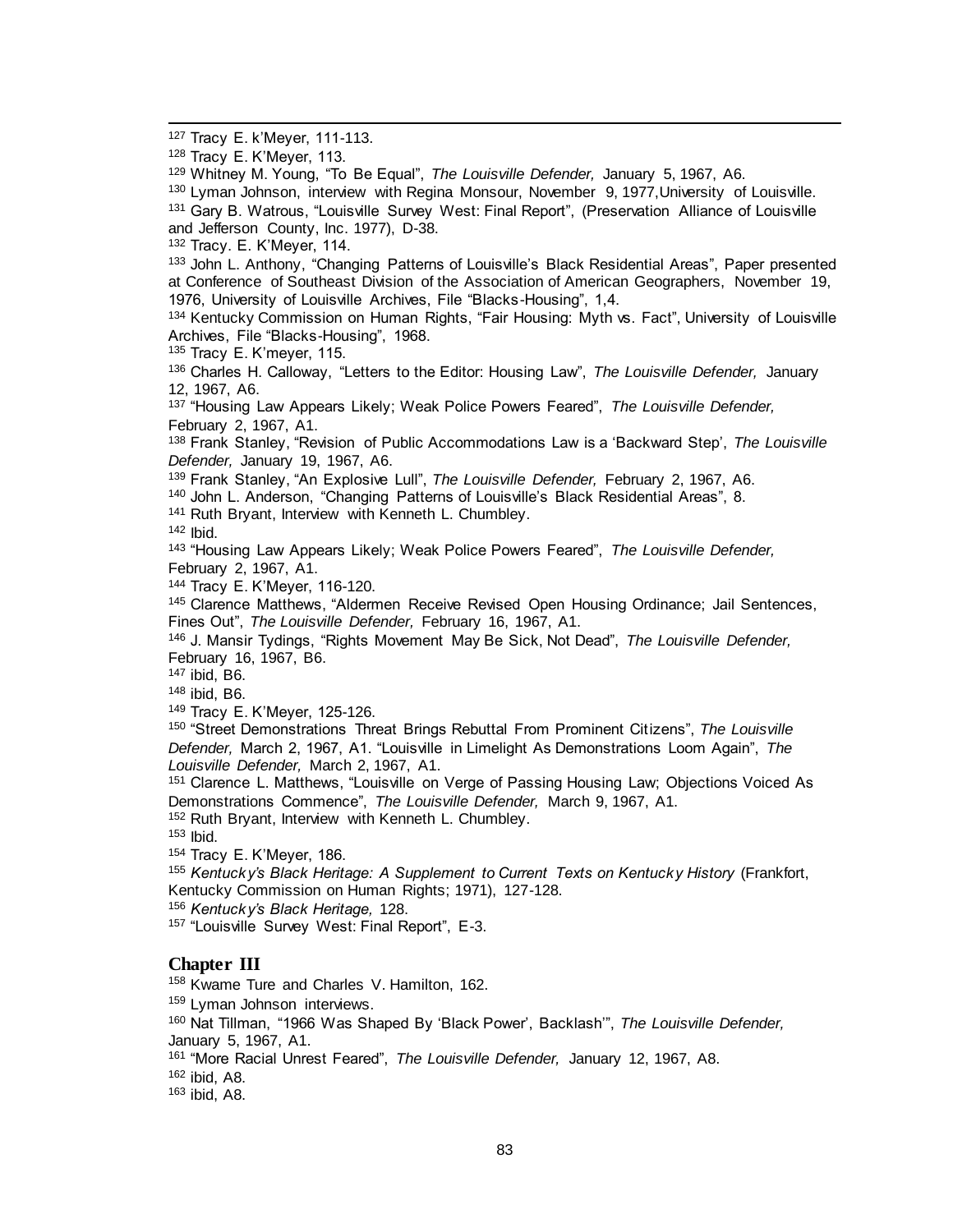164 Ruth Bryant, Interview with Kenneth L. Chumbley.

l

| $\sim$ Nutri Divalit, interview with Nemetri L. Chumbley.                                                                                                                                                     |
|---------------------------------------------------------------------------------------------------------------------------------------------------------------------------------------------------------------|
| <sup>165</sup> Peniel E. Joseph, Neighborhood Rebels, 5. Joseph's conception of black power extends far<br>beyond civil rights, calling it one of the most important forces in shaping the urban landscape of |
| postwar America. He also argues that black power grew out of a self-determinism shaped by                                                                                                                     |
| African American's marooned position in decaying city centers that, through discriminatory laws                                                                                                               |
| and traditions, they were unable to escape. It was in this landscape, in city centers such as                                                                                                                 |
| Louisville, that the modern American cityscape was created, largely through the crucible of a civil<br>rights struggle rooted in black power rhetoric.                                                        |
| <sup>166</sup> Thomas Sugrue, xxi.                                                                                                                                                                            |
|                                                                                                                                                                                                               |
| <sup>167</sup> Tracy E. K'Meyer, 187.                                                                                                                                                                         |
| 168 Manfred G. Reid, Sr., Interview with David Cline, June 6, 2006, University of North Carolina.<br><sup>169</sup> Tracy E. K'Meyer, 187.                                                                    |
| 170 Manfred G. Reid, Sr., Interview with David Cline.                                                                                                                                                         |
| <sup>171</sup> "Absence "Sways" Civil Service Board", The Louisville Defender, vol. 36, no. 11, May 30, 1968,                                                                                                 |
| A1.                                                                                                                                                                                                           |
| <sup>172</sup> "Negro Officer Accuses Police Group of Racism", The Louisville Defender, vol. 36 no. 12,                                                                                                       |
| June 6, 1968, A1.                                                                                                                                                                                             |
| <sup>173</sup> "Rioting Breaks Out in Louisville; State Police, Guard Called to Help", The Courier Journal,                                                                                                   |
| vol. 226 no.149, May 28, 1968, A11.                                                                                                                                                                           |
| 174 Ruth Bryant, Interview with Kenneth L. Chumbley.                                                                                                                                                          |
| $175$ lbid.                                                                                                                                                                                                   |
| <sup>176</sup> Lyman Johnson, interview with Regina Monsour, November 9, 1977, University of Louisville.                                                                                                      |
| 177 Tracy E. K'Meyer, 192-193.                                                                                                                                                                                |
| $178$ ibid.                                                                                                                                                                                                   |
| 179 Ruth Bryant, Interview with Kenneth L. Chumbley.                                                                                                                                                          |
| $180$ ibid.                                                                                                                                                                                                   |
| $181$ ibid.                                                                                                                                                                                                   |
| 182 Ruth Bryant, Interview with Kenneth L. Chumbley.<br>$183$ lbid.                                                                                                                                           |
| <sup>184</sup> Tracy E. K'Meyer, 188. Ruth Bryant, Interview with Kenneth L. Chumbley.                                                                                                                        |
| <sup>185</sup> Lyman Johnson, interview with Regina Monsour, November 9, 1977, University of Louisville.                                                                                                      |
| $186$ ibid.                                                                                                                                                                                                   |
| 187 Ruth Bryant, Interview with Kenneth L. Chumbley.                                                                                                                                                          |
| <sup>188</sup> Tracy. E. K'Meyer, 188.                                                                                                                                                                        |
| 189 Ibid, 188.                                                                                                                                                                                                |
| 190 Ibid, 188.                                                                                                                                                                                                |
| <sup>191</sup> Manfred G. Reid, Sr., interview with David Cline.                                                                                                                                              |
| <sup>192</sup> Tracy E. K'Meyer, 189.                                                                                                                                                                         |
| <sup>193</sup> Ruth Bryant, Interview with Kenneth L. Chumbley.                                                                                                                                               |
| <sup>194</sup> Anne Moore, "Airlines Officials Spike Carmichael Rumors", The Courier Journal, vol. 226                                                                                                        |
| no.149, May 28, 1968, A11.                                                                                                                                                                                    |
| <sup>195</sup> "Rioting Breaks Out in Louisville: Police, Guard Called to Help", The Courier Journal, vol. 226                                                                                                |
| no.149, May 28, 1968, A11.                                                                                                                                                                                    |
| 196 John Finley, "Crime Commission Urges Riot Probe, Visit By Mayor", The Courier Journal, No.                                                                                                                |
| 152, May 31, 1968, B1.                                                                                                                                                                                        |
| <sup>197</sup> Ibid. Paul M. Branzburg, "How It All Began: Witnesses Say Disorder Was Sparked By Rumor",                                                                                                      |
| The Courier Journal, vol. 226 no.149, May 28, 1968, A11.<br><sup>198</sup> "Guard Ordered to Riot Duty As West End Looting Flares," The Courier Journal, vol. 226 no.                                         |
| 149, May 28, 1968, A11.                                                                                                                                                                                       |
| <sup>199</sup> Paul M. Branzburg, "How It All Began: Witnesses Say Disorder Was Sparked By Rumor", The                                                                                                        |
| Courier Journal, vol. 226 no.149, May 28, 1968, A11.                                                                                                                                                          |
| <sup>200</sup> Paul M. Branzburg, "How It All Began: Witnesses Say Disorder Was Sparked By Rumor", The                                                                                                        |
| Courier Journal, vol. 226 no.149, May 28, 1968, A11.                                                                                                                                                          |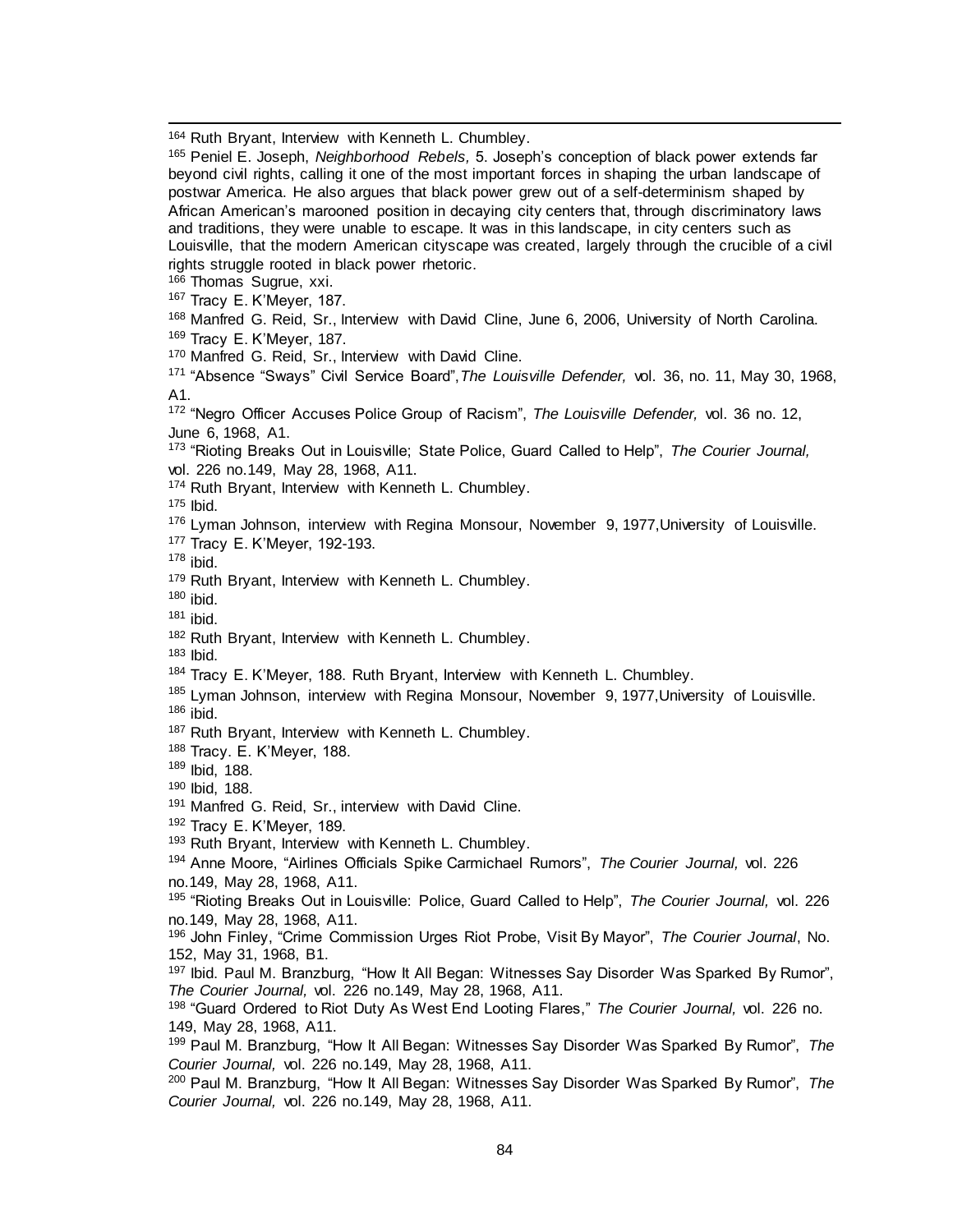<sup>201</sup> Ibid, A11. <sup>202</sup> "Rioting Breaks Out in Louisville: Police, Guard Called to Help", *The Courier Journal,* vol. 226 no.149, May 28, 1968, A11. 203 "Police Reports Outline the Story of the Night's Outbreaks of Violence", *The Courier Journal,*  vol. 226 no.149, May 28, 1968, A11. <sup>204</sup> Ibid. <sup>205</sup> "Rioting Breaks Out in Louisville: Police, Guard Called to Help", *The Courier Journal,* vol. 226 no.149, May 28, 1968, A11. <sup>206</sup> Ruth Bryant, Interview with Kenneth L. Chumbley. <sup>207</sup> Ibid. <sup>208</sup> Ibid. <sup>209</sup> "Riots Flare Anew in Louisville's West End", *The Courier Journal,* vol. 226, no. 150, May 29, 1968, A1. <sup>210</sup> Ibid, A1. <sup>211</sup> Ibid, A1. <sup>212</sup> "Protesters Ask Removal of Guard", *The Courier Journal,* vol. 226, no. 150, May 29, 1968, A6. <sup>213</sup> Ibid, A6. <sup>214</sup> Ibid, A6. <sup>215</sup> Ibid, A6. <sup>216</sup> Ibid, A6. <sup>217</sup> Kathleen Arnold, "Official Tells of Escape From Besieged Bank", *The Courier Journal,* vol. 226, no. 150, May 29, 1968, A6. <sup>218</sup> Ibid, A6. <sup>219</sup> Ibd, A6. <sup>220</sup> Paul M. Branzburg, "View at 28th and Greenwood: Police Lit the Fuse", *The Courier Journal,*  vol. 226, no. 150, May 29, 1968, A7. <sup>221</sup> Ibid, A7. <sup>222</sup> "Guard Leaves Trouble Area; Curfew is Lifted By Schmied", *The Courier Journal,* Vol. 226, No. 151, May 30, 1968, A1. <sup>223</sup> Anne Moore, "Operation 'Cool It': Clergymen, Settlement Workers Join Efforts to Sooth [sic] Ragged Tempers and Allay Fears", *The Courier Journal,* Vol. 226, No. 151, May 30, 1968, A13. <sup>224</sup> Ibid, A13. <sup>225</sup> Ibid, A13. <sup>226</sup> Frank L. Stanley, Jr., "While the City Burned Mayor Schmied Golfed", *The Louisville Defender,*  Vol. 36., No. 11, May 30, 1968, A1. <sup>227</sup> Ibid, A1. <sup>228</sup> Ibid, A1. <sup>229</sup> Cecil Biye, "West End Riot Laid to Officer Clifford's Reinstatement; East End Trouble Predicted", *The Louisville Defender,* Vol. 36, No. 11, May 30, 1968, A1. <sup>230</sup> Paul M. Branzburg, "Bystanders Dislike Violence, But 'It Might Get Us Recognized", *The Courier Journal,* Vol. 226, No. 151, May 30, 1968, A13. " 'I don't approve of destroying property," said Mrs. Doris Kirby, 35. 'But it seems like that is the only way to open people's eyes. I'm with them down on the corner. They are my people.'" Others interviewed repeated similar statements. Others recommended carrying the violence to white neighborhoods while others disagreed saying that if that occurred, "the white man is going to come here and tear us up. That is going to start a war." Throughout *The Courier Journal* coverage of the riots, Paul M. Branzburg was the only writer who consistently sought out and reported the views and opinions of individuals from the West End. <sup>231</sup> Tracy E. K'Meyer, 191. <sup>232</sup> Ibid, 191. <sup>233</sup> Paul Bulleit, "Curfew Violation Charges Against 49 Filed Away", *The Courier Journal,* Vol. 226, No. 151, May 30, 1968, A16. <sup>234</sup> Tracy E. K'Meyer, 190. Rod Wenz, "Price Tag of Riot Placed at 200,000 First Day", *The Courier Journal,* Vol. 226, No. 149, May 28, 1968, A7. "Riot Victims Eulogized Amid Charges of

l

Murder", *The Louisville Defender,* Vol. 36, No. 12, June 6, 1968, A1.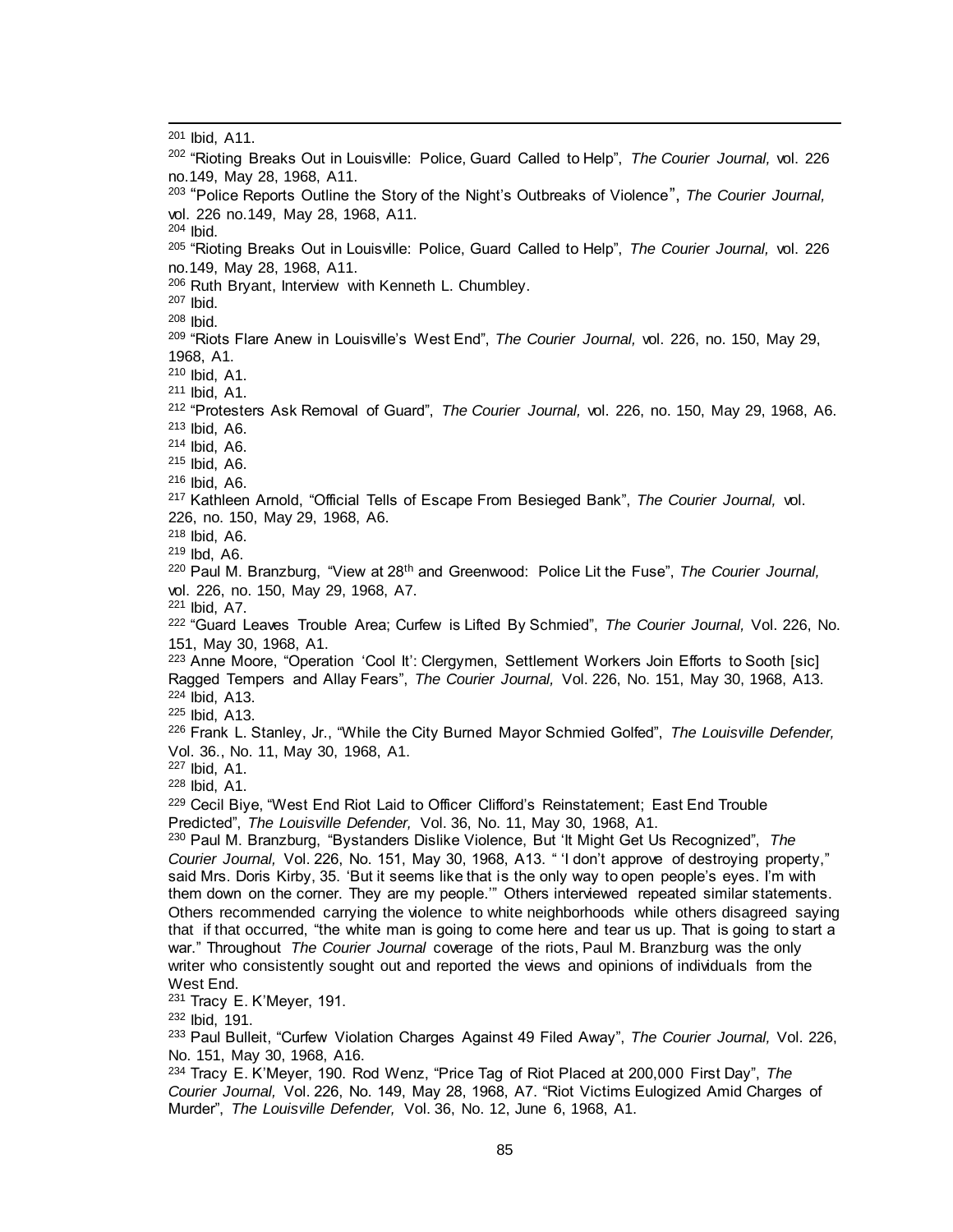<sup>235</sup> Rod Wenz, "Insurors [sic] Will Honor Riot Claims", Vol. 226, No. 151, May 30, 1968, B18. <sup>236</sup> Manfred G. Reid, Interview with David Cline. <sup>237</sup> Ibid. <sup>238</sup> "Eerie Calm Pervades 28th, Greenwood", *The Courier Journal,* Vol. 226, No. 153, June 1, 1968, B4. <sup>239</sup> "Riot Victims Eulogized Amid Charges of Murder", *The Louisville Defender,* Vol. 36, No. 12, June 6, 1968, A1. <sup>240</sup> Tracy E. K'Meyer, 190. <sup>241</sup> "Couple Told Son's Death Will Be Studied", *The Courier Journal,* Vol. 226, No. 152, May 31, 1968, B1. <sup>242</sup> "Riot Victims Eulogized Amid Charges of Murder", *The Louisville Defender,* Vol. 36, No. 12, June 6, 1968, A1. <sup>243</sup> Tracy E. K'Meyer, 190. 244 Lyman Johnson, Interview with Regina Monsour. <sup>245</sup> "Stiff Opposition Threatens Eugene Robinson's Appointment", *The Louisville Defender,* Vol. 36, No. 12, June 6, 1968, A1. <sup>246</sup> "Robinson Asks for Support From Bishop C.E. Tucker", *The Louisville Defender,* Vol. 36, No. 12, June 6, 1968, A1. <sup>247</sup> Tracy E. K'Meyer, 191. <sup>248</sup> John Finley, "Crime Commission Urges Riot Probe, Visit By Mayor", *The Courier Journal,* Vol. 226, No. 152, May 31, 1968, B1. <sup>249</sup> Ibid, B1. <sup>250</sup> Tracy E. K'Meyer, 191. <sup>251</sup> John Finley, "Crime Commission Urges Riot Probe, Visit By Mayor", *The Courier Journal,* Vol. 226, No. 152, May 31, 1968, B1. <sup>252</sup> Ibid, 192. <sup>253</sup> Frank L. Stanley, Jr., "While the City Burned Mayor Schmied Golfed", *The Louisville Defender,*  Vol. 36., No. 11, May 30, 1968, A1. John Finley, "Crime Commission Urges Riot Probe, Visit By Mayor", *The Courier Journal,* Vol. 226, No. 152, May 31, 1968, B1. <sup>254</sup> John Finley, "Crime Commission Urges Riot Probe, Visit By Mayor", *The Courier Journal,* Vol. 226, No. 152, May 31, 1968, B1. <sup>255</sup> John Finley, "Crime Commission Urges Riot Probe, Visit By Mayor", *The Courier Journal,* Vol. 226, No. 152, May 31, 1968, B1. <sup>256</sup> Ruth Bryant, Interview with Kenneth L. Chumbley. <sup>257</sup> John Finley, "Crime Commission Urges Riot Probe, Visit By Mayor", *The Courier Journal,* Vol. 226, No. 152, May 31, 1968, B1. <sup>258</sup> "Carmichael Rumor Squelched by Aide", *The Courier Journal,* vol. 226, no. 150, May 29, 1968, B24. <sup>259</sup> Ruth Bryant, Interview with Kenneth L. Chumbley. <sup>260</sup> "Black League Paid Expenses for Cortez", *The Louisville Defender,* Vol. 36, No. 12, June 6, 1968, A1. <sup>261</sup> Ibid, A1. <sup>262</sup> William F. Chafe, 184-197. Throughout, Chafe's narrative of the riot in Greensboro beginning on May 21, 1968, bears striking resemblance to the events in Louisville only a week later. The reaction of Greensboro city officials with the accusations of conspiracy and a "Black Panther plot" and the existence of an FBI agent provocateur are especially relevant. <sup>263</sup> 425 F.2d 453: United States of America, Plaintiff-appellee, v. James Richard Cortez, Defendant-appellant, United States Court of Appeals, Sixth Circuit, April 30, 1970. <sup>264</sup> Ibid. <sup>265</sup> Ibid. <sup>266</sup> Tracy E. K'Meyer, 193. 267 Ruth Bryant, Interview with Kenneth L. Chumbley. <sup>268</sup> Manfred G. Reid, Interview with David Cline. <sup>269</sup> Tracy E. K'Meyer, 194.

<sup>270</sup> Ibid, 192.

l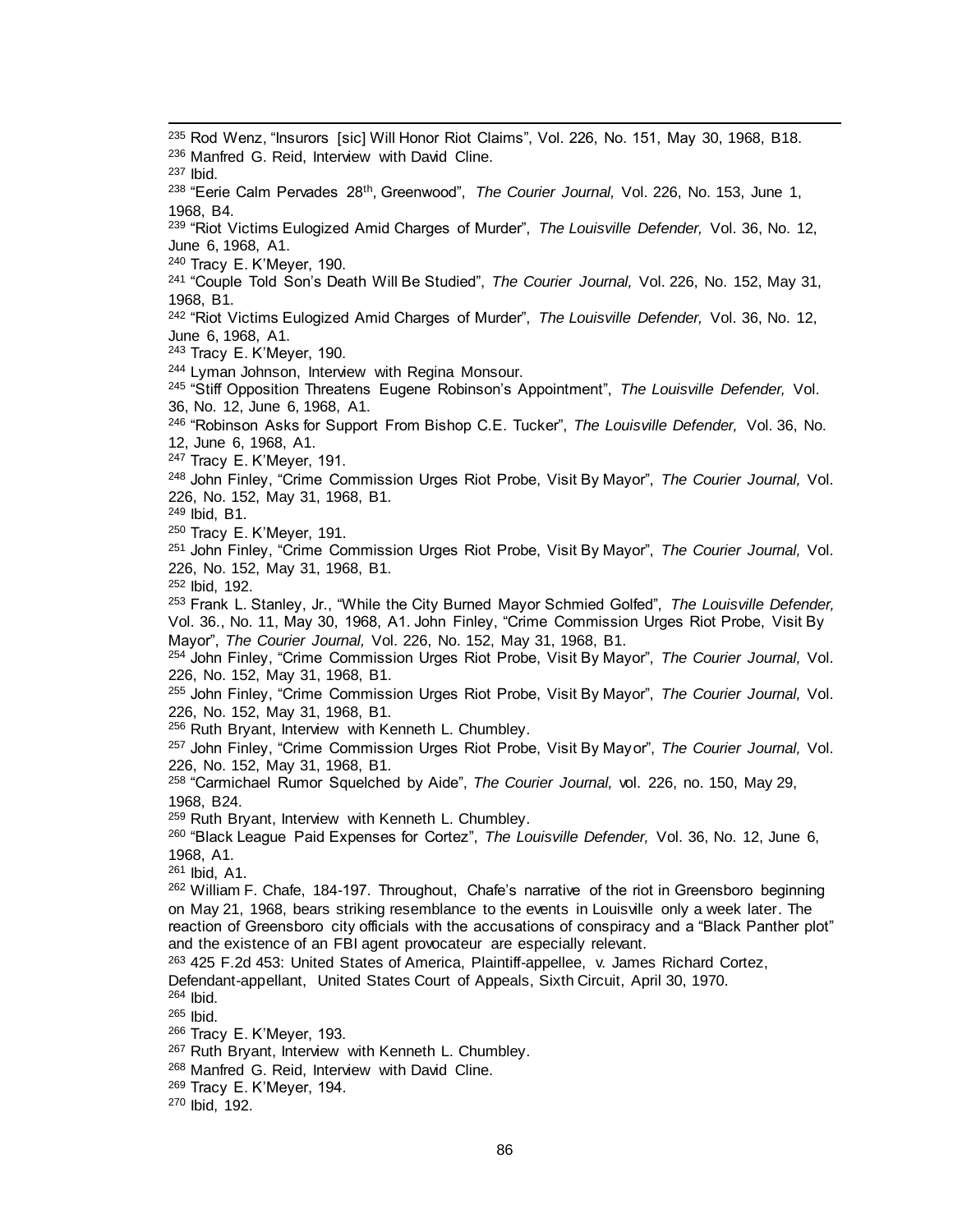#### **Conclusion**

l

<sup>271</sup> Kwame Ture and Charles V. Hamilton, 35.

<sup>272</sup> "Three Negro Militants Accused of Dynamite Plot", *The Courier Journal,* Vol. 226, No. 154, June 2, 1968, A16.

<sup>273</sup> "Three Negro Militants Accused of Dynamite Plot", *The Courier Journal,* Vol. 226, No. 154, June 2, 1968, A1.

<sup>274</sup> "Three Negro Militants Accused of Dynamite Plot", *The Courier Journal,* Vol. 226, No. 154, June 2, 1968, A16.

<sup>275</sup> "Three Negro Militants Accused of Dynamite Plot", *The Courier Journal,* Vol. 226, No. 154, June 2, 1968, A16. "Guard Reduced", *The Courier Journal,* Vol. 226, No. 154, June 2, 1968, A16. <sup>276</sup> "Three Negro Militants Accused of Dynamite Plot", *The Courier Journal,* Vol. 226, No. 154, June 2, 1968, A16

<sup>277</sup> "Louisville Summer --- 1968; What Really Happened? Many See Cover Up For Racial Justice", Issued as a Public Service by Kentuckians Against the Kentucky Un-American Activities Committee (KUAC), October 24, 1968, Louisville Courthouse Records.

<sup>278</sup> Ibid.

279 Ruth Bryant, Interview with Kenneth L. Chumbley.

<sup>280</sup> Catherine Fosl and tracy E. K'Meyer, *Freedom on the Border: An Oral History of the Civil Rights Movement in Kentucky,* (Lexington: University Press of Kentucky, 2009), Bill Allison Interview.

<sup>281</sup> William F. Chafe, 194-195.

<sup>282</sup> Cecil Biye, "Lawyers Appeal Change of Venue", *The Louisville Defender,* Vol. 36., No. 44, January 23, 1969, A1.

<sup>283</sup> Ruth Bryant, Interview with Kenneth L. Chumbley.

<sup>284</sup> Ibid. Tracy E. K'Meyer, 197.

<sup>285</sup> Lyman Johnson, Interview with Regina Monsour.

<sup>286</sup> Tracy E. K'Meyer, 197. Manfred G. Reid, Interview with David Cline.

<sup>287</sup> Tracy E. K'Meyer, 197-198.

288 Ruth Bryant, Interview with Kenneth L. Chumbley.

289 Manfred G. Reid, Interview with David Cline.

<sup>290</sup> Manfred G. Reid, interview with David Cline.

<sup>291</sup> Tracy E. K'Meyer, 196-197. Ben Johnson, "Black Six Trial Enters Second Week", *The Louisville Defender,* Vol. 38, No. 16, July 2, 1970. Ben Johnson, "Directed Verdict Ends Trial of

'The Black 6'", *The Louisville Defender,* Vol. 38, No. 17, July 9, 1970.

<sup>292</sup> Ruth Bryant, Interview with Kenneth I. Chumbley. Bryant claimed that the trial of the Black Six was the first such trial that laid the groundwork for all the others. Though the short timespan between the indictments in Louisville, the charges of Police Chief Paul Calhoun in Greensboro, and the Chicago Seven make this unlikely, they do not disprove the claim.

<sup>293</sup> "A Dream Deferred", Frank L. Stanley Sr. Papers, File "Speeches 1968-1969", Box 6, March 4, 1969.

<sup>294</sup> William F. Chafe, 198.

<sup>295</sup> Ibid, 198.

<sup>296</sup> "The Potential of Black Women", Frank L. Stanley, Sr. Papers, File "Speeches 1968-1969", Box 6, July 30, 1969.

297 Manfred G. Reid, Interview with David Cline.

<sup>298</sup> Kwame Ture and Charles V. Hamilton, 185.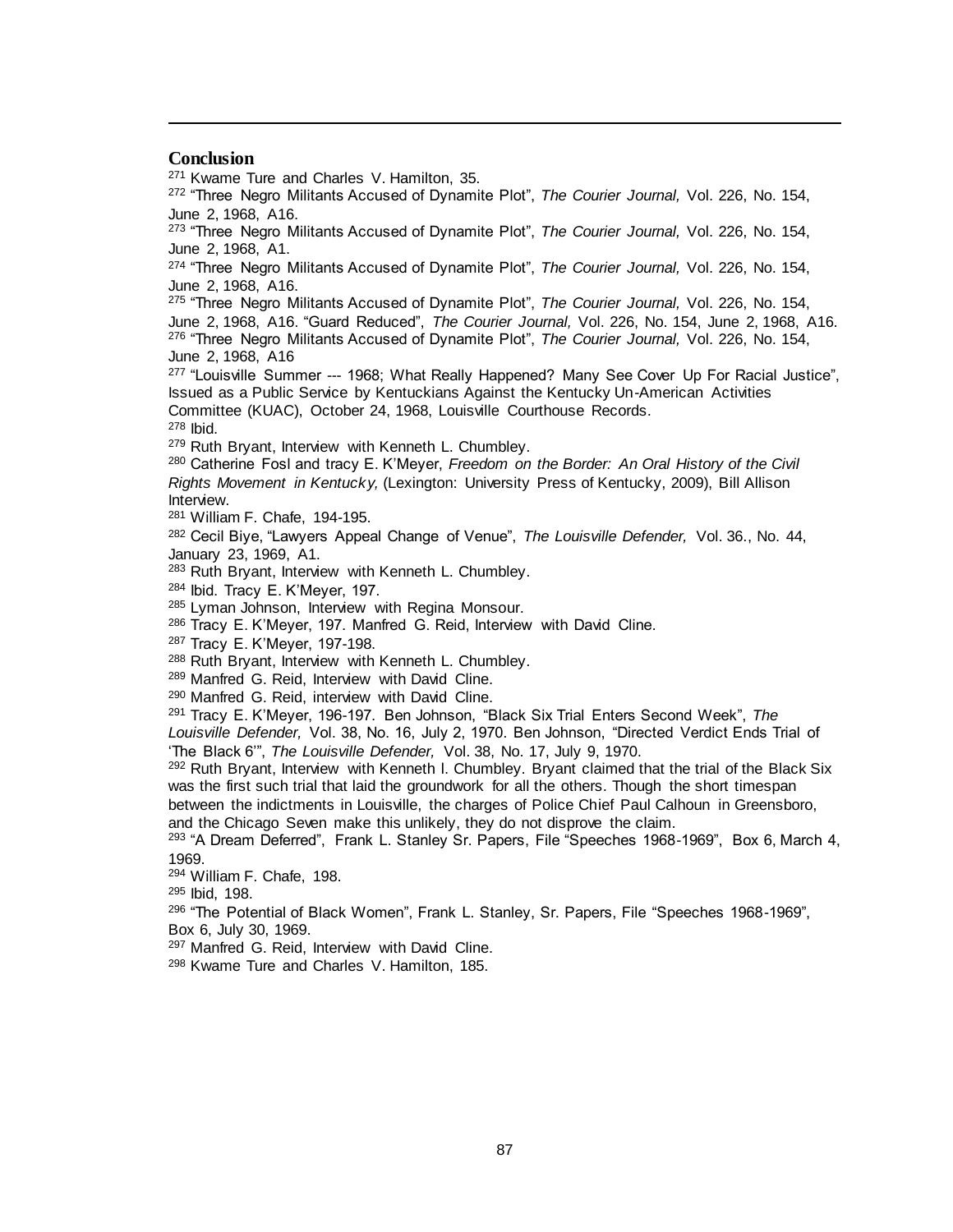### **Interviews**

l

Manfred G. Reid, Sr., interview with David Cline, University of North Carolina at Chapel Hill, June 6, 2006, transcript.

The following interviews were accessed through the University of Louisville Archives and Special Collections African American Oral History Collection.

C.H. Parrish, interview with Dwayne Cox and William Morison, University of Louisville, December 14, 1976, tapes 208 and 209, transcript.

Dr. Eleanor Young Love, interview with Kenneth Chumbley, University of Louisville, October 2, 1978, tapes 646 and 647, transcript.

Frank Moorman, interview with Ken Chumbley, University of Louisville, August 17, 1978, tapes 602 and 603, transcript.

Lyman T. Johnson, interview with Dwayne Cox, University of Louisville, May 6, 1976, tape 167, transcript.

Lyman T. Johnson, interview with Regina Monsour, University of Louisville, November 9, 1977, tape 437, transcript.

Maurice F. Rabb, interview with Dwayne Cox, University of Louisville, August 15, 1977, tapes 404 and 405, transcript.

Ruth B. Bryant, interview with Kenneth L. Chumbley, University of Louisville, July 24, 1977, tapes 592 and 593, transcript.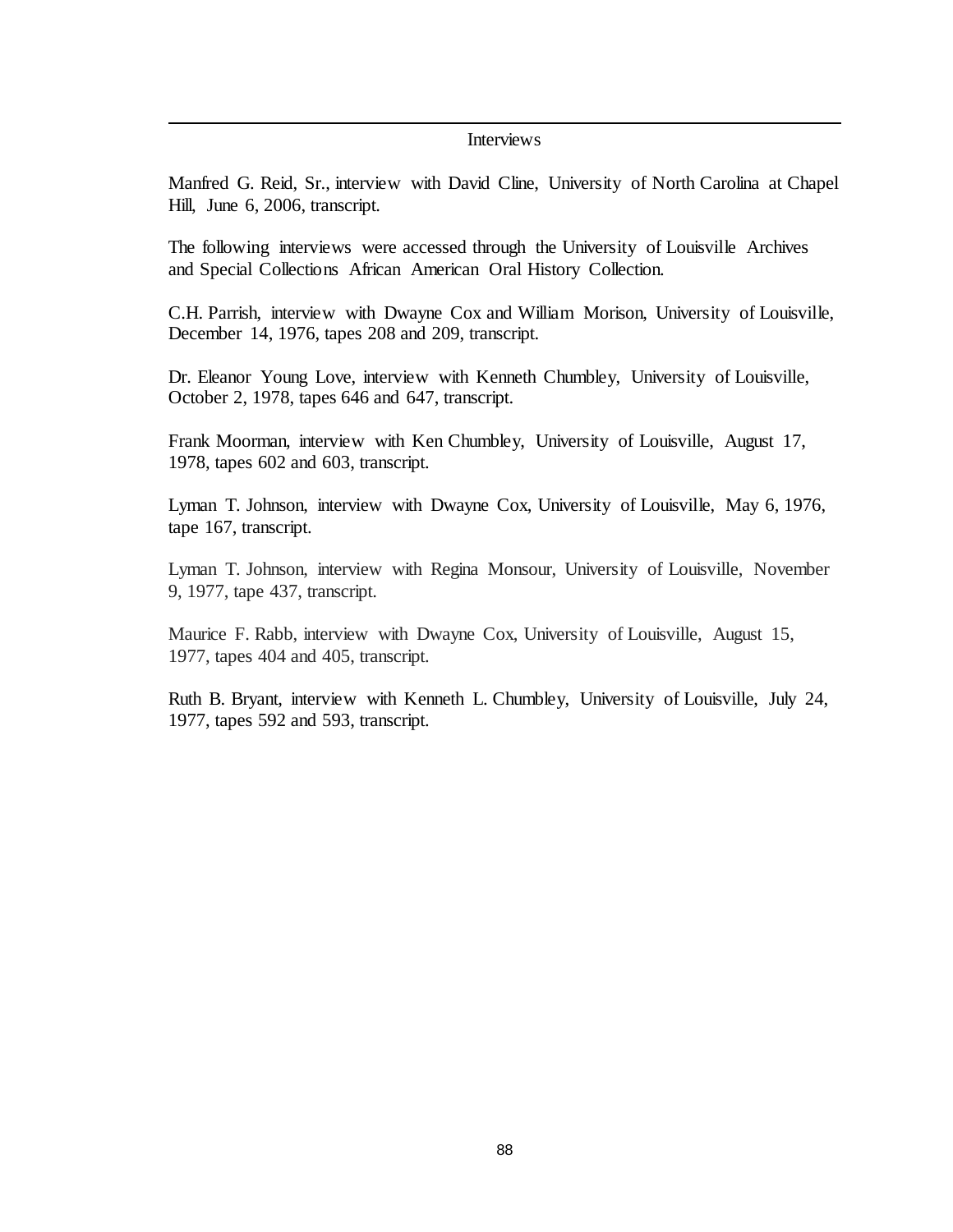# Bibliography of Secondary Sources

l

Adams, Luther. *Way Up North in Louisville: African American Migration in the Urban South, 1930-1970*. UNC Press, 2010.

Catherine Fosl and Tracy E. K'Meyer. *Freedom on the Border: An Oral History of the Civil Rights Movement in Kentucky.* Lexington: The University Press of Kentucky, 2009.

Chafe, William H. *Civilities and Civil Rights: Greensboro, North Carolina, and the Black Struggle for Freedom.* Oxford: Oxford University Press, 1980.

Fosl, Catherine. *Subversive Southerner: Anne Braden and the Struggle for Racial Justice in the Cold War South.* New York, Palgrave Macmillan, 2002.

Holloway, Harry. *The Politics of the Southern Negro: From Exclusion to Big City Organization*. New York: Random House, 1969.

Joseph, Peniel E. *Dark Days, Bright Nights: From Black Power to Barack Obama.* New York: Basic Civitas Books, 2010.

Joseph, Peniel E. *Waiting 'Til the Midnight Hour: A Narrative History of Black Power in America.* New York: Henry Holt and Company, 2006.

Kentucky Commission on Human Rights. *Kentucky's Black Heritage: the Role of Black People in the History of Kentucky from Pioneer Days to the Present. Frankfort: 1971.* 

Kleber, John E., ed. *The Encyclopedia of Louisville*. University Press of Kentucky, 2001.

K'Meyer, Tracy E. *Civil Rights in the Gateway to the South.* Lexington: University Press of Kentucky, 2009.

Kwame Ture and Charles Hamilton. *Black Power: The Politics of Liberation.* New York: Vintage Books, 1967.

Monhollon, Rusty L. *This is America?: The Sixties in Lawrence, Kansas*. Palgrave Macmillan, 2002. Rice, Jenny. *Distant Publics*. University of Pittsburgh Pre, 2012.

Self, Robert O. *American Babylon: Race and the Struggle for Postwar Oakland*. Princeton, NJ: Princeton University Press, 2003.

Singh, Nikhil Pal. *Black is a Country: Race and the Unfinished Struggle for Democracy.*  Cambridge: Harvard University Press, 2004.

Sugrue, Thomas J. *Sweet Land of Liberty: The Forgotten Struggle for Civil Rights in the North*. New York: Random House, 2008.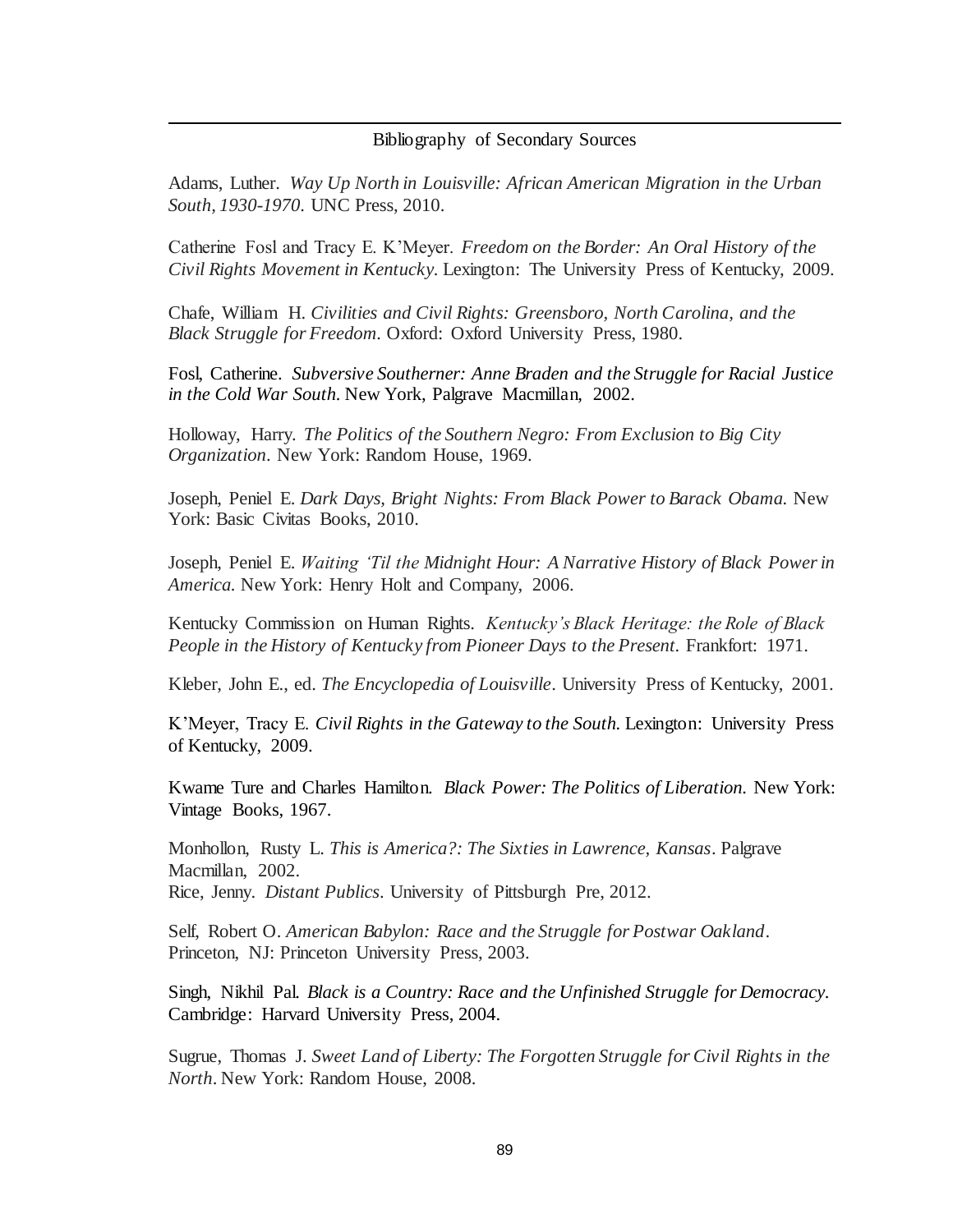Timothy J. Minchin and John A. Salmond. *After the Dream: Black and White Southerners since 1965.* Lexington: The University Press of Kentucky, 2011.

l

Tyson, Timothy B. *Radio Free Dixie: Robert F. Williams & the Roots of Black Power*. UNC Press, 1999.

Van Deburg, William L. *New Day in Babylon: The Black Power Movement and American Culture, 1965-1975.* Chicago: The University of Chicago Press, 1992.

Watrous, Gary B. "Louisville Survey West: Final Report". Survey for Preservation Alliance of Louisville and Jefferson County, Inc., Louisville, KY, 1977.

Woodard, Komozi. *A Nation Within a Nation: Amiri Bakara (LeRoi Jones) and Black Power Politics.* Chapel Hill: The University of North Carolina Press, 1999.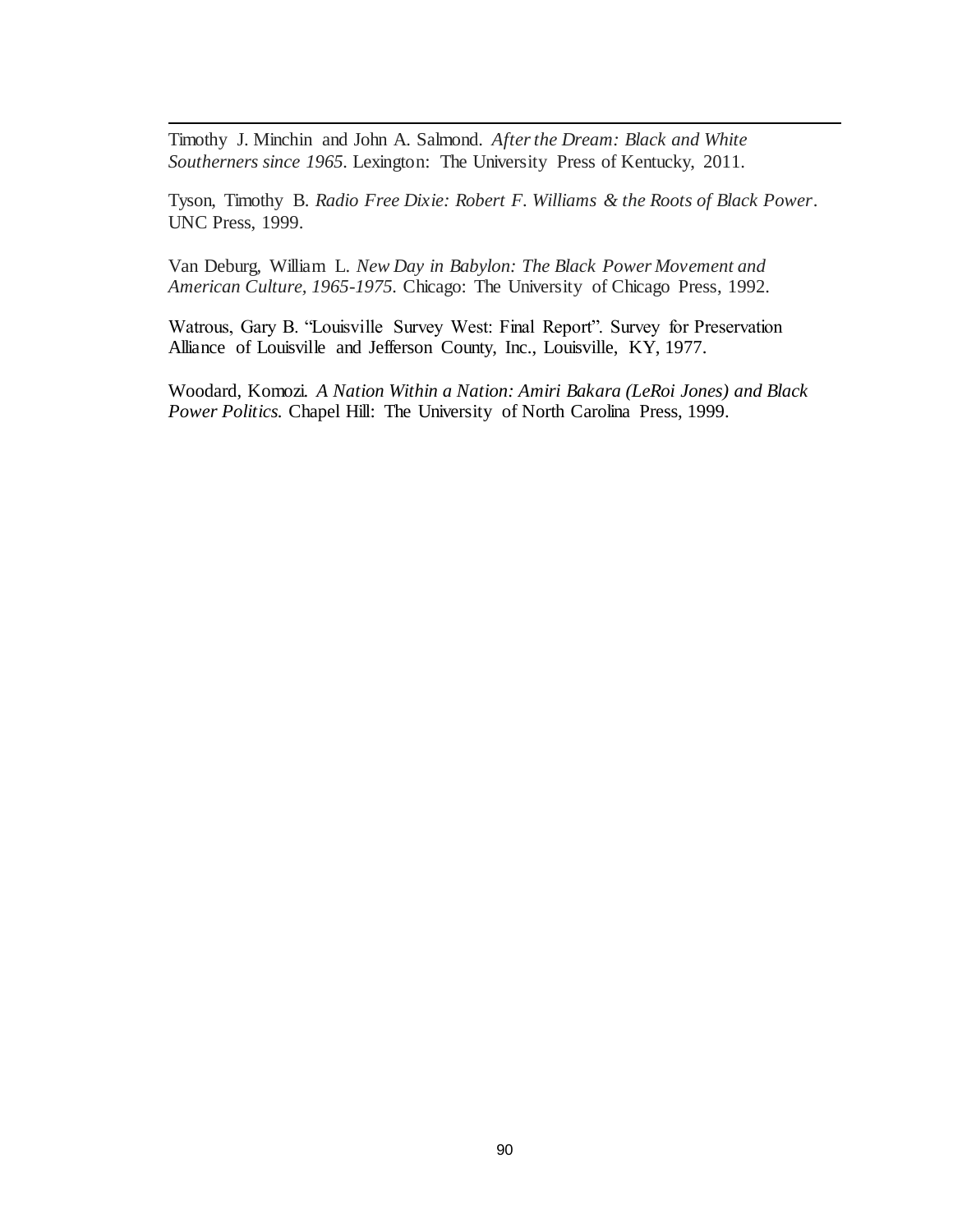## Zack Hardin

l

## **Education:**

University of Louisville, Louisville KY College of Arts and Sciences Masters of English – Creative Writing Focus June 2012-May 2013 Graduate GPA: 3.85 Thesis Title: Before Your Eyes (Creative Thesis) Thesis Director: Prof. Brian Leung Advisor: Dr. Karen Kopelson

University of Louisville, Louisville, KY College of Education and Human Development Bachelors of Science in Middle/Secondary Social Studies Education August 2009-May 2011 Undergraduate GPA: 3.50 Advisor: Dr. Shelley Thomas

Elizabethtown Community College, Elizabethtown, KY January 2009-May 2009

Jefferson Community and Technical College, Louisville, KY August 2006-December 2008

# **Teaching Experience:**

Teaching Assistant – University of Kentucky Writing, Rhetoric, and Digital Studies Classes: WRD110-062 (Fall 2013), WRD111-044 (Spring 2014), WRD111-050 (Spring 2014) August 2013 – May 2014

Teaching Assistant – University of Kentucky UK101- STEAM Academy August 2013 – December 2013

Student Teaching- Bullitt Central High School January 2011-April 2011 Mentor Teacher: Bryan Bates Subject: Freshmen US Government

Long Term Substitute- Bullitt Central High School